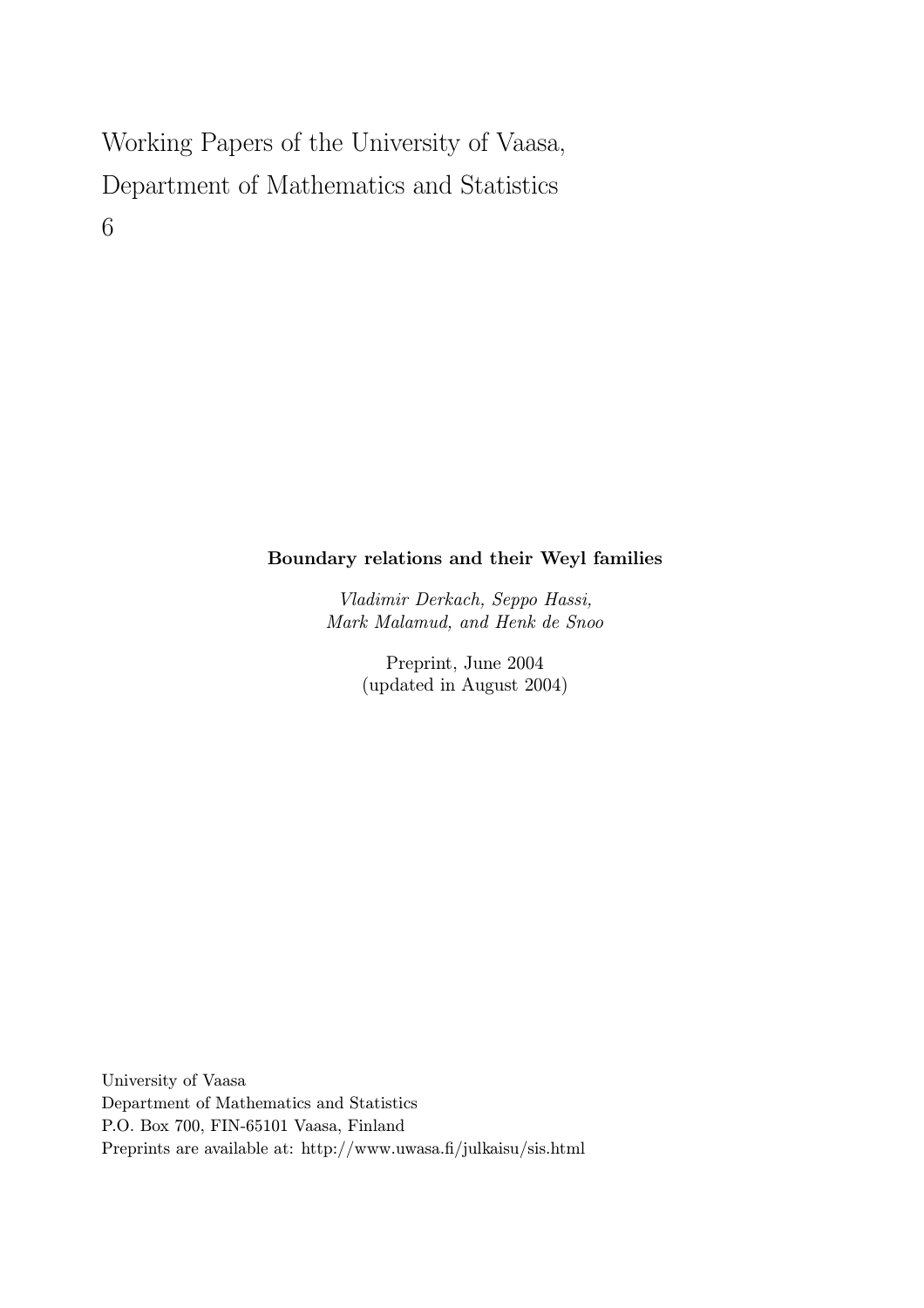#### BOUNDARY RELATIONS AND THEIR WEYL FAMILIES

VLADIMIR DERKACH, SEPPO HASSI, MARK MALAMUD, AND HENK DE SNOO

Abstract. The concepts of boundary relations and the corresponding Weyl families are introduced. Let  $S$  be a closed symmetric linear operator or, more generally, a closed symmetric relation in a Hilbert space  $\mathfrak{H}$ , let  $\mathcal{H}$  be an auxiliary Hilbert space, let

$$
J_{\mathfrak{H}} = \begin{pmatrix} 0 & -iI_{\mathfrak{H}} \\ iI_{\mathfrak{H}} & 0 \end{pmatrix},
$$

and let  $J_{\mathcal{H}}$  be defined analogously. A unitary relation Γ from the Kreĭn space  $(\mathfrak{H}^2, J_{\mathfrak{H}})$  to the Kreĭn space  $(\mathcal{H}^2, J_\mathcal{H})$  is called a *boundary relation* for the adjoint  $S^*$  if ker  $\Gamma = S$ . The corresponding Weyl family  $M(\lambda)$  is defined as the family of images of the defect subspaces  $\mathfrak{N}_{\lambda}, \lambda \in \mathbb{C} \setminus \mathbb{R}$ , under  $\Gamma$ . Here  $\Gamma$  need not be surjective and is allowed to be even multivalued. While this leads to fruitful connections between certain classes of holomorphic families of linear relations on the complex Hilbert space  $\mathcal H$  and the class of unitary relations  $\Gamma : (\mathfrak{H}^2, J_{\mathfrak{H}}) \to (\mathcal{H}^2, J_{\mathcal{H}})$ , it also generalizes the notion of so-called boundary value space and extends essentially the applicability of abstract boundary mappings in the connection of boundary value problems. Moreover, these new notions yield, for instance, the following realization theorem: every  $\mathcal{H}\text{-valued maximal dissipative (for } \lambda \in \mathbb{C}_+$ ) holomorphic family of linear relations is the Weyl family of a boundary relation, which is unique up to unitary equivalence if certain minimality conditions are satisfied. Further connections between analytic properties of Weyl families and geometric properties of boundary relations are investigated and some applications are given.

#### 1. INTRODUCTION

Up till the seventies most papers about the extension theory of symmetric operators in a Hilbert space were mainly based on von Neumann's formula or a simplified version of it when the symmetric operator has points of regular type on the real line. Later an alternative approach was proposed by V.M. Bruck and A.N. Kochubei (see [17] and the references therein), which is based on an abstract version of Green's identity. The basic object that arises here is the notion of a boundary triplet, also called a boundary value space, see [17, 12, 13, 9].

**Definition 1.1.** ([17]) Let S be a closed densely defined symmetric operator in a Hilbert space 5. A triplet  $\{\mathcal{H}, \Gamma_0, \Gamma_1\}$ , where  $\mathcal{H}$  is a Hilbert space and  $\Gamma_i$ ,  $i = 0, 1$ , are operators from dom  $S^*$  to  $\mathcal{H}$ , is said to be an (ordinary) boundary triplet for  $S^*$ , if:

(BT1) the abstract Green's identity

(1.1) 
$$
(S^*f,g)-(f,S^*g)=(\Gamma_1f,\Gamma_0g)_{\mathcal{H}}-(\Gamma_0f,\Gamma_1g)_{\mathcal{H}}
$$

1991 Mathematics Subject Classification. Primary 47A06, 47A20, 47A56, 47B25; Secondary 47A48, 47B50.

The present research was supported by the Research Institute for Technology at the University of Vaasa and by the Academy of Finland (projects 203226, 208055).

Key words and phrases. Symmetric operator, selfadioint extension, Kreĭn space, unitary relation, boundary triplet, boundary relation, Weyl function, Weyl family, Nevanlinna family.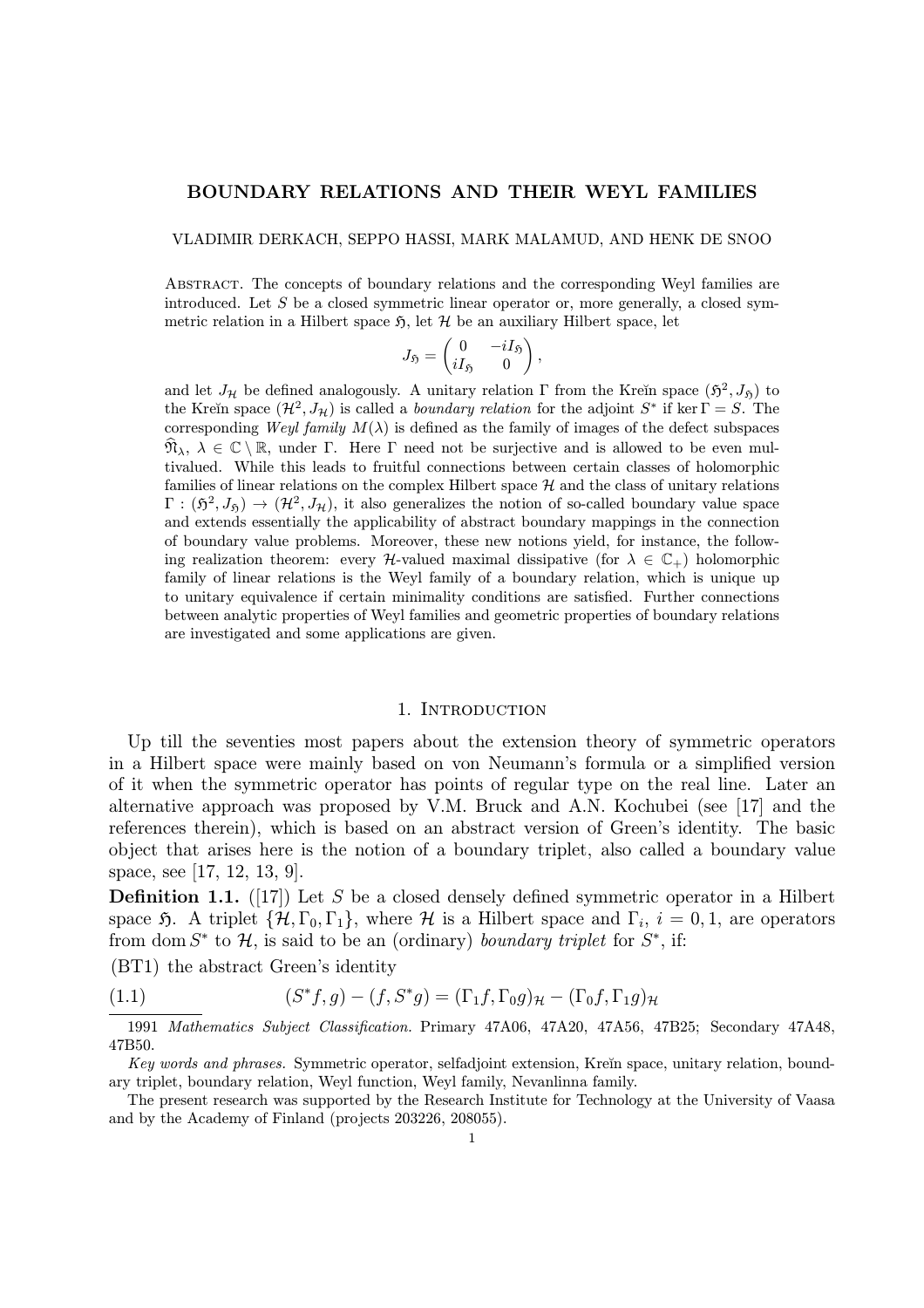holds for all  $f, g \in \text{dom } S^*$ ; (BT2) the linear mapping  $\Gamma := {\{\Gamma_0, \Gamma_1\}}: \text{dom } S^* \to \mathcal{H} \times \mathcal{H}$  is surjective.

Here and in the following  $[\mathfrak{H}, \mathfrak{K}]$  stands for the set of all bounded linear operators between the Banach spaces  $\mathfrak{H}$  and  $\mathfrak{K}$ ; when  $\mathfrak{K} = \mathfrak{H}$  this is abbreviated to [ $\mathfrak{H}$ ]. For the present paper it is useful to interpret the mapping  $\Gamma$  in a different manner. Identify the operator  $S^*$  with its graph in the Cartesian product  $\mathfrak{H}^2 = \mathfrak{H} \times \mathfrak{H}$  and provide the Hilbert spaces  $\mathfrak{H}^2$  and  $\mathcal{H}^2 = \mathcal{H} \times \mathcal{H}$  with the inner products induced by the operators  $J_{\mathfrak{H}}$  and  $J_{\mathcal{H}}$  of the form

$$
J = \begin{pmatrix} 0 & -iI \\ iI & 0 \end{pmatrix}.
$$

Then  $(\mathfrak{H}^2, J_{\mathfrak{H}})$  and  $(\mathcal{H}^2, J_{\mathcal{H}})$  are Kreĭn spaces and Definition 1.1 is equivalent to the fact that the mapping  $\Gamma$  is a partial isometry from the subspace  $S^*$  of the Kreĭn space  $(\mathfrak{H}^2, J_{\mathfrak{H}})$  onto the Kreĭn space  $(\mathcal{H}^2, J_\mathcal{H})$ .

In [11, 12] the concept of a Weyl function was associated to an ordinary boundary triplet as an abstract version of the m-function appearing in boundary value problems for differential operators.

**Definition 1.2.** ([11, 12]) Let  $\Pi = {\mathcal{H}, \Gamma_0, \Gamma_1}$  be a boundary triplet for  $S^*$ . The operatorvalued function  $M(\lambda)$  defined by

(1.2) 
$$
\Gamma_1 f_{\lambda} = M(\lambda) \Gamma_0 f_{\lambda}, \quad f_{\lambda} \in \mathfrak{N}_{\lambda} := \ker (S^* - \lambda), \quad \lambda \in \mathbb{C} \setminus \mathbb{R},
$$

is called the Weyl function, corresponding to the triplet  $\Pi$ .

The mappings  $\Gamma_0$  and  $\Gamma_1$  induce two selfadjoint extensions  $A_0$  and  $A_1$  of S, given by dom  $A_i := \ker \Gamma_i$ ,  $i \in \{0,1\}$ . By definition the Weyl function  $M(\cdot)$  is an operator-valued function with values in [H], which is holomorphic on  $\rho(A_0)$ , while the inverse  $M(\cdot)^{-1}$  is holomorphic on  $\rho(A_1)$ .

The motivation for the introduction of Weyl functions goes back to the theory of singular Sturm-Liouville operators. Let  $-d^2/dx^2 + q$  be a Sturm-Liouville operator in the Hilbert space  $L^2(0,\infty)$  with a real potential q, which is assumed to be in the limit-point case at  $\infty$ . The corresponding minimal operator  $S$  is densely defined, closed, and symmetric; its defect numbers are  $(1, 1)$ . For y in the domain of the corresponding maximal operator  $S^*$  one can define  $\Gamma_0 y = y(0)$  and  $\Gamma_1 y = y'(0)$ . Then  $\{\mathbb{C}, \Gamma_0, \Gamma_1\}$  is a boundary triplet for  $S^*$  and the corresponding Weyl function  $M(\cdot)$  coincides with the m-function introduced originally by H. Weyl [33] and E.C. Titchmarsh [32].

The Weyl function  $M(\cdot)$  plays an important role in the spectral theory of the selfadjoint extension  $A_0$  (where dom  $A_0 = \ker \Gamma_0$ ) of S. The selfadjoint extension  $A_0$  of S generates the so-called  $\gamma$ -field defined by  $\gamma(\lambda) := (\Gamma_0 \upharpoonright \mathfrak{N}_{\lambda}(S^*))^{-1}$ . Then  $\gamma(\cdot)$  is an operator function with values in  $[\mathcal{H}, \mathfrak{N}_{\lambda}]$ , which is holomorphic on  $\rho(A_0)$  and satisfies

(1.3) 
$$
\gamma(\lambda) = [I + (\lambda - \mu)(A_0 - \lambda)^{-1}] \gamma(\mu), \quad \lambda, \mu \in \rho(A_0),
$$

cf. [22]. It was shown in [12], [24] that the Weyl function  $M(\cdot)$  satisfies the identity

(1.4) 
$$
M(\lambda) - M(\mu)^* = (\lambda - \bar{\mu})\gamma(\mu)^*\gamma(\lambda), \quad \lambda, \mu \in \rho(A_0).
$$

The condition in Definition 1.1 that the operator  $S$  is densely defined can be relaxed. However, if S is nondensely defined, then the adjoint  $S^*$  of S is a linear relation and the mappings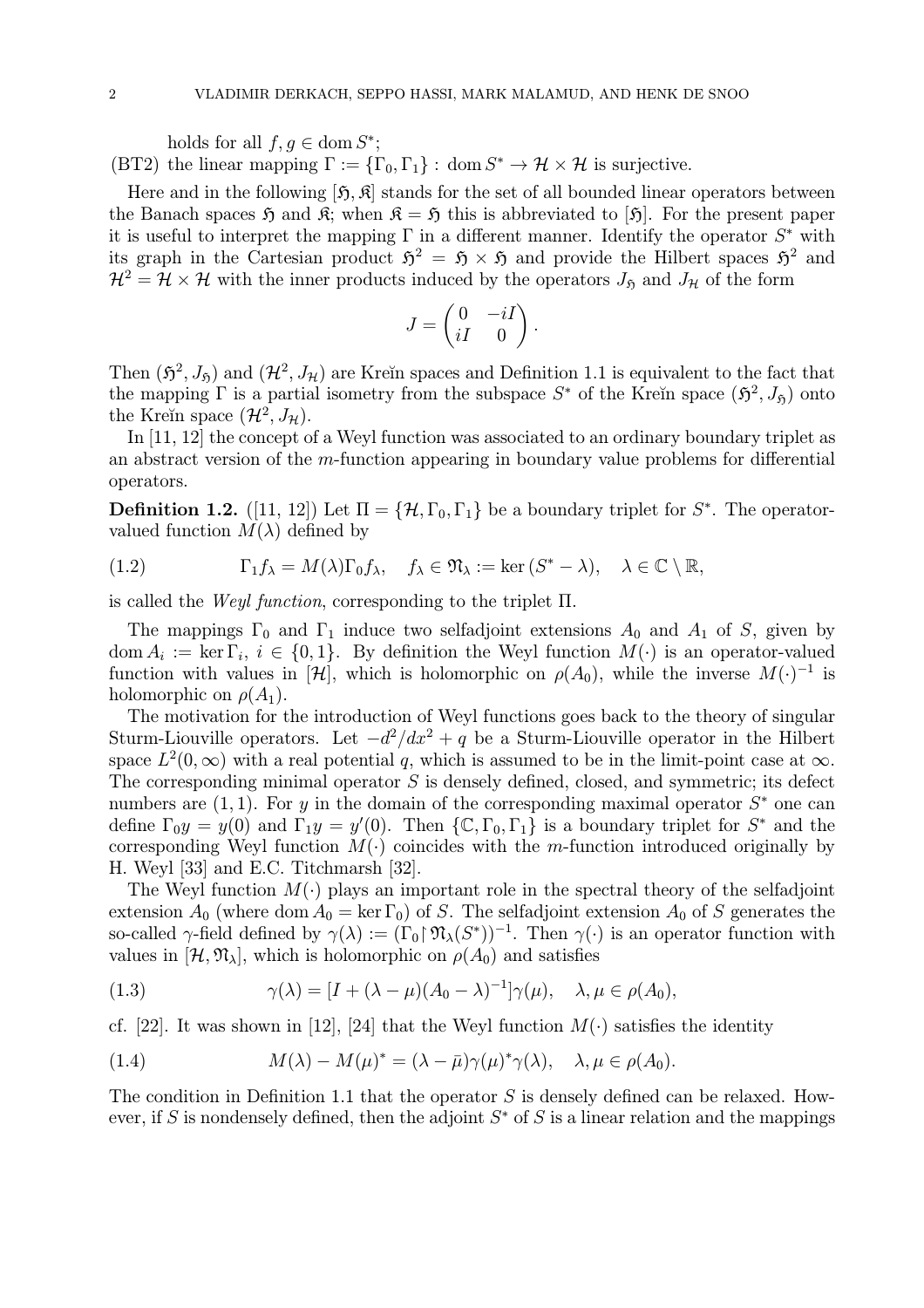$\Gamma_i$  now belong to  $[S^*, \mathcal{H}]$ , where  $S^*$  is considered as a subspace of  $\mathfrak{H}^2$  equipped with the graph norm. In this case the condition (BT1) is replaced by

$$
(1.5) \qquad (f',g)-(f,g')=(\Gamma_1\widehat{f},\Gamma_0\widehat{g})_{\mathcal{H}}-(\Gamma_0\widehat{f},\Gamma_1\widehat{g})_{\mathcal{H}},\quad \widehat{f}:=\{f,f'\},\quad \widehat{g}:=\{g,g'\}\in S^*,
$$

and the condition (BT2) requires the closed linear mapping  $\Gamma := {\{\Gamma_0, \Gamma_1\}} : S^* \to H \oplus H$  to be surjective. Moreover, the definition of the Weyl function takes the form

(1.6) 
$$
\Gamma_1 \widehat{f}_{\lambda} = M(\lambda) \Gamma_0 \widehat{f}_{\lambda}, \quad \widehat{f}_{\lambda} := \{ f_{\lambda}, \lambda f_{\lambda} \} \in S^*,
$$

and, similarly, one modifies the definition of the  $\gamma$ -field, cf. [13], [24].

Recall that the class  $R[\mathcal{H}]$  of *Nevanlinna functions* (also called Pick or Herglotz functions, see [15], [16], [18]) is the set of all operator functions  $M(\cdot)$  with values in [H] which are holomorphic on  $\mathbb{C} \setminus \mathbb{R}$ , and satisfy  $M(\lambda) = M(\overline{\lambda})^*$  and Im  $\lambda \operatorname{Im} M(\lambda) \geq 0$ ,  $\lambda \in \mathbb{C} \setminus \mathbb{R}$ . The subclass  $R^s[\mathcal{H}]$  of strict Nevanlinna functions in  $R[\mathcal{H}]$  is the set of all functions  $M(\cdot) \in R[\mathcal{H}]$ for which  $0 \notin \sigma_p(\text{Im }M(i))$ . The subclass  $R^u[\mathcal{H}]$  of uniformly strict Nevanlinna functions in  $R^s[\mathcal{H}]$  is the set of all functions  $M(\cdot) \in R[\mathcal{H}]$  for which  $0 \in \rho(\text{Im }M(i))$ . The identity (1.4) means that  $M(\cdot)$  is a Q-function of the pair  $\{S, A_0\}$  in the sense of M.G. Kreĭn and H. Langer, see [22, 23], and hence it belongs to the subclass  $R^u[\mathcal{H}]$  (whether S is densely defined or not). As a Q-function it determines the pair  $\{S, A_0\}$  up to unitary equivalence. It was shown in [11, 13] that for each Nevanlinna function in  $R^u[\mathcal{H}]$  there exists a boundary triplet in the above sense for which it is the Weyl function. In [13] the concept of boundary triplet in Definition 1.1 has been extended to the case where the corresponding Weyl function belongs to the subclass  $R^{s}[\mathcal{H}]$  and the inverse result for this subclass has been established.

Now the natural problem arises, whether every Nevanlinna function in the class  $R[\mathcal{H}]$  can be interpreted as a Weyl function of some generalized boundary triplet. In fact, the same question can be asked for the more general notion of an arbitrary Nevanlinna family (see the definition below). This last problem is also inspired by the Krein-Naimark formula for generalized resolvents of a symmetric operator S:

$$
(1.7) \tP_{\mathfrak{H}}(\widetilde{A}-\lambda)^{-1}|_{\mathfrak{H}}=(A_0-\lambda)^{-1}-\gamma(\lambda)(M(\lambda)+\tau(\lambda))^{-1}\gamma(\overline{\lambda})^*, \quad \lambda\in\mathbb{C}\setminus\mathbb{R},
$$

which establishes a bijective correspondence between the set of all selfadjoint (canonical and exit space) extensions  $\widetilde{A}$  of A and the set of all Nevanlinna families  $\tau(\cdot)$ . Here  $P_{\mathfrak{H}}$  is the orthogonal projection from the exit space onto  $\mathfrak{H}$ . While  $M(\cdot)$  in (1.7) appears as a Weyl function of an (ordinary) boundary triplet (or as a Q-function of the pair  $\{S, A_0\}$ ), there is in general no analogous interpretation for the family  $\tau(\cdot)$  in (1.7).

The class of all *Nevanlinna families*  $M(\cdot)$  in H is denoted by  $R(\mathcal{H})$ ; it is the set of families of linear relations  $M(\lambda) : \mathcal{H} \to \mathcal{H}, \lambda \in \mathbb{C} \setminus \mathbb{R}$ , (i.e.  $M(\lambda)$  is a linear subspace of  $\mathcal{H} \times \mathcal{H}$ ), which satisfy

(NF1) for every  $\lambda \in \mathbb{C}_+(\mathbb{C}_-)$  the relation  $M(\lambda)$  is maximal dissipative (resp. accumulative); (NF2)  $M(\lambda)^* = M(\lambda), \lambda \in \mathbb{C} \setminus \mathbb{R};$ 

(NF3) for some, and hence for all,  $\mu \in \mathbb{C}_+(\mathbb{C}_-)$  the operator family  $(M(\lambda)+\mu)^{-1}(\in[\mathcal{H}])$  is holomorphic for all  $\lambda \in \mathbb{C}_+(\mathbb{C}_-)$ .

When  $M(\cdot)$  is a Nevanlinna function in  $R[\mathcal{H}]$  it is clear that the property (NF3) is automatically satisfied. In the present paper the new concepts of a boundary relation and the corresponding Weyl family are introduced. These new concepts make it possible to realize every Nevanlinna family (possibly unbounded and even multivalued) as the Weyl family of a boundary relation. In a forthcoming paper the usefulness of these new concepts will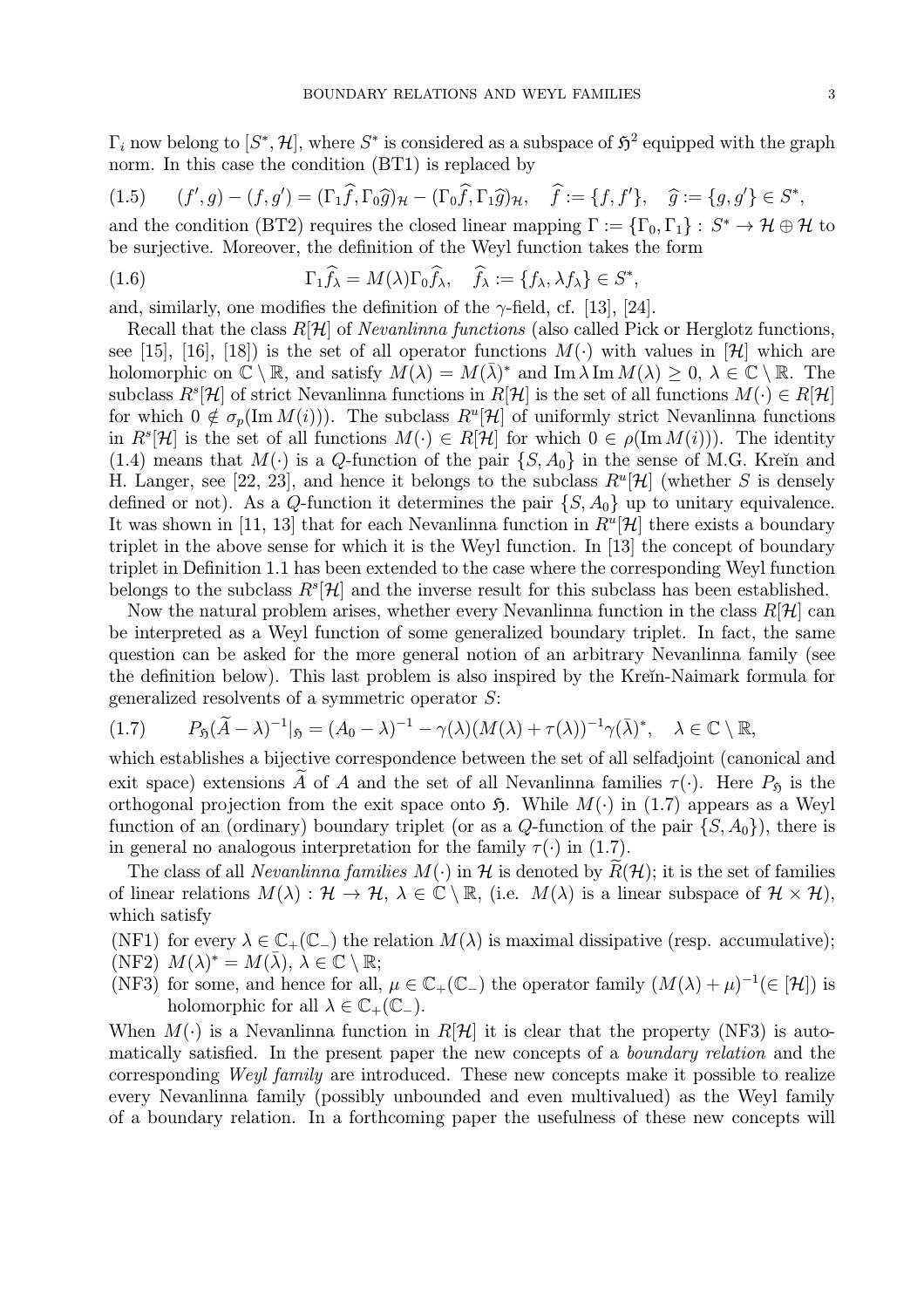be demonstrated for the Kreĭn-Naimark theory of generalized resolvents. In particular, it will be shown that  $\tau(\cdot)$  is the Weyl family of the symmetric relation  $S_2$  which is given by  $S_2 := \widetilde{A} \cap (\widetilde{S} \ominus \widetilde{S})^2$ , where  $\widetilde{A}$  is associated to an appropriate boundary relation. In the special case when  $\tau(\cdot) \in R^u[\mathcal{H}]$  this fact has been established by the authors in [9], see also [8].

In order to explain these new notions assume for the moment that  $S$  is densely defined and rewrite Green's identity (1.1) in assumption (BT1) of Definition 1.1 as

(1.8) 
$$
(S^*f,g) - (\Gamma_1f,\Gamma_0g)_{\mathcal{H}} = (f,S^*g) - (\Gamma_0f,\Gamma_1g)_{\mathcal{H}}, \quad f,g \in \text{dom } S^*.
$$

The interpretation of (1.8) is that the operator  $\widetilde{A}$  defined by

(1.9) 
$$
\widetilde{A} : \begin{pmatrix} f \\ \Gamma_0 f \end{pmatrix} \mapsto \begin{pmatrix} S^* f \\ -\Gamma_1 f \end{pmatrix}, \quad f \in \text{dom } S^*,
$$

is symmetric in  $\mathfrak{H} \oplus \mathcal{H}$ . Moreover, the assumption (BT2) of Definition 1.1 guarantees that  $\widetilde{A}$ is selfadjoint in  $\mathfrak{H} \oplus \mathcal{H}$ . If S is not densely defined, similar observations can be made when (1.9) is appropriately interpreted. The precise definition of a boundary relation will be given in Section 3, but in an equivalent form it can be reformulated as follows. A pair  $\{\mathcal{H}, \Gamma\}$ , where  $\Gamma : \mathfrak{H}^2 \to \mathcal{H}^2$  is a closed linear relation (i.e. a linear subspace of  $\mathfrak{H}^2 \oplus \mathcal{H}^2$ ) is said to be a boundary relation for  $S^*$  if dom Γ is dense in  $S^*$  and if the transform  $\widetilde{A} = \mathcal{J}(\Gamma)$  of Γ determined by

(1.10) 
$$
\widetilde{A} = \mathcal{J}(\Gamma) := \left\{ \left\{ \binom{f}{h}, \binom{f'}{h'} \right\} : \left\{ \binom{f}{f'}, \binom{h}{h'} \right\} \in \Gamma \right\}
$$

is a selfadjoint relation in  $\mathfrak{H} \oplus \mathcal{H}$ . The linear relation Γ from the Kreĭn space  $(\mathfrak{H}^2, J_{\mathfrak{h}})$  to the Kreĭn space  $(\mathcal{H}^2, J_\mathcal{H})$  turns out to be unitary in the sense of relations, cf. [27]. In this definition  $S$  is not necessarily densely defined and  $S$  is allowed to have infinite and unequal defect numbers. The corresponding Weyl family is now defined by

(1.11) 
$$
M(\lambda) = \Gamma\left(\{\{f, f'\} \in \text{dom}\,\Gamma : f' = \lambda f\}\right)
$$

as an extension of Definition 1.2. The given assumptions are enough to guarantee that the Weyl family  $M(\cdot)$  is a Nevanlinna family in the sense of Definition (NF1)–(NF3). Moreover, one of the main results in this paper shows that every Nevanlinna family can be realized as a Weyl family of some boundary relation which is unique, up to unitary equivalence, when a certain minimality condition is satisfied; see Theorem 3.9. The proof is based on the generalized Naimark theorem and does not use any operator model as was done in the case of a uniformly strict Nevanlinna function (see [22], [23], [13]). Note in this connection that a simple proof of the Naimark dilation theorem is recently presented in [25]. Observe that the definition of boundary relation allows  $\Gamma$  to be multivalued in which case it may happen that the range of  $\Gamma$  is indecomposable into the orthogonal sum ran  $\Gamma_0 \oplus \text{ran } \Gamma_1$ , where  $\Gamma_i : \mathfrak{H}^2 \to \mathcal{H}, j = 0, 1$  (see (3.6)). When such a decomposition makes sense, the new concept of the boundary relation reduces to a natural generalization of the notion of an ordinary boundary triplet in Definition 1.1 as well as of the notion of a generalized boundary triplet in [13]; in this case the notation "boundary triplet" will still be kept for  $\Gamma$  in the present paper.

The connection (1.10) between the boundary relation  $\Gamma$  and the selfadjoint operator or, in general, relation  $\widetilde{A}$  plays a fundamental role in the sequel. The interpretation of  $\widetilde{A}$  is that of a selfadjoint exit space extension of S determined by the boundary relation  $\Gamma$ . The given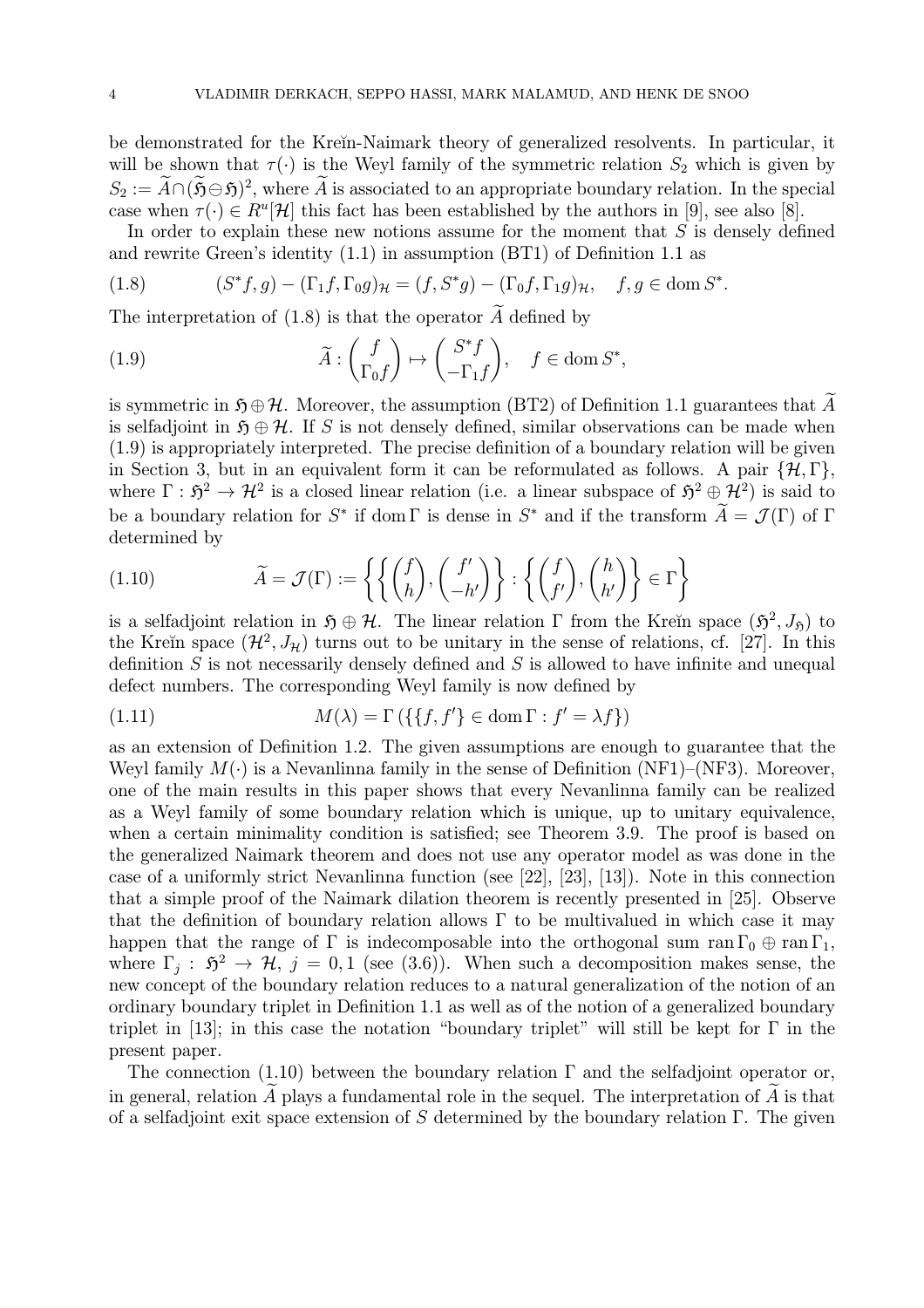procedure can be applied, for instance, in the linearization of boundary value problems with eigenvalue parameters in the boundary conditions; here arbitrary (finite or infinite and equal or unequal) defect numbers for the underlying operators are allowed. This will be further investigated in the forthcoming paper as well as the extension of the notions of boundary relations and the corresponding Weyl families to the case where S is defined on a space with an indefinite inner product. The appearance of unbounded Weyl functions is not excluded here either; this makes it unnecessary to find regularizations for boundary mappings for treating boundary value problems involving partial differential operators, cf. [17], [13]. The present paper establishes for the first time on a general level the link between the abstract boundary triplets (here the mapping Γ) and the exit space extensions  $\tilde{A}$  (via the transform J which connects Γ and  $\widetilde{A}$ ). In what follows, this connection is effectively used in building up the general theory of boundary relations and their Weyl families and it plays a key role in proving some of the central theorems of the present paper. Some of the main results of the paper have been announced in [10].

In Section 2 some preparatory material is presented, including results on linear relations in Kreĭn spaces. Here the main transform  $\mathcal J$  acting between two Kreĭn spaces is introduced and its properties are investigated. In Section 3 the concepts of boundary relation and the corresponding Weyl family are introduced. The main result of this section is the following inverse theorem: every Nevalinna family can be realized as the Weyl function of a boundary relation. In Section 4 the investigation of geometrical properties of boundary relations and the analytical properties of the corresponding Weyl families is continued. Several known results on Q-functions or, equivalently, Weyl functions of ordinary boundary triplets are extended to wider subclasses of Nevanlinna families. In particular, geometrical properties of boundary relations whose Weyl families  $M(\lambda)$  are domain invariant are studied in detail. In Section 5 the connection between the new concepts and the earlier concepts of boundary triplets and the corresponding Weyl functions is investigated. Section 6 contains several examples, which demonstrate the applicability of the new concepts and sharpness of several statements in the earlier sections of the paper, as well as some new unexpected effects.

#### 2. Preliminaries

2.1. Linear relations in linear spaces. This paper is concerned with (graphs of) linear operators and linear relations in linear spaces. The following notation will be used systematically. The Cartesian product  $\mathfrak{H} \times \mathfrak{H}'$  of linear spaces  $\mathfrak{H}$  and  $\mathfrak{H}'$  is the set of all ordered pairs (of  $1 \times 2$  matrices)  $\{f, f'\}$  with  $f \in \mathfrak{H}$  and  $f' \in \mathfrak{H}'$ . Frequently it will be convenient to denote the Cartesian product  $\mathfrak{H} \times \mathfrak{H}'$  and the elements of it (as  $2 \times 1$  matrices) by

$$
\begin{pmatrix} f \\ f' \end{pmatrix} \in \begin{pmatrix} \mathfrak{H} \\ \mathfrak{H}' \end{pmatrix}, \quad f \in \mathfrak{H}, \quad f' \in \mathfrak{H}'.
$$

If  $\mathfrak{L} \subset \mathfrak{H}$  and  $\mathfrak{L}' \subset \mathfrak{H}'$  are linear subspaces then  $\mathfrak{L} \times \mathfrak{L}'$  denotes the Cartesian product of the subspaces; in agreement with the ordered pairs this product will also be denoted by  $\{\mathfrak{L}, \mathfrak{L}'\},$ or by  $\mathfrak{L}^2$  if  $\mathfrak{L} = \mathfrak{L}'$ .

A linear relation T from  $\mathfrak{H}$  to  $\mathfrak{H}'$  is a linear subspace of  $\mathfrak{H} \times \mathfrak{H}'$ . Often a linear operator T will be identified with its graph. It is convenient to write  $T : \mathfrak{H} \to \mathfrak{H}'$  and interpret the linear relation T as a multivalued linear mapping from  $\mathfrak{H}$  into  $\mathfrak{H}'$ . If  $\mathfrak{H}' = \mathfrak{H}$  one speaks of a linear relation  $T$  in  $\mathfrak{H}$ .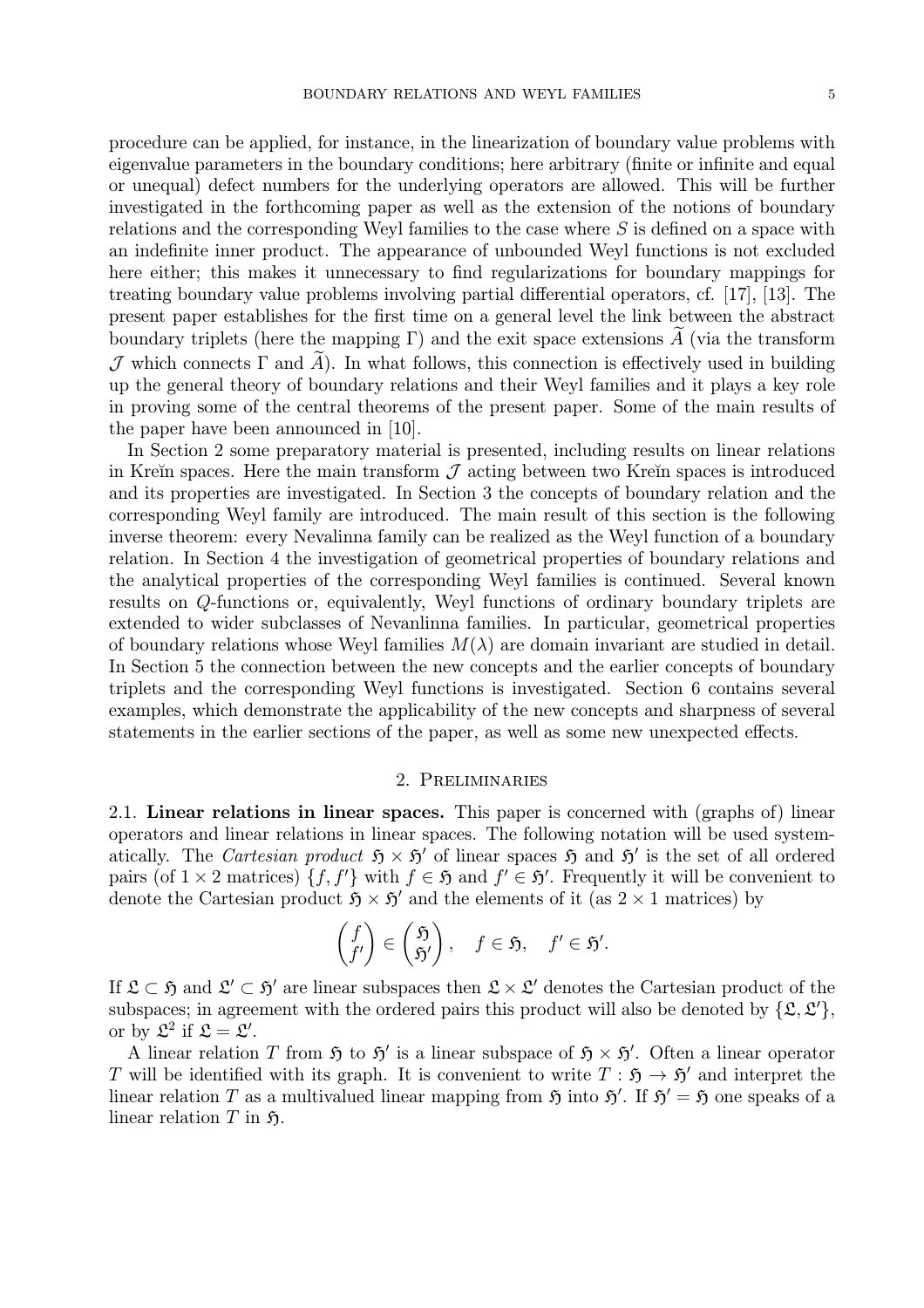If T is a linear relation from  $5^2$  to  $5^2$ , then an element of T will denoted by  $\{\hat{f}, \hat{h}\}$  with the understanding that  $\hat{f} = \{f, f'\} \in \mathfrak{H}^2$  and  $\hat{h} = \{h, h'\} \in \mathfrak{H}^2$ . However, in this case it will also be convenient to think of such a general element as

$$
\{\widehat{f},\widehat{h}\} = \left\{ \begin{pmatrix} f \\ f' \end{pmatrix}, \begin{pmatrix} h \\ h' \end{pmatrix} \right\} \quad \text{with} \quad \widehat{f} = \begin{pmatrix} f \\ f' \end{pmatrix} \in \begin{pmatrix} \mathfrak{H} \\ \mathfrak{H} \end{pmatrix}, \quad \widehat{h} = \begin{pmatrix} h \\ h' \end{pmatrix} \in \begin{pmatrix} \mathfrak{H}' \\ \mathfrak{H}' \end{pmatrix},
$$

according to the interpretation explained above. This interpretation will be assumed whenever needed without explicit mention.

For a linear relation  $T : \mathfrak{H} \to \mathfrak{H}'$  the symbols dom T, ker T, ran T, and mul T stand for the domain, kernel, range, and the multivalued part, respectively. The inverse  $T^{-1}$  is a relation from  $\mathfrak{H}'$  to  $\mathfrak{H}$  defined by  $\{ \{f', f\} : \{f, f'\} \in T \}$ . The sum  $T_1 + T_2$  and the componentwise sum  $T_1 \hat{+} T_2$  of two linear relations  $T_1$  and  $T_2$  are defined by

$$
T_1 + T_2 = \{ \{ f, g + h \} : \{ f, g \} \in T_1, \{ f, h \} \in T_2 \},
$$

(2.1) 
$$
T_1 \hat{+} T_2 = \{ \{f+h,g+k\} : \{f,g\} \in T_1, \{h,k\} \in T_2 \}.
$$

Clearly,

(2.2) 
$$
\ker (T_1 - T_2) = \text{dom} (T_1 \cap T_2), \quad \ker (T_1^{-1} - T_2^{-1}) = \text{ran} (T_1 \cap T_2).
$$

The null spaces of  $T - \lambda$ ,  $\lambda \in \mathbb{C}$ , are defined by

(2.3) 
$$
\mathfrak{N}_{\lambda}(T) = \ker (T - \lambda), \quad \mathfrak{N}_{\lambda}(T) = \{ \{ f, \lambda f \} \in T : f \in \mathfrak{N}_{\lambda}(T) \}.
$$

If  $\mathfrak H$  and  $\mathfrak H'$  are Banach spaces then  $[\mathfrak H, \mathfrak H']$  stands for the set of all bounded linear operators from  $\frak H$  to  $\frak H';$   $[\frak H]$  is the set of all bounded linear operators in  $\frak H.$  Moreover,  $\rho(T)$   $(\hat\rho(T))$  is the set of regular (regular type) points of T. The closure of a linear relation  $T$  will be denoted by clos T. Note that dom  $T \subset \text{dom} \, \text{clos } T$  and  $\text{ran } T \subset \text{ran} \, \text{clos } T$ , with equality when dom T or ran  $T$  are closed, respectively.

Recall the following simple result (cf. [13, Lemma 2.1]), which will be used in the analysis of linear relations.

**Lemma 2.1.** ([13]) Let  $\mathfrak X$  and  $\mathfrak Y$  be Banach spaces, let  $\mathfrak M$  be a closed linear subspace of  $\mathfrak X$ , and let  $P \in [\mathfrak{X}, \mathfrak{Y}]$  be surjective. Then the range PM is closed in  $\mathfrak{Y}$  if and only if the sum of the linear subspaces  $\mathfrak{M} + \mathfrak{N}$  is closed in  $\mathfrak{X}$ , where  $\mathfrak{N} := \ker P$ .

2.2. Linear relations in Hilbert spaces. Let  $\mathfrak{H}_1$  and  $\mathfrak{H}_2$  be separable Hilbert spaces and provide the Cartesian product  $\mathfrak{H}_1 \times \mathfrak{H}_2$  with the usual inner product so that  $\mathfrak{H}_1 \times \mathfrak{H}_2$  is a Hilbert space. Let  $T : \mathfrak{H}_1 \to \mathfrak{H}_2$  be a linear relation from  $\mathfrak{H}_1$  to  $\mathfrak{H}_2$ . The adjoint  $T^*$  is the closed linear relation from  $\mathfrak{H}_2$  to  $\mathfrak{H}_1$  defined by

(2.4) 
$$
T^* = \{ \{h, k\} \in \mathfrak{H}_2 \times \mathfrak{H}_1 : (k, f)_{\mathfrak{H}_1} = (h, g)_{\mathfrak{H}_2}, \{f, g\} \in T \},
$$

(see [4], [6]).

**Proposition 2.2.** Let T be a closed linear relation from a Hilbert space  $\mathfrak{H}_1$  to a Hilbert space  $\mathfrak{H}_2$ . Then:

- (i) dom T is closed if and only if dom  $T^*$  is closed;
- (ii) ran T is closed if and only if ran  $T^*$  is closed.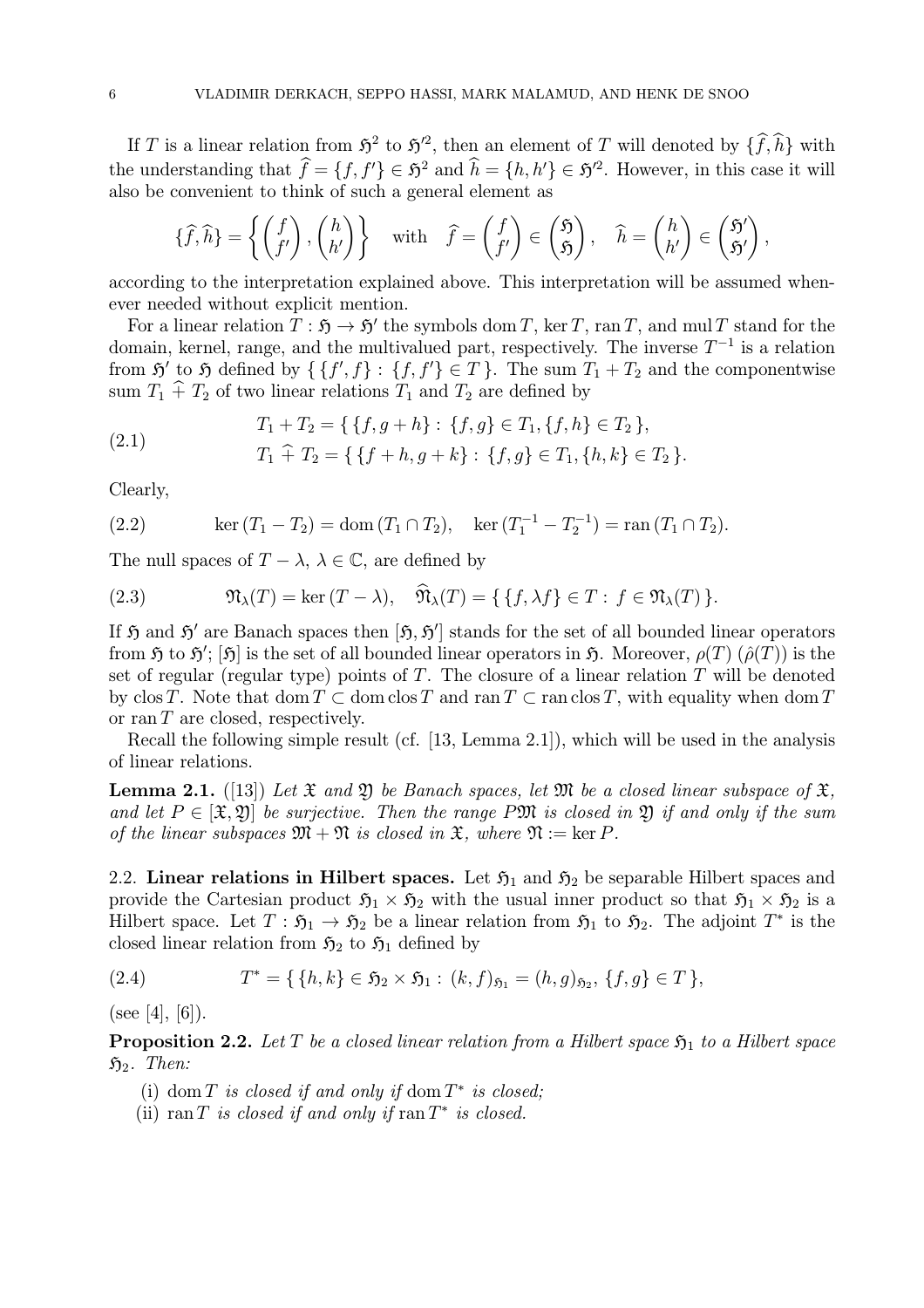*Proof.* The statement (i) is equivalent to the statement (ii) (by inversion of  $T$ ). So it suffices to prove the last statement. Let P be the orthoprojection from  $5<sub>1</sub> \times 5<sub>2</sub>$  onto  $5<sub>2</sub>$ , so that ker  $P = \mathfrak{H}_1 \times \{0\}$ . Assume that ran  $T = PT$  is closed. Then by Lemma 2.1 also  $T \hat{+} (\mathfrak{H}_1 \times \{0\})$ is closed. By a theorem of Kato [19, Chapter 4, Theorem 4.8] the corresponding sum of the orthogonal complements in  $5<sub>1</sub> \times 5<sub>2</sub>$ 

$$
(2.5) \t\t T^{\perp} \hat{+} (\{0\} \times \mathfrak{H}_2)
$$

is also closed. The operator  $J : \mathfrak{H}_1 \times \mathfrak{H}_2 \to \mathfrak{H}_2 \times \mathfrak{H}_1$  given by  $J\{h, h'\} = \{-h', h\}$  is unitary, and it follows from (2.4) that  $T^* = JT^{\perp}$ . Hence, (2.5) implies that

$$
T^*\widehat{+} (\mathfrak{H}_2\times\{0\}),
$$

is also closed. In other words,  $T^* \hat{+} \ker Q$  is closed. Here Q is the orthoprojection from  $\mathfrak{H}_2 \times \mathfrak{H}_1$  onto  $\mathfrak{H}_1$ , so that ker  $Q = \mathfrak{H}_2 \times \{0\}$ . Another application of Lemma 2.1 shows that  $QT^* = \text{ran } T^*$  is closed.  $Q T^{\ast}$  =  $\operatorname{ran} T^{\ast}$  is closed.

Recall that a linear relation T in  $\mathfrak H$  is called *symmetric* (*dissipative* or *accumulative*) if Im  $(h', h) = 0 \geq 0$  or  $\leq 0$ , respectively) for all  $\{h, h'\} \in T$ . These properties remain invariant under closures. By polarization it follows that a linear relation T in  $\mathfrak{H}$  is symmetric if and only if  $T \subset T^*$ . A linear relation T in  $\mathfrak H$  is called selfadjoint if  $T = T^*$ , and it is called *essentially selfadjoint* if  $\text{clos } T = T^*$ . A dissipative (accumulative) linear relation T in  $\mathfrak H$  is called maximal dissipative (maximal accumulative) if it has no proper dissipative (accumulative) extensions. Clearly, a linear relation  $T$  is selfadjoint if and only if it is both maximal dissipative and maximal accumulative.

Assume that T is closed. If T is dissipative or accumulative, then mul  $T \subset \text{mul } T^*$ . In this case the orthogonal decomposition  $\mathfrak{H} = (\text{mul }T)^{\perp} \oplus \text{mul }T$  induces an orthogonal decomposition of T as

$$
T = T_s \oplus T_{\infty}, \quad T_{\infty} = \{0\} \times \text{mul } T, \quad T_s = \{ \{f, g\} \in T : g \perp \text{mul } T \},
$$

where  $T_{\infty}$  is a selfadjoint relation in mul T and  $T_s$  is an operator in  $\mathfrak{H} \oplus \text{mul } T$  with  $\overline{\text{dom}} T_s = \overline{\text{dom}} T = (\text{mul } T^*)^{\perp}$ , which is dissipative or accumulative. Moreover, if the relation T is maximal dissipative or accumulative, then mul  $T = \text{mul } T^*$ . In this case the orthogonal decomposition  $(\text{dom } T)^{\perp} = \text{mul } T^*$  shows that  $T_s$  is a densely defined dissipative or accumulative operator in  $(\text{mul }T)^{\perp}$ , which is maximal (as an operator). In particular, if T is a selfadjoint relation, then there is such a decomposition where  $T_s$  is a selfadjoint operator (densely defined in  $(\text{mul }T)^{\perp}$ ).

Let S be a closed symmetric linear relation in a Hilbert spaces  $\mathfrak{H}$ . Then the adjoint relation  $S^*$  can be decomposed via the von Neumann formula:

(2.6) 
$$
S^* = S \widehat{+} \widehat{\mathfrak{N}}_{\lambda}(S^*) \widehat{+} \widehat{\mathfrak{N}}_{\overline{\lambda}}(S^*), \quad \lambda \in \mathbb{C} \setminus \mathbb{R}, \quad \text{direct sums},
$$

where  $\widehat{\mathfrak{N}}_{\lambda}(S^*)$  is defined as in (2.3). When  $\lambda = \pm i$  the decomposition (2.6) is orthogonal:

(2.7) 
$$
S^* = S \oplus \widehat{\mathfrak{N}}_i(S^*) \oplus \widehat{\mathfrak{N}}_{-i}(S^*),
$$

where the orthogonality is with respect to the inner product topology in  $S^*$ , cf. [4], [6]. A symmetric linear relation  $S$  is called *simple* if there is no nontrivial orthogonal decomposition of the Hilbert space  $\mathfrak{H} = \mathfrak{H}_1 \oplus \mathfrak{H}_2$  and no corresponding orthogonal decomposition  $S =$  $S_1 \oplus S_2$  with  $S_1$  a symmetric relation in  $\mathfrak{H}_1$  and  $S_2$  a selfadjoint relation in  $\mathfrak{H}_2$ . The above decomposition  $S = S_s \oplus S_{\infty}$  shows that a simple closed symmetric relation is necessarily an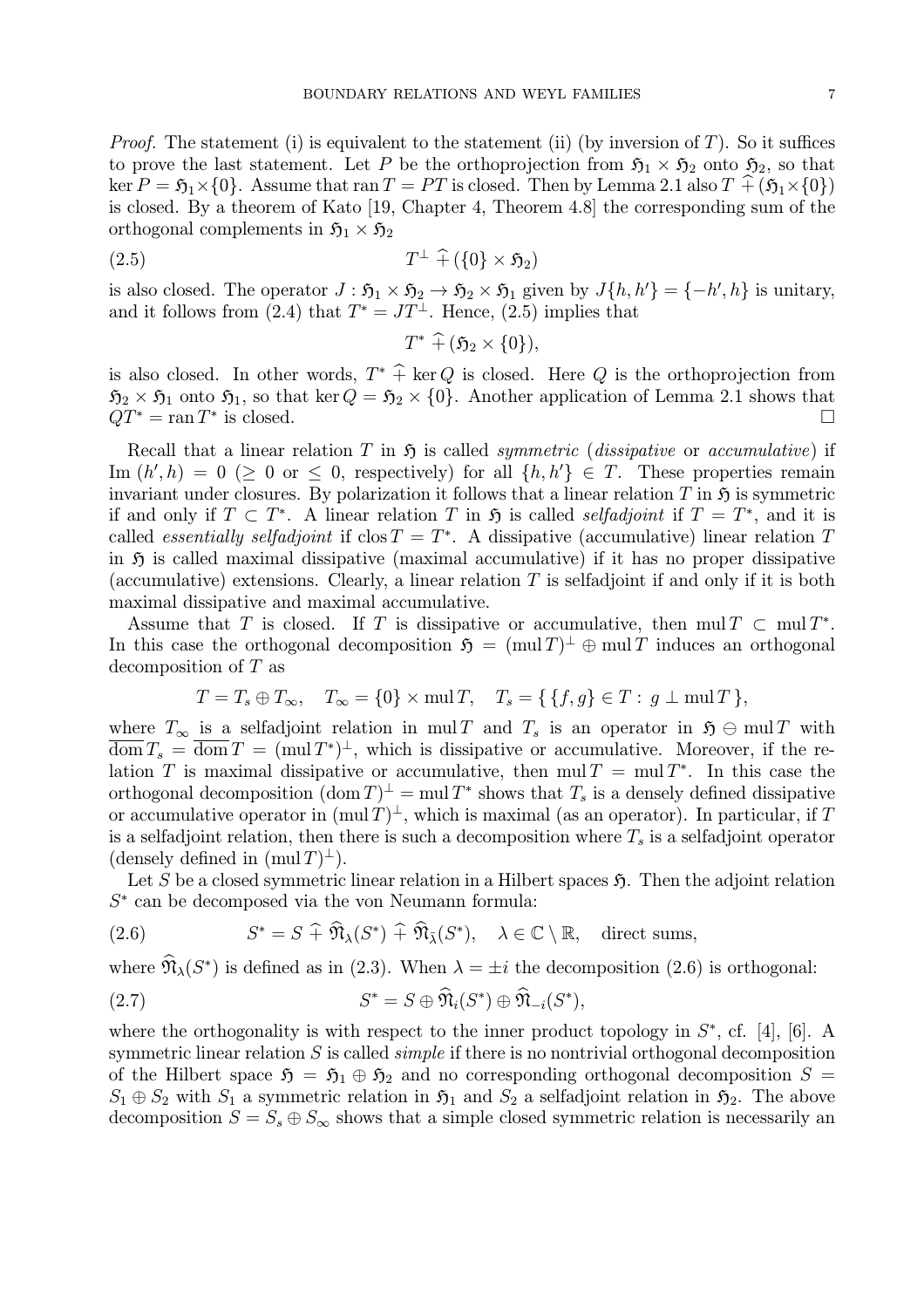operator. Recall that (cf. [23]) a closed symmetric linear relation S in a Hilbert space  $\mathfrak H$  is simple if and only if

$$
\mathfrak{H}=\overline{\operatorname{span}}\,\{\,\mathfrak{N}_{\lambda}(S^*):\,\lambda\in\mathbb{C}\setminus\mathbb{R}\,\}.
$$

2.3. Linear relations in Kreĭn spaces. Now let  $\mathfrak{H}$  and  $\mathcal{H}$  be Hilbert spaces and let  $j_{\mathfrak{H}}$ and  $j<sub>H</sub>$  be signature operators in them. Recall that a bounded linear operator j in a Hilbert space is a signature operator if  $j = j^* = j^{-1}$ . Interpret the spaces  $\mathfrak{H}$  and  $\mathcal{H}$  as Kreĭn spaces whose inner products are determined by the fundamental symmetries  $j_{\tilde{p}}$  and  $j_{\tilde{H}}$ . Then the adjoint  $T^{[*]}$  of a linear relation T from the Kreĭn space  $(5, j_5)$  to the Kreĭn space  $(\mathcal{H}, j_\mathcal{H})$  is given by  $T^{[*]} = j_{\mathfrak{H}}T^*j_{\mathcal{H}}$ . It satisfies the following equalities familiar from the Hilbert space case

(2.8) 
$$
(\text{dom } T)^{[\perp]} = \text{mul } T^{[*]}, \quad (\text{ran } T)^{[\perp]} = \text{ker } T^{[*]}.
$$

Here the orthogonal complements, denoted by  $[\perp]$ , are with respect to the Kreĭn space structures. The inner products in  $(\mathfrak{H}, j_{\mathfrak{H}}), (\mathcal{H}, j_{\mathcal{H}})$  will be denoted by

$$
[\varphi,\psi]_{\mathcal{H}}=(j_{\mathfrak{H}}\varphi,\psi)_{\mathcal{H}},\quad [\varphi',\psi']_{\mathfrak{H}}=(j_{\mathfrak{H}}\varphi',\psi')_{\mathfrak{H}}\quad \varphi,\psi\in\mathcal{H},\ \varphi',\psi'\in\mathfrak{H}.
$$

A linear relation T from the Kreĭn space  $(\mathfrak{H}, j_{\mathfrak{H}})$  to the Kreĭn space  $(\mathcal{H}, j_{\mathcal{H}})$  is called *isometric* if

(2.9) 
$$
[\varphi', \varphi']_{\mathcal{H}} = [\varphi, \varphi]_{\mathfrak{H}}, \quad {\varphi, \varphi'} \in T,
$$

and *contractive* or *expanding* if equality in (2.9) is replaced by  $\leq$  or by  $\geq$ , respectively. These properties are invariant under closures. By polarization it follows that a linear relation  $T$  is isometric if and only if  $T^{-1} \subset T^{[*]}$ . A linear relation T is called unitary if  $T^{-1} = T^{[*]}$ ; it is called *essentially unitary* if  $(\text{clos } T)^{-1} = T^{[*]}.$ 

The first statement in the next proposition is due to Yu.L. Shmul'jan, see [27], who obtained it by combining  $[27,$  Theorem 3 with a result of I.M. Spitkovskiı̆ in  $[28]$ . A simple and essentially different proof of this statement is presented below. The second statement is proved in [27, Theorem 2] by using a result of R. Arens [2].

**Proposition 2.3.** Let T be a unitary relation from the Kre $\check{n}$  space  $(\mathfrak{H},j_{\mathfrak{H}})$  to the Kre $\check{n}$ space  $(\mathcal{H}, j_{\mathcal{H}})$ . Then:

- (i) dom  $T$  is closed if and only if ran  $T$  is closed;
- (ii) the following equalities hold:

(2.10) 
$$
\ker T = (\operatorname{dom} T)^{[\perp]}, \quad \operatorname{mul} T = (\operatorname{ran} T)^{[\perp]}.
$$

*Proof.* By definition T satisfies the identity  $T^{-1} = T^{[*]}$ , where the Kreĭn space adjoint  $T^{[*]}$ of T is connected to the Hilbert space adjoint  $T^*$  via  $T^{[*]} = j_{\mathfrak{H}} T^* j_{\mathcal{H}}$ . It is clear that dom  $T^{[*]}$  $(\text{ran }T^{[*]})$  is closed if and only if dom  $T^*$  (resp. ran  $T^*$ ) is closed. Therefore, for a unitary relation  $T$  the equivalence dom  $T$  is closed if and only if ran  $T$  is closed now follows from Proposition 2.2.

To get the identities (2.10) it is enough to apply (2.8) and the equality  $T^{-1} = T^{[*]}$ .  $\Box$ 

In the present generality it is useful to give criteria for a unitary relation  $T : (\mathfrak{H}, j_{\mathfrak{H}}) \rightarrow$  $(\mathcal{H}, i_{\mathcal{H}})$  to be an operator (not necessarily densely defined).

**Corollary 2.4.** Let T be a unitary relation from the Kreïn space  $(\mathfrak{H}, j_{\mathfrak{H}})$  to the Kreïn space  $(\mathcal{H}, j_{\mathcal{H}})$ . Then:

(i) T is single-valued if and only if  $\overline{ran} T = H$ ;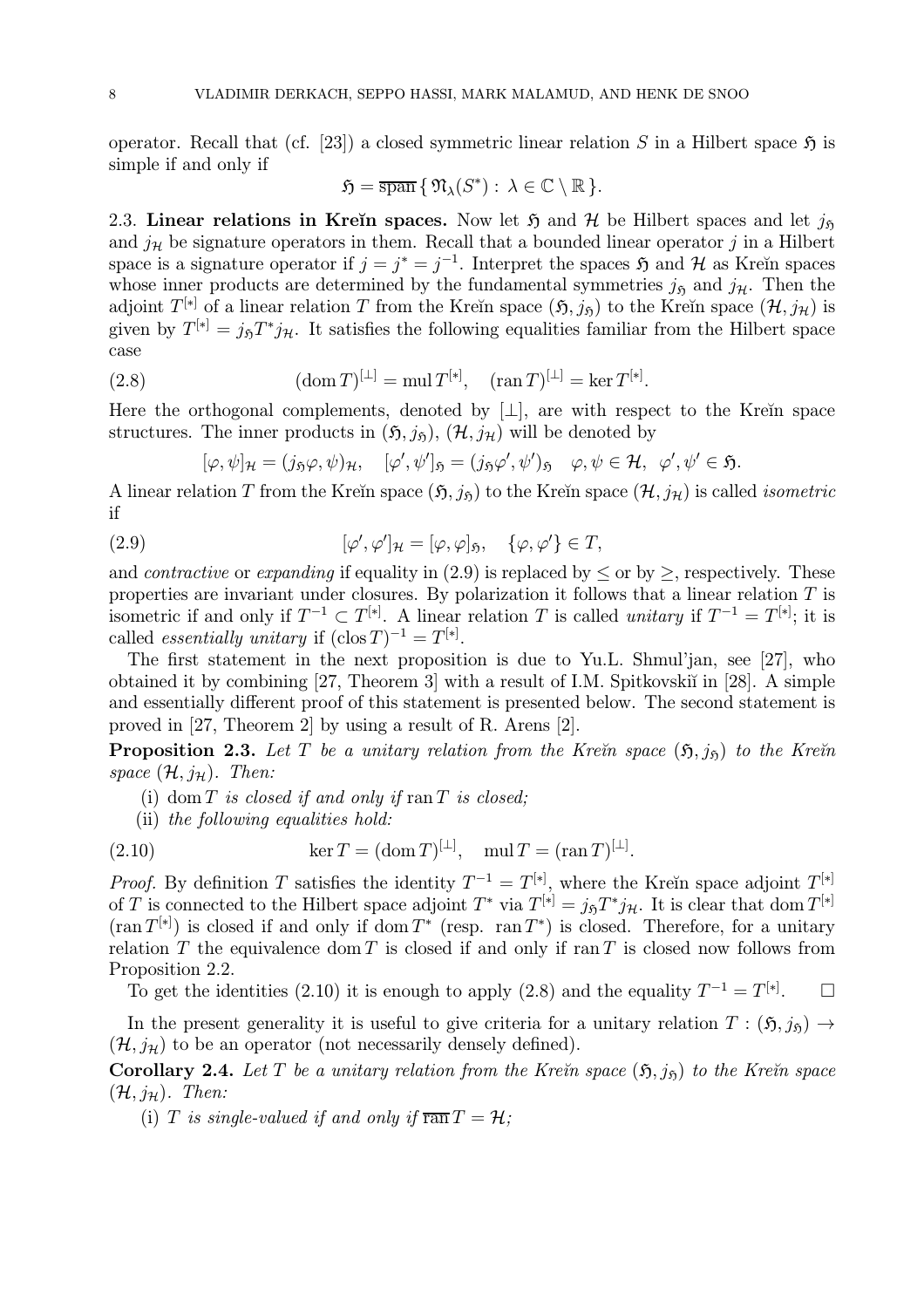- (ii) T is a densely defined operator if and only if  $\overline{ran} T = \mathcal{H}$  and  $\ker T = \{0\};$
- (iii) T is bounded and single-valued if and only if  $\text{ran } T = \mathcal{H}$ ;
- (iv)  $T \in [5, \mathcal{H}]$  if and only if  $\text{ran } T = \mathcal{H}$  and  $\text{ker } T = \{0\}.$

*Proof.* The second identity in (2.10) is mul  $T = (\text{ran } T)^{[\perp]}$  and this gives (i). Moreover, according to Proposition 2.3 ran T is closed if and only if dom T is closed, and thus (iii) follows from the closed graph theorem. To get (ii) and (iv) it remains to apply the first identity in  $(2.10)$  ker  $T = (\text{dom } T)^{[\perp]}$ . . The contract of the contract of the contract of  $\Box$ 

Using Kreĭn space terminology, Proposition 2.3 shows that for a unitary relation  $T$ , the isotropic part of dom T is equal to ker T and the isotropic part of ran T is equal to mul T. For an isometric relation T from the Kreĭn space  $(\mathfrak{H}, j_{\mathfrak{H}})$  to the Kreĭn space  $(\mathcal{H}, j_{\mathcal{H}})$  the situation is different. It follows from  $T^{-1} \subset T^{[*]}$  and the identities (2.8) that

(2.11) 
$$
\ker T \subset (\operatorname{dom} T)^{[\perp]}, \quad \operatorname{mul} T \subset (\operatorname{ran} T)^{[\perp]},
$$

so that ker T is contained in the isotropic part of dom T and mul T is contained in the isotropic part of ran  $T$ . It turns out that isometric relations whose domain satisfies the additional property

(2.12) (dom T) [⊥] <sup>⊂</sup> dom <sup>T</sup>

play a central role in the construction of boundary mappings. The following results give sufficient conditions for such an isometric relation  $T$  to be unitary. The connection to ordinary boundary triplets becomes clear in Section 5.

**Proposition 2.5.** Let T be an isometric linear relation from the Kre $\tilde{m}$  space  $(\mathfrak{H},j_{\tilde{p}})$  to the Kre $\check{\mathit{n}}$  space  $(\mathcal{H}, j_{\mathcal{H}})$ . If the conditions

- (i)  $(\text{dom } T)^{[\perp]} \subset \text{dom } T;$
- (ii)  $(\operatorname{ran} T)^{[\perp]} \subset \operatorname{mul} T$ .

are satisfied, then T also satisfies

(2.13)  $\ker T = (\text{dom } T)^{[\perp]}$ .

Moreover, if the condition (2.13) and the condition

$$
(2.14) \t\t\t dom T^{[*]} \subset \operatorname{ran} T
$$

are satisfied, then  $T$  is a unitary relation.

*Proof.* Assume that  $f \in (\text{dom } T)^{[\perp]}$  so that  $[f, h]_{\mathfrak{H}} = 0$  for all  $h \in \text{dom } T$ . By assumption (i) there exists an element  $f' \in \mathcal{H}$  so that  $\{f, f'\} \in T$ . Hence for all  $\{h, h'\} \in T$ 

$$
[f',h']_{\mathcal{H}}=[f,h]_{\mathfrak{H}}=0,
$$

so that  $f \in (\operatorname{ran} T)^{[\perp]}$ . Hence, assumption (ii) implies that  $f' \in \operatorname{mul} T$ . Therefore  $f \in \ker T$ , so that  $(\text{dom } T)^{[\perp]} \subset \text{ker } T$ . Hence,  $(2.11)$  implies that  $(2.13)$  is satisfied.

Now assume that (2.13) and (2.14) hold. Let  $\{f, f'\} \in T^{[*]}$  so that  $[f', h]_{\mathfrak{H}} = [f, h']_{\mathcal{H}}$  for all  $\{h, h'\} \in T$ . The condition (2.14) implies the existence of an element  $\varphi \in \mathfrak{H}$  such that  $\{\varphi, f\} \in T$ . Since T is isometric it follows that  $[f, h']_{\mathcal{H}} = [\varphi, h]_{\mathfrak{H}}$ , so that  $[f', h]_{\mathfrak{H}} = [\varphi, h]_{\mathfrak{H}}$ for all  $h \in \text{dom } T$ . This implies that  $f' = \varphi + \gamma$  with  $\gamma \in (\text{dom } T)^{[\perp]}$ . The condition (2.13) shows that  $\gamma \in \ker T$ . Hence

$$
\{f', f\} = \{\varphi + \gamma, f\} = \{\varphi, f\} + \{\gamma, 0\} \in T,
$$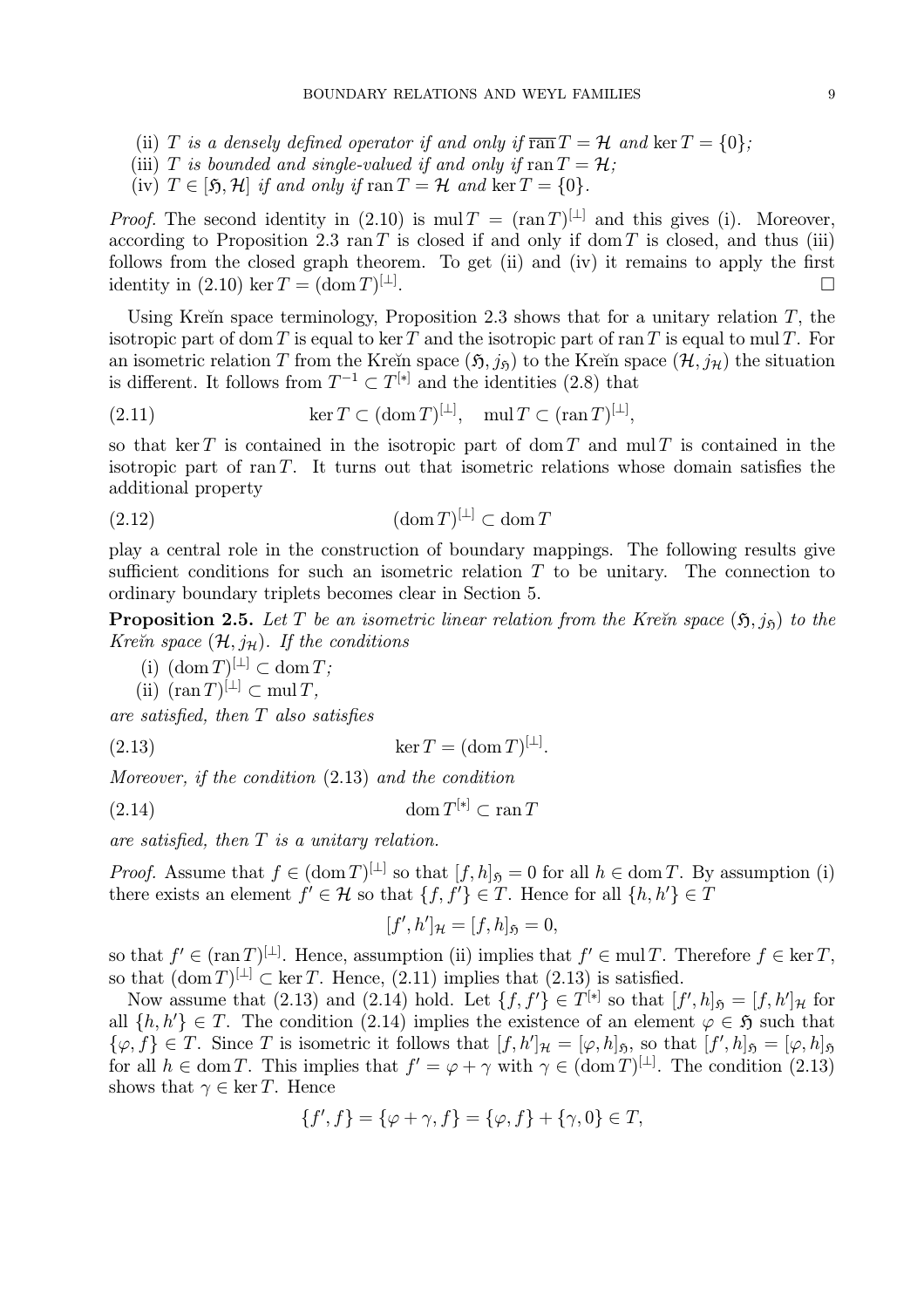which implies that  $T^{[*]}\subset T^{-1}$ .

Corollary 2.6. Condition (ii) in Proposition 2.5 is automatically satisfied when  $ran T$  is dense in H, in which case T is single-valued. In particular, if (i) holds and ran  $T = H$ , then  $dom T$  is closed and  $T$  is a single-valued unitary relation, which is bounded.

*Proof.* Assume that ran T is dense in H. Since  $(\text{ran } T)^{[\perp]} = \{0\}$ , clearly (ii) is satisfied. Since  $T$  is isometric it follows from the second inclusion in  $(2.11)$  that  $T$  is single-valued.

Now assume ran  $T = H$ . Hence, ran T is dense in H, so that (ii) follows and (2.13) automatically follows. Moreover, (2.14) is also automatically satisfied, so that (ii) implies that T is unitary. It follows from Proposition 2.3 that dom T is closed. The boundedness of T follows from the closed graph theorem.  $\Box$ 

Clearly, with T also the inverse  $T^{-1}$  is isometric. Hence, a formal inversion in Proposition 2.5 gives the following equivalent version.

**Proposition 2.7.** Let T be an isometric linear relation from the Kre $\tilde{m}$  space  $(\tilde{p}, j_{\tilde{p}})$  to the Kre $\check{\mathit{n}}$  space  $(\mathcal{H},j_{\mathcal{H}})$ . If the conditions

(i)  $(\operatorname{ran} T)^{[\perp]} \subset \operatorname{ran} T;$ 

(ii)  $(\text{dom } T)^{[\perp]} \subset \ker T$ ,

are satisfied, then T also satisfies

(2.15)  $\text{mul } T = (\text{ran } T)^{[\perp]}$ .

Moreover, if the condition (2.15) and the condition

 $(2.16)$  ran  $T^{[*]}\subset \text{dom } T$ ,

are satisfied, then  $T$  is a unitary relation.

Corollary 2.8. Condition (ii) in Proposition 2.7 is automatically satisfied when dom  $T$  is dense in H, in which case  $T^{-1}$  is single-valued. In particular, if (i) holds and dom  $T = H$ . then ran T is closed and  $T^{-1}$  is a single-valued unitary relation, which is bounded.

Since with  $T$  also the closure of  $T$  is isometric, it is possible to replace in Propositions 2.5, 2.7, and their corollaries the relation  $T$  by its closure to conclude that  $T$  is an essentially unitary relation.

Let T be an isometric operator from the Kreĭn space  $(\mathfrak{H}, j_{\mathfrak{H}})$  to the Kreĭn space  $(\mathcal{H}, j_{\mathcal{H}})$ such that  $\overline{\text{dom }T} = \mathfrak{H}$  and  $\overline{\text{ran }T} = \mathcal{H}$ . If either (2.14) or (2.16) holds, then T and  $T^{-1}$ are single-valued unitary relations, which are in general unbounded, see Example 6.5. In particular, if either  $\overline{\text{dom }T} = \mathfrak{H}$  and  $\text{ran }T = \mathcal{H}$ , or  $\text{dom }T = \mathfrak{H}$  and  $\overline{\text{ran }T} = \mathcal{H}$ , then by Corollary 2.6 or 2.8 both T and  $T^{-1}$  are unitary operators, which are bounded (cf. [3, Chapter 2, Definition 5.1 and Corollary 5.8]).

In what follows it is convenient to interpret the Hilbert space  $\mathfrak{H}^2 = \mathfrak{H} \times \mathfrak{H}$  as a Kreĭn space  $(\mathfrak{H}^2, J_{\mathfrak{H}})$  whose inner product is determined by the fundamental symmetry  $J_{\mathfrak{H}}$ :

(2.17) 
$$
J_{\mathfrak{H}} := \begin{pmatrix} 0 & -iI_{\mathfrak{H}} \\ iI_{\mathfrak{H}} & 0 \end{pmatrix}.
$$

The adjoint  $T^*$  in (2.4) of a linear relation T in the Hilbert space  $\mathfrak{H}$  can be written in terms of  $J_{\mathfrak{H}}$  as:

(2.18) 
$$
T^* = J_{\mathfrak{H}} T^{\perp} = (J_{\mathfrak{H}} T)^{\perp}.
$$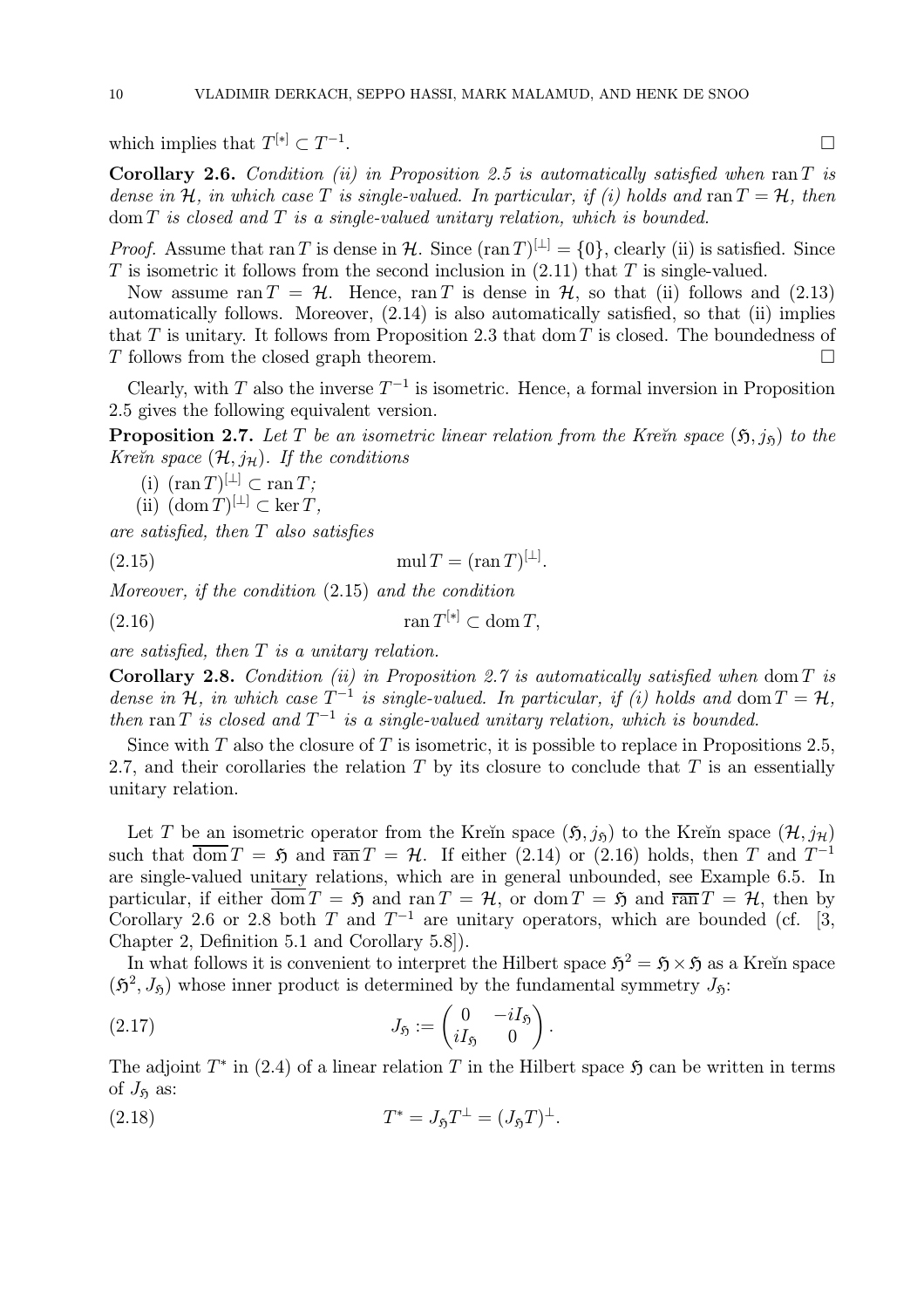The following connections between linear relations in the Hilbert space  $\mathfrak H$  and subspaces in the Kreĭn space  $(\mathfrak{H}^2, J_{\mathfrak{h}})$  will be useful.

**Proposition 2.9** ([3]). Let T be a linear relation in the Hilbert space  $\mathfrak{H}$ . Then

- (i)  $T$  is symmetric (selfadjoint) if and only if  $T$  is a neutral (hypermaximal neutral) subspace of  $(\mathfrak{H}^2, J_{\mathfrak{h}})$ ;
- (ii)  $T$  is dissipative (maximal dissipative) if and only if  $T$  is a nonnegative (maximal nonnegative) subspace of  $(\mathfrak{H}^2, J_{\mathfrak{H}})$ ;
- (iii)  $T$  is a accumulative (maximal accumulative) if and only if  $T$  is a nonpositive (maximal nonpositive) subspace of  $(\mathfrak{H}^2, J_{\mathfrak{h}})$ .

2.4. The main transform. Let  $\mathfrak{H}$  and  $\mathcal{H}$  be Hilbert spaces and let their Cartesian product be denoted by  $\widetilde{\mathfrak{H}} = \mathfrak{H} \times \mathcal{H}$ . Let the linear mapping  $\mathcal{J}$  from  $\mathfrak{H}^2 \times \mathcal{H}^2$  to  $(\mathfrak{H} \times \mathcal{H})^2$  be defined by

$$
\mathcal{J}: \left\{ \begin{pmatrix} f \\ f' \end{pmatrix}, \begin{pmatrix} h \\ h' \end{pmatrix} \right\} \mapsto \left\{ \begin{pmatrix} f \\ h \end{pmatrix}, \begin{pmatrix} f' \\ -h' \end{pmatrix} \right\}, \quad f, f' \in \mathfrak{H}, \ h, h' \in \mathcal{H}.
$$

This mapping establishes a one-to-one correspondence between the (closed) linear relations  $\Gamma : \mathfrak{H}^2 \to \mathcal{H}^2$  and the (closed) linear relations  $\widetilde{A}$  in  $\widetilde{B} = \mathfrak{H} \times \mathcal{H}$  via

(2.19) 
$$
\Gamma \mapsto \widetilde{A} := \mathcal{J}(\Gamma) = \left\{ \left\{ \begin{pmatrix} f \\ h \end{pmatrix}, \begin{pmatrix} f' \\ -h' \end{pmatrix} \right\} : \left\{ \begin{pmatrix} f \\ f' \end{pmatrix}, \begin{pmatrix} h \\ h' \end{pmatrix} \right\} \in \Gamma \right\}
$$

The mapping  $\mathcal J$  plays a principal role in the whole paper and it is referred to as the main transform. Some basic properties of this transform are stated in the following proposition.

**Proposition 2.10.** Let the linear relation  $\Gamma$  from  $(\mathfrak{H}^2, J_{\mathfrak{H}})$  to  $(\mathcal{H}^2, J_{\mathfrak{H}})$  and the linear relation A in  $\mathfrak{H} \times \mathcal{H}$  be connected by  $\widetilde{A} = \mathcal{J}(\Gamma)$ . Then

$$
\widetilde{A}^* = \mathcal{J}((\Gamma^{[*]})^{-1}).
$$

Moreover, the transform  $\mathcal J$  establishes a one-to-one correspondence between the isometric (contractive, expanding, unitary) relations  $\Gamma$  from  $(\mathfrak{H}^2, J_{\mathfrak{H}})$  to  $(\mathcal{H}^2, J_{\mathcal{H}})$  and the symmetric (dissipative, accumulative, selfadjoint) relations in  $\mathfrak{H} \times \mathcal{H}$ .

Proof. It is straightforward to check that for all elements of the form

$$
\left\{ \begin{pmatrix} f \\ f' \end{pmatrix}, \begin{pmatrix} h \\ h' \end{pmatrix} \right\}, \left\{ \begin{pmatrix} g \\ g' \end{pmatrix}, \begin{pmatrix} k \\ k' \end{pmatrix} \right\} \in \begin{pmatrix} \mathfrak{H} \\ \mathfrak{H} \end{pmatrix} \times \begin{pmatrix} \mathcal{H} \\ \mathcal{H} \end{pmatrix},
$$

the following identity is satisfied:

(2.21) 
$$
\frac{1}{i} \left\{ \left( \begin{pmatrix} f' \\ -h' \end{pmatrix}, \begin{pmatrix} g \\ k \end{pmatrix} \right)_{\mathfrak{s} \times \mathcal{H}} - \left( \begin{pmatrix} f \\ h \end{pmatrix}, \begin{pmatrix} g' \\ -k' \end{pmatrix} \right)_{\mathfrak{s} \times \mathcal{H}} \right\} = \left( J_{\mathfrak{s}} \begin{pmatrix} f \\ f' \end{pmatrix}, \begin{pmatrix} g \\ g' \end{pmatrix} \right)_{\mathfrak{s}^2} - \left( J_{\mathcal{H}} \begin{pmatrix} h \\ h' \end{pmatrix}, \begin{pmatrix} k \\ k' \end{pmatrix} \right)_{\mathcal{H}^2}.
$$

This identity implies the equivalence:

$$
\left\{ \begin{pmatrix} f \\ h \end{pmatrix}, \begin{pmatrix} f' \\ -h' \end{pmatrix} \right\} \in \widetilde{A}^* \Leftrightarrow \left\{ \begin{pmatrix} h \\ h' \end{pmatrix}, \begin{pmatrix} f \\ f' \end{pmatrix} \right\} \in \Gamma^{[*]},
$$

which leads to the identity  $(2.20)$ . Hence it follows that

$$
\widetilde{A} \subset \widetilde{A}^* \Leftrightarrow \Gamma^{-1} \subset \Gamma^{[*]}, \quad \widetilde{A} = \widetilde{A}^* \Leftrightarrow \Gamma^{-1} = \Gamma^{[*]}.
$$

.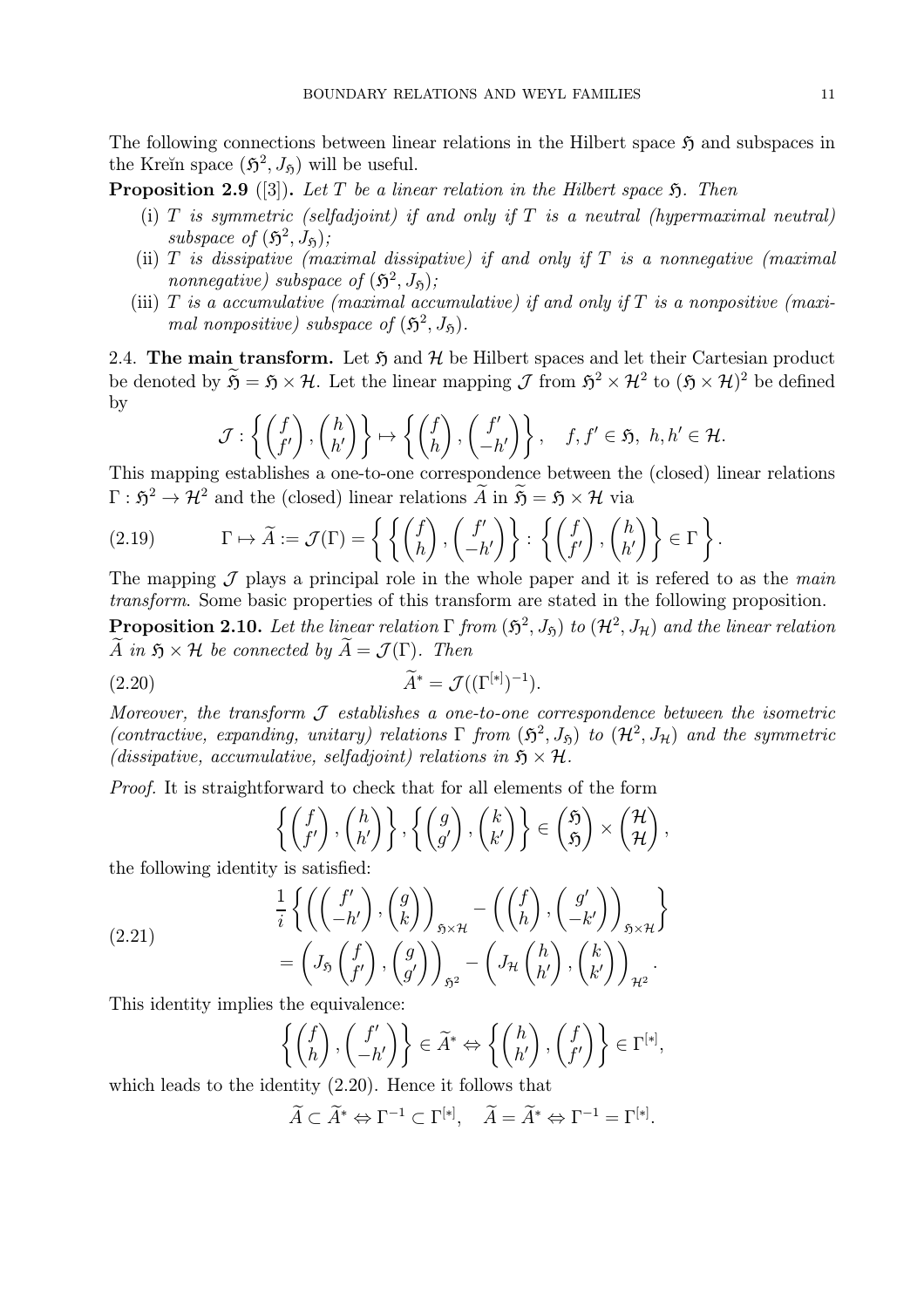Observe that (2.21) in particular leads to the following identity:

$$
2\mathrm{Im}\,\left(\begin{pmatrix}f'\\-h'\end{pmatrix},\begin{pmatrix}f\\h\end{pmatrix}\right)_{\mathfrak{H}\times\mathcal{H}}=\left(J_{\mathfrak{H}}\begin{pmatrix}f\\f'\end{pmatrix},\begin{pmatrix}f\\f'\end{pmatrix}\right)_{\mathfrak{H}^2}-\left(J_{\mathcal{H}}\begin{pmatrix}h\\h'\end{pmatrix},\begin{pmatrix}h\\h'\end{pmatrix}\right)_{\mathcal{H}^2}
$$

.

This implies the connection between the contractive (expanding) relations  $\Gamma$  from  $(\mathfrak{H}^2, J_{\mathfrak{H}})$ to  $(\mathcal{H}^2, J_\mathcal{H})$  and the dissipative (accumulative) relations  $\widetilde{A}$  in  $\mathfrak{H} \times \mathcal{H}$ .

Remark 2.11. Let  $\mathcal C$  be a Cayley transform of  $\widetilde A$ 

$$
\mathcal{C} : \widetilde{A} \mapsto U = \left\{ \{u' + iu, u' - iu\} : \{u, u'\} \in \widetilde{A} \right\}.
$$

Then the transform  $C \circ \mathcal{J}$  is a kind of Potapov-Ginzburg transform (see [27]) which establishes a one-to-one correspondence between isometric (contractive, expanding, unitary) relations from  $(\mathfrak{H}^2, J_{\mathfrak{H}})$  to  $(\mathcal{H}^2, J_{\mathcal{H}})$  and isometric (contractive, expanding, unitary) operators in  $\mathfrak{H}\times\mathcal{H}$ .

With the Hilbert spaces  $\mathfrak{H}$  and  $\mathcal{H}$  the Cartesian product  $\widetilde{\mathfrak{H}} = \mathfrak{H} \times \mathcal{H}$  has been defined. The following identifications will be used:

(2.22) 
$$
\mathfrak{H}_1 = \begin{pmatrix} \mathfrak{H} \\ 0 \end{pmatrix}, \quad \mathfrak{H}_2 = \begin{pmatrix} 0 \\ \mathcal{H} \end{pmatrix}, \quad \widetilde{\mathfrak{H}} = \mathfrak{H}_1 \oplus \mathfrak{H}_2 = \begin{pmatrix} \mathfrak{H} \\ \mathcal{H} \end{pmatrix}.
$$

Let  $P_j$  be the orthogonal projection from  $\widetilde{\mathfrak{H}}$  onto  $\mathfrak{H}_j$ ,  $j = 1, 2$ .

**Proposition 2.12.** Let the linear relations  $\Gamma$  and  $\widetilde{A}$  be related by (2.19), i.e.  $\widetilde{A} = \mathcal{J}(\Gamma)$ . Then the linear relations

(2.23)  $S_1 = \ker \Gamma$ ,  $-S_2 = \text{mul } \Gamma$ ,  $T_1 = \text{dom } \Gamma$ ,  $-T_2 = \text{ran } \Gamma$ ,

are given by

(2.24) 
$$
S_j = \widetilde{A} \cap \widetilde{S}_j^2, \quad T_j = \left\{ \{ P_j \varphi, P_j \varphi' \} : \{ \varphi, \varphi' \} \in \widetilde{A} \right\}.
$$

Moreover, if A is a symmetric linear relation in  $\mathfrak{H}$ , then  $T_j \subset S_j^*$  and in particular  $S_j$  is a symmetric linear relation in  $\mathfrak{H}_i$ ,  $j = 1, 2$ . If, in addition,  $\widetilde{A}$  is selfadjoint, then

(2.25) 
$$
\cos T_j = S_j^* \quad j = 1, 2.
$$

*Proof.* The equalities (2.24) are immediate from (2.19). The inclusions  $T_j \,\subset S_j^*$  with A symmetric (Γ isometric) and the equalities (2.25) with  $\tilde{A}$  selfadjoint (Γ unitary) are implied<br>by Proposition 2.3 in view of (2.23) and (2.18). by Proposition 2.3 in view of  $(2.23)$  and  $(2.18)$ .

If for  $j = 1$  or  $j = 2$ , the relation  $S_j$  is densely defined, then it follows from (2.25) that clos  $T_j = S_j^*$  is an operator, and (2.24) shows that  $P_j$  mul  $A = \{0\}.$ 

The next result gives some mapping properties of isometric relations in product spaces.

**Proposition 2.13.** Let  $\Gamma$  be an isometric relation from  $(\mathfrak{H}^2, J_{\mathfrak{H}})$  to  $(\mathcal{H}^2, J_{\mathfrak{H}})$  and let  $A \subset$ dom  $\Gamma$  be a linear relation in  $\mathfrak{H}^2$ . Then:

- (i) A is symmetric (dissipative, accumulative) in  $\mathfrak{H}^2$  if and only if  $\Gamma(A)$  is symmetric (dissipative, accumulative) in  $\mathcal{H}^2$ ;
- (ii) if  $A^* \subset \text{dom }\Gamma$  then  $\Gamma(A^*) \subset \Gamma(A)^*$ ;
- (iii) if  $A^* \subset$  dom  $\Gamma$  and  $\Gamma(A)$  is essentially selfadjoint in  $\mathcal{H}^2$ , then A is essentially selfadjoint in  $\mathfrak{H}^2$ .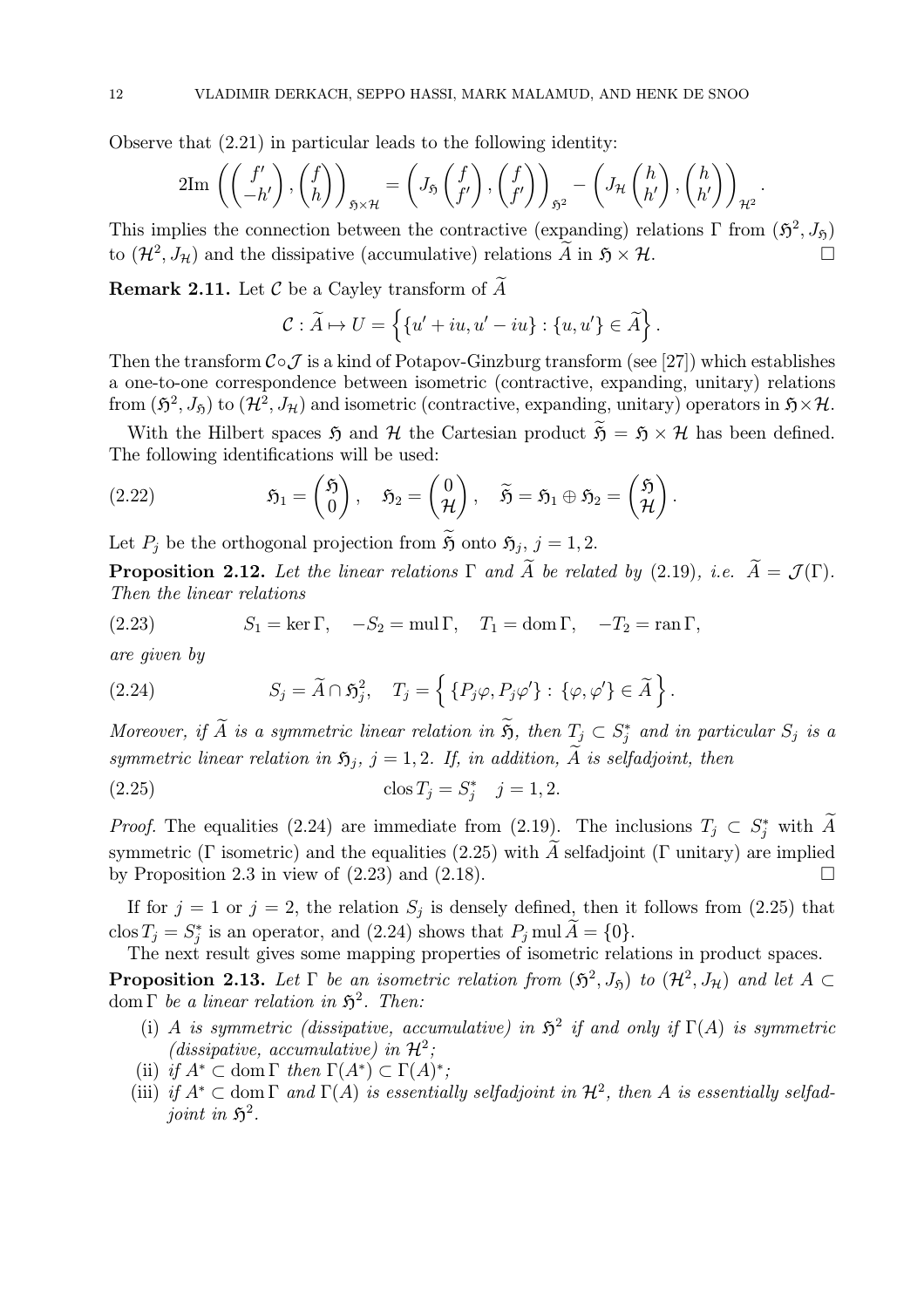*Proof.* (i) By definition  $\Gamma(A) = \{ h : \{ f, h \} \in \Gamma \text{ for some } f \in A \}$  and the statement follows from

$$
2\mathrm{Im}\,(f',f) = \left(J_{\mathfrak{H}}\left(\begin{matrix}f\\f'\end{matrix}\right),\left(\begin{matrix}f\\f'\end{matrix}\right)\right)_{\mathfrak{H}^2} = \left(J_{\mathcal{H}}\left(\begin{matrix}h\\h'\end{matrix}\right),\left(\begin{matrix}h\\h'\end{matrix}\right)\right)_{\mathcal{H}^2} = 2\mathrm{Im}\,(h',h).
$$

(ii) Let  $\widehat{g} \in A^*$  and let  $\{\widehat{g}, k\} \in \Gamma$ . Then for every  $h \in \Gamma(A)$  one obtains

$$
0 = \left(J_{\mathfrak{H}}\left(\begin{matrix}g\\g'\end{matrix}\right),\left(\begin{matrix}f\\f'\end{matrix}\right)\right)_{\mathfrak{H}^2} = \left(J_{\mathcal{H}}\left(\begin{matrix}k\\k'\end{matrix}\right),\left(\begin{matrix}h\\h'\end{matrix}\right)\right)_{\mathcal{H}^2},
$$

since here  $f \in A$ . This means that  $k \in \Gamma(A)^*$  and hence  $\Gamma(A^*) \subset \Gamma(A)^*$ .

(iii) If  $\Gamma(A)$  is essentially selfadjoint, then by part (i) A is symmetric. Now part (ii) shows that  $\Gamma(A) \subset \Gamma(A^*) \subset \Gamma(A)^*$ . Hence, clos  $\Gamma(A) = \text{clos }\Gamma(A^*)$  and  $\Gamma(A^*)$  is essentially selfadjoint. Therefore,  $A^*$  must be symmetric by part (i) and consequently  $A^* = A^{**} =$  $\cos A.$ 

2.5. Orthogonal couplings. Let  $\mathfrak{H}_1$  and  $\mathfrak{H}_2$  be arbitrary Hilbert spaces (not necessarily the same as in  $(2.22)$ ) and let  $\tilde{A}$  be a selfadjoint linear relation in the orthogonal sum  $\mathfrak{H} = \mathfrak{H}_1 \oplus \mathfrak{H}_2$ . Then the formula (2.24) defines closed symmetric linear relations  $S_1$  and  $S_2$ , and not necessarily closed linear relations  $T_1$  and  $T_2$ , in  $\mathfrak{H}_1$  and  $\mathfrak{H}_2$ , respectively. The relation A can be interpreted as a selfadjoint extension of the orthogonal sum  $S_1 \oplus S_2$ . It is called the *orthogonal coupling* of  $S_1$  and  $T_2$  (or of  $T_1$  and  $S_2$ ), see [30]. The selfadjoint relation A is said to be *minimal* with respect to the Hilbert space  $\mathfrak{H}_i$  (j is fixed, j=1,2) if

(2.26) 
$$
\qquad \qquad \mathfrak{H}_1 \oplus \mathfrak{H}_2 = \overline{\operatorname{span}} \left\{ \mathfrak{H}_j + (\widetilde{A} - \lambda)^{-1} \mathfrak{H}_j : \lambda \in \rho(\widetilde{A}) \right\}.
$$

The null spaces associated to  $T$  as in  $(2.3)$  are said to be "defect spaces" of the linear relations  $T_i$ , i.e.,

(2.27) 
$$
\mathfrak{N}_{\lambda}(T_j) = \ker (T_j - \lambda), \quad \widehat{\mathfrak{N}}_{\lambda}(T_j) = \{ \{ f, \lambda f \} \in T_j : f \in \mathfrak{N}_{\lambda}(T_j) \}.
$$

For notational convenience the usual defect spaces of  $S_j$  are denoted here by  $\mathfrak{N}_{\lambda}(S_j^*)$  and  $\mathfrak{N}_{\lambda}(S^*_j).$ 

**Lemma 2.14.** Let  $\widetilde{A}$  be a selfadjoint linear relation in  $\widetilde{S} = S_1 \oplus S_2$ , and let the linear relations  $S_j$  and  $T_j$ ,  $j = 1, 2$ , be defined by (2.24). Then:

- (i)  $\mathfrak{N}_{\lambda}(T_1) = P_1(\widetilde{A} \lambda)^{-1} \mathfrak{H}_2, \, \mathfrak{N}_{\lambda}(T_2) = P_2(\widetilde{A} \lambda)^{-1} \mathfrak{H}_1;$
- (ii)  $\mathfrak{N}_{\lambda}(T_j)$  is dense in  $\mathfrak{N}_{\lambda}(S_j^*)$  for all  $\lambda \in \mathbb{C} \setminus \mathbb{R}, j = 1, 2;$
- (iii) The defect numbers of  $S_1$  and  $-S_2$  coincide:  $n_{\pm}(S_1) = n_{\mp}(S_2)$ ;
- (iv)  $\tilde{A}$  is minimal with respect to  $\mathfrak{H}_1$  (resp.  $\mathfrak{H}_2$ ) if and only if  $S_2$  (resp.  $S_1$ ) is simple.

Proof. First observe that

(2.28) 
$$
(\widetilde{A} - \lambda)^{-1} \begin{pmatrix} f' - \lambda f \\ -h' - \lambda h \end{pmatrix} = \begin{pmatrix} f \\ h \end{pmatrix}, \quad \left\{ \begin{pmatrix} f \\ h \end{pmatrix}, \begin{pmatrix} f' \\ -h' \end{pmatrix} \right\} \in \widetilde{A}.
$$

(i) Note in (2.28) that  $f \in \mathfrak{N}_{\lambda}(T_1)$  if and only if  $f' = \lambda f$ . This gives the first assertion. The proof of the second assertion is similar.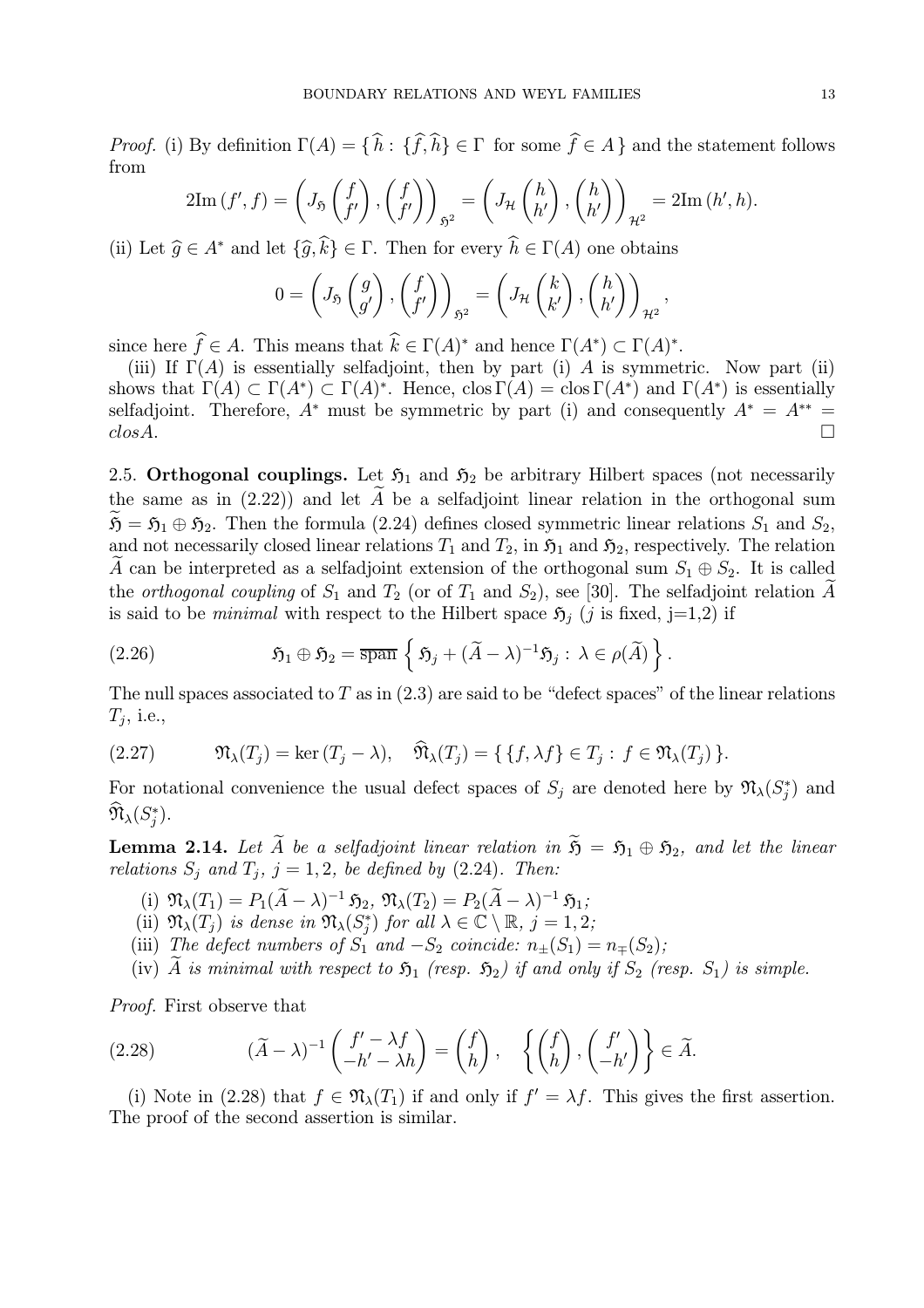(ii) Since ran  $(S_1 - \lambda) = \{ f' - \lambda f : f \in \text{dom } S_1 \}$  the following identities follow easily from (2.28):

(2.29) 
$$
\ker P_2(\widetilde{A} - \lambda)^{-1} \upharpoonright \mathfrak{H}_1 = \text{ran}(S_1 - \lambda), \quad \ker P_1(\widetilde{A} - \lambda)^{-1} \upharpoonright \mathfrak{H}_2 = \text{ran}(S_2 - \lambda).
$$

Note that  $\overline{\operatorname{ran}} X^* = (\ker X)^{\perp}$  for any bounded linear operator X. Thus the identities in (2.29) imply that the ranges of

$$
P_1(\widetilde{A}-\lambda)^{-1}\upharpoonright \mathfrak{H}_2=\left(P_2(\widetilde{A}-\bar{\lambda})^{-1}\upharpoonright \mathfrak{H}_1\right)^*,\quad P_2(\widetilde{A}-\lambda)^{-1}\upharpoonright \mathfrak{H}_1=\left(P_1(\widetilde{A}-\bar{\lambda})^{-1}\upharpoonright \mathfrak{H}_2\right)^*,
$$

are dense subsets of  $\mathfrak{N}_{\lambda}(S_1^*)$  and  $\mathfrak{N}_{\lambda}(S_2^*)$  for all  $\lambda \in \mathbb{C}_+ \cup \mathbb{C}_-$ , respectively.

(iii) In view of (2.29) the statements (i) and (ii) can be rewritten in the form

(2.30) 
$$
\operatorname{clos} P_1(\widetilde{A} - \lambda)^{-1} \mathfrak{N}_{\bar{\lambda}}(S_2^*) = \mathfrak{N}_{\lambda}(S_1^*), \quad \operatorname{clos} P_2(\widetilde{A} - \lambda)^{-1} \mathfrak{N}_{\bar{\lambda}}(S_1^*) = \mathfrak{N}_{\lambda}(S_2^*),
$$

respectively. These identities imply the equality of the defect numbers.

(iv) If A is minimal with respect to  $\mathfrak{H}_1$ , then it follows from (i), (ii), and (2.26) that

$$
\mathfrak{H}_2 = \overline{\operatorname{span}} \{ P_2(\widetilde{A} - \lambda)^{-1} \mathfrak{H}_1 : \lambda \in \rho(\widetilde{A}) \} = \overline{\operatorname{span}} \{ \mathfrak{N}_{\lambda}(S_2^*) : \lambda \in \rho(\widetilde{A}) \},
$$

so that  $S_2$  is simple. Conversely, if  $S_2$  is simple, then clearly (2.26) is satisfied and  $\widetilde{A}$  is minimal with respect to  $\mathfrak{H}_1$ . minimal with respect to  $\mathfrak{H}_1$ .

**Proposition 2.15.** Let  $\widetilde{A}$  be a selfadjoint relation in  $\widetilde{B} = \mathfrak{H}_1 \oplus \mathfrak{H}_2$  and let the linear relations  $T_1$  and  $T_2$  be given by (2.24). Then  $T_1$  is closed if and only if  $T_2$  is closed.

*Proof.* Let  $\Gamma$  be defined by  $\widetilde{A} = \mathcal{J}(\Gamma)$ , so that  $\Gamma$  is a unitary relation. By definition  $T_1 =$ dom  $\Gamma$  and  $T_2 = \text{ran } \Gamma$ . Hence, the statement follows from Proposition 2.3. dom Γ and  $T_2$  = ran Γ. Hence, the statement follows from Proposition 2.3.

2.6. Nevanlinna families. A family of linear relations  $M(\lambda)$ ,  $\lambda \in \mathbb{C} \setminus \mathbb{R}$ , in a Hilbert space  $H$  is called a Nevanlinna family if:

- (i) for every  $\lambda \in \mathbb{C}_+(\mathbb{C}_-)$  the relation  $M(\lambda)$  is maximal dissipative (resp. accumulative);
- (ii)  $M(\lambda)^* = M(\overline{\lambda}), \lambda \in \mathbb{C} \setminus \mathbb{R};$
- (iii) for some, and hence for all,  $\mu \in \mathbb{C}_+(\mathbb{C}_-)$  the operator family  $(M(\lambda)+\mu)^{-1}(\in \mathcal{H})$  is holomorphic for all  $\lambda \in \mathbb{C}_+(\mathbb{C}_-)$ .

By the maximality condition, each relation  $M(\lambda)$ ,  $\lambda \in \mathbb{C} \setminus \mathbb{R}$ , is necessarily closed. The class of all Nevanlinna families in a Hilbert space is denoted by  $R(\mathcal{H})$ . Nevanlinna families were considered in [21], [14], and [23], where the following orthogonal decomposition can be found.

**Proposition 2.16.** If  $M(\cdot) \in \widetilde{R}(\mathcal{H})$ , then the multivalued part mul $M(\lambda)$  is independent of  $\lambda \in \mathbb{C} \setminus \mathbb{R}$ , so that

(2.31) 
$$
M(\lambda) = M_s(\lambda) \oplus M_\infty, \quad M_\infty = \{0\} \times \text{mul } M(\lambda), \quad \lambda \in \mathbb{C} \setminus \mathbb{R},
$$

where  $M_s(\lambda)$  is a Nevanlinna family of densely defined operators in  $\mathcal{H} \ominus \text{mul } M(\lambda)$ .

Clearly, if  $M(\cdot) \in \widetilde{R}(\mathcal{H})$ , then  $M_{\infty} \subset M(\lambda) \cap M(\lambda)^*$  for all  $\lambda \in \mathbb{C} \setminus \mathbb{R}$ . The following subclasses of the class  $R(H)$  will be useful:

 $R(\mathcal{H})$  is the set of all  $M(\cdot) \in \widetilde{R}(\mathcal{H})$  for which mul  $M(\lambda) = \{0\};$ 

 $R^{s}(\mathcal{H})$  is the set of all  $M(\cdot) \in \widetilde{R}(\mathcal{H})$  for which  $M(\lambda) \cap M(\lambda)^{*} = \{0\}$  for all  $\lambda \in \mathbb{C} \setminus \mathbb{R}$ ;  $R^u(\mathcal{H})$  is the set of all  $M(\cdot) \in \widetilde{R}(\mathcal{H})$  for which  $M(\lambda) \hat{+} M(\lambda)^* = \mathcal{H}^2$  for all  $\lambda \in \mathbb{C} \setminus \mathbb{R}$ .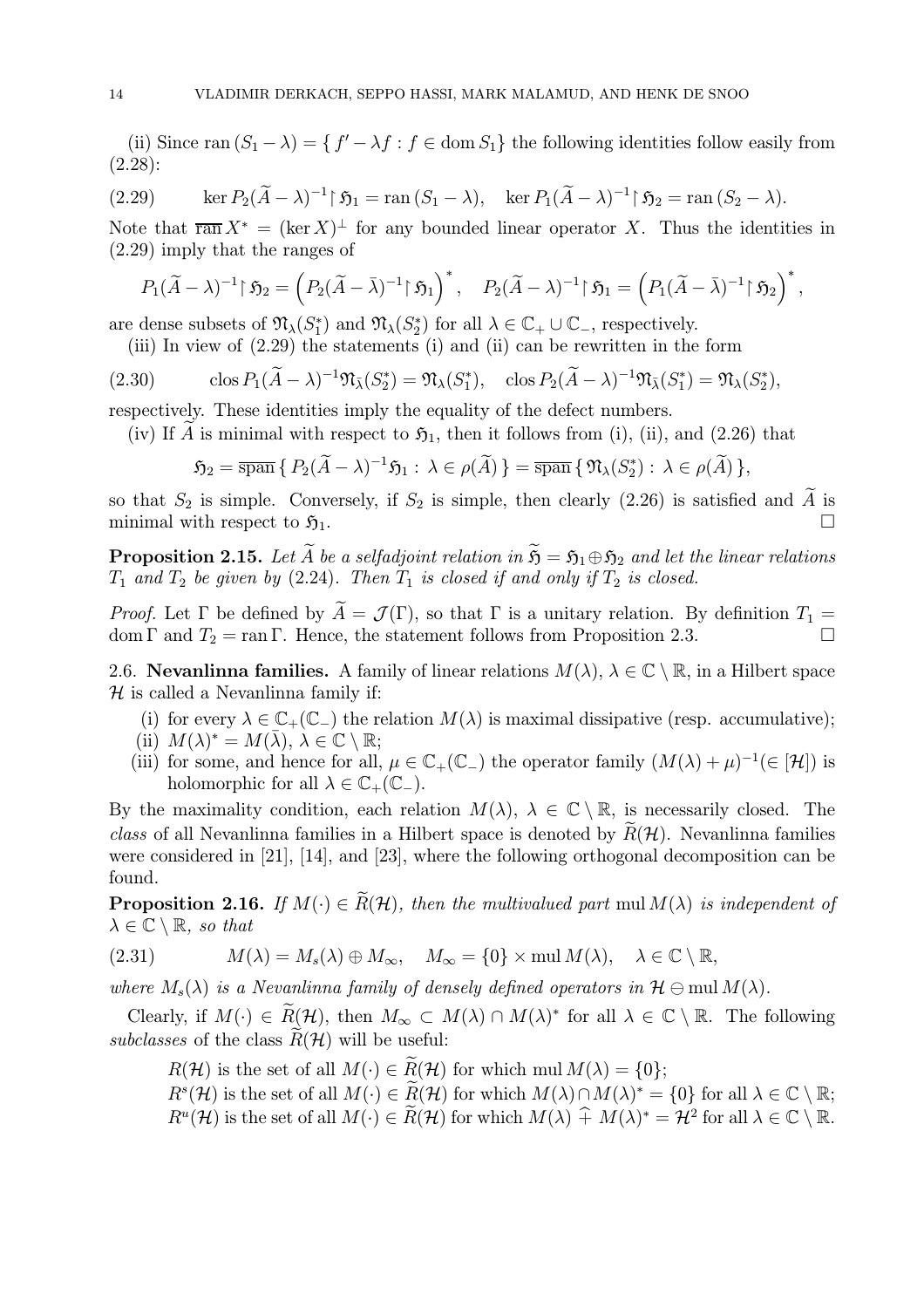Hence,  $M(\cdot) \in R^{s}(\mathcal{H})$  or  $M(\cdot) \in R^{u}(\mathcal{H})$ , if  $M(\lambda)$  and  $M(\lambda)^{*}$  are disjoint or transversal, respectively, for every  $\lambda \in \mathbb{C} \setminus \mathbb{R}$ . With the classes  $\widetilde{R}(\mathcal{H}), R(\mathcal{H}), R^s(\mathcal{H})$ , and  $R^u(\mathcal{H})$  correspond the classes  $\tilde{R}_{inv}(\mathcal{H})$ ,  $R_{inv}(\mathcal{H})$ ,  $R_{inv}^s(\mathcal{H})$ , and  $R_{inv}^u(\mathcal{H})$  of Nevanlinna families  $M(\cdot)$  whose domain dom  $M(\lambda)$  does not depend on  $\lambda \in \mathbb{C} \setminus \mathbb{R}$ . Furthermore, the following subclasses of  $R(\mathcal{H})$  will be important:

 $\widetilde{R}[\mathcal{H}]$  is the set of all  $M(\cdot) \in \widetilde{R}(\mathcal{H})$  for which dom  $M(\lambda)$  is closed for all  $\lambda \in \mathbb{C} \setminus \mathbb{R}$ ;  $R[\mathcal{H}]$  is the set of all  $M(\cdot) \in \widetilde{R}[\mathcal{H}]$  for which dom  $M(\lambda) = \mathcal{H}$  for all  $\lambda \in \mathbb{C} \setminus \mathbb{R}$ ;  $R^{s}[\mathcal{H}]$  is the set of all  $M(\cdot) \in R[\mathcal{H}]$  for which ker Im  $M(\lambda) = \{0\}$  for all  $\lambda \in \mathbb{C} \setminus \mathbb{R}$ ;  $R^u[\mathcal{H}]$  is the set of all  $M(\cdot) \in R^s[\mathcal{H}]$  for which  $0 \in \rho(\text{Im } M(\lambda))$  for all  $\lambda \in \mathbb{C} \setminus \mathbb{R}$ .

Remark 2.17. In Section 4 (cf. also the Appendix) it will be shown that various properties which were used above to define the different subclasses of Nevanlinna families do not depend on  $\lambda \in \mathbb{C} \setminus \mathbb{R}$ . This means that the corresponding subclasses of  $R(\mathcal{H})$  can be equivalently defined by assuming the corresponding property of  $M(\lambda)$  only at a single point  $\lambda \in \mathbb{C} \setminus \mathbb{R}$ .

For each  $M(\cdot)$  in  $\widetilde{R}[\mathcal{H}]$  (or in its subclasses) the operator  $M_s(\lambda)$  is necessarily bounded. In what follows, the Nevanlinna functions in  $R^{s}[\mathcal{H}]$  and  $R^{u}[\mathcal{H}]$  will be called *strict* and uniformly strict, respectively.

**Proposition 2.18.** Let  $M(\cdot) \in \widetilde{R}(\mathcal{H})$ . Then the following statements are equivalent:

- (i)  $M(\cdot) \in R^u(\mathcal{H});$
- (ii)  $M(\lambda) \in [\mathcal{H}]$  and  $0 \in \rho(\text{Im } M(\lambda))$  for some, and hence for all,  $\lambda \in \mathbb{C} \setminus \mathbb{R}$ .

The result in Proposition 2.18 is a consequence of Propositions 4.5 and 5.3, see also Theorem 4.13 and Proposition 4.22; one further independent proof is given in the Appendix, Proposition A.8.

The definitions and Proposition 2.18 give rise to the inclusions and the equalities in the following array:

$$
R^{u}(\mathcal{H}) \quad \subset \quad R^{s}(\mathcal{H}) \quad \subset \quad R(\mathcal{H}) \quad \subset \quad \widetilde{R}(\mathcal{H})
$$
\n
$$
\parallel \qquad \qquad \cup \qquad \qquad \cup \qquad \qquad \cup
$$
\n
$$
R^{u}_{inv}(\mathcal{H}) \quad \subset \quad R^{s}_{inv}(\mathcal{H}) \quad \subset \quad R_{inv}(\mathcal{H}) \quad \subset \quad \widetilde{R}_{inv}(\mathcal{H})
$$
\n
$$
\parallel \qquad \qquad \cup \qquad \qquad \cup \qquad \qquad \cup
$$
\n
$$
R^{u}[\mathcal{H}] \quad \subset \quad R^{s}[\mathcal{H}] \quad \subset \quad R[\mathcal{H}] \quad \subset \quad \widetilde{R}[\mathcal{H}]
$$

In the infinite-dimensional situation each of the inclusions is strict. However, in the finitedimensional situation the vertical inclusions in this array reduce to equalities (2.33)

$$
R^{s}(\mathcal{H})=R^{s}_{inv}(\mathcal{H})=R^{s}[\mathcal{H}], \quad R(\mathcal{H})=R_{inv}(\mathcal{H})=R[\mathcal{H}], \quad \widetilde{R}(\mathcal{H})=\widetilde{R}_{inv}(\mathcal{H})=\widetilde{R}[\mathcal{H}].
$$

If  $M(\cdot) \in R[\mathcal{H}]$ , then it admits the following integral representation

(2.34) 
$$
M(\lambda) = A + B\lambda + \int_{\mathbb{R}} \left( \frac{1}{t - \lambda} - \frac{t}{t^2 + 1} \right) d\Sigma(t), \quad \int_{\mathbb{R}} \frac{d\Sigma(t)}{t^2 + 1} \in [\mathcal{H}],
$$

where  $A = A^* \in [\mathcal{H}]$ ,  $0 \leq B = B^* \in [\mathcal{H}]$ , the  $[\mathcal{H}]$ -valued family  $\Sigma(\cdot)$  is nondecreasing, and the integral is uniformly convergent in the strong topology, cf. [5], [18].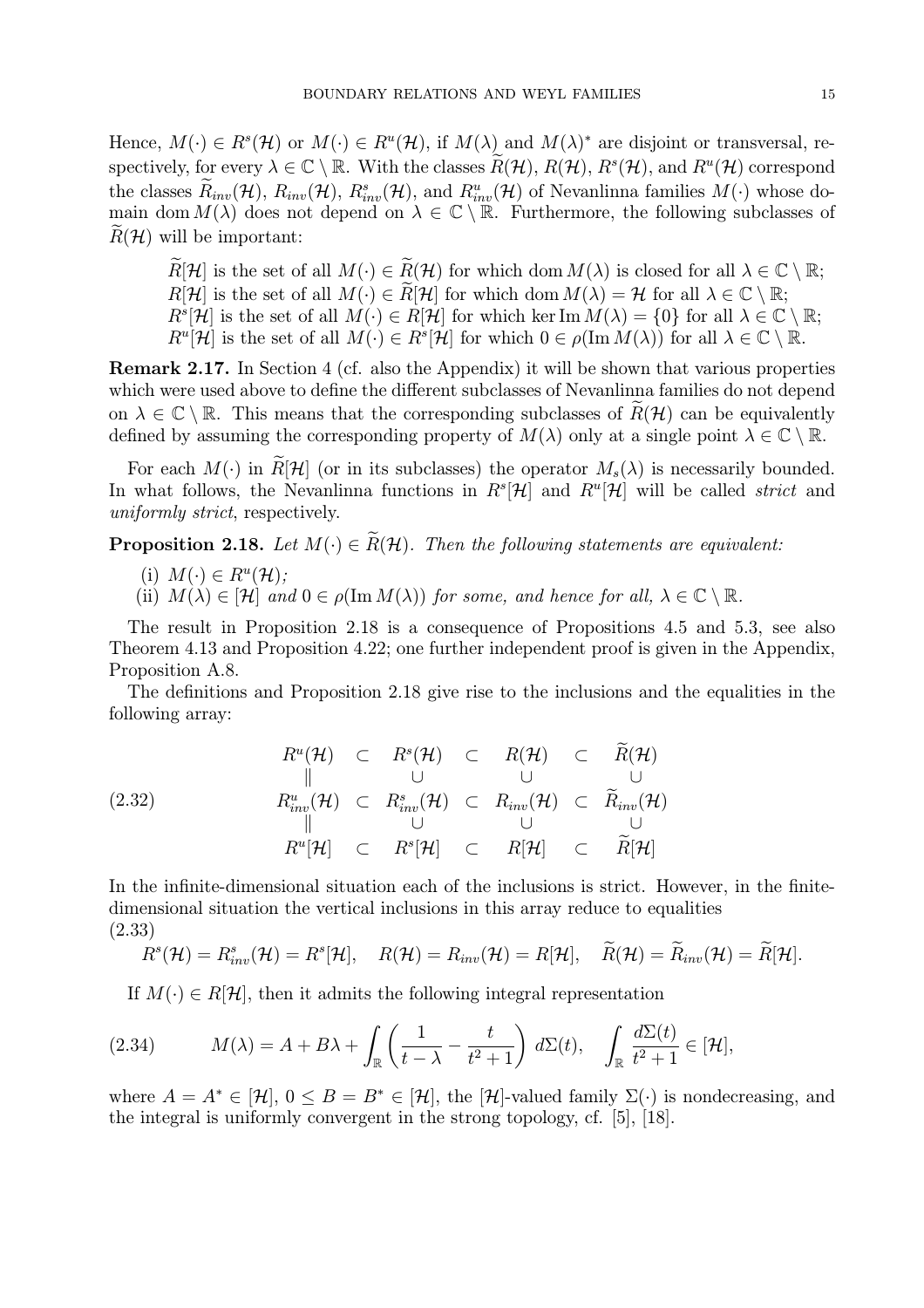#### 3. Boundary relations and Weyl families

3.1. Definition of a boundary relation and its Weyl family. Let S be a closed symmetric linear relation in the Hilbert space  $\mathfrak{H}$ . It is not assumed that the defect numbers of S are equal or finite. A boundary relation for  $S^*$  is defined as follows.

**Definition 3.1.** Let S be a closed symmetric linear relation in a Hilbert space  $\mathfrak{H}$  and let  $\mathcal{H}$ be an auxiliary Hilbert space. A linear relation  $\Gamma : \mathfrak{H}^2 \mapsto \mathcal{H}^2$  is called a boundary relation for  $S^*$ , if:

(G1) dom  $\Gamma$  is dense in  $S^*$  and the identity

(3.1) 
$$
(f', g)_{\mathfrak{H}} - (f, g')_{\mathfrak{H}} = (h', k)_{\mathcal{H}} - (h, k')_{\mathcal{H}},
$$

holds for every  $\{f, h\}$ ,  $\{\widehat{g}, k\} \in \Gamma$ ;

(G2) Γ is maximal in the sense that if  $\{\widehat{g}, \widehat{k}\} \in \mathfrak{H}^2 \oplus \mathcal{H}^2$  satisfies (3.1) for every  $\{\widehat{f}, \widehat{h}\} \in \Gamma$ , then  $\{\widehat{g}, \widehat{k}\} \in \Gamma$ .

Here  $\hat{f} = \{f, f'\}, \hat{g} = \{g, g'\} \in \text{dom}\,\Gamma(\subset \mathfrak{H}^2), \, \hat{h} = \{h, h'\}, \, \hat{k} = \{k, k'\} \in \text{ran}\,\Gamma(\subset \mathcal{H}^2)).$ 

The condition (3.1) in (G1) can be interpreted as an abstract Green's identity. Using the terminology of Kreĭn spaces (3.1) means that  $\Gamma$  is an isometric relation from the Kreĭn space  $(\mathfrak{H}^2, J_{\mathfrak{H}})$  to the Kreĭn space  $(\mathcal{H}^2, J_{\mathcal{H}})$ , since

(3.2) 
$$
(J_{\mathfrak{H}}\widehat{f},\widehat{g})_{\mathfrak{H}^2}=(J_{\mathcal{H}}\widehat{h},\widehat{k})_{\mathcal{H}^2},\quad \{\widehat{f},\widehat{h}\},\quad \{\widehat{g},\widehat{k}\}\in\Gamma.
$$

The maximality condition (G2) and Proposition 2.3 now imply the following result.

**Proposition 3.2.** Let  $\Gamma : \mathfrak{H}^2 \mapsto \mathcal{H}^2$  be a boundary relation for  $S^*$ . Then  $\Gamma$  is a unitary relation from the Kre $\check{\imath}$ n space  $(\mathfrak{H}^2, J_{\mathfrak{H}})$  to the Kre $\check{\imath}$ n space  $(\mathcal{H}^2, J_{\mathcal{H}})$ . Moreover,  $S = \ker \Gamma$ .

*Proof.* In view of (3.2)  $\Gamma$  is isometric, i.e.,  $\Gamma^{-1} \subset \Gamma^{[*]}$ . Now assume that  $\{\hat{k}, \hat{g}\} \in \Gamma^{[*]}$ . Then

$$
(J_{\mathfrak{H}}\widehat{g},\widehat{f})_{\mathfrak{H}^2}-(J_{\mathcal{H}}\widehat{k},\widehat{h})_{\mathcal{H}^2}=0,
$$

holds for every  $\{f, h\} \in \Gamma$  and hence  $(3.1)$  is satisfied. By assumption  $(G2)$  one concludes that  ${\{\widehat{g},\widehat{k}\}} \in \Gamma$ , or equivalently, that  ${\{\widehat{k},\widehat{g}\}} \in \Gamma^{-1}$ . This proves the reverse inclusion  $\Gamma^{[*]}\subset \Gamma^{-1}$ . Since  $\overline{\text{dom}} \Gamma = S^*$ , the identity  $S = \ker \Gamma$  is implied by Proposition 2.3 and (2.18):

$$
\ker \Gamma = (\operatorname{dom} \Gamma)^{[\perp]} = (S^*)^{[\perp]} = S.
$$

This completes the proof.  $\Box$ 

Note that the boundary relation  $\Gamma$  is automatically closed and linear, since it is a unitary relation from the Kreĭn space  $(\mathfrak{H}^2, J_{\mathfrak{H}})$  to the Kreĭn space  $(\mathcal{H}^2, J_{\mathcal{H}})$ . However, it can be multivalued, nondensely defined, or unbounded.

Let Γ be a boundary relation for  $S^*$  and let  $T = \text{dom }\Gamma$ . According to Proposition 2.12 (see  $(2.25)$ ) the linear relation T in  $\mathfrak{H}$  satisfies

$$
(3.3) \t\t S \subset T \subset S^*, \quad \cos T = S^*.
$$

The defect spaces  $\mathfrak{N}_{\lambda}(T)$  and  $\mathfrak{N}_{\lambda}(T)$  for T are defined as in (2.27). For all  $\{f_{\lambda}, h\}, \{\widehat{g}_{\mu}, k\} \in \Gamma$ with  $f_{\lambda} \in \mathfrak{N}_{\lambda}(T)$  and  $\widehat{g}_{\mu} \in \mathfrak{N}_{\mu}(T)$  one has

(3.4) 
$$
(\lambda - \bar{\mu})(f_{\lambda}, g_{\mu})_{\mathfrak{H}} = (h', k)_{\mathcal{H}} - (h, k')_{\mathcal{H}}, \quad \lambda, \mu \in \mathbb{C} \setminus \mathbb{R},
$$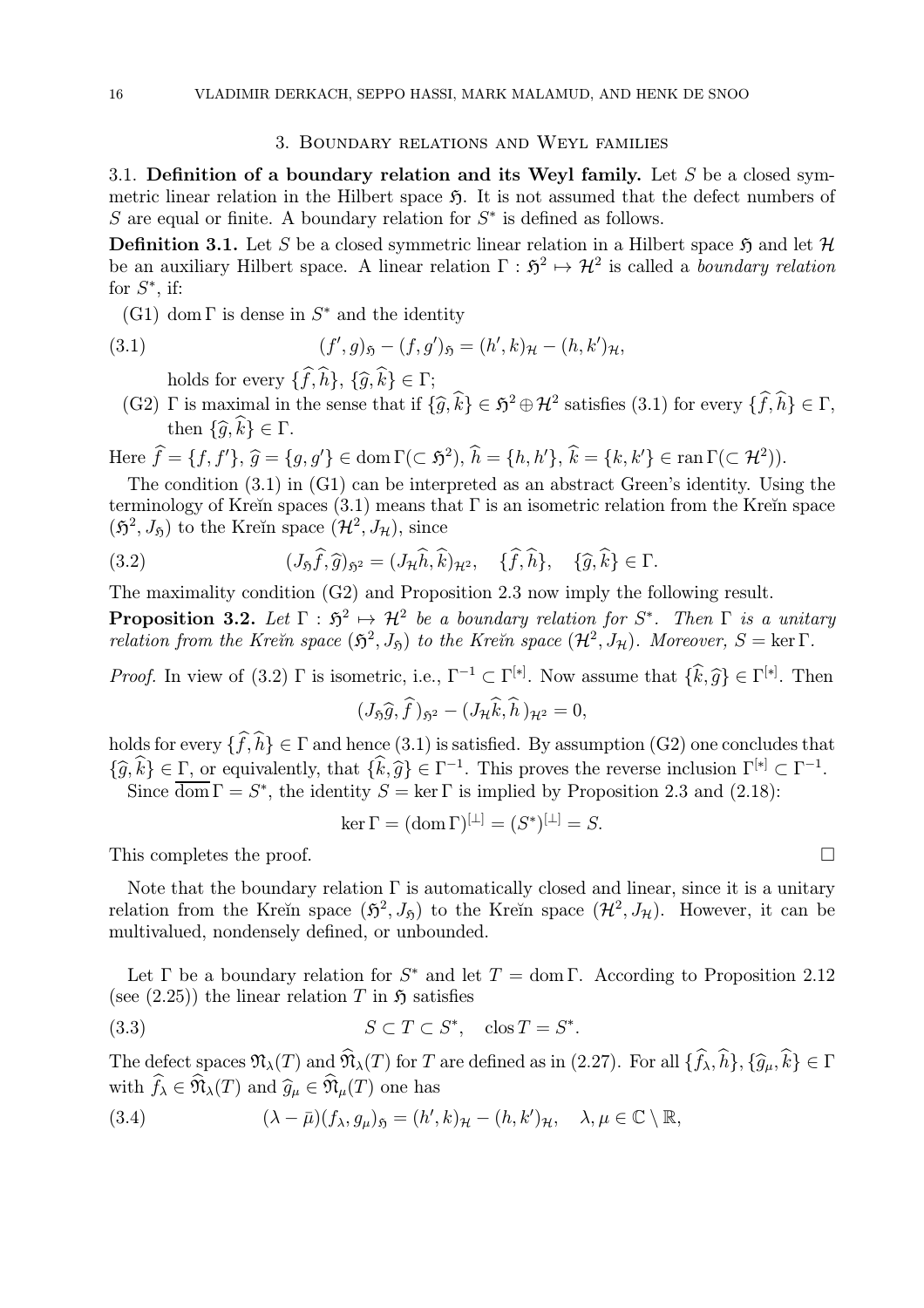which follows from the identity (3.1). Hence, the subspace  $\widehat{\mathfrak{N}}_{\lambda}(T)$  is positive in the Kreĭn space  $(\mathfrak{H}^2, J_{\mathfrak{H}})$  for  $\lambda \in \mathbb{C}_+$  and negative for  $\lambda \in \mathbb{C}_-$ .

Definition 3.3. The Weyl family  $M(\cdot)$  of S corresponding to the boundary relation  $\Gamma$ :  $\mathfrak{H}^2 \mapsto \mathcal{H}^2$  is defined by (3.5)

$$
M(\lambda) := \Gamma(\widehat{\mathfrak{N}}_{\lambda}(T)) := \left\{ \widehat{h} \in \mathcal{H}^2 : \{ \widehat{f}_{\lambda}, \widehat{h} \} \in \Gamma \text{ for some } \widehat{f}_{\lambda} = \{ f, \lambda f \} \in \mathfrak{H}^2 \right\}, \quad \lambda \in \mathbb{C} \setminus \mathbb{R}.
$$

In the case where  $M(\cdot)$  is operator-valued it is called the Weyl function of S corresponding to the boundary relation Γ.

It will be shown that each Weyl family is a Nevanlinna family, and conversely, that each Nevanlinna family can be realized as the Weyl family of a minimal boundary relation.

**Definition 3.4.** The boundary relation  $\Gamma : \mathfrak{H}^2 \mapsto \mathcal{H}^2$  is called *minimal*, if

$$
\mathfrak{H} = \mathfrak{H}_{min} := \overline{\operatorname{span}} \{ \mathfrak{N}_{\lambda}(T) : \lambda \in \mathbb{C}_{+} \cup \mathbb{C}_{-} \}.
$$

Since  $\mathfrak{N}_{\lambda}(T)$  is dense in  $\mathfrak{N}_{\lambda}(S^*)$  (cf. Lemma 2.14) the boundary relation  $\Gamma : \mathfrak{H}^2 \mapsto \mathcal{H}^2$  is minimal if and only if S is simple. In general, if  $S_{min}$  is the simple part of S the restriction  $\Gamma_{min}: \mathfrak{H}^2_{min} \mapsto \mathcal{H}^2$  of the linear relation  $\Gamma$  to  $\mathfrak{H}_{min}$  is a boundary relation for  $S^*_{min}$ . Clearly, the Weyl families corresponding to the linear relations  $\Gamma$  and  $\Gamma_{min}$  coincide.

Associate with Γ the following linear relations which are not necessarily closed: (3.6)

$$
\Gamma_0 = \left\{ \{ \widehat{f}, h \} : \{ \widehat{f}, \widehat{h} \} \in \Gamma, \, \widehat{h} = \{ h, h' \} \right\}, \quad \Gamma_1 = \left\{ \{ \widehat{f}, h' \} : \{ \widehat{f}, \widehat{h} \} \in \Gamma, \, \widehat{h} = \{ h, h' \} \right\}.
$$

It is clear that

(3.7) 
$$
\operatorname{dom} M(\lambda) = \Gamma_0(\widehat{\mathfrak{N}}_{\lambda}(T)) \subset \operatorname{ran} \Gamma_0, \quad \operatorname{ran} M(\lambda) = \Gamma_1(\widehat{\mathfrak{N}}_{\lambda}(T)) \subset \operatorname{ran} \Gamma_1.
$$

If the boundary relation  $\Gamma$  is single-valued the triplet  $\{\mathcal{H}, \Gamma_0, \Gamma_1\}$  will be called a *boundary* triplet associated with the boundary relation  $\Gamma : \mathfrak{H}^2 \mapsto \mathcal{H}^2$ . In this case the Weyl family corresponding to the boundary triplet  $\{\mathcal{H}, \Gamma_0, \Gamma_1\}$  can be also defined via the equality

(3.8) 
$$
\Gamma_1(\lbrace f_\lambda, \lambda f_\lambda \rbrace) = M(\lambda) \Gamma_0(\lbrace f_\lambda, \lambda f_\lambda \rbrace), \quad \lbrace f_\lambda, \lambda f_\lambda \rbrace \in T.
$$

Finally, observe the following useful fact. Let  $\Gamma : \mathfrak{H}^2 \mapsto \mathcal{H}^2$  be a boundary relation for  $S^*$ . Then

(3.9) 
$$
\Gamma^{\top} = \begin{pmatrix} 0 & 1 \\ -1 & 0 \end{pmatrix} \Gamma
$$

is a unitary relation from  $\mathfrak{H}^2$  to  $\mathcal{H}^2$ . Clearly,  $\Gamma^{\top}$  is also a boundary relation for  $S^*$  (so that, in particular, ker  $\Gamma^{\top} = S$ ). Consequently, if  $M(\cdot)$  is the Weyl family for  $\Gamma$ , then  $-M(\cdot)^{-1}$  is the Weyl family for  $\Gamma^{\top}$ .

3.2. Orthogonal coupling associated with a boundary relation. In this subsection the linear transform  $\mathcal J$  introduced in Subsection 2.4 will be used in order to obtain some criteria for a linear relation  $\Gamma : \mathfrak{H}^2 \to \mathcal{H}^2$  to be a boundary relation. For a boundary relation Γ from  $\mathfrak{H}^2$  to  $\mathcal{H}^2$  the relation  $\tilde{A} = \mathcal{J}(\Gamma)$  is defined by (2.19). In the following proposition some results of Subsection 2.4 are reformulated in terms of boundary relations.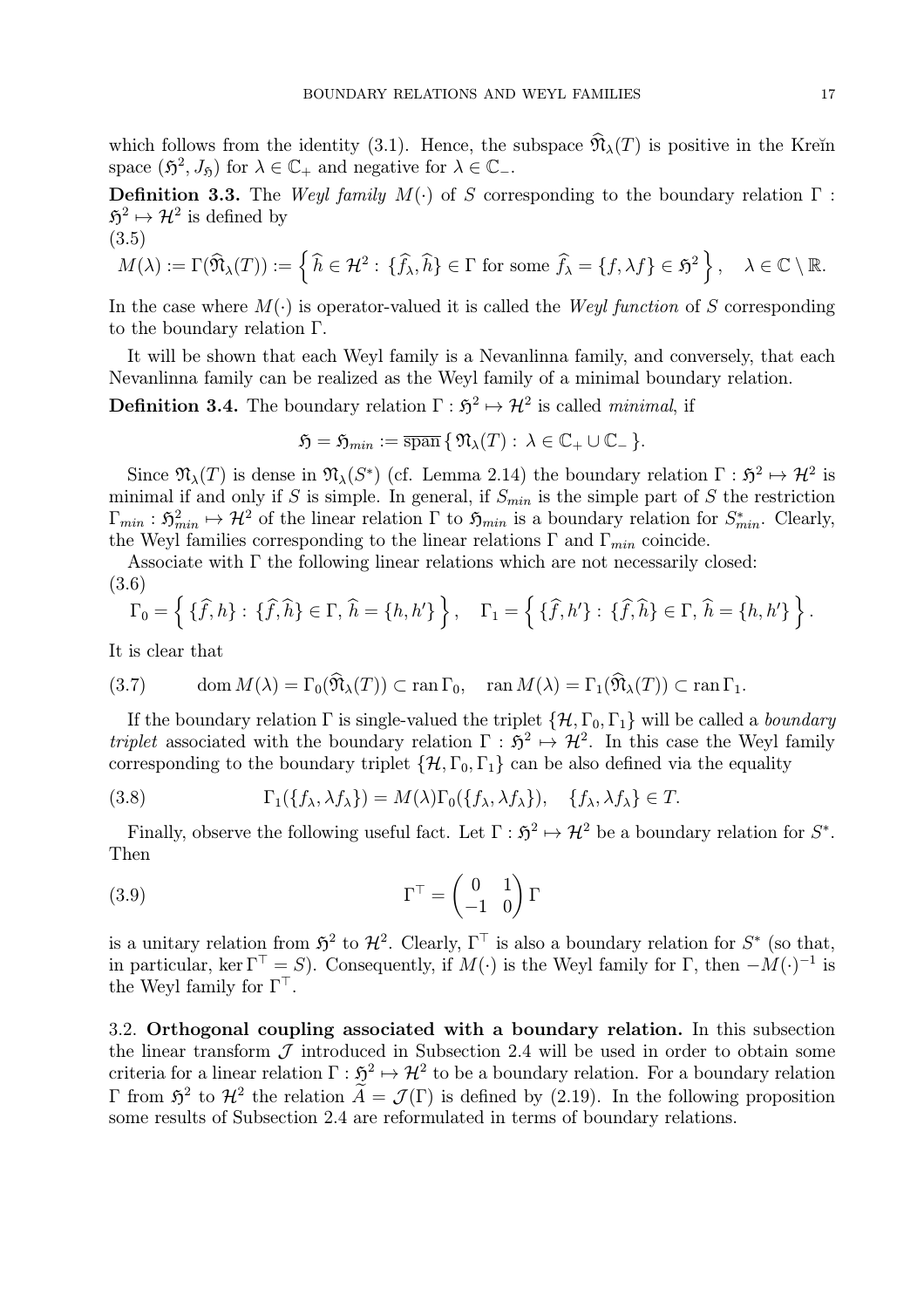**Proposition 3.5.** Let  $\Gamma$  be a subspace in  $\mathfrak{H}^2 \oplus \mathcal{H}^2$  and let  $S = \text{ker } \Gamma$ . Then  $\Gamma$  is a boundary relation for S<sup>\*</sup> if and only if  $\widetilde{A} = \mathcal{J}(\Gamma)$  is a selfadjoint linear relation in  $\mathfrak{H} \oplus \mathcal{H}$ . In this case the boundary relation  $\Gamma$  is minimal if and only if  $\widetilde{A} = \mathcal{J}(\Gamma)$  is a minimal selfadjoint extension of  $S_2 = \text{mul } \Gamma$ .

Proof. The first statement is immediate from Propositions 2.10 and 2.12 and Definition 3.1. By Definition 3.4 the minimality of the linear relation  $\Gamma$  is equivalent to the simplicity of S which, in turn, is equivalent to the minimality of  $\tilde{A} = \mathcal{J}(\Gamma)$  as a selfadjoint extension of  $S_2$  (see Lemma 2.14). (see Lemma  $2.14$ ).

**Proposition 3.6.** The linear relation  $\Gamma : \mathfrak{H}^2 \mapsto \mathcal{H}^2$  is a boundary relation for  $S^*$  if and only if:

- (i) dom  $\Gamma$  is dense in  $S^*$ ;
- (ii)  $\Gamma$  is closed and isometric from the Kre $\tilde{m}$  space  $(\mathfrak{H}^2, J_{\mathfrak{H}})$  to the Kre $\tilde{m}$  space  $(\mathcal{H}^2, J_{\mathcal{H}})$ ;
- (iii) ran  $(\Gamma(\hat{\mathfrak{N}}_{\lambda}(T)) + \lambda) = \mathcal{H}$  for some (and, hence, for all)  $\lambda \in \mathbb{C}_+$  and for some (and, hence, for all)  $\lambda \in \mathbb{C}_-$ .

Proof. Let  $\Gamma$  be a boundary relation for  $S^*$ . Then (i) is satisfied by definition. Furthermore, by Proposition 3.2, Γ is a unitary relation from the Kreĭn space  $(\mathfrak{H}^2, J_{\mathfrak{H}})$  to the Kreĭn space  $({\cal H}^2, J_{\cal H})$ . Hence, (ii) is also satisfied. The transform  $\widetilde{A}={\cal J}(\Gamma)$  is selfadjoint, which implies that ran  $(\widetilde{A} - \lambda) = \mathfrak{H} \oplus \mathcal{H}$  for all  $\lambda \in \mathbb{C} \setminus \mathbb{R}$ . In particular,

(3.10) 
$$
\mathfrak{H}_2 := \begin{pmatrix} 0 \\ \mathcal{H} \end{pmatrix} \subset \text{ran} \, (\widetilde{A} - \lambda).
$$

It follows from (2.19) that

(3.11) 
$$
\widetilde{A} - \lambda = \left\{ \left\{ \begin{pmatrix} f \\ h \end{pmatrix}, \begin{pmatrix} f' - \lambda f \\ -h' - \lambda h \end{pmatrix} \right\} : \left\{ \begin{pmatrix} f \\ f' \end{pmatrix}, \begin{pmatrix} h \\ h' \end{pmatrix} \right\} \in \Gamma \right\},\
$$

which together with  $(3.5)$  and  $(3.10)$  gives (iii).

Conversely, assume that the linear relation  $\Gamma$  satisfies (i), (ii), and (iii). By (ii) and Proposition 2.10 it follows that  $\tilde{A} = \mathcal{J}(\Gamma)$  is closed and symmetric. In order to prove that  $\widetilde{A}$  is selfadjoint it suffices to show that ran  $(\widetilde{A}-\lambda)$  is dense for some  $\lambda \in \mathbb{C}_+$  and for some  $\lambda \in \mathbb{C}_-$ . It follows from (iii) and (3.11) that  $\mathfrak{H}_2 \subset \text{ran } (\widetilde{A} - \lambda)$ . To complete the argument, assume that  $\varphi \in \mathfrak{H}_1$  is orthogonal to ran  $(\widetilde{A}-\lambda)$ . This implies that  $\{\varphi, \overline{\lambda}\varphi\} \in T^*$ , where  $T = \text{dom }\Gamma$ . By (i) T is dense in  $S^*$  and hence  $S = T^*$  and  $\{\varphi, \bar{\lambda}\varphi\} \in S$ . Since S is symmetric this vields  $\varphi = 0$ . this yields  $\varphi = 0$ .

Next it will be shown that for every closed symmetric linear relation  $S$  there exists a boundary relation for  $S^*$ ; in the case of equal defect numbers this fact is well known.

Proposition 3.7. Let S be any closed symmetric linear relation with arbitrary defect numbers in a Hilbert space  $\mathfrak{H}$ . Then there exists a boundary relation  $\Gamma : \mathfrak{H}^2 \mapsto \mathcal{H}^2$  for  $S^*$ .

*Proof.* Let  $\widetilde{A}$  be any selfadjoint exit space extension of S with the property  $\widetilde{A} \cap \widetilde{A}^2 = S$ . Then by Proposition 2.12 the transform  $\Gamma = \mathcal{J}^{-1}(\widetilde{A})$  of  $\widetilde{A}$  satisfies ker  $\Gamma = S$  and hence by Proposition 3.5  $\Gamma$  defines a boundary relation for  $S^*$ . A particular construction of such an extension  $A$  can be given as follows.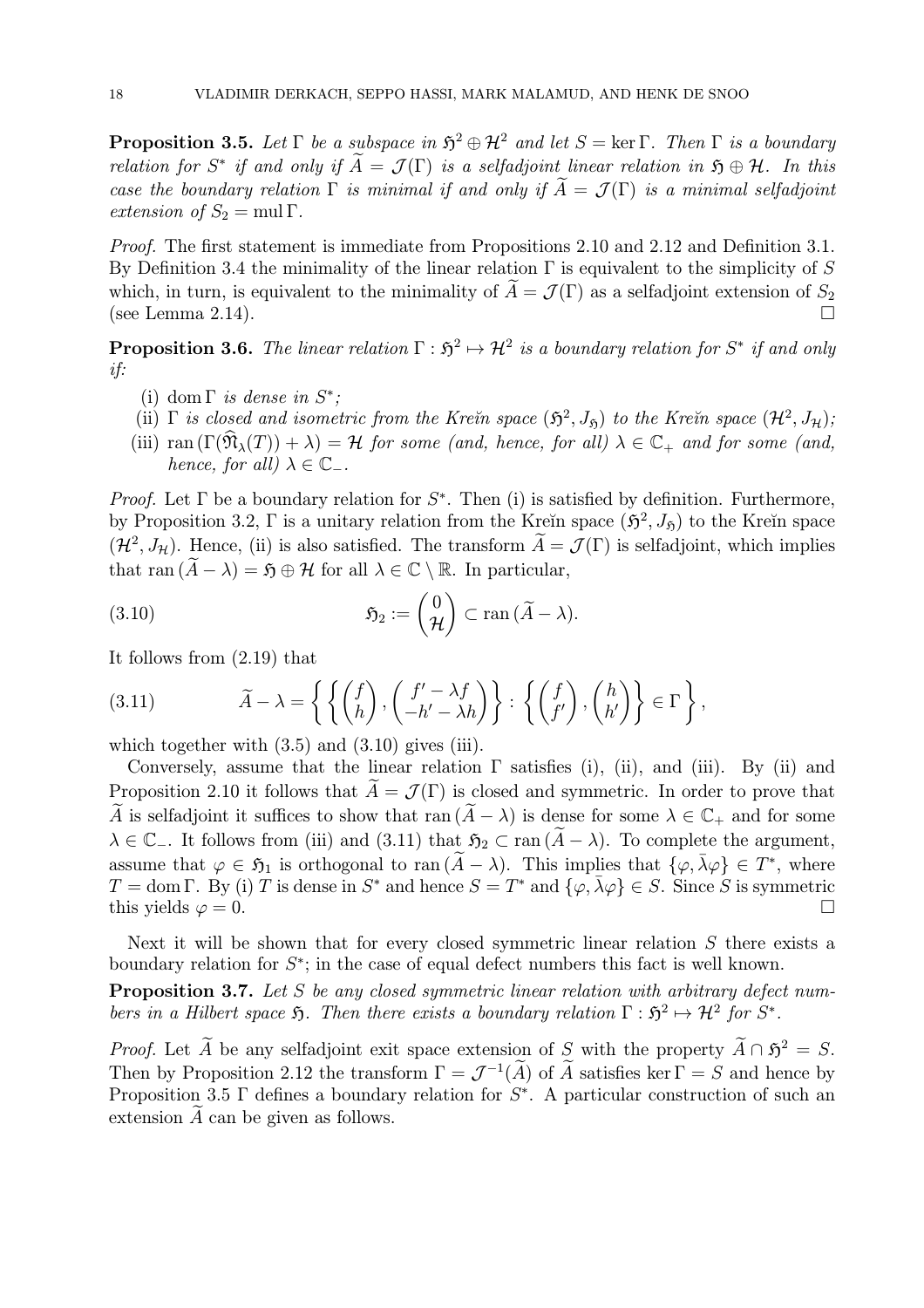In the orthogonal sum  $\mathfrak{H} \oplus \mathfrak{H}$  the relation  $S \oplus (-S)$  is closed and symmetric with equal defect numbers. Define the relation  $\widetilde{A}$  in  $\mathfrak{H} \oplus \mathfrak{H}$  by

$$
(3.12) \quad \widetilde{A} = \left\{ \widehat{f} = \left\{ \begin{pmatrix} f_1 \\ f_2 \end{pmatrix}, \begin{pmatrix} f'_1 \\ -f'_2 \end{pmatrix} \right\} : \widehat{f}_1 = \{f_1, f'_1\}, \widehat{f}_2 = \{f_2, f'_2\} \in S^*, P_{\mathfrak{N}} \widehat{f}_1 = P_{\mathfrak{N}} \widehat{f}_2 \right\},
$$

where  $P_{\mathfrak{N}}$  is the orthogonal projection from  $S^*$  onto  $\mathfrak{N} = \widehat{\mathfrak{N}}_i(S^*) \oplus \widehat{\mathfrak{N}}_{-i}(S^*)$ , cf. (2.7). The elements  $f_j \in S^*$ ,  $j = 1, 2$ , in (3.12) have the representations

$$
\{f_j, f'_j\} = \{h_j, h'_j\} \widehat{+} \{\varphi_i, i\varphi_i\} \widehat{+} \{\varphi_{-i}, -i\varphi_{-i}\},\
$$

where  $\{h_j, h'_j\} \in S$ ,  $\{\varphi_i, i\varphi_i\} \in S^*$ ,  $\{\varphi_{-i}, -i\varphi_{-i}\} \in S^*$ . With this notation a typical element of the Cayley transform  $U$  of  $\widetilde{A}$ 

$$
U = \{ \{u' - iu, u' + iu\} : \{u, u'\} \in \widetilde{A} \},
$$

is of the form

$$
\left\{ \begin{pmatrix} h'_1 - ih_1 - 2i\varphi_{-i} \\ -(h'_2 + ih_2) - 2i\varphi_i \end{pmatrix}, \begin{pmatrix} h'_1 + ih_1 + 2i\varphi_i \\ -(h'_2 - ih_2) + 2i\varphi_{-i} \end{pmatrix} \right\}.
$$

This shows immediately that U is isometric and that dom  $U = \text{ran } U = \mathfrak{H} \oplus \mathfrak{H}$ , so that U is unitary. Hence A is a selfadjoint relation which extends  $S \oplus (-S)$ . Moreover, clearly  $S \subset \tilde{A} \cap \tilde{\mathfrak{H}}^2$ . In order to prove the reverse inclusion, assume that

$$
\widehat{f} = \left\{ \begin{pmatrix} f_1 \\ f_2 \end{pmatrix}, \begin{pmatrix} f'_1 \\ -f'_2 \end{pmatrix} \right\} \in \widetilde{A} \cap \mathfrak{H}^2.
$$

Then  $f_2 = f_2' = 0$ , and by the definition (3.12) of the relation A, it follows that  $P_{\mathfrak{N}} f_1 = 0$ , so that  $\{f_1, f'_1\} \in S$ . Hence  $\widetilde{A} \cap \mathfrak{H}^2 \subset S$ , and consequently,  $\widetilde{A} \cap \mathfrak{H}^2 = S$ .

**Remark 3.8.** One can simplify the construction of the extension  $\widetilde{A}$  in the previous proposition when  $S$  is a closed symmetric relation with equal defect numbers. Let  $V$  be an isometric mapping from  $\mathfrak{N}_{-i}(S^*)$  onto  $\mathfrak{N}_i(S^*)$  and let  $\mathcal{H} = \mathfrak{N}_i(S^*)$ . Define the linear relation A by

$$
\widetilde{A} = \left\{ \left\{ \begin{pmatrix} f \\ \varphi_i + V \varphi_{-i} \end{pmatrix}, \begin{pmatrix} f' \\ -i\varphi_i + iV \varphi_{-i} \end{pmatrix} \right\} : \ \widehat{f} = \{f, f'\} \in S^*, \ \varphi_{\pm i} = P_{\pm i} \widehat{f} \right\},\
$$

where  $P_{\pm i}$  are the orthoprojections onto  $\mathfrak{N}_{\pm i}(S^*)$  in the decomposition (2.7). Then  $\widetilde{A}$  is a selfadjoint extention of S such that  $\widetilde{A} \cap \mathfrak{H}^2 = S$ .

The transform  $\Gamma = \mathcal{J}^{-1}(\widetilde{A})$  defines a boundary relation for  $S^*$  with the additional property ran  $\Gamma = H^2$  (so that dom  $\Gamma = S^*$ , mul  $\Gamma = \{0, 0\}$ , which imply that  $\Gamma$  is a bounded linear operator), cf. Corollary 2.6. It corresponds to an ordinary boundary triplet  $\{\mathcal{H}, \Gamma_0, \Gamma_1\}$  with the boundary operators  $\Gamma_0$ ,  $\Gamma_1$  given by

(3.13) 
$$
\Gamma_0 \widehat{f} = P_i \widehat{f} + V P_{-i} \widehat{f}, \quad \Gamma_1 \widehat{f} = i P_i \widehat{f} - i V P_{-i} \widehat{f},
$$

cf. [24]. In the case of a densely defined operator  $S$  with equal defect numbers, the statement of Proposition 3.7 and the formulas  $(3.13)$  go back to V.M. Bruck and A.N. Kochubeĭ  $(see [17]).$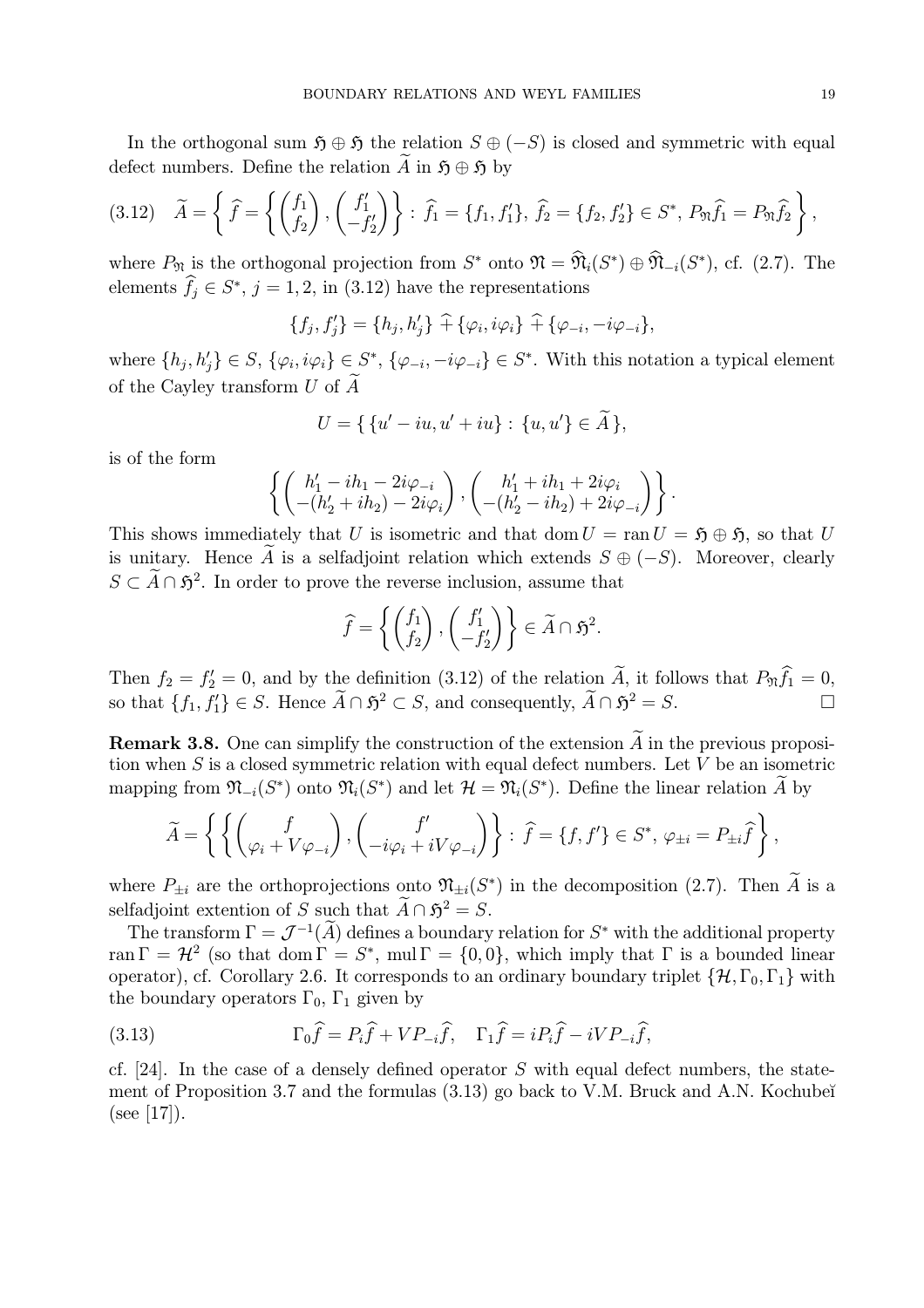3.3. A characterization of Weyl families: the main realization theorem. It was shown in [13] that for every Nevanlinna function  $M(\cdot) \in R^u[\mathcal{H}]$  there exist a symmetric operator S in a Hilbert space  $\mathfrak{H}$  and an ordinary boundary triplet  $\{\mathcal{H}, \Gamma_0, \Gamma_1\}$  such that the corresponding Weyl function is  $M(\cdot)$ . Since such a Weyl function is also a Q-function of the pair  $\{S, A_0\}$  (see [13]) this gives a realization for every uniformly strict Nevanlinna function as a Q-function of the pair  $\{S, A_0\}$ . The latter problem has been originally solved by M.G. Kreĭn and H. Langer in [22] for the case dom  $S = \mathfrak{H}$  and extended to the case  $\overline{\text{dom}} S \neq \mathfrak{H}$  in [23]. In [13] it was shown that every function  $M(\cdot)$  from  $R^s[\mathcal{H}]$  can be realized as the Weyl function of an appropriate generalized boundary triplet. In this subsection this realization theorem is extended to the class  $R(H)$  of all Nevanlinna families and arbitrary boundary relations. The present approach is based on the generalized Naimark theorem and hence it differs from those used in [22], [23], [13].

Two boundary relations  $\Gamma^{(j)} : (\mathfrak{H}^{(j)})^2 \to \mathcal{H}^2$ ,  $j = 1, 2$ , are said to be unitarily equivalent if there is a unitary operator  $U : \mathfrak{H}^{(1)} \to \mathfrak{H}^{(2)}$  such that

(3.14) 
$$
\Gamma^{(2)} = \left\{ \left\{ \begin{pmatrix} Uf \\ Uf' \end{pmatrix}, \begin{pmatrix} h \\ h' \end{pmatrix} \right\} : \left\{ \begin{pmatrix} f \\ f' \end{pmatrix}, \begin{pmatrix} h \\ h' \end{pmatrix} \right\} \in \Gamma^{(1)} \right\}.
$$

If the boundary relations  $\Gamma^{(1)}$  and  $\Gamma^{(2)}$  satisfy (3.14) and  $S_j = \ker \Gamma^{(j)}$ ,  $T_j = \text{dom } \Gamma^{(j)}$ ,  $j = 1, 2$ , then  $S_2 = US_1U^{-1}$  and  $T_2 = UT_1U^{-1}$ .

**Theorem 3.9.** Let  $\Gamma : \mathfrak{H}^2 \to \mathcal{H}^2$  be a boundary relation for  $S^*$ . Then the corresponding Weyl family  $M(\cdot)$  belongs to the class  $R(\mathcal{H})$ .

Conversely, if  $M(\cdot)$  belongs to the class  $R(H)$  then there exists (up to unitary equivalence) a unique minimal boundary relation whose Weyl function coincides with  $M(\cdot)$ .

*Proof.* Necessity. If  $\Gamma : \mathfrak{H}^2 \to \mathcal{H}^2$  is a boundary relation, so that  $\widetilde{A}$  is selfadjoint, it follows from the (2.19), (3.11) that

$$
(\widetilde{A} - \lambda)^{-1} \begin{pmatrix} f' - \lambda f \\ -h' - \lambda h \end{pmatrix} = \begin{pmatrix} f \\ h \end{pmatrix}, \quad \left\{ \begin{pmatrix} f \\ f' \end{pmatrix}, \begin{pmatrix} h \\ h' \end{pmatrix} \right\} \in \Gamma,
$$

which implies

(3.15) 
$$
R(\lambda) := P_{\mathcal{H}}(\widetilde{A} - \lambda)^{-1} \upharpoonright \mathcal{H} = -(M(\lambda) + \lambda)^{-1}, \quad \lambda \in \mathbb{C} \setminus \mathbb{R}.
$$

The latter equality can be rewritten as

$$
M(\lambda) = \{ \{ R(\lambda)h, -(I + \lambda R(\lambda))h \} : h \in \mathcal{H} \}.
$$

Since the kernel

$$
K(\lambda,\mu) = \frac{R(\lambda) - R(\mu)^*}{\lambda - \bar{\mu}} - R(\mu)^* R(\lambda) = P_{\mathcal{H}}(\tilde{A} - \bar{\mu})^{-1} (I - P_{\mathcal{H}})(\tilde{A} - \lambda)^{-1} |\mathcal{H}
$$

is nonnegative (see [29]) it follows that  $M(\cdot)$  is a Nevanlinna family. Indeed, for every

$$
\{f, f'\} = \{ \{R(\lambda)h, -(I + \lambda R(\lambda))h\} \in M(\lambda), \quad h \in \mathcal{H},
$$

one obtains

$$
\frac{(f',f)-(f,f')}{\lambda-\bar{\lambda}}=(K(\lambda,\lambda)h,h)\geq 0.
$$

Sufficiency. Assume that  $M(\cdot)$  belongs to  $\widetilde{R}(\mathcal{H})$ . Then  $M_1(\lambda) := -(M(\lambda) + \lambda)^{-1}$  belongs to  $R[\mathcal{H}]$  and therefore it admits an integral representation of the form (2.34). The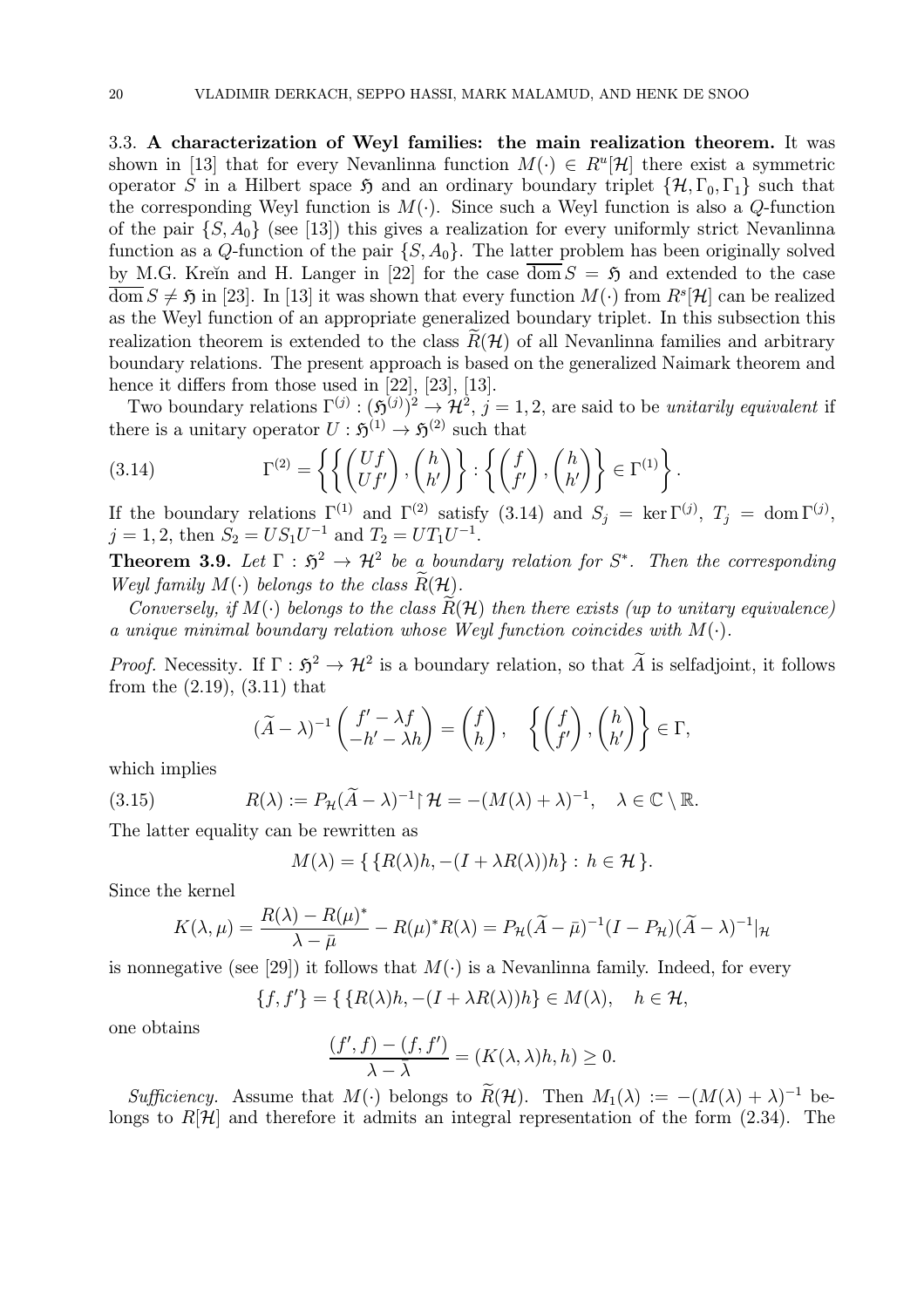estimate  $||M_1(iy)|| \leq 1/y$  and the monotonicity of  $y \text{Im } M_1(iy)$  show that the strong limit  $s - \lim_{y \to \infty} y \lim M_1(iy)$  exists and defines a bounded operator in H such that

$$
0 \leq s - \lim_{y \to \infty} y \text{Im } M_1(iy) \leq I_{\mathcal{H}}.
$$

Moreover,  $s - \lim_{y \to \infty} M_1(iy) = 0$ . Hence, the integral representation of  $M_1(\lambda)$  takes the form

(3.16) 
$$
M_1(\lambda) = \int_{\mathbb{R}} \frac{d\Sigma(t)}{t - \lambda}, \qquad 0 \leq \int_{\mathbb{R}} d\Sigma(t) = s - \lim_{y \to \infty} y \text{Im } M_1(iy) \leq I_{\mathcal{H}}.
$$

Without loss of generality one may assume that  $\Sigma(-\infty) = 0$ , in which case  $0 \le \Sigma(+\infty)$ :=  $s - \lim_{t\to\infty} \Sigma(t) \leq I_{\mathcal{H}}$ . It follows from the generalized Naimark theorem (cf. [1, 26, 29]) that there is an orthogonal dilation  $E(t)$  of  $\Sigma(t)$  (i.e. a spectral family of a selfadjoint linear relation  $\widetilde{A}$  in some Hilbert space  $\widetilde{B} \supset \mathcal{H}$  with  $\Sigma(t) = P_{\mathcal{H}}E(t)\upharpoonright_{\mathcal{H}}$  for all  $t \in \mathbb{R}$ . Note that  $E(\infty)$  is an orthogonal projection in  $\widetilde{\mathfrak{H}}$ , which is equal to  $I_{\widetilde{\mathcal{H}}}$  if and only if  $\widetilde{A}$  is an operator. The linear relation  $\widetilde{A}$  can be chosen minimal in the sence that

(3.17) 
$$
\widetilde{\mathfrak{H}} = \overline{\text{span}} \{ \mathcal{H}, E(t) \mathcal{H} : t \in \mathbb{R} \},
$$

which, of course, is equivalent to the minimality of the selfadjoint extension  $\widetilde{A}$  with respect to H. The multivalued part of a minimal selfadjoint extension  $\tilde{A}$  is trivial if and only if  $\Sigma(+\infty)=I_{\mathcal{H}}.$ 

It follows from (3.16) that  $M_1(\lambda)$  takes the form

(3.18) 
$$
M_1(\lambda) = P_{\mathcal{H}}(\tilde{A} - \lambda)^{-1} \upharpoonright_{\mathcal{H}}, \quad \lambda \in \mathbb{C} \setminus \mathbb{R},
$$

where  $\widetilde{A}$  is a minimal selfadjoint relation with the above properties. Let  $\mathfrak{H} = \widetilde{\mathfrak{H}} \oplus \mathcal{H}$ . Decompose the graph of  $\widetilde{A}$  as in (2.19) according to the decomposition  $\widetilde{S} = S \oplus \mathcal{H}$  and let  $\Gamma = \mathcal{J}^{-1}(\widetilde{A})$ . Due to Proposition 3.5  $\Gamma$  defines a boundary relation for  $S^*$  where  $S :=$ ker  $\Gamma = \widetilde{A} \cap (\widetilde{B} \ominus \mathcal{H})^2$ . By Lemma 2.14  $\Gamma$  is minimal by the minimality of the selfadjoint extension  $\widetilde{A}$  with respect to  $\mathcal{H}$ , see (3.17). Now the first part of the present proof shows that the Weyl family associated with  $\Gamma$  satisfies (3.15) with the compressed resolvent of A in H given by (3.18). Therefore, the Weyl family associated with  $\Gamma$  coincides with the given family  $M(\cdot) \in R(H)$ .

Uniqueness. To prove the uniqueness assume that  $\Gamma^{(j)} : (\mathfrak{H}^{(j)})^2 \to \mathcal{H}^2$ ,  $j = 1, 2$ , are two minimal boundary relations with the same Weyl family  $M(\lambda)$ . Then  $\tilde{A}^{(j)} = \mathcal{J}(\Gamma^{(j)}), j = 1, 2$ , are two selfadjoint linear relations in Hilbert spaces  $\tilde{\mathfrak{H}}^{(j)}(\supset \mathcal{H})$  minimal with respect to  $\mathcal{H}$ and such that

(3.19) 
$$
P_{\mathcal{H}}(\widetilde{A}^{(j)} - \lambda)^{-1} | \mathcal{H} = -(M(\lambda) + \lambda)^{-1}, \quad \lambda \in \mathbb{C} \setminus \mathbb{R}.
$$

Then the corresponding resolutions of identities  $E^{(j)}(t)$  also have the minimality properties

$$
\widetilde{\mathfrak{H}}^{(j)} = \text{clos}\,\mathcal{L}^{(j)}, \quad \mathcal{L}^{(j)} = \text{span}\,\{\,\mathcal{H}, E^{(j)}(t)\mathcal{H} : t \in \mathbb{R}\,\},
$$

and by the Stieltjes inversion formula they satisfy the equality  $P_{\mathcal{H}}E^{(1)}(t)\upharpoonright_{\mathcal{H}} = P_{\mathcal{H}}E^{(2)}(t)\upharpoonright_{\mathcal{H}}$ for all  $t \in \mathbb{R}$ . Define the mapping  $U_0: \mathcal{L}^{(1)} \to \mathcal{L}^{(2)}$  by the equalities

(3.20) 
$$
U_0 h = h, \quad U_0 E^{(1)}(t) h = E^{(2)}(t) h, \quad h \in \mathcal{H}, \ t \in \mathbb{R}.
$$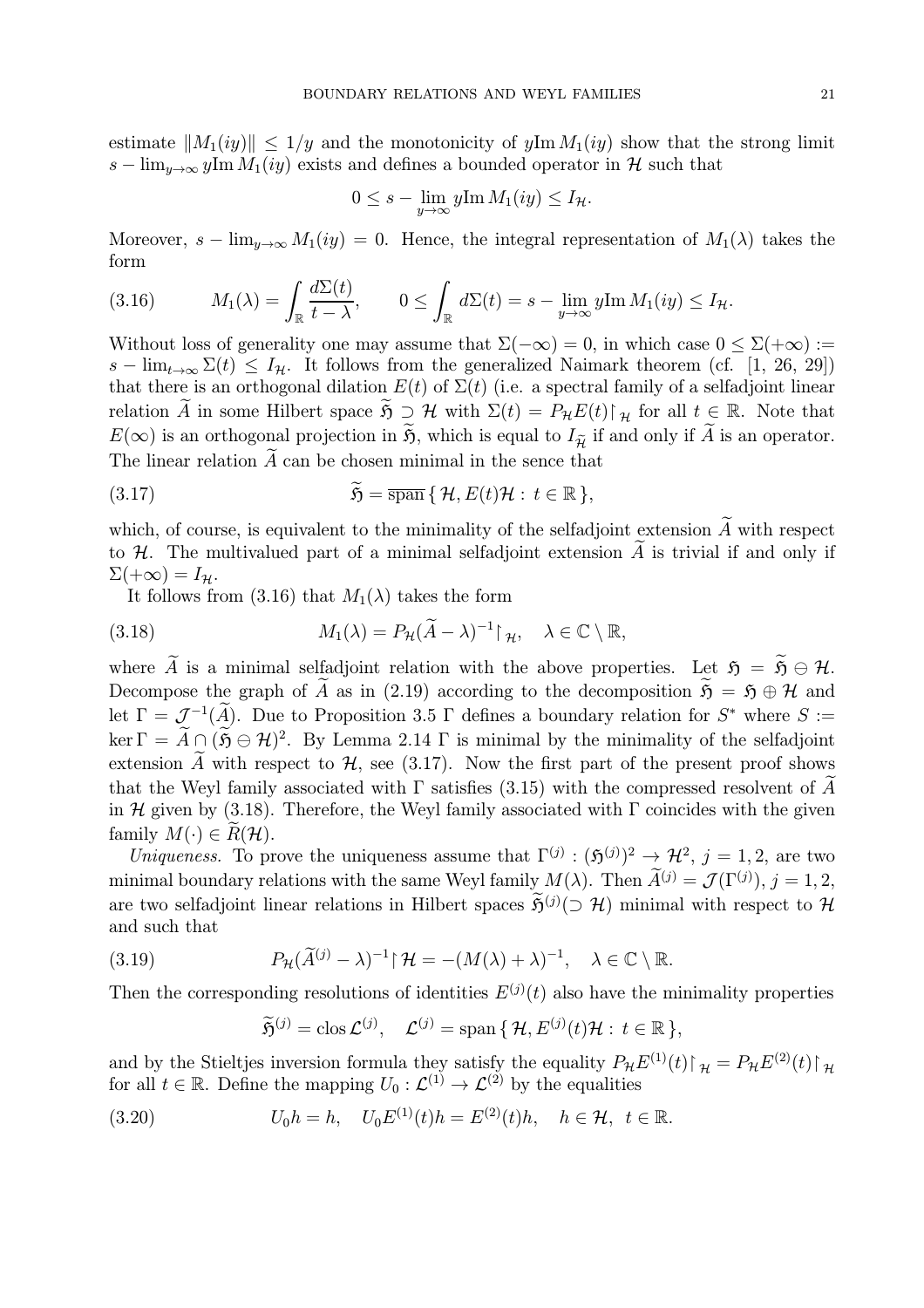It follows from

$$
||E^{(1)}(t)h||_{\tilde{\mathfrak{H}}^{(1)}}^2 = \int_{(-\infty,t]} d(E^{(1)}(s)h, h)_{\tilde{\mathfrak{H}}^{(1)}} = \int_{(-\infty,t]} d(E^{(2)}(s)h, h)_{\tilde{\mathfrak{H}}^{(2)}} = ||E^{(2)}(t)h||_{\tilde{\mathfrak{H}}^{(2)}}^2, \quad h \in \mathcal{H},
$$

that  $U_0$  is a well-defined isometric mapping from  $\mathcal{L}^{(1)}$  onto  $\mathcal{L}^{(2)}$ . Its closure  $\tilde{U}$  is a unitary operator from  $\widetilde{\mathfrak{H}}^{(1)}$  onto  $\widetilde{\mathfrak{H}}^{(2)}$  and according to the decompositions  $\widetilde{\mathfrak{H}}^{(j)} = \mathfrak{H}^{(j)} \oplus \mathcal{H}$  it can be represented as  $\tilde{U}=U\oplus I_{\mathcal{H}}$ , where  $U:\mathfrak{H}^{(1)}\to\mathfrak{H}^{(2)}$  is unitary. It follows from (3.20) that  $\widetilde{U}E_1(t) = E_2(t)\widetilde{U}$  for all  $t \in \mathbb{R}$  and, therefore, the selfadjoint linear relations  $\widetilde{A}^{(j)}$  are unitary equivalent:

$$
\widetilde{A}^{(2)} = \left\{ \left\{ \begin{pmatrix} Uf \\ h \end{pmatrix}, \begin{pmatrix} Uf' \\ -h' \end{pmatrix} \right\} : \left\{ \begin{pmatrix} f \\ h \end{pmatrix}, \begin{pmatrix} f' \\ -h' \end{pmatrix} \right\} \in \widetilde{A}^{(1)} \right\}.
$$

This leads to the unitary equivalence (3.14) of the boundary relations  $\Gamma^{(1)}$  and  $\Gamma^{(2)}$ .  $\Box$ 

#### 4. Weyl families of symmetric operators

4.1. Subclasses of Weyl families. The main theorem in the previous section gives a one-to-one correspondence between Nevanlinna families and boundary relations. In this subsection geometric characterizations of subclasses of Nevanlinna families or functions are given in terms of the boundary relation. The following preliminary result is important.

**Lemma 4.1.** Let  $\Gamma : \mathfrak{H}^2 \to \mathcal{H}^2$  be a boundary relation for  $S^*$  with the Weyl family  $M(\lambda) =$  $\Gamma(\widehat{\mathfrak{N}}_{\lambda}(T))$ . Then the following equalities hold for every  $\lambda \in \mathbb{C} \setminus \mathbb{R}$ :

- (i)  $M(\lambda) \cap M(\lambda)^* = \text{mul } \Gamma$  and  $\text{clos } (M(\lambda) \hat{+} M(\lambda)^*) = \overline{\text{ran }} \Gamma$ ;
- (ii)  $\{\ker M(\lambda), 0\} = \text{mul }\Gamma \cap (\mathcal{H} \times \{0\})$  and  $\{0, \text{mul }M(\lambda)\} = \text{mul }\Gamma \cap (\{0\} \times \mathcal{H})$ ;
- (iii) ker  $(M(\lambda) M(\lambda)^*) = \text{mul } \Gamma_0$  and ker  $(M(\lambda)^{-1} M(\lambda)^{-*}) = \text{mul } \Gamma_1$ .

*Proof.* (i) Let  $\{0, h\} \in \Gamma$ ,  $h = \{h, h'\}$ . Then (3.1) and (3.4) show that for every  $\lambda \in \mathbb{C} \setminus \mathbb{R}$ and  $\{k, k'\}\in \Gamma(\mathfrak{N}_{\lambda}(T))$  the identity  $(h', k) - (h, k') = 0$  holds. Hence,  $h \in M(\lambda)^*$  for all  $\lambda \in \mathbb{C} \setminus \mathbb{R}$ , which proves that  $\text{mul } \Gamma \subset M(\lambda) \cap M(\lambda)^*, \lambda \in \mathbb{C} \setminus \mathbb{R}$ . Conversely, if  $h \in$  $M(\lambda) \cap M(\lambda)$ <sup>\*</sup>,  $\lambda \in \mathbb{C} \setminus \mathbb{R}$ , then  $\{f_{\lambda}, h\} \in \Gamma$  for some  $f_{\lambda} \in \mathfrak{N}_{\lambda}(T)$  and, moreover, according to  $(3.4)$   $(\lambda - \overline{\lambda}) ||f_{\lambda}||^2 = 0$ , which implies that  $\widehat{f}_{\lambda} = \{0, 0\}$ . Therefore,  $\{0, \widehat{h}\} \in \Gamma$  and this proves the reverse inclusion  $M(\lambda) \cap M(\lambda)^* \subset \text{mul } \Gamma$ ,  $\lambda \in \mathbb{C} \setminus \mathbb{R}$ . Hence the first statement of (i) has been shown.

The second statement in (i) follows from the first one by taking adjoints. Then use the symmetry property  $M(\lambda)^* = M(\overline{\lambda})$  and apply Proposition 2.12.

(ii) Let  $h = \{h, 0\} \in \text{mul } \Gamma$ ,  $h \in \mathcal{H}$ . Then  $h \in M(\lambda)$  for all  $\lambda \in \mathbb{C} \setminus \mathbb{R}$ , so that  $h \in$  $\ker M(\lambda), \ \lambda \in \mathbb{C} \setminus \mathbb{R}$ . Conversely, assume that  $h \in \ker M(\lambda)$ , i.e., that  $h = \{h, 0\} \in M(\lambda)$ for some  $\lambda \in \mathbb{C} \setminus \mathbb{R}$ . Then  $\{f_{\lambda}, h\} \in \Gamma$  for some  $f_{\lambda} = \{f_{\lambda}, \lambda f_{\lambda}\} \in \mathfrak{N}_{\lambda}(T)$  and (3.4) gives  $(\lambda - \bar{\lambda}) ||f_{\lambda}||^2 = (0, h) - (h, 0) = 0.$  Hence,  $f_{\lambda} = 0$  and  $\hat{f}_{\lambda} = 0$ , which shows that  $\hat{h} \in$ mul  $\Gamma \cap (\mathcal{H} \times \{0\})$ . This proves the first equality in (i). The proof of the second equality is similar.

(iii) These identities follow immediately from (i) and (2.2), and the definition in (3.6).  $\Box$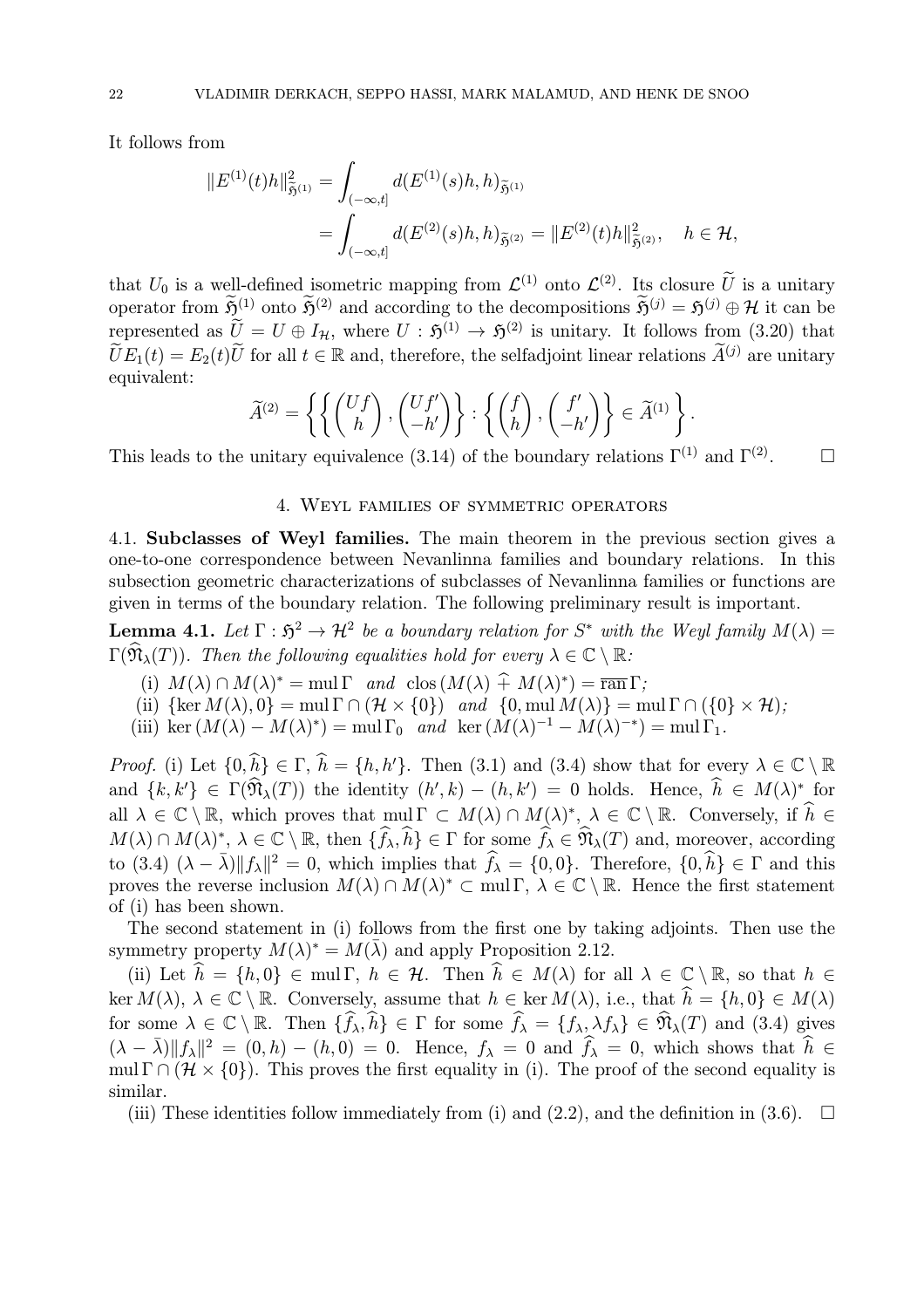Remark 4.2. Lemma 4.1 combined with the realization theorem proved in the previous section (see Theorem 3.9) yields immediately the following invariance results for an arbitrary Nevanlinna family  $M(\cdot) \in \widetilde{R}(\mathcal{H})$ :

(4.1)  $M(\lambda) \cap M(\lambda)^*$ , ker  $M(\lambda)$ , mul  $M(\lambda)$ , ker  $(M(\lambda) - M(\lambda)^*)$ , ker  $(M(\lambda)^{-1} - M(\lambda)^{-*})$ do not depend on  $\lambda \in \mathbb{C} \setminus \mathbb{R}$ .

This indicates that via Theorem 3.9 boundary relations in fact offer a new method for studying function- and spectral-theoretical properties of Nevanlinna families by means of geometric properties of boundary relations, and vice versa. Observe, that direct functiontheoretical proofs for the invariance properties of Nevanlinna families formulated in (4.1) may be based e.g. on an application of the maximality principle. By using so-called Nevanlinna pairs some operator theoretical proofs for the corresponding invariance properties are presented in the Appendix (see Proposition A.6).

Lemma 4.1 gives also the following result.

Corollary 4.3. Let  $\Gamma : \mathfrak{H}^2 \to \mathcal{H}^2$  be a boundary relation for  $S^*$  with the Weyl family  $M(\lambda) = \Gamma(\widehat{\mathfrak{N}}_{\lambda}(T))$ . Then the following equalities hold for every  $\lambda \in \mathbb{C} \setminus \mathbb{R}$ :

(4.2) 
$$
\overline{\text{dom}} M(\lambda) = \overline{\text{ran}} \Gamma_0, \quad \overline{\text{ran}} M(\lambda) = \overline{\text{ran}} \Gamma_1.
$$

*Proof.* The definition of the Weyl family  $M(\lambda)$ , the symmetry property  $M(\lambda)^* = M(\overline{\lambda})$ , and part (i) of Lemma 4.1 imply that

(4.3) 
$$
M(\lambda) \hat{+} M(\bar{\lambda}) \subset \text{ran } \Gamma \subset \text{clos } (M(\lambda) \hat{+} M(\bar{\lambda})), \quad \lambda \in \mathbb{C} \setminus \mathbb{R}.
$$

Since mul  $M(\lambda)$  is independent from  $\lambda \in \mathbb{C} \setminus \mathbb{R}$ , the equality  $\overline{\text{dom}} M(\lambda) = \overline{\text{dom}} M(\overline{\lambda})$  holds.<br>Now the identities (4.2) follow from (4.3) Now the identities  $(4.2)$  follow from  $(4.3)$ .

In general, the first inclusion in  $(4.3)$  need not be an equality, cf. Example 6.5. However, sufficient conditions for the equality to hold can be found in the next lemma.

**Lemma 4.4.** Let  $\Gamma : \mathfrak{H}^2 \to \mathcal{H}^2$  be a boundary relation for  $S^*$  with corresponding Weyl family  $M(\lambda) = \Gamma(\hat{\mathfrak{N}}_{\lambda}(T))$ . Then the following statements are equivalent:

- (i) ran  $\Gamma$  *is closed*;
- (ii)  $M(\lambda) \hat{+} M(\lambda)^*$  is closed for some (or, equivalently, for every)  $\lambda \in \mathbb{C} \setminus \mathbb{R}$ ;
- (iii)  $T = S^*$ .

If any one of these conditions is satisfied, then

(4.4) 
$$
M(\lambda) \widehat{+} M(\lambda)^* = \operatorname{ran} \Gamma, \quad \lambda \in \mathbb{C} \setminus \mathbb{R}.
$$

*Proof.* (i)  $\Leftrightarrow$  (iii) This is clear from Proposition 2.3 since  $T = \text{dom } \Gamma$  dense in  $S^*$ .

(ii)  $\Rightarrow$  (i) If (ii) holds for some  $\lambda \in \mathbb{C} \setminus \mathbb{R}$ , then part (i) of Lemma 4.1 and the inclusion (4.3) yield

$$
\operatorname{ran}\Gamma\subset\overline{\operatorname{ran}}\Gamma=M(\lambda)+M(\lambda)^*\subset\operatorname{ran}\Gamma.
$$

(iii)  $\Rightarrow$  (ii) Von Neumann's formula (2.6) implies that for every  $\lambda \in \mathbb{C} \setminus \mathbb{R}$ 

$$
\Gamma(\widehat{\mathfrak{N}}_{\lambda}(T)) \widehat{+} \Gamma(\widehat{\mathfrak{N}}_{\overline{\lambda}}(T)) = \operatorname{ran} \Gamma,
$$

which is closed since ran  $\Gamma$  is closed by the equivalence of (i) and (iii).

If one of the conditions (i), (ii), or (iii) is satisfied, then the identity  $(4.4)$  is clear from the above arguments.  $\Box$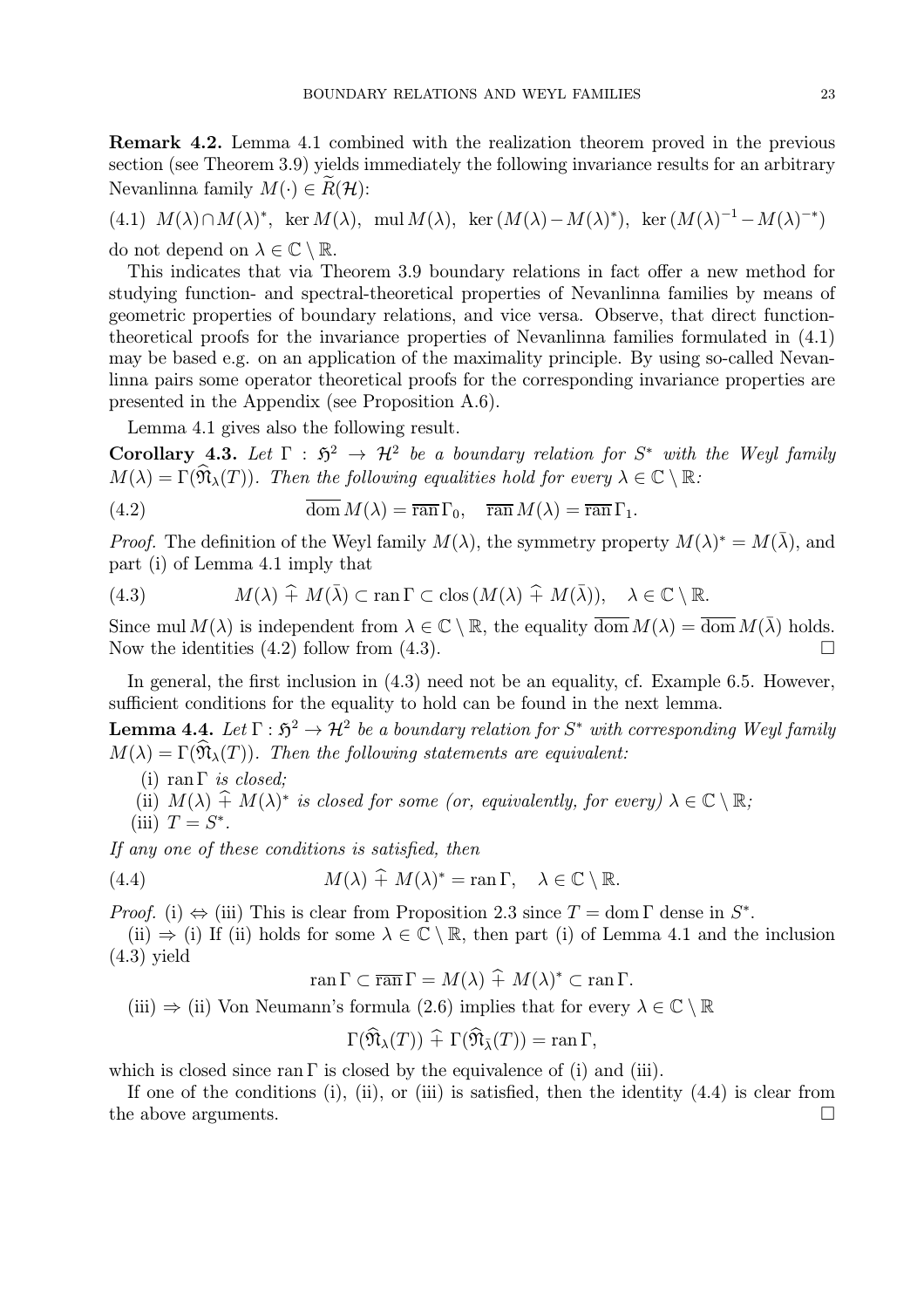**Proposition 4.5.** Let  $\Gamma : \mathfrak{H}^2 \to \mathcal{H}^2$  be a boundary relation for  $S^*$  with corresponding Weyl family  $M(\lambda) = \Gamma(\widehat{\mathfrak{N}}_{\lambda}(T))$ . Then:

- (i)  $M(\cdot) \in R(\mathcal{H})$  if and only if mul  $\Gamma \cap (\{0\} \times \mathcal{H}) = \{0\};$
- (ii)  $M(\cdot) \in R^{s}(\mathcal{H})$  if and only if ran  $\Gamma$  is dense in  $\mathcal{H}^{2}$ ;
- (iii)  $M(\cdot) \in R^u(\mathcal{H})$  if and only if ran  $\Gamma = \mathcal{H}^2$ .

*Proof.* (i) Observe that  $M(\cdot) \in R(\mathcal{H})$  if and only if mul  $M(\lambda) = \{0\}$ . Hence, the statement follows from part (ii) of Lemma 4.1.

(ii) By definition  $M(\cdot) \in R^{s}(\mathcal{H})$  if and only if  $M(\lambda) \cap M(\lambda)^{*} = \{0\}$ . The statement now follows from part (i) of Lemma 4.1 and Proposition 2.3.

(iii) By definition  $M(\cdot) \in R^u(\mathcal{H})$  if and only if  $M(\lambda) \hat{+} M(\lambda)^* = \mathcal{H}^2$ . Hence, if  $M(\cdot) \in$  $R^u(\mathcal{H})$ , then clearly ran  $\Gamma = \mathcal{H}^2$ , cf. the inclusion (4.3). Conversely, if ran  $\Gamma = \mathcal{H}^2$ , then ran Γ is closed, so that by Lemma 4.1 and Lemma 4.4,  $M(\lambda) \hat{+} M(\lambda)^* = \text{ran } \Gamma = \mathcal{H}^2$ , and thus  $M(\lambda) \in R^u(\mathcal{H})$ thus  $M(\cdot) \in R^u(\mathcal{H})$ .

The class  $\widetilde{R}_{inv}(\mathcal{H})$  is the set of all  $M(\cdot) \in \widetilde{R}(\mathcal{H})$  such that  $\Gamma_0(\widehat{\mathfrak{N}}_{\lambda}(T)) = \mathcal{H}_0$  for some linear subspace  $\mathcal{H}_0 \subset \mathcal{H}$  with clos  $\mathcal{H}_0 = (\text{mul } M(\lambda))^{\perp}$ .

**Corollary 4.6.** The invariant subclasses  $R_{inv}(\mathcal{H})$  and  $R_{inv}^s(\mathcal{H})$  are characterized by:

- (i)  $M(\cdot) \in R_{inv}(\mathcal{H})$  if and only if mul  $\Gamma \cap (\{0\} \times \mathcal{H}) = \{0\}$  and  $\Gamma_0(\widehat{\mathfrak{N}}_{\lambda}(T)) = \mathcal{H}_0$  for some dense linear subspace  $\mathcal{H}_0 \subset \mathcal{H}$ ;
- (ii)  $M(\cdot) \in R_{inv}^s(\mathcal{H})$  if and only if  $mul \Gamma = \{0\}$  and  $\Gamma_0(\mathfrak{N}_\lambda(T)) = \mathcal{H}_0$  for some dense linear subspace  $\mathcal{H}_0 \subset \mathcal{H}$ .

**Proposition 4.7.** Let  $\Gamma : \mathfrak{H}^2 \to \mathcal{H}^2$  be a boundary relation for  $S^*$  with corresponding Weyl family  $M(\lambda) = \Gamma(\mathfrak{N}_{\lambda}(T))$ . Then:

- (i)  $M(\cdot) \in \widetilde{R}[\mathcal{H}]$  if and only if  $\Gamma_0(\widehat{\mathfrak{N}}_{\lambda}(T)) = \mathcal{H}_0$ ,  $\lambda \in \mathbb{C} \setminus \mathbb{R}$ , where  $\mathcal{H}_0 \subset \mathcal{H}$  is a closed linear subspace;
- (ii)  $M(\cdot) \in R[\mathcal{H}]$  if and only if  $\Gamma_0(\widehat{\mathfrak{N}}_{\lambda}(T)) = \mathcal{H}, \lambda \in \mathbb{C} \setminus \mathbb{R};$
- (iii)  $M(\cdot) \in R^s[\mathcal{H}]$  if and only if  $mul \Gamma_0 = \{0\}$  and  $\Gamma_0(\widehat{\mathfrak{N}}_{\lambda}(T)) = \mathcal{H}, \lambda \in \mathbb{C} \setminus \mathbb{R}.$

*Proof.* For any  $M(\cdot) \in \widetilde{R}(\mathcal{H})$  the following orthogonal decomposition holds:

$$
\mathcal{H} = \text{dom}\, M(\lambda) \oplus \text{mul}\, M(\lambda),
$$

and the multivalued part mul  $M(\lambda)$  does not depend on  $\lambda \in \mathbb{C} \setminus \mathbb{R}$ . Define  $\mathcal{H}_0 = \mathcal{H} \ominus$ mul  $M(\lambda)$ . Since  $\Gamma_0(\mathfrak{N}_\lambda(T)) = \text{dom } M(\lambda)$ , parts (i) and (ii) follow from the definitions of  $R[\mathcal{H}]$  and  $R[\mathcal{H}]$ . As to (iii):  $M(\cdot) \in R^s[\mathcal{H}]$  if and only if  $M(\lambda) \in R[\mathcal{H}]$  and ker Im  $M(\lambda) =$ <br>{0} Hence the assertion follows from Lemma 4.1  $\{0\}$ . Hence, the assertion follows from Lemma 4.1.

4.2. Boundary relations and their  $\gamma$ -fields. The identity (3.4) implies that for all  $\lambda \in$  $\mathbb{C} \setminus \mathbb{R},$ 

$$
\ker\left(\Gamma_0\right|\widehat{\mathfrak{N}}_{\lambda}(T)\right)=\{0\},\quad\ker\left(\Gamma_1\right|\widehat{\mathfrak{N}}_{\lambda}(T)\right)=\{0\},\quad\ker\left(\Gamma\right|\widehat{\mathfrak{N}}_{\lambda}(T)\right)=\{0\}.
$$

In particular, the inverse of  $\Gamma_0 \upharpoonright \widehat{\mathfrak{N}}_{\lambda}(T)$  is a single-valued linear mapping from  $\Gamma_0(\widehat{\mathfrak{N}}_{\lambda}(T))$  = dom  $M(\lambda)$  onto  $\widehat{\mathfrak{N}}_{\lambda}(T)$ ; it is denoted by  $\widehat{\gamma}(\lambda) := (\Gamma_0 \widehat{\mathfrak{N}}_{\lambda}(T))^{-1}$ . The  $\gamma$ -field  $\gamma(\cdot)$  associated with the boundary relation  $\Gamma : \mathfrak{H}^2 \to \mathcal{H}^2$  is defined by

$$
(4.5) \ \gamma(\lambda) = \{ \{h, f_{\lambda}\} : \{\widehat{f}_{\lambda}, \widehat{h}\} \in \Gamma, \ \widehat{f}_{\lambda} = \{f_{\lambda}, \lambda f_{\lambda}\} \in T, \ \widehat{h} = \{h, h'\} \in \mathcal{H}^2 \}, \quad \lambda \in \mathbb{C} \setminus \mathbb{R},
$$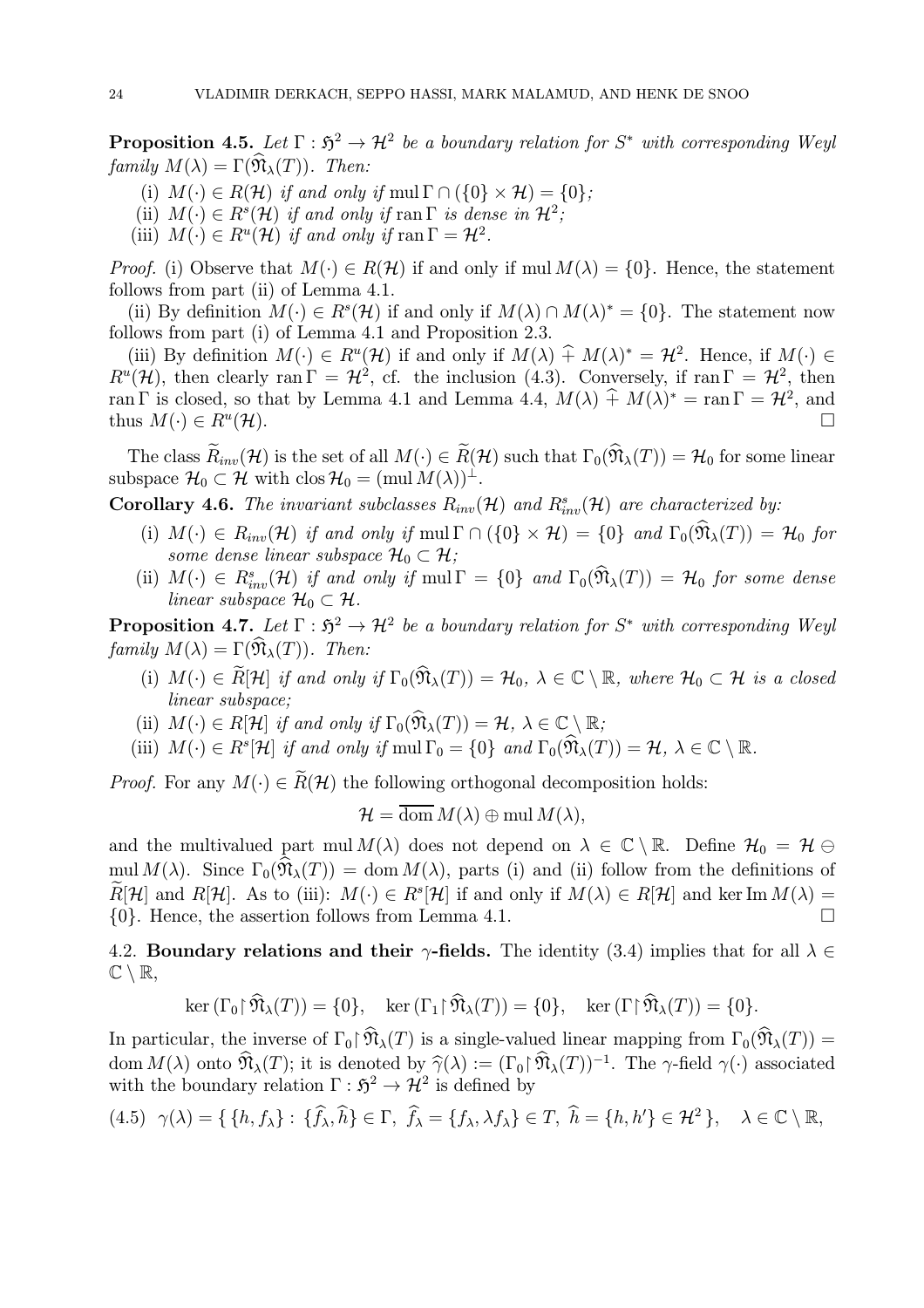so that  $\gamma(\lambda)$  corresponds to the first component of the mapping  $\hat{\gamma}(\lambda)$ . It maps  $\Gamma_0(\widehat{\mathfrak{N}}_{\lambda}(T))$ onto  $\mathfrak{N}_{\lambda}(T)$  and satisfies  $\gamma(\lambda)\Gamma_0 f_{\lambda} = f_{\lambda}$  for all  $f_{\lambda} \in \mathfrak{N}_{\lambda}(T)$ . With  $\gamma(\lambda)$  the relation  $\Gamma \upharpoonright \mathfrak{N}_{\lambda}(T)$ can be rewritten as follows

$$
(4.6) \qquad \Gamma \upharpoonright \widehat{\mathfrak{N}}_{\lambda}(T) := \{ \{ \{ \gamma(\lambda)h, \lambda \gamma(\lambda)h \}, \{h, h' \} \} : \{h, h' \} \in M(\lambda) \}, \quad \lambda \in \mathbb{C} \setminus \mathbb{R}.
$$

In the case that  $\Gamma$  is single-valued one can decompose  $\Gamma = \Gamma_0 \times \Gamma_1$ . Then by part (ii) of Lemma 4.1 the corresponding Weyl family  $M(\cdot)$  is operator-valued. In this case the identity (4.6) takes the form

(4.7) 
$$
\Gamma_0 \widehat{\gamma}(\lambda) h = h, \quad \Gamma_1 \widehat{\gamma}(\lambda) h = M(\lambda) h, \quad h \in \text{dom } M(\lambda), \quad \lambda \in \mathbb{C} \setminus \mathbb{R}.
$$

These formulas are typically used in the case of ordinary boundary triplets for defining the corresponding Weyl function.

**Proposition 4.8.** Let  $\Gamma : \mathfrak{H}^2 \to \mathcal{H}^2$  be a boundary relation for  $S^*$  with corresponding Weyl family  $M(\lambda) = \Gamma(\widehat{\mathfrak{N}}_{\lambda}(T))$  and let  $\widetilde{A} = \mathcal{J}(\Gamma)$  be as in (2.19). Then the corresponding  $\gamma$ -field  $\gamma(\cdot)$  in (4.5) and the Weyl family  $M(\cdot)$  are connected by

(4.8) 
$$
(\widetilde{A} - \lambda)^{-1} \begin{pmatrix} 0 \\ \varphi \end{pmatrix} = - \begin{pmatrix} \gamma(\lambda)(M(\lambda) + \lambda)^{-1} \varphi \\ (M(\lambda) + \lambda)^{-1} \varphi \end{pmatrix}, \quad \varphi \in \mathcal{H}, \quad \lambda \in \mathbb{C} \setminus \mathbb{R}.
$$

Furthermore, the  $\gamma$ -field  $\gamma(\cdot)$  satisfies with  $\lambda, \mu \in \mathbb{C} \setminus \mathbb{R}$  the identity (4.9)

$$
\frac{(M_s(\lambda)h, k)_{\mathcal{H}} - (h, M_s(\mu)k)_{\mathcal{H}}}{\lambda - \bar{\mu}} = (\gamma(\lambda)h, \gamma(\mu)k)_{\mathfrak{H}}, \quad h \in \text{dom } M(\lambda), \quad k \in \text{dom } M(\mu),
$$

and, in particular,

(4.10) 
$$
\ker \gamma(\lambda) = \text{mul } \Gamma_0 = \ker (M(\lambda) - M(\lambda)^*).
$$

Proof. It follows from (2.19) and (4.5) that

$$
(\widetilde{A} - \lambda)^{-1} \begin{pmatrix} 0 \\ -h' - \lambda h \end{pmatrix} = \begin{pmatrix} \gamma(\lambda)h \\ h \end{pmatrix}, \quad h \in \Gamma_0(\widehat{\mathfrak{N}}_{\lambda}(T)),
$$

which gives  $(4.8)$  immediately. The identity  $(4.9)$  follows from  $(3.4)$  and the description  $(4.6)$ . Finally, the identities in (4.10) are obtained from the definition (4.5) and Lemma 4.1.  $\Box$ 

The identity (4.8) shows the sense in which the mapping  $\gamma(\lambda) : \Gamma_0(\widehat{\mathfrak{N}}_{\lambda}(T)) \to \mathfrak{N}_{\lambda}(T)$  can be seen to be holomorphic. In general, the closure of the mapping  $\gamma(\lambda)$  is not single-valued, cf. Example 6.7. However, there is a useful sufficient condition which guarantees that the closure of  $\gamma(\lambda)$  is single-valued.

**Proposition 4.9.** Assume that for some  $\lambda \in \mathbb{C} \setminus \mathbb{R}$  the inclusion

(4.11) 
$$
\Gamma_0(\widehat{\mathfrak{N}}_{\lambda}(T)) \subset \Gamma_0(\widehat{\mathfrak{N}}_{\overline{\lambda}}(T))
$$

is satisfied. Then  $\gamma(\lambda)$  admits a single-valued closure.

*Proof.* It follows from (4.9) that for all  $h \in \text{dom } M(\lambda)$ 

$$
(\lambda - \bar{\lambda})(\gamma(\lambda)h, \gamma(\lambda)h)_{\mathfrak{H}} = (M_s(\lambda)h, h)_{\mathcal{H}} - (h, M_s(\lambda)h)_{\mathcal{H}},
$$

and the assumption dom  $M(\lambda) \subset \text{dom } M(\lambda)^*$  implies then that

(4.12) 
$$
(\gamma(\lambda)h, \gamma(\lambda)h)_{\mathfrak{H}} = \left(\frac{M_s(\lambda) - M_s(\lambda)^*}{\lambda - \bar{\lambda}}h, h\right)_{\mathcal{H}}.
$$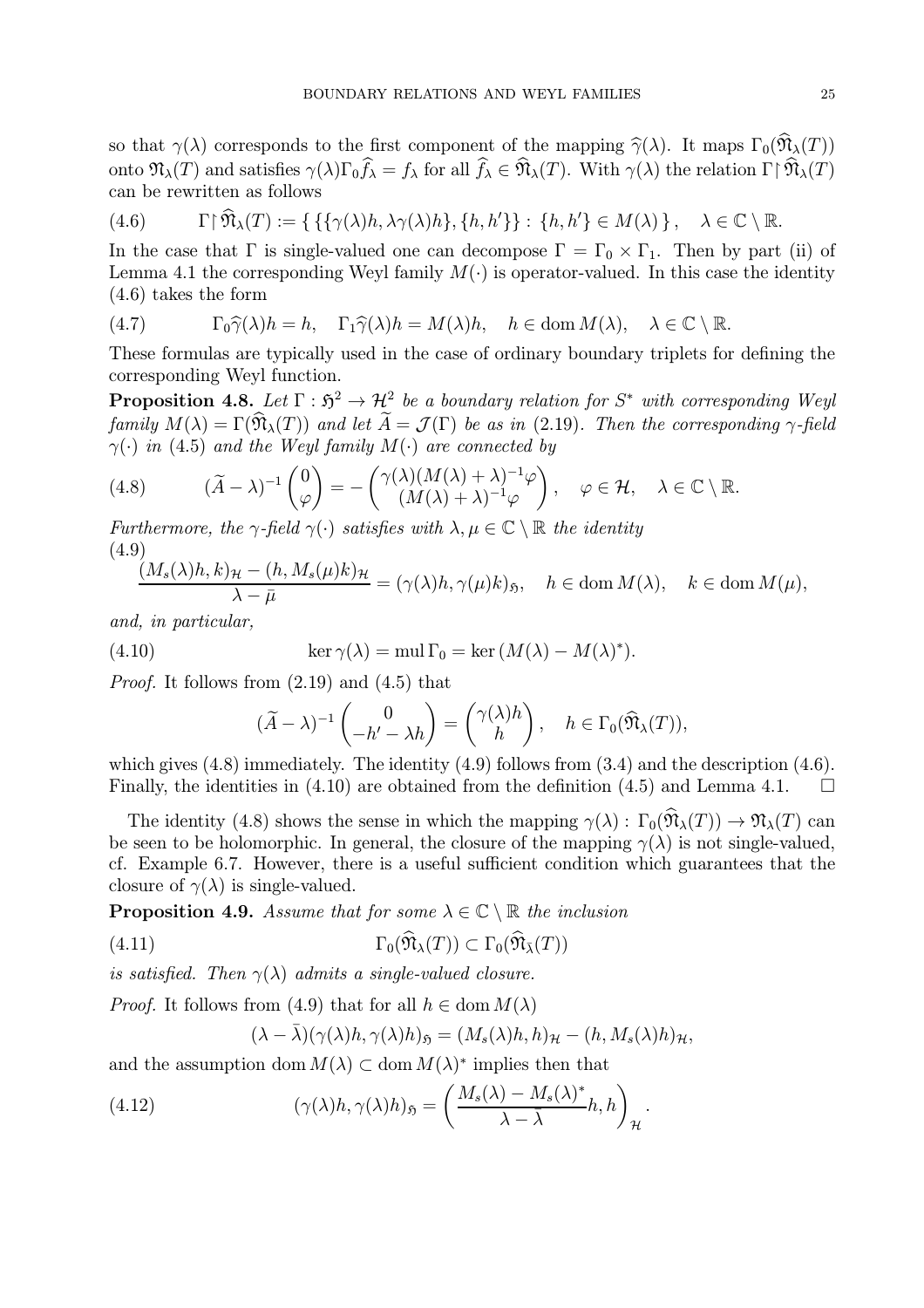Now, for each  $\lambda \in \mathbb{C} \setminus \mathbb{R}$ , the operator

$$
N(\lambda) := \frac{M_s(\lambda) - M_s(\lambda)^*}{\lambda - \overline{\lambda}}
$$

is a nonnegative densely defined operator in  $\mathcal{H}\ominus$  mul  $M(\lambda)$ . Therefore, both quadratic forms in (4.12) are closable (see [19]). Hence,  $\gamma(\lambda)$  admits a single-valued closure. in (4.12) are closable (see [19]). Hence,  $\gamma(\lambda)$  admits a single-valued closure.

It follows from the identity  $(N(\lambda)h, h) = (\gamma(\lambda)h, \gamma(\lambda)h), h \in \text{dom } M(\lambda)$ , that the operator  $N(\lambda)$  is nonnegative. Hence, it has a Friedrichs extension  $N_F(\lambda)$ . According to the Second Representation Theorem (see [19]) the single-valued closure of  $\gamma(\lambda)$ , denoted by  $\gamma^{**}(\lambda)$ , satisfies dom  $\gamma^{**}(\lambda) = \text{dom } N_F(\lambda)^{1/2}$ . Observe that the original mapping is onto  $\mathfrak{N}_{\lambda}(T)$  and its closure is into  $\mathfrak{N}_{\lambda}(S^*)$ . In general the closure does not map onto  $\mathfrak{N}_{\lambda}(S^*)$ , cf. Example 6.8. In the case when (4.11) fails to hold it may happen that the closure of  $\gamma(\lambda)$  is multivalued, see Example 6.7.

4.3. Characterization of domain invariance. The boundary relation for  $S^*$  and the associated mappings  $\Gamma_0$  and  $\Gamma_1$  in (3.6) induce two linear relations:

(4.13) 
$$
A_0 = \ker \Gamma_0, \quad A_1 = \ker \Gamma_1,
$$

in the Hilbert space  $\mathfrak{H}$ . Clearly, these relations are symmetric and satisfy

 $S \subset A_0 \subset T$ ,  $S \subset A_1 \subset T$ .

The relations  $A_0$  and  $A_1$  need not be closed and their defect numbers may be unequal, cf. Example 6.3. The following lemma is useful in the further study of these relations.

**Lemma 4.10.** Let  $\Gamma : \mathcal{H}^2 \to \mathfrak{H}^2$  be a boundary relation for  $S^*$ . Then for  $j = 1, 2$ :

- (i)  $\Gamma_j(\widehat{\mathfrak{N}}_{\lambda}(T)) \subset \text{ran }\Gamma_j \subset \text{clos }(\Gamma_j(\widehat{\mathfrak{N}}_{\lambda}(T)))$  for all  $\lambda \in \mathbb{C} \setminus \mathbb{R}$ ;
- (ii)  $\text{ran } \Gamma_j^{[*]} = \text{ker } \Gamma_j$ , where  $\Gamma_j$  is understood as a linear subspace of  $\mathfrak{H}^2 \oplus \mathcal{H}^2$ ;
- (iii) if  $\text{ran } \Gamma_i$  is closed, then  $A_i$  is closed.

The condition in (iii) is satisfied if  $\Gamma_i(\widehat{\mathfrak{N}}_{\lambda}(T))$  is closed for some  $\lambda \in \mathbb{C} \setminus \mathbb{R}$ .

*Proof.* (i) The first inclusion is obvious. Since by definition  $\Gamma_0(\widehat{\mathfrak{N}}_{\lambda}(T)) = \text{dom } M(\lambda)$  and  $\Gamma_1(\widehat{\mathfrak{N}}_{\lambda}(T)) = \text{ran } M(\lambda)$ , the second inclusion is immediate from Corollary 4.3.

(ii) Identifying  $\Gamma_0$  as a linear subspace of  $\Gamma \subset \mathfrak{H}^2 \oplus \mathcal{H}^2$  it takes the form

$$
\Gamma_0 = \{ \{f, \{h, 0\}\} : \{f, \{h, h'\}\} \in \Gamma \}.
$$

Assume that  $\widehat{g} \in \text{ran }\Gamma_0^{[*]},$  i.e.  $\{\widehat{k}, \widehat{g}\} \in \Gamma_0^{[*]}$  for some  $\widehat{k} = \{k, k'\}$ . Then for all  $\{\widehat{f}, \{h, 0\}\} \in \Gamma_0$ ,

$$
0 = \left(J_{\mathfrak{H}}\widehat{g}, \widehat{f}\right)_{\mathfrak{H}^2} - \left(J_{\mathcal{H}}\{k, k'\}, \{h, 0\}\right)_{\mathcal{H}^2} = \left(J_{\mathfrak{H}}\widehat{g}, \widehat{f}\right)_{\mathfrak{H}^2} - \left(J_{\mathcal{H}}\{0, k'\}, \{h, h'\}\right)_{\mathcal{H}^2}.
$$

This means that  $\{\{0, k'\}, \widehat{g}\} \in \Gamma^{[*]} = \Gamma^{-1}$  or equivalently that  $\{\widehat{g}, \{0, k'\}\} \in \Gamma$ , i.e.,  $\widehat{g} \in A_0 =$ ker  $\Gamma_0$ . Therefore, ran  $\Gamma_0^{[*]} = \ker \Gamma_0$ . Similarly one proves the identity ran  $\Gamma_1^{[*]} = \ker \Gamma_1$ .

(iii) Let ran Γ<sub>j</sub> be closed, so that also ran  $\Gamma_j^*$  is closed. By Proposition 2.2, or, more precisely, by its Kreĭn space version, it follows that ran  $\Gamma_j^{[*]}$  is closed. The equalities in (ii) now imply that  $A_i$  is closed.

The last statement is clear from the inclusions in (i).

The condition in (iii) is sufficient, but not necessary. In fact, in Example 6.6 ran  $\Gamma_0$  is not closed, while  $A_0$  is selfadjoint.

$$
\mathcal{L}_{\mathcal{L}}
$$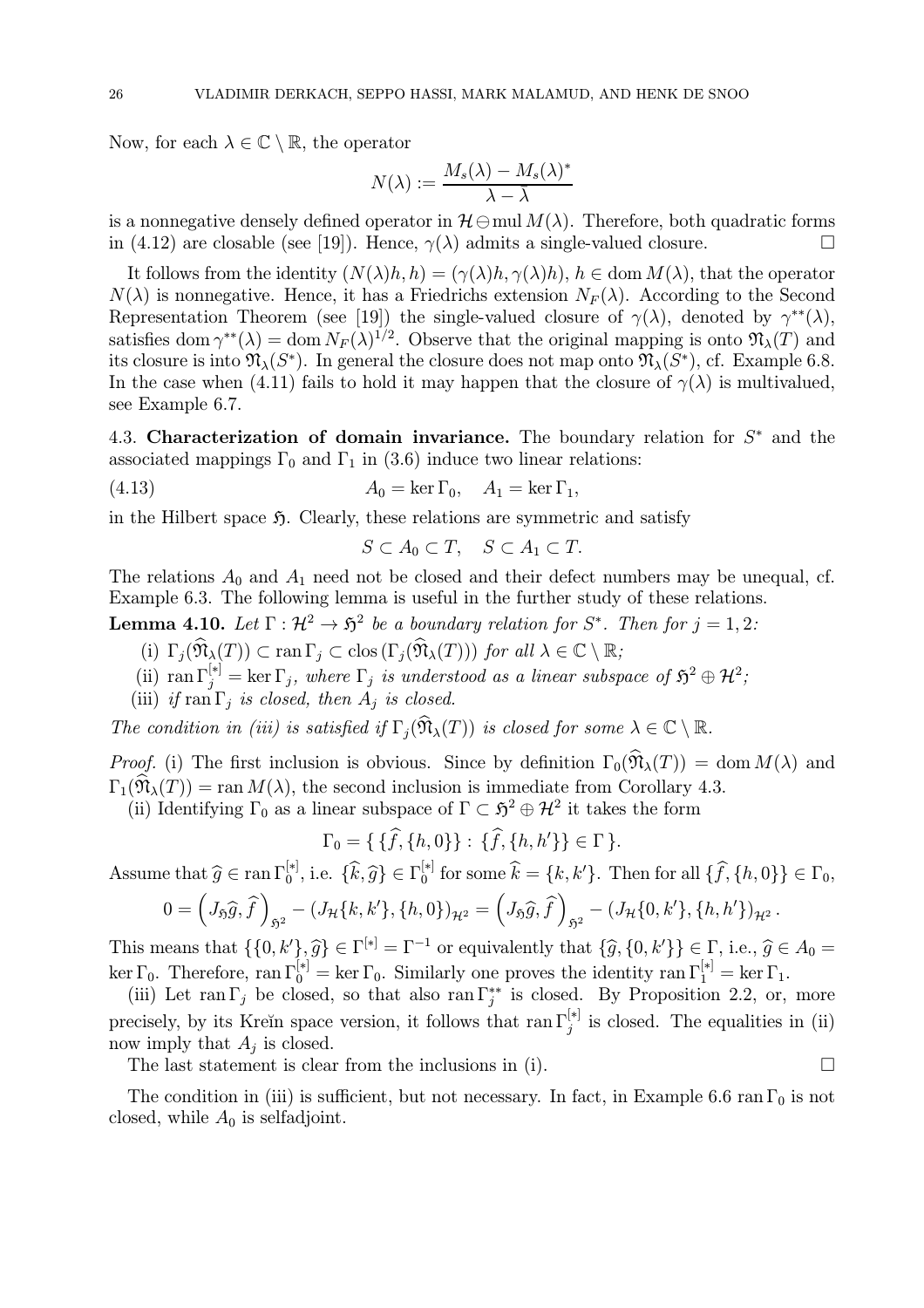Proposition 4.11. The following statements are equivalent:

(i)  $\mathcal{H}_0 := \Gamma_0(\widehat{\mathfrak{N}}_{\lambda}(T))$  is independent from  $\lambda \in \mathbb{C}_+$  (resp. from  $\lambda \in \mathbb{C}_-$ );

(ii)  $\mathfrak{N}_{\mu}(T) \subset \text{ran} (A_0 - \lambda)$  for all  $\lambda, \mu \in \mathbb{C}_+$  (resp. for all  $\lambda, \mu \in \mathbb{C}_-$ ),  $\lambda \neq \mu$ .

If one of these conditions is satisfied, then the  $\gamma$ -field  $\gamma(\cdot)$  satisfies

(4.14) 
$$
\gamma(\lambda) = [I + (\lambda - \mu)(A_0 - \lambda)^{-1}] \gamma(\mu), \quad \lambda, \mu \in \mathbb{C}_+(\mathbb{C}_-).
$$

Proof. (i)  $\Rightarrow$  (ii) Let  $\mathcal{H}_0 = \Gamma_0(\widehat{\mathfrak{N}}_{\lambda}(T))$  for all  $\lambda \in \mathbb{C}_+$ . It follows from (4.6) that for every  $h \in \mathcal{H}_0$  there exist  $h', h'' \in \mathcal{H}$  such that

(4.15) 
$$
\{\{\gamma(\lambda)h, \lambda\gamma(\lambda)h\}, \{h, h'\}\}\in \Gamma\upharpoonright \widetilde{\mathfrak{N}}_{\lambda}(T) \subset \Gamma, \{\{\gamma(\mu)h, \mu\gamma(\mu)h\}, \{h, h''\}\}\in \Gamma\upharpoonright \widehat{\mathfrak{N}}_{\mu}(T) \subset \Gamma.
$$

Hence,

$$
\{\{(\gamma(\lambda)-\gamma(\mu))h,(\lambda\gamma(\lambda)-\mu\gamma(\mu))h\},\{0,h'-h''\}\}\in\Gamma,
$$

and therefore

(4.16) 
$$
\{(\gamma(\lambda)-\gamma(\mu))h,(\lambda\gamma(\lambda)-\mu\gamma(\mu))h\}\in A_0.
$$

It follows from (4.16) that

$$
\{(\gamma(\lambda)-\gamma(\mu))h,(\lambda-\mu)\gamma(\mu)h\}\in A_0-\lambda,
$$

so that  $\gamma(\mu)h \in \text{ran} (A_0 - \lambda)$  for every  $h \in \mathcal{H}_0$ . Therefore (ii) follows.

(ii)  $\Rightarrow$  (i) Let  $h \in \Gamma_0(\hat{\mathfrak{N}}_\mu(T))$ . By definition there is an element  $h' \in \mathcal{H}$  so that

$$
\{\{\gamma(\mu)h, \mu\gamma(\mu)h\}, \{h, h'\}\}\in \Gamma.
$$

The assumption in (ii) shows that  $\gamma(\mu)h \in \text{ran } (A_0 - \lambda)$ , so that there is an element  $k \in \mathfrak{H}$ such that  $\{k, \gamma(\mu)h + \lambda k\} \in A_0$ . Hence, there exists  $\varphi \in \mathcal{H}$  such that

(4.18) 
$$
\{\{(\lambda-\mu)k,(\lambda-\mu)\gamma(\mu)h+\lambda(\lambda-\mu)k\},\{0,\varphi\}\}\in\Gamma.
$$

It follows from (4.17) and (4.18) that

$$
\{ \{ \gamma(\mu)h + (\lambda - \mu)k, \lambda(\gamma(\mu)h + (\lambda - \mu)k) \}, \{h, h' + \varphi \} \} \in \Gamma.
$$

In other words,  $h \in \Gamma_0(\widehat{\mathfrak{N}}_{\lambda}(T))$ . Hence  $\Gamma_0(\widehat{\mathfrak{N}}_{\mu}(T)) \subset \Gamma_0(\widehat{\mathfrak{N}}_{\lambda}(T))$ , and equality follows by symmetry.

Now assume that one of the equivalent conditions (i) or (ii) is satisfied. The assumption (i) implies the identity (4.16), which may be rewritten as

 $\{\gamma(\mu)h, \gamma(\lambda)h\} \in I + (\lambda - \mu)(A - \lambda)^{-1},$ 

where  $(A_0 - \lambda)^{-1}$  is a bounded linear operator on ran  $(A_0 - \lambda)$ , since  $A_0$  is symmetric. Hence (4.14) is valid.  $(4.14)$  is valid.

**Corollary 4.12.** If (i) or, equivalently, (ii) in Proposition 4.11 holds for all  $\lambda, \mu \in \mathbb{C} \setminus \mathbb{R}$ , then  $A_0$  is essentially selfadjoint and (4.14) holds for all  $\lambda, \mu \in \mathbb{C} \setminus \mathbb{R}$ .

*Proof.* Assume that S is simple. Then part (ii) of Proposition 4.11 implies that  $\overline{\text{ran}}(A_0-\lambda)$  =  $\mathfrak{H}, \lambda \in \mathbb{C} \setminus \mathbb{R}$ , so that  $A_0$  is essentially selfadjoint.

If S is not simple, decompose  $S = S' \oplus S''$  where S'' is selfadjoint. The symmetric extension  $A_0$  of S decomposes accordingly:  $A_0 = A'_0 \oplus S''$ . The earlier argument shows that  $A'_0$  is essentially selfadjoint, so that  $A_0$  itself is also essentially selfadjoint.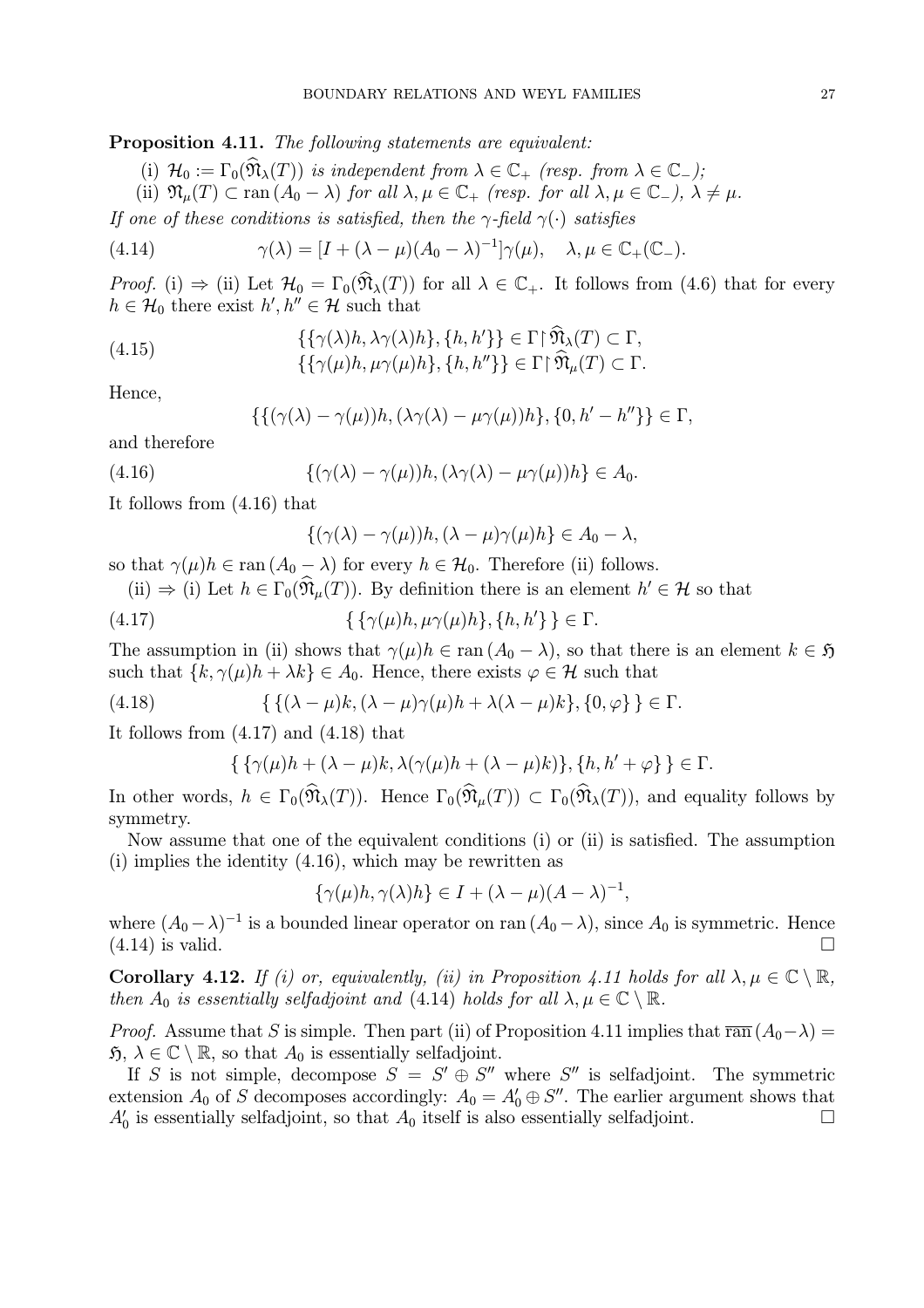The case of equality in the first inclusion of (i) in Lemma 4.10 is characterized in the following theorem.

**Theorem 4.13.** The following statements are equivalent for every fixed  $\lambda \in \mathbb{C}_+(\mathbb{C}_-)$ :

- (i) ran  $(A_0 \lambda) = \mathfrak{H}$  (i.e.  $A_0$  is maximal symmetric);
- (ii)  $T = A_0 + \widehat{\mathfrak{N}}_{\lambda}(T);$
- (iii)  $\Gamma_0(\widehat{\mathfrak{N}}_{\lambda}(T)) = \text{ran }\Gamma_0$ .

If (i), (ii), or (iii) holds for some  $\lambda \in \mathbb{C}_+(\mathbb{C}_-)$ , then (i), (ii), and (iii) hold for every  $\lambda \in \mathbb{C}_+(\mathbb{C}_-)$  and, moreover, S satisfies

$$
(4.19) \quad S = \{ \{f, g\} \in A_0^* : (g - \bar{\lambda}f, \gamma(\lambda)h)_{\mathfrak{H}} = 0, \quad h \in \mathcal{H}_0 := \Gamma_0(\widehat{\mathfrak{N}}_{\lambda}(T)) \}, \quad \lambda \in \mathbb{C}_+(\mathbb{C}_-).
$$

*Proof.* (i)  $\Rightarrow$  (ii) If ran  $(A_0 - \lambda) = \mathfrak{H}$  for  $\lambda \in \mathbb{C}_+$ , it follows that

$$
S^* = A_0 \widehat{+} \mathfrak{N}_{\lambda}(S^*).
$$

Now observe that  $T \subset S^*$ ,  $A_0 \subset T$ , and  $T \cap \mathfrak{N}_{\lambda}(S^*) = \mathfrak{N}_{\lambda}(T)$ , which gives (ii).

 $(ii) \Rightarrow (i)$  The identity in (ii) shows that

$$
\operatorname{ran}(T - \lambda) = \operatorname{ran}(A_0 - \lambda), \quad \lambda \in \mathbb{C}_+.
$$

Since  $\widetilde{A}$  is selfadjoint, it follows from (2.19) and (2.24) that ran  $(T - \lambda) = \widetilde{B}$  for every  $\lambda \in \mathbb{C} \setminus \mathbb{R}$ . Hence, in particular ran  $(A_0 - \lambda) = \mathfrak{H}$  for  $\lambda \in \mathbb{C}_+$ , which gives (i).

(ii)  $\Rightarrow$  (iii) Let  $h \in \text{ran } \Gamma_0$ , so that  $\{f, \{h, h'\}\}\in \Gamma$  for some  $h' \in \mathcal{H}, f \in T$ . Decompose  $f = f_{0} + f_{\lambda}$ , where  $\{f_{0}, \{0, k\}\}\in \Gamma$  and  $\{f_{\lambda}, \{h, h' - k\}\}\in \mathfrak{N}_{\lambda}(T)$ . This shows that  $h \in \Gamma_0(\mathfrak{N}_\lambda(T))$ , and (iii) follows.

(iii)  $\Rightarrow$  (ii) Since clearly  $A_0 \,\hat{+} \,\hat{\mathfrak{N}}_{\lambda}(T) \subset T$ , it suffices to prove the reverse inclusion. Let  $f \in T$ , so that  $\{f, \{h, h'\}\}\in \Gamma$  for some  $h, h' \in \mathcal{H}$ . According to (iii) there exists  $f_{\lambda} \in \mathfrak{N}_{\lambda}(T)$ , such that  $\{f_{\lambda}, h\} \in \Gamma_0$ , i.e.,  $\{f_{\lambda}, \{h_{\lambda}, h''\}\}\subsetneq \Gamma$  for some  $h'' \in \mathcal{H}$ . This implies that  $\{f - f_\lambda, \{0, h' - h''\}\}\in \Gamma$ , and therefore  $f_0 := f - f_\lambda \in A_0$ , which shows that  $f =$  $f_0 + f_\lambda \in A_0 + \mathfrak{N}_\lambda(T)$ . Hence, (ii) follows.

If any of the equivalent statements (i), (ii), or (iii) holds for some  $\lambda \in \mathbb{C}_+(\mathbb{C}_-)$  then symmetry of  $A_0$  forces that these statements hold for every  $\lambda \in \mathbb{C}_+(\mathbb{C}_-)$ . Moreover, it follows from (ii) that

$$
T^* = A_0^* \cap \left(\widehat{\mathfrak{N}}_{\lambda}(T)\right)^*,
$$

which leads to the identity  $(4.19)$ .

As a consequence of Theorem 4.13 one obtains criteria for  $A_0$  to be selfadjoint.

Corollary 4.14. The relation  $A_0$  is selfadjoint if and only if one (and hence all) of the statements (i), (ii), or (iii) in Theorem 4.13 holds for some  $\lambda \in \mathbb{C}_+$  and for some  $\lambda \in \mathbb{C}_-$ . Moreover, in this case

$$
(4.20) \quad S = \{ \{f, g\} \in A_0 : (g - \bar{\lambda}f, \gamma(\lambda)h)_{\mathfrak{H}} = 0, \ h \in \mathcal{H}_0 := \Gamma_0(\widehat{\mathfrak{N}}_{\lambda}(T)) \}, \quad \lambda \in \mathbb{C} \setminus \mathbb{R}.
$$

The case of equality in the second inclusion of (i) in Lemma 4.10 is characterized in the next proposition.

**Proposition 4.15.** The following statements are equivalent for every fixed  $\lambda \in \mathbb{C}_+(\mathbb{C}_-)$ :

(i)  $\Gamma_0(\widehat{\mathfrak{N}}_{\lambda}(T))$  is closed;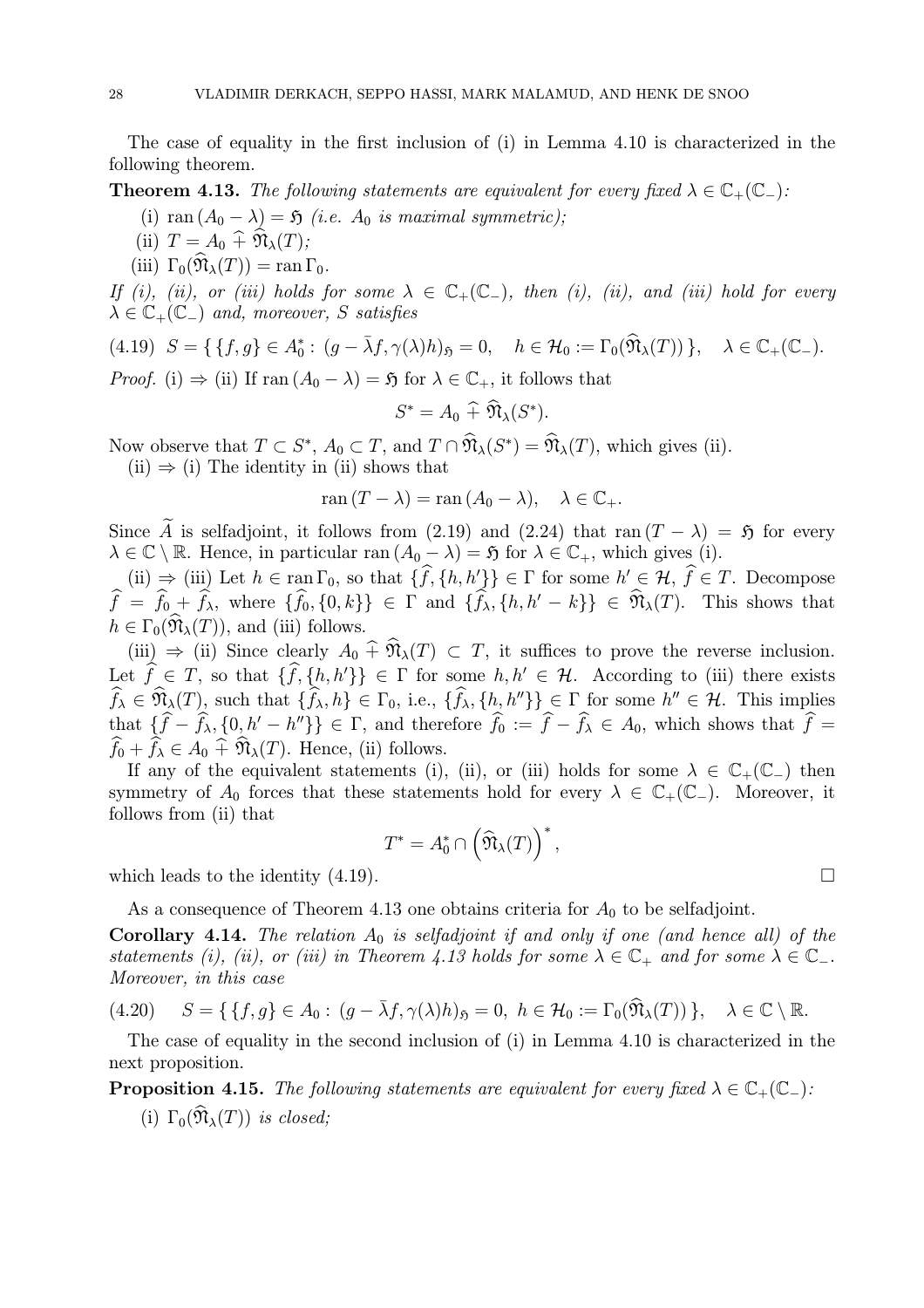(ii)  $\overline{\text{ran}} (A_0 - \lambda) = \mathfrak{H}$  and  $\text{ran } \Gamma_0$  is closed.

In this case  $A_0$  is closed and ran  $(A_0 - \lambda) = \mathfrak{H}$  for every  $\lambda \in \mathbb{C}_+(\mathbb{C}_-)$ , so that  $A_0$  is maximal symmetric.

Proof. (i)  $\Rightarrow$  (ii) Assume that  $\Gamma_0(\widehat{\mathfrak{N}}_{\lambda}(T))$  is closed for some  $\lambda \in \mathbb{C}_+(\mathbb{C}_-)$ . Then it follows from Lemma 4.10 ran Γ<sub>0</sub> is closed and Theorem 4.13 implies that ran  $(A_0 - \lambda) = \mathfrak{H}$  for  $\lambda \in \mathbb{C}_+(\mathbb{C}_-).$ 

(ii)  $\Rightarrow$  (i) If ran  $\Gamma_0$  is closed, then  $A_0$  is closed by Lemma 4.10. Therefore the assumption  $\overline{\text{ran}} (A_0 - \lambda) = \overline{\mathfrak{H}}$  for  $\lambda \in \mathbb{C}_+(\mathbb{C}_-)$  leads to  $\text{ran}(A_0 - \lambda) = \overline{\mathfrak{H}}, \lambda \in \mathbb{C}_+(\mathbb{C}_-)$ . Then by Theorem 4.13 ran  $\Gamma_0 = \Gamma_0(\hat{\mathfrak{N}}_{\lambda}(T))$ , and this subspace is closed by the second assumption in (ii).

The last statement follows from Lemma 4.10.

As a consequence of Proposition 4.15 one obtains some further invariance results known for an arbitrary Nevanlinna family  $M(\cdot) \in R(H)$ . This in turn leads to a more precise statement concerning  $A_0$  in the previous proposition.

**Proposition 4.16.** Let the Nevanlinna family  $M(\cdot) \in R(H)$  be the Weyl family associated to the boundary relation  $\Gamma : \mathfrak{H}^2 \to \mathcal{H}^2$  via Theorem 3.9. Then:

- (i) if dom  $M(\lambda_0)$  (ran  $M(\lambda_0)$ ) is closed for some  $\lambda_0 \in \mathbb{C} \setminus \mathbb{R}$ , then ran  $\Gamma_0$  (resp. ran  $\Gamma_1$ ) is closed and the operator part of  $M(\lambda)$  (of  $M(\lambda)^{-1}$ ) is bounded for every  $\lambda \in \mathbb{C} \setminus \mathbb{R}$ ;
- (ii) if ran  $\Gamma_0$  (ran  $\Gamma_1$ ) is not closed, then dom  $M(\lambda)$  (resp. ran  $M(\lambda)$ ) is not closed and the operator part of  $M(\lambda)$  (of  $M(\lambda)^{-1}$ ) is unbounded for every  $\lambda \in \mathbb{C} \setminus \mathbb{R}$ .

*Proof.* It is sufficient to prove (i). Since  $M(\lambda_0)^* = M(\overline{\lambda}_0)$  it follows from Proposition 2.2 that dom  $M(\lambda_0)$  is closed if and only if dom  $M(\bar{\lambda}_0)$  is closed. In this case dom  $M(\lambda_0)$  = dom  $M(\bar{\lambda}_0)$  = ran  $\Gamma_0$  by Corollary 4.3. Now it is clear that the properties in part (ii) of Proposition 4.15 are satisfied for every  $\lambda \in \mathbb{C} \setminus \mathbb{R}$  and consequently dom  $M(\lambda) = \Gamma_0(\mathfrak{N}_\lambda(T))$ is closed for every  $\lambda \in \mathbb{C} \setminus \mathbb{R}$ . By the closed graph theorem this means that the operator part of  $M(\lambda)$ ,  $\lambda \in \mathbb{C} \setminus \mathbb{R}$ , is bounded (see (2.31)). Similarly one proves the assertion for ran  $M(\lambda)$ .  $ran M(\lambda).$ 

Corollary 4.17. If one of the equivalent statements (i) or (ii) in Proposition 4.15 holds at a single point  $\lambda_0 \in \mathbb{C} \setminus \mathbb{R}$ , then  $A_0$  is selfadjoint.

*Proof.* It was shown in the proof of Proposition 4.16 that dom  $M(\lambda_0) = \text{dom } M(\bar{\lambda}_0) = \text{ran } \Gamma_0$ and consequently the equality ran  $(A_0 - \lambda) = \mathfrak{H}$  holds in fact for every  $\lambda \in \mathbb{C} \setminus \mathbb{R}$ .

Further invariance results concerning the spectra of an arbitrary Nevanlinna family  $M(\cdot) \in$  $R(\mathcal{H})$  are now easily established.

**Proposition 4.18.** Let  $M(\cdot) \in \widetilde{R}(\mathcal{H})$  be a Nevanlinna family, let  $\alpha \in \mathbb{R}$ , and let  $\lambda_0 \in \mathbb{C} \setminus \mathbb{R}$ . Then:

- (i) if  $M(\lambda_0) \in [\mathcal{H}]$ , then  $M(\lambda) \in [\mathcal{H}]$  for all  $\lambda \in \mathbb{C} \setminus \mathbb{R}$ ;
- (ii) if  $\alpha \in \rho(M(\lambda_0))$ , then  $\alpha \in \rho(M(\lambda))$  for all  $\lambda \in \mathbb{C} \setminus \mathbb{R}$ ;
- (iii) if  $\alpha \in \sigma_p(M(\lambda_0))$ , then  $\alpha \in \sigma_p(M(\lambda))$  for all  $\lambda \in \mathbb{C} \setminus \mathbb{R}$ ;
- (iv) if  $\alpha \in \sigma_c(M(\lambda_0))$ , then  $\alpha \in \sigma_c(M(\lambda))$  for all  $\lambda \in \mathbb{C} \setminus \mathbb{R}$ .

$$
\qquad \qquad \Box
$$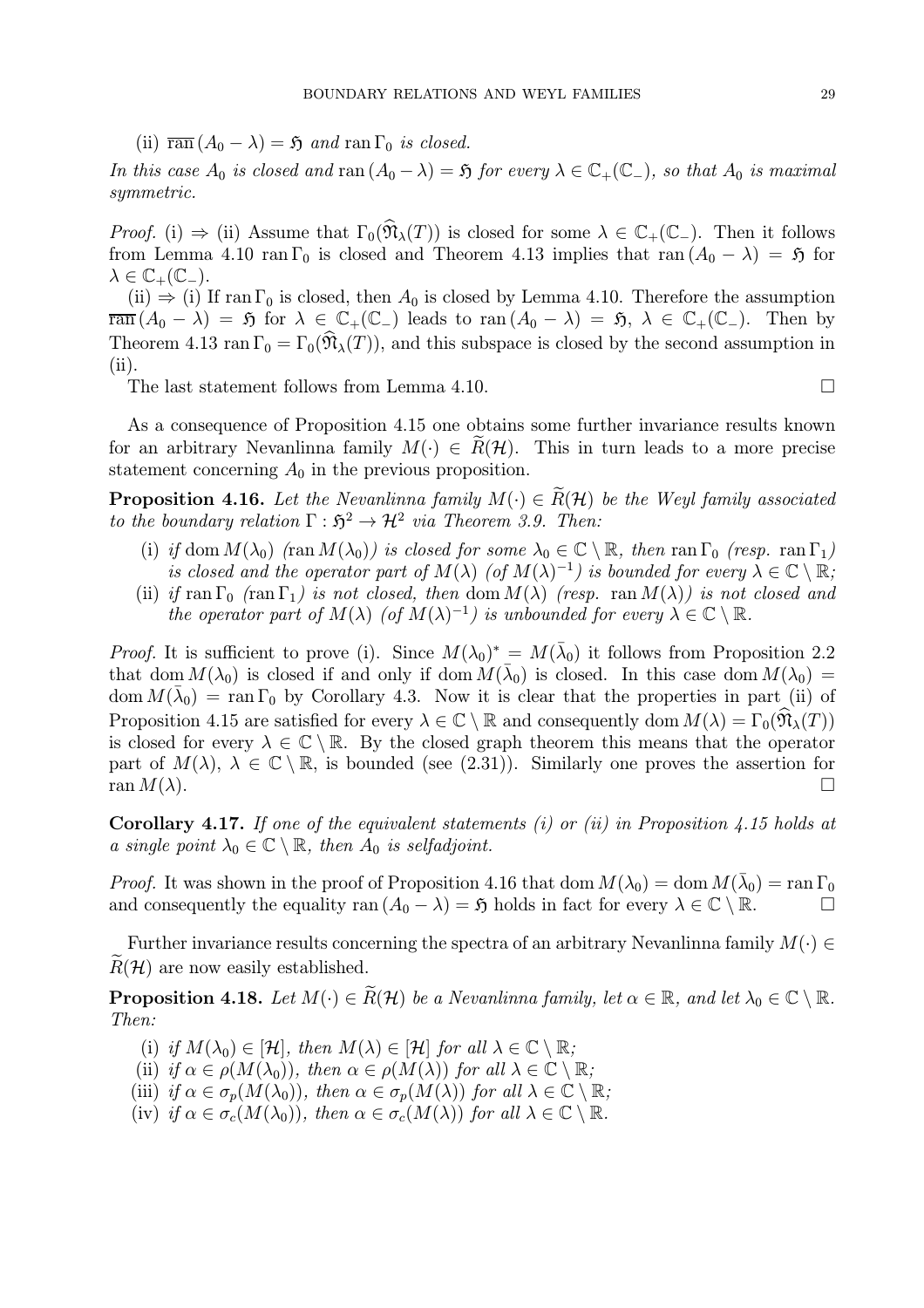*Proof.* To prove the statements let  $M(\cdot) \in \widetilde{R}(\mathcal{H})$  be the Weyl family associated to the boundary relation  $\Gamma : \mathfrak{H}^2 \to \mathcal{H}^2$  via Theorem 3.9.

(i) By Lemma 4.1  $\overline{\text{dom}} M(\lambda) = (\text{mul } M(\lambda))^{\perp}$  does not depend on  $\lambda \in \mathbb{C} \setminus \mathbb{R}$  and hence the statement follows from part (i) of Proposition 4.16.

(ii) The condition  $\alpha \in \rho(M(\lambda))$  means that  $(M(\lambda) - \alpha I_{\mathcal{H}})^{-1} \in [\mathcal{H}]$ . Since  $-(M(\lambda) \alpha I_H$ )<sup>-1</sup> ∈  $\widetilde{R}(\mathcal{H})$  the assertion is obtained immediately from (i).

(iii) For every  $\alpha \in \mathbb{R}$  is clear that  $M(\lambda) - \alpha I_H \in \tilde{R}(\mathcal{H})$ . Therefore, by Lemma 4.1 ker  $(M(\lambda) - \alpha I_{\mathcal{H}})$  does not depend on  $\lambda \in \mathbb{C} \setminus \mathbb{R}$ .

(iv) Observe that  $\sigma(M(\lambda)) = \sigma_p(M(\lambda)) \cup \sigma_c(M(\lambda))$ . Hence the statement follows by mbining (ii) and (iii). combining (ii) and (iii).

**Remark 4.19.** The proof of Proposition 4.18 shows that the eigenspaces ker  $(M(\lambda) - \alpha I_{\mathcal{H}})$ ,  $\alpha \in \mathbb{R}$ , actually do not depend on  $\lambda \in \mathbb{C} \setminus \mathbb{R}$ .

Independent operator theoretical proofs for the invariance results in Proposition 4.18 are presented in the Appendix (see Proposition A.6).

According to Corollary 4.14 the assumption that  $A_0$  is selfadjoint is equivalent to the decomposition  $T = A_0 \widehat{+} \widehat{\mathfrak{N}}_{\lambda}(T), \lambda \in \mathbb{C} \setminus \mathbb{R}$ . Clearly, this decomposition is direct:  $\widehat{\mathfrak{N}}_{\lambda}(T) \cap$  $A_0 = \{0, 0\}$ . In this case the intersection  $\mathfrak{N}_{\lambda}(T) \cap \text{dom } A_0$  can be described as follows.

**Proposition 4.20.** Assume that  $A_0$  is selfadjoint. Then for  $\lambda \in \mathbb{C} \setminus \mathbb{R}$ ,

(4.21) 
$$
\mathfrak{N}_{\lambda}(T) \cap \text{dom}\, A_0 = (A_0 - \lambda)^{-1}(\text{mul}\, T).
$$

Moreover,  $h \in \Gamma_0\{0, -\omega\}$ ,  $\omega \in \text{mul } T$ , if and only if  $\gamma(\lambda)h = (A_0 - \lambda)^{-1}\omega$  for  $\lambda \in \mathbb{C} \setminus \mathbb{R}$ .

Proof. The identity in (4.21) is equivalent to

$$
(4.22) \qquad \{ \{f, \lambda f\} \in T : f \in \text{dom}\, A_0 \} = \{ \{ (A_0 - \lambda)^{-1} \omega, \lambda (A_0 - \lambda)^{-1} \omega \} : \omega \in \text{mul}\, T \}.
$$

Let  $\{f, \lambda f\} \in T$  have the property that  $f \in \text{dom } A_0$ . Then there is an element  $\omega \in \mathfrak{H}$  for which  $f = (A_0 - \lambda)^{-1} \omega$ . Hence

(4.23) 
$$
\{f, \lambda f\} - \{ (A_0 - \lambda)^{-1} \omega, (I + \lambda (A_0 - \lambda)^{-1}) \omega \} = \{0, -\omega \}.
$$

Since the elements in the lefthand side belong to T, it follows that  $\omega \in \text{mul } T$ . Hence the lefthand side of (4.22) is contained in the righthand side.

Conversely, observe that for  $\omega \in \mathfrak{H}$ 

$$
\{(A_0 - \lambda)^{-1} \omega, \lambda (A_0 - \lambda)^{-1} \omega\} = \{(A_0 - \lambda)^{-1} \omega, (I + \lambda (A_0 - \lambda)^{-1}) \omega\} \hat{+} \{0, -\omega\}.
$$

Thus, if  $\omega \in \text{mul } T$ , then the elements in the righthand side belong to  $A_0 \hat{+} (\{0\} \oplus \text{mul } T) \subset T$ . Hence the righthand side of (4.22) is contained in the lefthand side.

It follows from (4.23) that  $h \in \Gamma_0\{0, -\omega\}$  if and only if  $h \in \Gamma_0\{f, \lambda f\}$  and, by definition  $\gamma(\lambda)$  this is equivalent to  $f = \gamma(\lambda)h$ . of  $\gamma(\lambda)$  this is equivalent to  $f = \gamma(\lambda)h$ .

**Remark 4.21.** The assumption that  $A_0$  is selfadjoint is essential for the inclusion mul T ⊂ ran  $(A_0 - \lambda)$ . If  $A_0$  is not selfadjoint, the identity (4.21) need not be valid, cf. Example 6.5.

The next result is a strengthening of Lemma 4.10.

**Proposition 4.22.** Let  $\Gamma$  be a boundary relation for  $S^*$  and let ran  $\Gamma_0$  be closed. Then:

- (i)  $\Gamma(A_0)$  is essentially selfadjoint in H and the defect numbers of S are equal;
- (ii) if  $A_0^* \subset \text{dom } \Gamma$  then  $A_0 = \ker \Gamma_0$  is selfadjoint and the linear relation  $\Gamma_0$  is closed;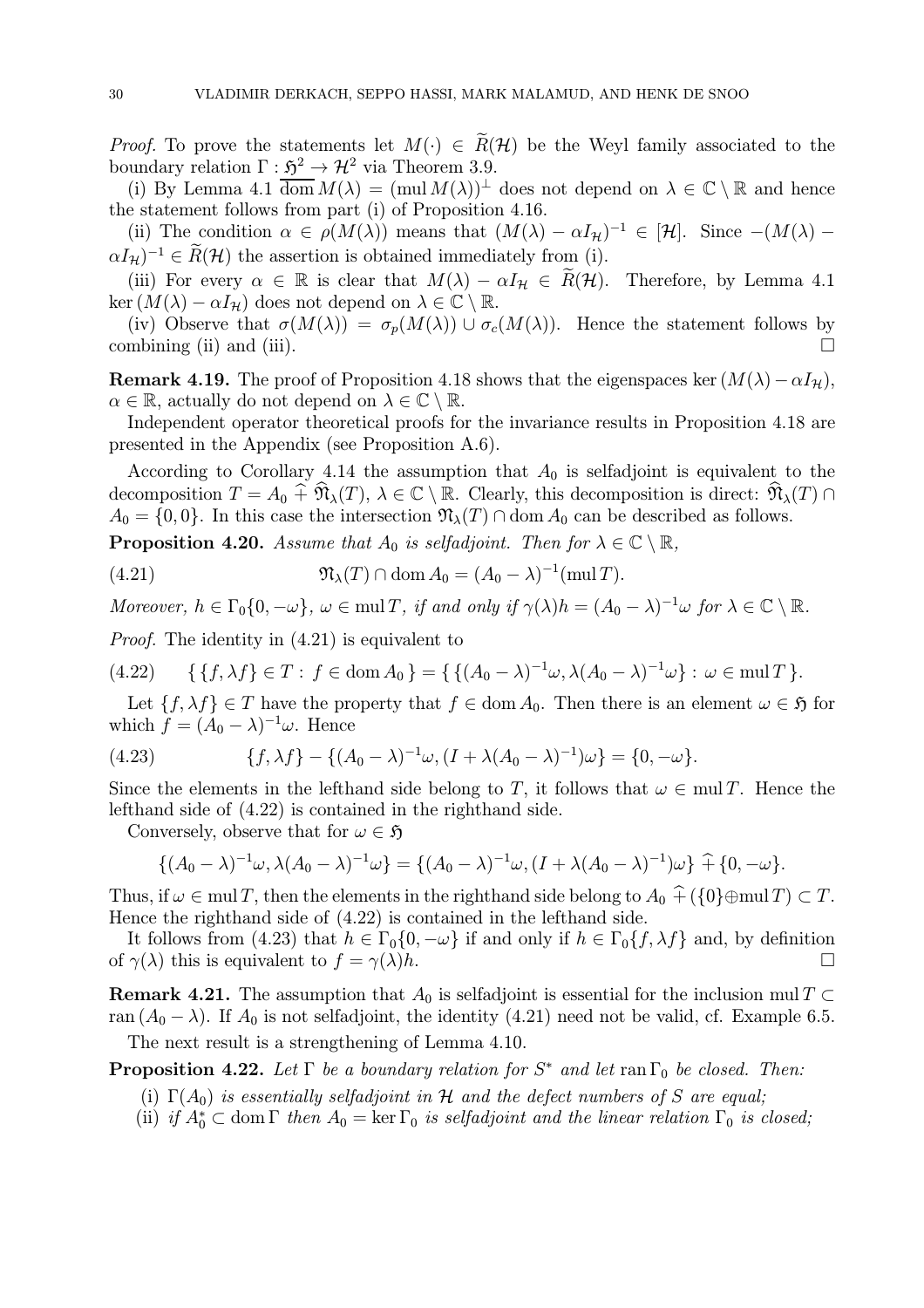(iii) if ran Γ is closed, and in particular if the defect numbers of S are finite, then  $A_0 =$ ker  $\Gamma_0$  is selfadjoint and the linear relation  $\Gamma_0$  is closed.

*Proof.* (i) By assumption  $\text{dom } T_2 = \text{ran } \Gamma_0$  is closed. Then also  $\text{dom } (\text{clos } T_2) = \text{dom } S_2^*$  is closed and hence by Proposition 2.2 dom  $S_2$  is closed. Decompose  $S_2 = S_0 \oplus (\{0\} \times \text{mul } S_2)$ , where  $S_0$  is the operator part of  $S_2$  in  $\mathcal{H} \ominus (\text{mul } S_2) = \text{dom } S_2^* = \text{dom } T_2 \left( \supset \text{dom } S_2 \right)$  and  ${0} \times$  mul  $S_2$  is a selfadjoint relation in mul  $S_2$ . Since dom  $S_0 =$  dom  $S_2$  is closed,  $S_0$  is a bounded symmetric operator in dom  $T_2$ . It is well known that  $S_0$  has bounded selfadjoint extensions in dom  $T_2$ , cf. e.g. [1]. Let  $B_0$  be a bounded selfadjoint extension of  $S_0$  in dom  $T_2$ . Then  $S_0^* = B_0 \times (\{0\} \oplus \text{mul } S_0^*)$ , since clearly  $(B_0 + (\{0\} \times \text{mul } S_0^*))^* = S_0$  and moreover,  $B_0 + (\{0\} \times \text{mul } S_0^*)$  is closed, which follows from the fact that  $B_0$  is a closed bounded operator in dom  $T_2$ . Consequently,

(4.24) 
$$
\cos T_2 = S_2^* = S_0^* \oplus (\{0\} \times \text{mul } S_2) = B_0 \widehat{+} (\{0\} \times \text{mul } S_2^*).
$$

To prove essential selfadjointness of  $\Gamma(A_0)$  first observe that

$$
\Gamma(A_0) = \text{mul } \Gamma \widehat{+} (\{0\} \times \text{mul } T_2) = S_2 \widehat{+} (\{0\} \times \text{mul } T_2).
$$

Since  $A_0$  is symmetric,  $\Gamma(A_0)$  is symmetric by Proposition 2.13. Moreover, mul T is dense in mul  $S_2^*$ , which follows from (4.24) and the boundedness of  $B_0$ . Since dom  $S_2 = \text{dom } S_0$  is closed this together with (4.24) implies that

$$
\Gamma(A_0)^* = S_2^* \cap ((\text{mul } T_2)^{\perp} \times \mathcal{H}) = S_2^* \cap (\text{dom } S_2 \times \mathcal{H})
$$
  
=  $S_0 \widehat{+} (\{0\} \times \text{mul } S_2^*) \subset \text{clos } \Gamma(A_0) \subset \Gamma(A_0)^*.$ 

Hence,  $\Gamma(A_0)$  is essentially selfadjoint and the defect numbers of  $S_2$ , and therefore also of  $S = S_1$ , are equal.

(ii) According to Proposition 2.13  $A_0$  is essentially selfadjoint and by Lemma 4.10 it is closed. Thus,  $A_0$  is selfadjoint. The closedness of  $\Gamma_0$  follows from the general implication

 $A_0 = A_0^*$ , ran  $\Gamma_0$  is closed  $\Rightarrow$   $\Gamma_0$  is closed.

(iii) If ran Γ is closed then equivalently  $T = \text{dom } \Gamma$  is closed; i.e.,  $T = S^*$ . Consequently,  $A_0^* \subset \text{dom }\Gamma$  and the statement is obtained from part (ii). Observe, that if the defect numbers of S are finite then T is closed as a finite-dimensional extension of S.  $\Box$ 

Remark 4.23. Proposition 4.22 gives rise to the following observations:

- (i) mul  $M(\lambda) = \text{mul } S_2$  and the operator part  $M_s(\lambda)$  of  $M(\lambda)$  acts on  $\overline{\text{dom }} T_2$ ;
- (ii) If ran  $\Gamma_0$  is closed, then  $\Gamma(A_0)$  is selfadjoint if and only if mul  $T_2$  is closed;
- (iii) If ran  $\Gamma_1$  is closed, then  $\Gamma(A_1)$  is selfadjoint if and only if ker  $T_2$  is closed;
- (iv) If ran  $\Gamma_0$  and ran  $\Gamma_1$  both are closed and  $\Gamma(A_0)$  or  $\Gamma(A_1)$  is selfadjoint, then  $A_0$  and  $A_1$  both are selfadjoint. Moreover,  $A_0 \hat{+} A_1 = T$ , so that  $A_0$  and  $A_1$  are disjoint with respect to S;
- (v) Part (iii) of Proposition 4.22 applies in particular to the case ran  $\Gamma = \mathcal{H}^2$ ; this implies for instance the equality  $R^u(\mathcal{H}) = R^u[\mathcal{H}]$ , cf. Theorem 4.13.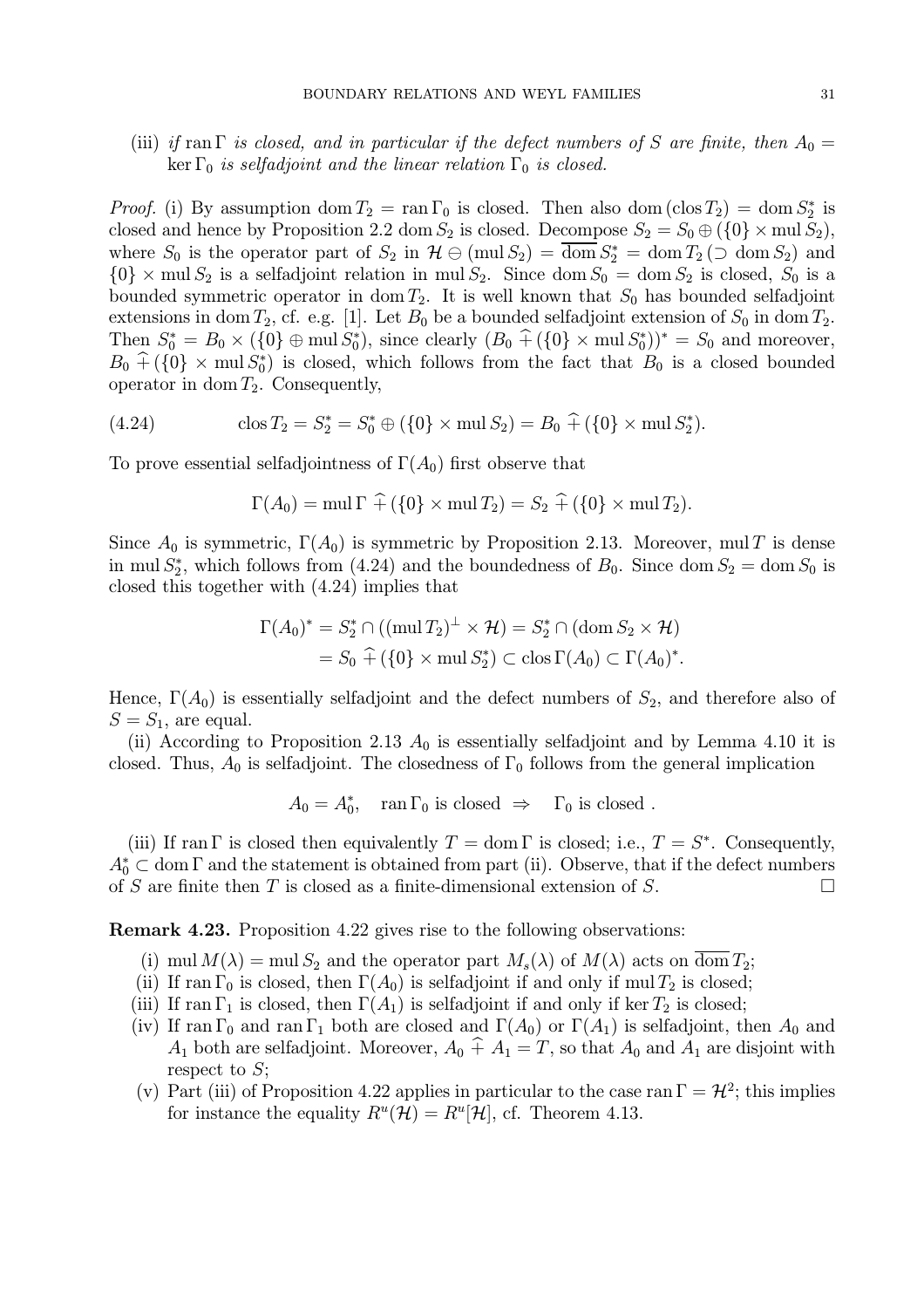4.4. Domain invariance and operator representations of Weyl families. A Weyl family  $M(\cdot) \in R(H)$  belongs to the subclass  $R_{inv}(\mathcal{H})$  when there exists a linear (not necessarily closed) subspace  $\mathcal{H}_0 \subset \mathcal{H}$  such that

(4.25) 
$$
\operatorname{dom} M(\lambda) = \Gamma_0(\widehat{\mathfrak{N}}_{\lambda}(T)) = \mathcal{H}_0, \quad \lambda \in \mathbb{C} \setminus \mathbb{R}.
$$

In this case Proposition 4.9 may be applied to show that the closure of the  $\gamma$ -field  $\gamma(\cdot)$  is single-valued. Note that in this proposition the notations  $[\mathcal{H}_0, \mathfrak{N}_\lambda(T)]$  and  $[\mathcal{H}_0]$  refer to the bounded linear operators in the respective spaces, even when  $\mathcal{H}_0$  is not complete.

**Proposition 4.24.** Let  $\Gamma : \mathfrak{H}^2 \to \mathcal{H}^2$  be a boundary relation with the corresponding Weyl family  $M(\cdot) \in \widetilde{R}(\mathcal{H})$ . Assume that  $\Gamma_0(\widehat{\mathfrak{N}}_{\lambda}(T)) = \mathcal{H}_0$  holds for all  $\lambda \in \mathbb{C} \setminus \mathbb{R}$ . Then:

- (i)  $\gamma(\lambda)$  admits a single-valued closure for all  $\lambda \in \mathbb{C} \setminus \mathbb{R}$ ;
- (ii)  $\mathcal{H}_0 \subset \text{dom } \gamma(\lambda)^{**} = \text{dom } \gamma(\mu)^{**} \subset \text{clos } \mathcal{H}_0, \quad \lambda, \mu \in \mathbb{C} \setminus \mathbb{R};$
- (iii)  $\mathcal{H}_0 \subset \text{dom } \gamma(\lambda)^* \gamma(\mu), \ \lambda, \mu \in \mathbb{C} \setminus \mathbb{R};$
- (iv)  $\gamma(\lambda) \in [\mathcal{H}_0, \mathfrak{N}_{\lambda}(T)]$  if and only if  $\text{Im } M_s(\lambda) \in [\mathcal{H}_0]$ .

Proof. (i) This is a direct consequence of Proposition 4.9.

(ii) It follows from (4.14) that there exists  $c > 0$ , such that

$$
\frac{1}{c} \|\gamma(\mu)\|_{\mathfrak{H}} \le \|\gamma(\lambda)\|_{\mathfrak{H}} \le c \|\gamma(\mu)\|_{\mathfrak{H}},
$$

which shows that the topology induced on  $\mathcal{H}_0$  by the form  $(\gamma(\lambda)h, \gamma(\lambda)k)_{\mathfrak{H}}$  does not depend on  $\lambda \in \mathbb{C} \setminus \mathbb{R}$ . Therefore, the domain of the closure of this form is also independent of  $\lambda \in \mathbb{C} \setminus \mathbb{R}$  and clearly the closure is given by  $(\gamma(\lambda)^{**}h, \gamma(\lambda)^{**}k)_{\mathfrak{H}}, h, k \in \text{dom } \gamma(\lambda)^{**}$ , where  $\gamma(\lambda)^{**} : \mathcal{H} \to \mathfrak{H}$  is the closure of  $\gamma(\lambda), \lambda \in \mathbb{C} \setminus \mathbb{R}$ .

(iii) It follows from (4.9) that for all  $h, k \in \mathcal{H}_0$ 

(4.26) 
$$
(\lambda - \bar{\mu})(\gamma(\lambda)h, \gamma(\mu)k)_{\mathfrak{H}} = (h, (M_s(\lambda)^* - M_s(\mu))k)_{\mathcal{H}}.
$$

Hence, for  $k \in \text{dom } \gamma(\mu) = \mathcal{H}_0$  and  $\lambda \neq \bar{\mu}$ , (4.27)

$$
\sup_{h\in\mathcal{H}_0}\frac{|(\gamma(\lambda)h,\gamma(\mu)k)_{\mathfrak{H}}|}{\|h\|}=\sup_{h\in\mathcal{H}_0}\frac{|(h,(M_s(\lambda)^*-M_s(\mu))k)_{\mathcal{H}}|}{|\lambda-\bar{\mu}|}\frac{1}{\|h\|}\leq\frac{\|(M_s(\lambda)^*-M_s(\mu))k\|_{\mathcal{H}}}{|\lambda-\bar{\mu}|}<\infty,
$$

which means that  $\gamma(\mu)k \in \text{dom } \gamma(\lambda)^*$ . Hence,  $\mathcal{H}_0 \subset \text{dom } \gamma(\lambda)^* \gamma(\mu)$ .

(iv) This follows immediately from the identity

$$
(4.28)\quad \frac{(\operatorname{Im} M_s(\lambda)h, h)_{\mathfrak{H}}}{\operatorname{Im} \lambda} = \frac{(M_s(\lambda)h, h)_{\mathcal{H}} - (M_s(\lambda)^*h, h)_{\mathcal{H}}}{\lambda - \bar{\lambda}} = (\gamma(\lambda)h, \gamma(\lambda)h)_{\mathfrak{H}}, \quad h \in \mathcal{H}_0.
$$

**Proposition 4.25.** Assume that the Weyl family  $M(\cdot)$  belongs to the subclass  $R_{inv}(\mathcal{H})$ , so that (4.25) holds with a linear subspace  $\mathcal{H}_0 \subset \mathcal{H}$ . Then the operator part of the Weyl family  $M(\lambda) = M_s(\lambda) \oplus M_\infty$  has the operator representation

$$
(4.29) \qquad M_s(\lambda) = M_s(\mu)^* + (\lambda - \bar{\mu})\gamma(\mu)^*[I + (\lambda - \mu)(A_0 - \lambda)^{-1}]\gamma(\mu), \quad \lambda, \mu \in \mathbb{C} \setminus \mathbb{R},
$$

where  $\gamma(\mu)^* : \mathfrak{H} \to \text{clos } H_0$ .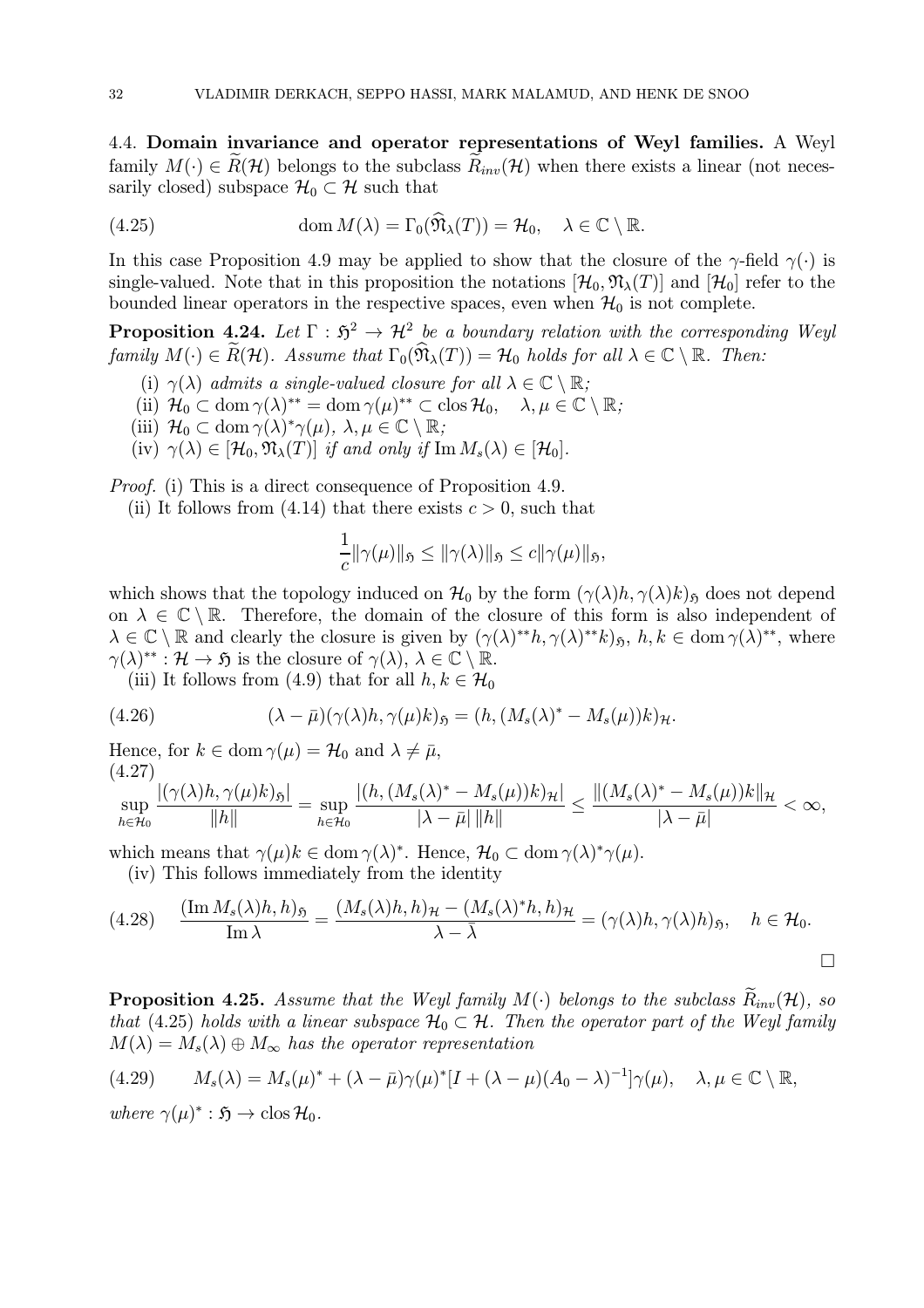Proof. This follows immediately from the identity

$$
\frac{(M_s(\lambda)h, k)_{\mathcal{H}} - (M_s(\mu)^*h, k)_{\mathcal{H}}}{\lambda - \bar{\mu}} = (\gamma(\lambda)h, \gamma(\mu)k)_{\mathfrak{H}}, \quad h, k \in \mathcal{H}_0,
$$

the identity  $(4.14)$ , and part (iii) of Proposition 4.24.

Under the assumption of domain invariance the symmetric relation  $A_0 = \ker \Gamma_0$  is essentially selfadjoint (cf. Corollary 4.12), so that its closure  $A_0^{**} = A_0^*$  is a selfadjoint extension of S. Recall that under these circumstances the identity (4.14) now holds for all  $\lambda, \mu \in \mathbb{C} \setminus \mathbb{R}$ :

(4.30) 
$$
\gamma(\lambda)h = [I + (\lambda - \mu)(A_0 - \lambda)^{-1}]\gamma(\mu)h, \quad h \in \Gamma_0(\widehat{\mathfrak{N}}_{\lambda}(T)), \quad \lambda, \mu \in \mathbb{C} \setminus \mathbb{R}.
$$

Denote by  $A_s$  the (orthogonal) operator part of  $A_0^{**}$ , so that  $A_0^{**}$  admits the decomposition

$$
A_0^{**} = A_s \oplus A_{\infty}, \quad A_{\infty} = \{0\} \times \text{mul } A_0^{**}.
$$

Let P be the orthogonal projection onto  $\mathfrak{H}_s = \text{dom } A_0^{**}$ , so that  $I - P$  is the orthogonal projection onto mul  $A_0^{**}$ . Let  $E(t)$  be the spectral family (of orthogonal projections) of  $A_0^{**}$ , so that in particular ker  $E(\infty) = \text{ran } (I - P)$ . Then the operator  $A_s$  in  $\mathfrak{H}_s$  satisfies

(4.31) 
$$
I_{\mathfrak{H}_s} + (\lambda - \mu)(A_s - \lambda)^{-1} = \int_{\mathbb{R}} \frac{t - \mu}{t - \lambda} dE(t).
$$

In view of (4.31) the identity (4.30) may now be rewritten as follows (with  $\lambda, \mu \in \mathbb{C} \setminus \mathbb{R}$ ):

$$
(4.32) \qquad \gamma(\lambda)h = (I - P)\gamma(\mu)h + [I_{\mathfrak{H}_s} + (\lambda - \mu)(A_s - \lambda)^{-1}]P\gamma(\mu)h, \quad h \in \Gamma_0(\widehat{\mathfrak{N}}_{\lambda}(T)),
$$

which is an orthogonal decomposition.

The next result is an extension of the integral representation (2.34) from the subclass  $R[\mathcal{H}]$ to the subclass  $\tilde{R}_{inv}(\mathcal{H})$  of Nevanlinna families.

**Proposition 4.26.** Assume that the Weyl family  $M(\cdot)$  belongs to the subclass  $\widetilde{R}_{inv}(\mathcal{H})$ , so that (4.25) holds with a linear subspace  $\mathcal{H}_0 \subset \mathcal{H}$ . Then the operator part of the Weyl family  $M(\lambda) = M_s(\lambda) \oplus M_\infty$  has the integral representation

$$
(4.33) \quad (M_s(\lambda)h, h)_{\mathcal{H}} = a_h + b_h \lambda + \int_{\mathbb{R}} \left( \frac{1}{t - \lambda} - \frac{t}{t^2 + 1} \right) d\sigma_h(t), \quad h \in \mathcal{H}_0 \, (= \text{dom } M(\lambda)),
$$

where 
$$
a_h = (\text{Re }M_s(i)h, h)_{\mathcal{H}}
$$
,  $d\sigma_h(t) = (t^2 + 1)d(E(t)P_{\gamma}(i)h, P_{\gamma}(i)h)_{\mathfrak{H}}$ ,

(4.34)  $b_h = ||(I - P)\gamma(i)h||_5^2,$ 

P is the orthogonal projection onto dom  $A_0^{**}$ , and  $E(t)$  is the spectral family of  $A_0^{**}$ .

*Proof.* It follows from (4.29), (4.31), and (4.32) that for all  $h \in \mathcal{H}_0$  and  $\mu = i$ 

$$
(M_s(\lambda)h, h)_{\mathcal{H}} = (M_s(i)^*h, h)_{\mathcal{H}} + (\lambda + i) \|(I - P)\gamma(i)h\|_{\mathfrak{H}}^2 + (\lambda + i)([I + (\lambda - i)(A_s - \lambda)^{-1}]P\gamma(i)h, \gamma(i)h)_{\mathfrak{H}} = (M_s(i)^*h, h)_{\mathcal{H}} + (\lambda + i)\left(b_h + \int_{\mathbb{R}} \frac{t - i}{t - \lambda} d(E(t)P\gamma(i)h, P\gamma(i)h)_{\mathfrak{H}}\right).
$$

Since

Im 
$$
(M_s(i)h, h)_{\mathcal{H}} = b_h + \int_{\mathbb{R}} d(E(t)P_{\gamma}(i)h, P_{\gamma}(i)h)_{\mathfrak{H}} = b_h + \int_{\mathbb{R}} \frac{d\sigma_h(t)}{t^2 + 1}
$$
,  
one obtains (4.33).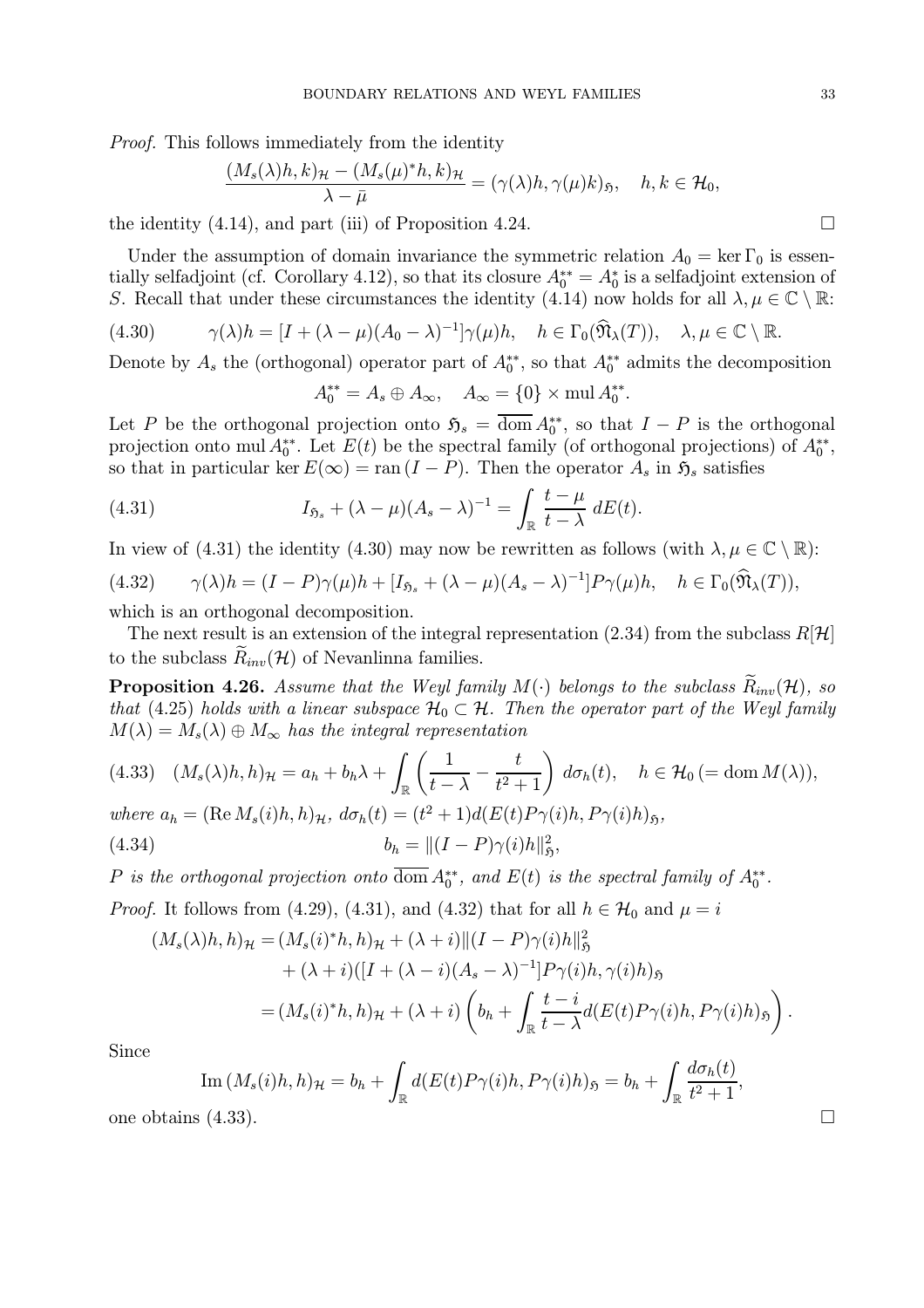The coefficient (4.34) of the linear term in the integral representation (4.33) may be obtained by a limiting procedure.

**Proposition 4.27.** Assume that the Weyl family  $M(\cdot)$  belongs to the subclass  $R_{inv}(\mathcal{H})$ , so that (4.25) holds with a linear subspace  $\mathcal{H}_0 \subset \mathcal{H}$ . Then for all  $\mu \in \mathbb{C} \setminus \mathbb{R}$  and  $h \in \mathcal{H}_0$ ,

(4.35) 
$$
\lim_{y \to \infty} \frac{(M_s(iy)h, h)_{\mathcal{H}}}{iy} = ||(I - P)\gamma(i)h||_{\mathfrak{H}}^2 = ||(I - P)\gamma(\mu)h||_{\mathfrak{H}}^2.
$$

In particular, with  $h \in \mathcal{H}_0$ ,

(4.36) 
$$
\lim_{y \to \infty} \frac{(M_s(iy)h, h)_{\mathcal{H}}}{iy} = 0 \quad \text{if and only if} \quad \gamma(\mu)h \in \overline{\text{dom}} A_0^{**}.
$$

*Proof.* The first equality in  $(4.35)$  is implied by  $(4.33)$  and  $(4.34)$ . To obtain the second equality in  $(4.35)$  observe that as a consequence of  $(4.32)$  the following limiting result holds:

$$
\lim_{y \to \infty} (\gamma(iy)h, \gamma(\mu)h)_{\mathfrak{H}} = ||(I - P)\gamma(\mu)h||_{\mathfrak{H}}^2.
$$

Now the statement is implied by  $(4.29)$ .

**Corollary 4.28.** Assume that the Weyl family  $M(\cdot)$  belongs to the subclass  $R_{inv}(\mathcal{H})$  and let S be an operator, i.e.,  $mul S = \{0\}$ . Then  $A_0^{**}$  is an operator if and only if

(4.37) 
$$
\lim_{y \to \infty} \frac{(M_s(iy)h, h)_{\mathcal{H}}}{iy} = 0 \text{ for every } h \in \mathcal{H}_0 = \text{dom } M_s(\lambda).
$$

*Proof.* Assume that  $A_0^{**}$  is an operator. Then it follows from Proposition 4.27 that (4.37) holds.

Conversely, assume that (4.37) holds. If S is simple, it follows from Proposition 4.27 that  $\mathfrak{N}_{\lambda}(T), \lambda \in \mathbb{C} \setminus \mathbb{R}$ , are orthogonal to mul  $A_0^{**}$ . Since  $\mathfrak{H} = \overline{\text{span}} \{ \mathfrak{N}_{\lambda}(T) : \lambda \in \mathbb{C} \setminus \mathbb{R} \}$ , this implies that mul  $A_0^{**} = \{0\}$ . In the general case, when S is not necessarily simple, decompose the operator S as an orthogonal sum  $S_0 \oplus S_1$  with a simple symmetric operator  $S_0$  and a selfadjoint operator  $S_1$ . Then the result follows from the fact that  $M(\cdot)$  is the Weyl family of the simple part  $S_1$  of S. of the simple part  $S_1$  of S.

As a direct consequence of (4.31) and (4.32) one obtains

(4.38) 
$$
\|\gamma(\lambda)h\|_{\mathfrak{H}}^2 = \|(I-P)\gamma(\mu)h\|_{\mathfrak{H}}^2 + \int_{\mathbb{R}} \left|\frac{t-\mu}{t-\lambda}\right|^2 \|dE(t)P\gamma(\mu)h\|_{\mathfrak{H}}^2.
$$

It also follows from (4.32) that if  $\gamma(\lambda)h \in \text{dom } A_0^{**}$  for some  $\lambda \in \mathbb{C} \setminus \mathbb{R}$ , then the same is true for all  $\lambda \in \mathbb{C} \setminus \mathbb{R}$ .

**Proposition 4.29.** Assume that the Weyl family  $M(\cdot)$  belongs to the subclass  $\hat{R}_{inv}(\mathcal{H})$  and let  $h \in \mathcal{H}_0 = \Gamma_0(\widehat{\mathfrak{N}}_{\lambda}(T)), \ \lambda \in \mathbb{C} \setminus \mathbb{R}$ . Then

(4.39) 
$$
\sup_{y>0} y(\text{Im } M_s(iy)h, h)_{\mathcal{H}} < \infty \Leftrightarrow \gamma(\mu)h \in \text{dom } A_0^{**}, \quad \mu \in \mathbb{C} \setminus \mathbb{R}.
$$

Proof. It follows from (4.9) that

(4.40) 
$$
y\left(\frac{M_s(iy) - M_s(iy)^*}{2i}h, h\right)_{\mathcal{H}} = y^2 \|\gamma(iy)h\|_{\mathfrak{H}}^2.
$$

$$
\overline{}
$$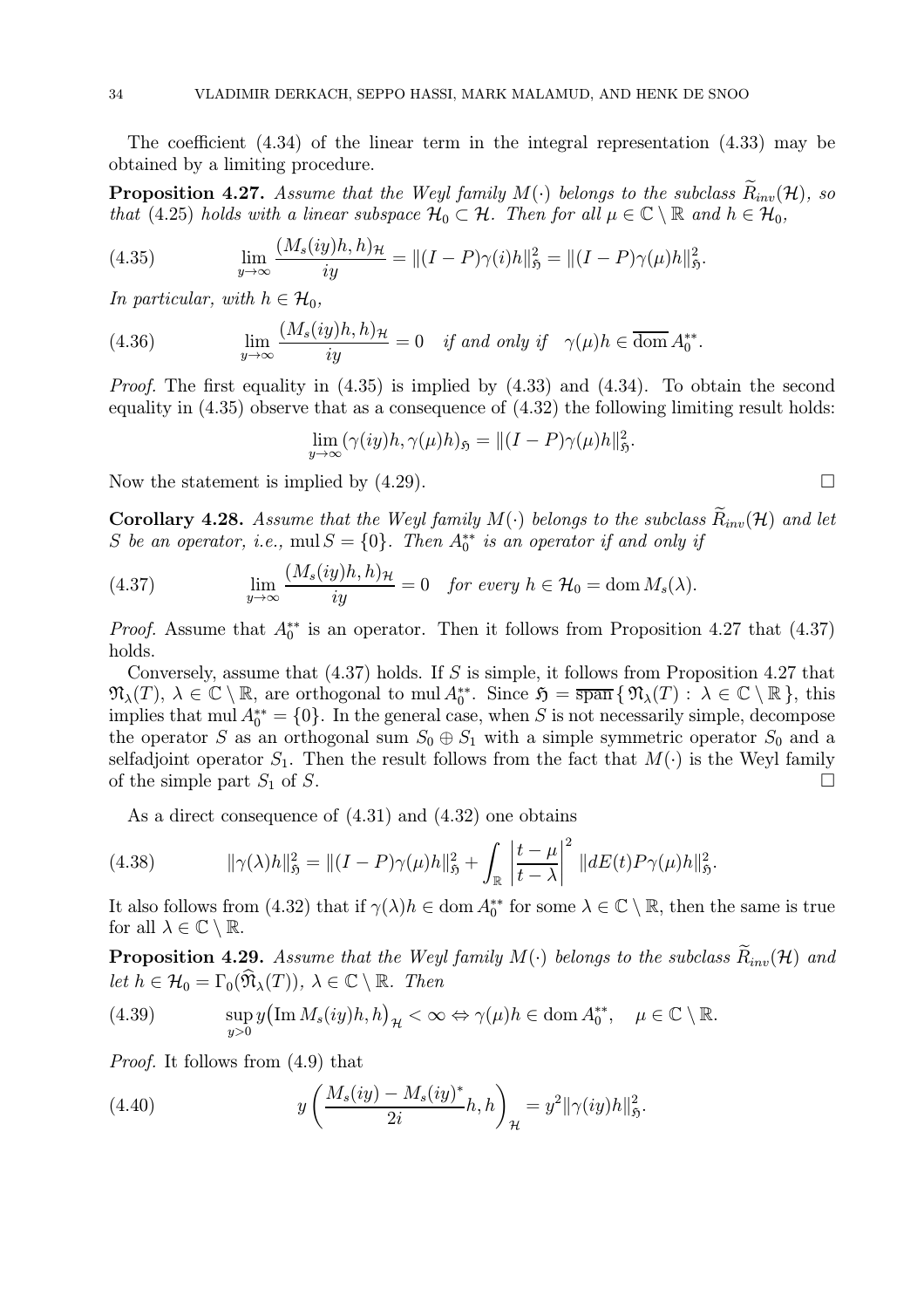Combining (4.40) with (4.38) leads to

(4.41) 
$$
y \text{Im} (M_s(iy)h, h)_{\mathcal{H}} = y^2 ||(I - P)\gamma(i)h||_{\mathfrak{H}}^2 + y^2 \int_{\mathbb{R}} \frac{t^2 + 1}{t^2 + y^2} d||E_t P \gamma(i)h||_{\mathfrak{H}}^2.
$$

An application of Lebesgue's monotone convergence theorem gives

(4.42) 
$$
\sup_{y>0} y^2 \int_{\mathbb{R}} \frac{t^2+1}{t^2+y^2} d\|E_t P \gamma(i)h\|_{\mathfrak{H}}^2 = \int_{\mathbb{R}} (t^2+1) d\|E_t P \gamma(i)h\|_{\mathfrak{H}}^2.
$$

Now (4.41) and (4.42) show that the lefthand side of (4.41) is uniformly bounded for  $y > 0$ if and only if  $(I - P)\gamma(i)h = 0$  and  $P\gamma(i)h \in \text{dom } A_0^{**}$ .  $\overline{0}$  .

Define the subclass  $\tilde{R}_{inv}^s(\mathcal{H})$  as the set of all Nevanlinna families  $M(\cdot) \in \tilde{R}_{inv}(\mathcal{H})$  for which ker  $(\text{Im }M_s(\lambda)) = \{0\}$  for all  $\lambda \in \mathbb{C} \setminus \mathbb{R}$ .

**Corollary 4.30.** Assume that the Weyl family  $M(\cdot)$  belongs to the subclass  $R_{inv}^s(\mathcal{H})$ . Moreover, assume that  $A_0$  is selfadjoint and mul  $S = \{0\}$ . Then mul  $T = \{0\}$  if and only if (4.43)

$$
\lim_{y \to \infty} \frac{(M_s(iy)h, h)_{\mathcal{H}}}{iy} = 0, \quad \text{and} \quad \lim_{y \to \infty} y(\operatorname{Im} M_s(iy)h, h)_{\mathcal{H}} = \infty \quad \text{for every } h \in \mathcal{H} \setminus \{0\}.
$$

*Proof.* If (4.43) holds then  $A_0$  is an operator and  $\mathfrak{N}_{\lambda}(T) \cap \text{dom } A_0 = \{0\}, \lambda \in \mathbb{C} \setminus \mathbb{R}$ . Now Proposition 4.20 shows that  $mul T = \{0\}.$ 

Conversely, assume that mul  $T = \{0\}$ . Then by Proposition 4.20  $\mathfrak{N}_{\lambda}(T) \cap \text{dom } A_0 = \{0\}$ <br>r every  $\lambda \in \mathbb{C} \setminus \mathbb{R}$  and this implies  $(A \Lambda 3)$  since  $\alpha(\lambda)$  is injective (see  $(A \Lambda 3)$ ) for every  $\lambda \in \mathbb{C} \setminus \mathbb{R}$  and this implies (4.43), since  $\gamma(\lambda)$  is injective (see (4.28)).

Remark 4.31. The results in this subsection are generalizations of similar statements which are well known for Q-functions of symmetric operators and Weyl functions of ordinary boundary triplets, i.e., for the subclass  $R^u[\mathcal{H}]$  of Nevanlinna functions, see e.g. [23], [24].

4.5. Forbidden lineals. The concept of a forbidden (isometric) operator V in the framework of von Neumann's theory has originally been introduced by M.A. Krasnosel'skiï in [20]. The connection between the operator V and limit values of the characteristic function was discovered by A.V. Straus [31]. In the case of ordinary boundary triplets the so-called forbidden lineal has been introduced and studied in [24], cf. also [13].

**Definition 4.32.** Let  $\Gamma : \mathfrak{H}^2 \to \mathcal{H}^2$  be a boundary linear relation and let  $T = \text{dom }\Gamma$ . The forbidden lineal of  $\Gamma$  is defined by

$$
\mathcal{F}_{\Gamma} = \Gamma(\{0\} \times \text{mul } T).
$$

In this subsection the forbidden lineal of Γ will be characterized by using the asymptotic properties of the corresponding Weyl family  $M(\cdot)$ , under the assumptions that  $A_0$  is a selfadjoint and the operator part  $M_s(\cdot)$  of  $M(\cdot)$  has a bounded imaginary part for  $\lambda \in \mathbb{C} \setminus \mathbb{R}$ . The approach given below is rather straightforward and the proof of the main statement in Proposition 4.34 is essentially simpler than the one used earlier in the case of ordinary boundary triplets.

**Proposition 4.33.** Let  $A_0 = A_0^*$  and let P be the orthogonal projection onto dom  $A_0$ . Let  $h \in \Gamma_0\{0, -\omega\}$  for some  $\omega \in \text{mul } T$  and let  $\text{Im } M_s(\lambda)$  be a bounded operator for  $\lambda \in \mathbb{C} \setminus \mathbb{R}$ . Then:

(i)  $\gamma(\lambda)h \to 0$  strongly in H as  $\lambda = iy \to \infty$ ;

(ii)  $\lambda \gamma(\lambda) h \to -P\omega$  strongly in  $\mathfrak{H}$  as  $\lambda = iy \to \infty$ ;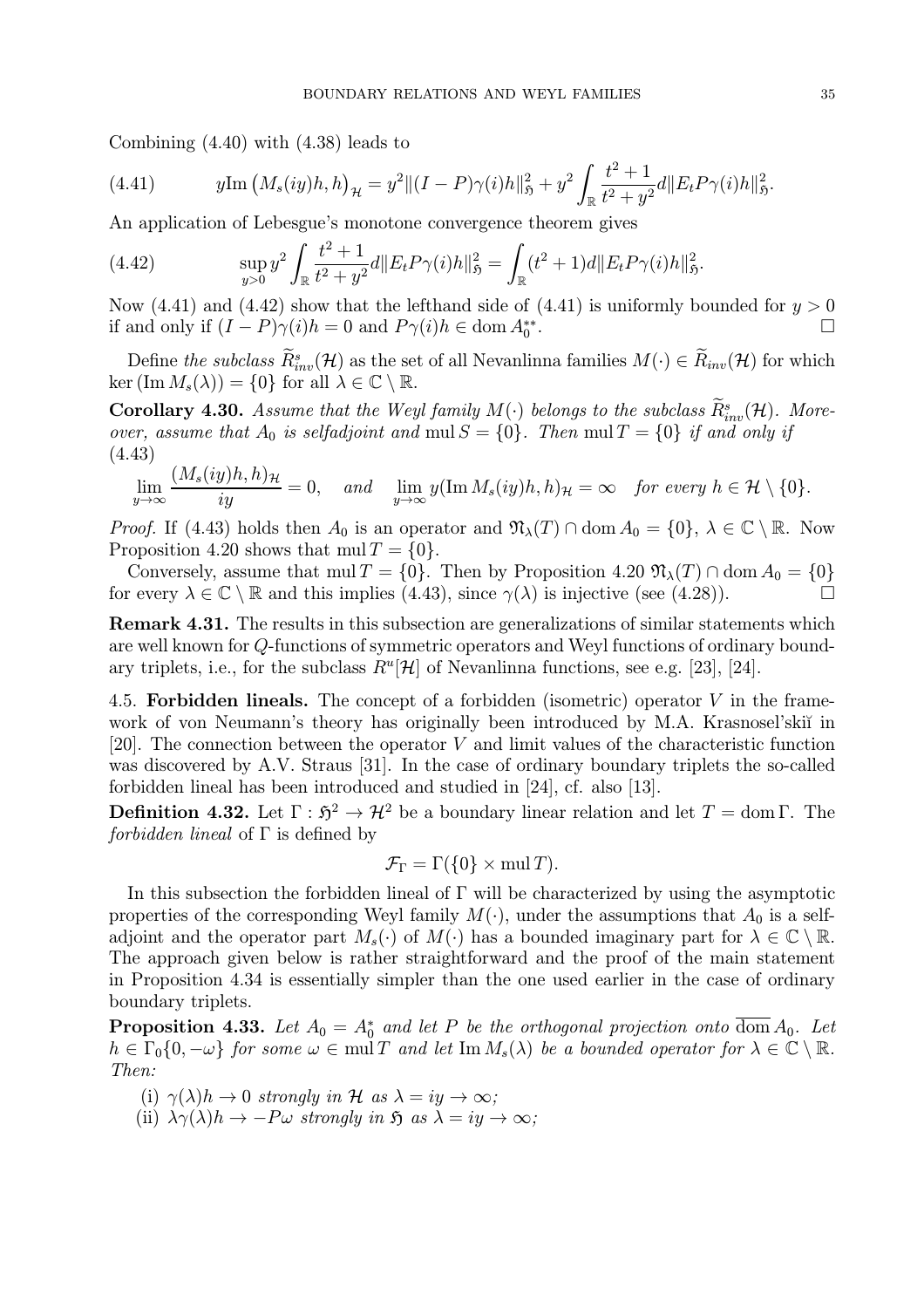(iii) the following strong limit exists

(4.44) 
$$
M_s(i\infty)h := \lim_{y\to\infty} M_s(iy)h = M_s(\bar{\mu})h - \gamma(\mu)^* P\omega.
$$

*Proof.* It follows from Proposition 4.20 that  $h \in \text{dom } \gamma(\lambda)$  and

(4.45) 
$$
\gamma(\lambda)h = (A_0 - \lambda)^{-1}\omega, \quad \lambda \in \mathbb{C} \setminus \mathbb{R}.
$$

The statements (i) and (ii) are immediate from the representation (4.45). Moreover, (iii) is implied by (4.29) since  $\gamma(\mu)^*$  is bounded due to Proposition 4.24.

**Proposition 4.34.** Let  $\Gamma : \mathfrak{H}^2 \to \mathcal{H}^2$  be a boundary linear relation such that  $A_0 = A_0^*$  and  $\text{Im }M_s(\lambda)$  is a bounded operator for  $\lambda \in \mathbb{C} \setminus \mathbb{R}$ . Then

(4.46) 
$$
\operatorname{dom} \mathcal{F}_{\Gamma} = \{ h \in \mathcal{H} : \sup_{y>0} y(\operatorname{Im} M_s(iy)h, h) < \infty \},
$$

and the forbidden lineal  $\mathcal{F}_{\Gamma}$  admits the representation

(4.47) 
$$
\mathcal{F}_{\Gamma} = \{ \{ h, M_s(i\infty)h \} : h \in \text{dom}\,\mathcal{F}_{\Gamma} \} \widehat{+} \Gamma(\{0\} \times \text{mul}\,A_0).
$$

*Proof.* The following characterization concerning dom  $\mathcal{F}_{\Gamma}$  is implied by Proposition 4.20

(4.48) 
$$
h \in \text{dom}\,\mathcal{F}_{\Gamma} \text{ if and only if } \gamma(\lambda)h \in \text{dom}\,A_0.
$$

Combining (4.48) with the equivalence (4.39) in Proposition 4.29 gives the description of dom  $\mathcal F$  in (4.46).

Next assume that  $\{h, h'\} \in \Gamma\{0, -\omega\}$ , where  $\omega \in \text{mul } T$ . Then

(4.49) 
$$
\left\{ \begin{pmatrix} 0 \\ h \end{pmatrix}, \begin{pmatrix} -\omega \\ -h' \end{pmatrix} \right\} \in \widetilde{A}.
$$

Consider also the elements

(4.50) 
$$
\left\{ \begin{pmatrix} \gamma(\lambda)h \\ h \end{pmatrix}, \begin{pmatrix} \lambda \gamma(\lambda)h \\ -M_s(\lambda)h \end{pmatrix} \right\} \in \widetilde{A}, \quad \lambda \in \mathbb{C} \setminus \mathbb{R}.
$$

It follows from Proposition 4.33 that with  $\lambda = iy \rightarrow \infty$  these elements converge to

(4.51) 
$$
\left\{ \begin{pmatrix} 0 \\ h \end{pmatrix}, \begin{pmatrix} -P\omega \\ -M_s(i\infty)h \end{pmatrix} \right\} \in \widetilde{A}.
$$

Now subtract from this element the element in (4.49), so that

$$
\left\{ \begin{pmatrix} 0 \\ h \end{pmatrix}, \begin{pmatrix} -P\omega \\ -M_s(i\infty)h \end{pmatrix} \right\} - \left\{ \begin{pmatrix} 0 \\ h \end{pmatrix}, \begin{pmatrix} -\omega \\ -h' \end{pmatrix} \right\} = \left\{ \begin{pmatrix} 0 \\ 0 \end{pmatrix}, \begin{pmatrix} (I-P)\omega \\ h'-M_s(i\infty)h \end{pmatrix} \right\} \in \widetilde{A}.
$$

This shows that  $\{0, h' - M_s(i\infty)h\} \in \Gamma(\{0\} \times \text{mul } A_0)$ . Hence,

$$
\{h, h'\} = \{h, M_s(i\infty)h\} + \{0, h' - M_s(i\infty)h\},\
$$

proving one inclusion in (4.47). The reverse inclusion is obvious from (4.46), (4.51), and  $\operatorname{mul} A_0 \subset \operatorname{mul} T.$ 

Corollary 4.35. Let  $\Gamma : \mathfrak{H}^2 \to \mathcal{H}^2$  be a boundary relation, which is single-valued and satisfies the assumptions of Proposition  $4.34$ . Then

$$
\operatorname{mul}\mathcal{F}_{\Gamma}=\Gamma(\{0\}\times\operatorname{mul} A_0).
$$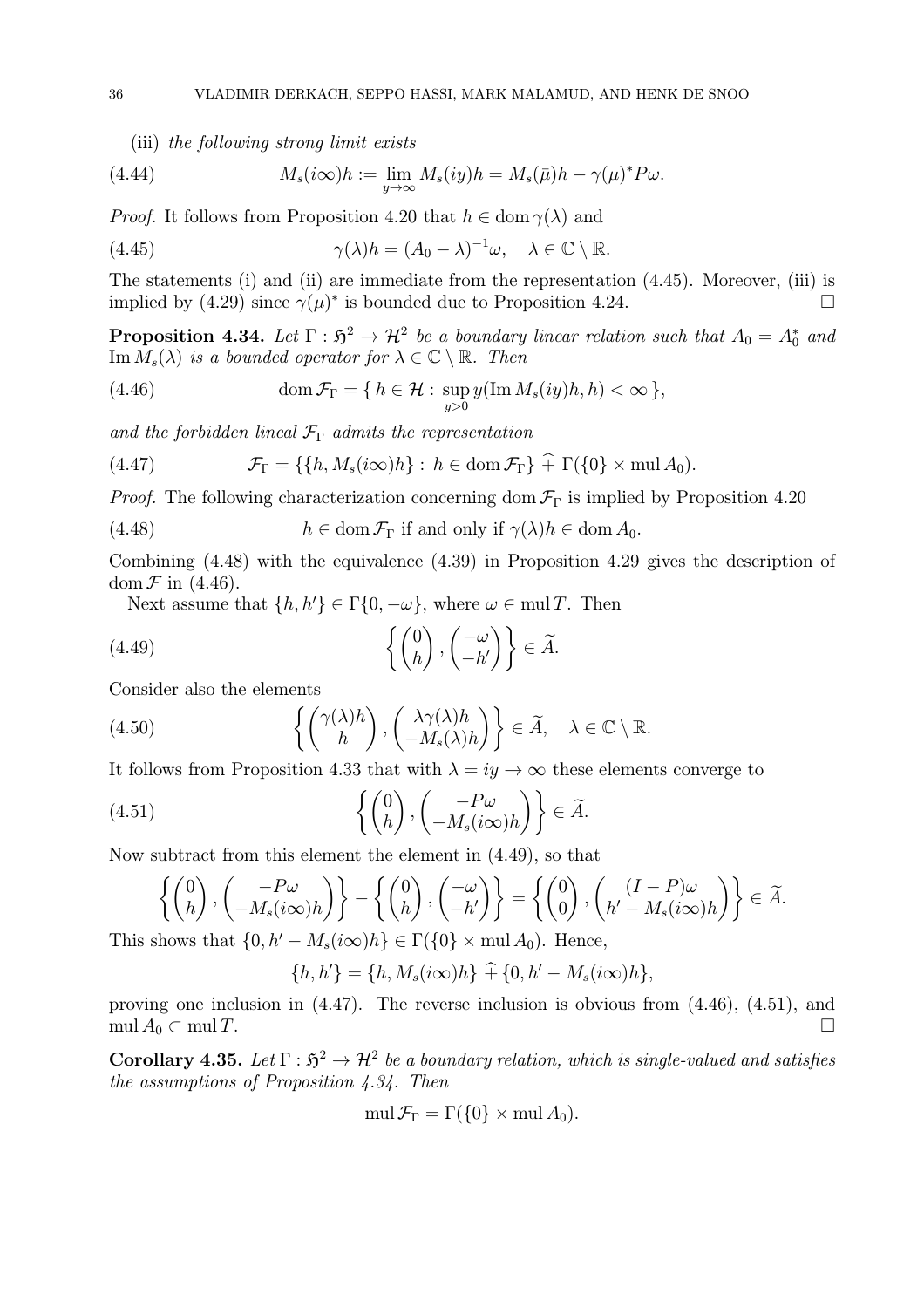#### 5. Special boundary relations and their Weyl families

5.1. Ordinary boundary triplets. A combination of Definition 1.1 of an ordinary boundary triplet for the case of a densely defined symmetric operator from [17] (see also [12], [24]) and the adaptation for the case of a nondensely defined symmetric operator leads to the following definition. The adjoint  $S^*$  of a symmetric operator S in  $\mathfrak H$  is a closed linear relation in  $\mathfrak{H}$ ; it can be considered as a Hilbert space with the graph norm.

**Definition 5.1.** ([17]) Let S be a closed symmetric operator in a Hilbert space  $\mathfrak{H}$  with equal defect numbers. A triplet  $\Pi = {\mathcal{H}, \Gamma_0, \Gamma_1}$ , where H is a Hilbert space with dim  $\mathcal{H} = n_{\pm}(S)$ and  $\Gamma_i \in [S^*, \mathcal{H}]$ , is said to be an *ordinary boundary triplet* for  $S^*$ , if:

- (A1) the abstract Green's identity (1.5) holds;
- (A2) the mapping  $\Gamma := {\{\Gamma_0, \Gamma_1\}} : S^* \to \mathcal{H}^2$  is surjective.

**Lemma 5.2.** Let  $\Gamma : (\mathfrak{H}^2, J_{\mathfrak{H}}) \to (\mathcal{H}^2, J_{\mathcal{H}})$  be isometric and let  $T = \text{dom }\Gamma$  satisfy  $S \subset T \subset \mathcal{H}$ S<sup>\*</sup>. If T is dense in S<sup>\*</sup> and ran  $\Gamma = H^2$ , then  $S = \text{ker } \Gamma$  has equal defect numbers,  $T = S^*$ , and  $\Gamma$  is a bounded single-valued unitary relation.

*Proof.* By assumptions  $(\text{dom }\Gamma)^{[\perp]} = T^* = S \subset \text{dom }\Gamma$ . Hence, Corollary 2.6 shows that  $\Gamma$ is a unitary single-valued relation which is bounded with  $T = \text{dom }\Gamma = S^*$ . In particular, ker  $\Gamma = T^* = S$  and in view of Lemma 2.14 mul  $\Gamma = \{0\}$  implies that the defect numbers of  $S$  are equal. S are equal.  $\Box$ 

**Proposition 5.3.** A triplet  $\{\mathcal{H}, \Gamma_0, \Gamma_1\}$  is an ordinary boundary triplet for  $S^*$  if and only if  $\Gamma = {\{\Gamma_0,\Gamma_1\}} : \mathfrak{H}^2 \mapsto \mathcal{H}^2$  is a boundary relation for  $S^*$  such that

$$
\tan \Gamma = \mathcal{H}^2.
$$

*Proof.* Let  $\{\mathcal{H}, \Gamma_0, \Gamma_1\}$  be an ordinary boundary triplet for  $S^*$ . Note that (A1) and (A2) mean that  $\Gamma : \mathfrak{H}^2 \mapsto \mathcal{H}^2$  is an isometric operator from the Kreĭn space  $(\mathfrak{H}^2, J_{\mathfrak{H}})$  into the Kreĭn space  $(\mathcal{H}^2, J_\mathcal{H})$  with dom  $\Gamma = S^*$  and ran  $\Gamma = \mathcal{H}^2$ . By Lemma 5.2  $\Gamma$  is unitary and (G1) and (G2) are satisfied.

Conversely, if  $\Gamma : \mathfrak{H}^2 \to \mathcal{H}^2$  is a boundary relation for  $S^*$  such that ran  $\Gamma = \mathcal{H}^2$ , then  $\Gamma$  is unitary and dom  $\Gamma = S^*$ . It remains to apply Lemma 5.2 to see that  $\Gamma = {\Gamma_0, \Gamma_1}$  satisfies all the assumptions in Definition 5.1. all the assumptions in Definition 5.1.

The kernels  $A_i := \ker \Gamma_i$ ,  $i = 0, 1$ , define two selfadjoint extensions of S. Associated with Π are two functions, which are holomorphic on  $ρ(A<sub>0</sub>)$ .

**Definition 5.4.** ([12], [13]) Let  $\Pi = {\mathcal{H}, \Gamma_0, \Gamma_1}$  be an ordinary boundary triplet for  $S^*$ . Then the  $\gamma$ -field  $\gamma(\cdot)$  and the Weyl function  $M(\cdot)$  corresponding to  $\Pi$  are defined by

(5.2) 
$$
\widehat{\gamma}(\lambda) := (\Gamma_0 \upharpoonright \widehat{\mathfrak{N}}_{\lambda})^{-1}, \quad \gamma(\lambda) := \pi_1(\Gamma_0 \upharpoonright \widehat{\mathfrak{N}}_{\lambda})^{-1}, \quad M(\lambda) = \Gamma_1 \widehat{\gamma}(\lambda), \quad \lambda \in \rho(A_0).
$$

Here  $\mathfrak{N}_{\lambda} := \mathfrak{N}_{\lambda}(S^*)$  and  $\pi_1$  stands for the projection onto the first component of  $\mathcal{H} \times \mathcal{H}$ .

In this case the corresponding Weyl function  $M(\cdot)$  belongs to the class  $R^u[\mathcal{H}]$ . In fact,  $M(\cdot)$  determines the pair  $\{S, A_0\}$  up to unitary equivalence, cf. [23], and, conversely, for every such function  $M(\cdot) \in R^u[\mathcal{H}]$  there exist a symmetric operator S and an ordinary boundary triplet for  $S^*$  whose Weyl function is equal to  $M(\cdot)$ .

It was shown in [12], [24] that  $\gamma(\cdot)$  and  $M(\cdot)$  satisfy (4.14) and the following identity

(5.3) 
$$
M(\lambda) - M(\mu)^* = (\lambda - \bar{\mu})\gamma(\mu)^*\gamma(\lambda), \quad \lambda, \mu \in \rho(A_0).
$$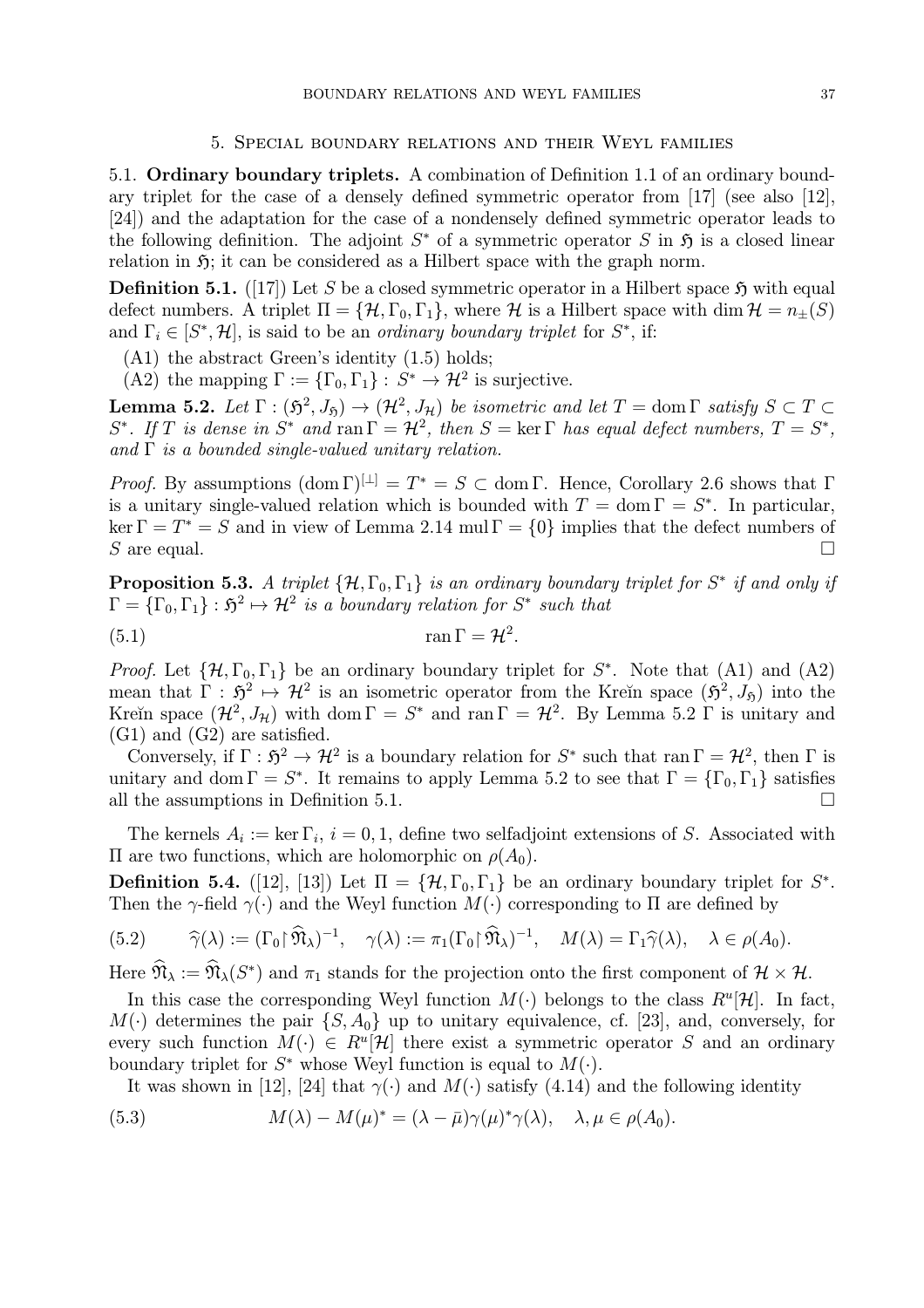This means that the  $\gamma$ -field  $\gamma(\cdot)$  of S in Definition 5.4 is generated by  $A_0$  and that  $M(\cdot)$  is a Q-function of the pair  $\{S, A_0\}$ .

5.2. Generalized boundary triplets. A more general definition of a boundary triplet for a symmetric operator S with equal defect numbers was given in [13]. This motivates the statement in the next lemma.

**Lemma 5.5.** Let H and  $\mathfrak{H}$  be Hilbert spaces and let  $\Gamma$  be an isometric relation from  $(\mathfrak{H}^2, J_{\mathfrak{H}})$ to  $(\mathcal{H}^2, J_{\mathcal{H}})$  with the properties

- (i) ran  $\Gamma_0 = \mathcal{H}$ ;
- (ii)  $A_0 := \ker \Gamma_0$  is essentially selfadjoint in  $\mathfrak{H}$ ,

where  $\Gamma_0$  is as defined in (3.6). Then  $\Gamma$  is a unitary relation from  $(\mathfrak{H}^2, J_{\mathfrak{H}})$  to  $(\mathcal{H}^2, J_{\mathcal{H}})$ .

Proof. Let  $\{\hat{k}, \hat{g}\} \in \Gamma^{[*]}$  with  $\hat{k} = \{k, k'\}$  and  $\hat{g} = \{g, g'\}$ . By assumption (i)  $\{\hat{s}, \{k, t'\}\}\in \Gamma$ for some  $\widehat{s} = \{s, s'\} \in \mathfrak{H}^2$  and  $t' \in \mathcal{H}$ . Since  $\Gamma^{-1} \subset \Gamma^{[*]}$ , one concludes that

(5.4) 
$$
\{\{0, k' - t'\}, \hat{g} - \hat{s}\} = \{\hat{k}, \hat{g}\} - \{\{k, t'\}, \hat{s}\} \in \Gamma^{[*]}.
$$

Moreover, the assumption (i) and Lemma 4.10 imply that  $A_0$  is closed. Thus, by the assumption (ii)  $A_0$  is a selfadjoint relation in  $\mathfrak{H}$ . The condition  $f \in A_0$  means that  $\{f, \{0, h'\}\} \in \Gamma$ for some  $h' \in \mathcal{H}$ . Now it follows from (5.4) that for all  $f \in A_0$ ,

$$
(J_{\mathfrak{H}}\hat{f}, \hat{g} - \hat{s})_{\mathfrak{H}^2} = (J_{\mathcal{H}}\{0, h'\}, \{0, k' - t'\})_{\mathcal{H}^2} = 0.
$$

Therefore,  $\hat{g} - \hat{s} \in A_0^* = A_0$  by assumption (ii). Hence,  $\{\hat{g} - \hat{s}, \{0, v'\}\}\in \Gamma$  for some  $v' \in \mathcal{H}$ and (5.4) implies that  $\{\{0, k' - t' - v'\}, \{0, 0\}\}\in \Gamma^{[*]}$ . This means that for all  $\{\hat{f}, \hat{h}\}\in \Gamma$ ,

$$
0 = (J_{\mathfrak{H}}\widehat{f}, \{0,0\})_{\mathfrak{H}^2} = (J_{\mathcal{H}}\widehat{h}, \{0, k'-t'-v'\})_{\mathcal{H}^2} = i(h, k'-t'-v')_{\mathcal{H}},
$$

and now the assumption (i) yields  $k'-t'-v'=0$ . This shows that  $\{\widehat{g}, k\} = \{\widehat{g} - \widehat{s}, \{0, v'\}\} +$  $\{\widehat{s}, \{k, t'\}\}\in \Gamma$ . Thus,  $\Gamma^{[*]}\subset \Gamma^{-1}$ .

Now recall the definition of a generalized boundary triplet as given in [13].

**Definition 5.6.** ([13]) Let S be a closed symmetric operator in a Hilbert space  $\mathfrak{H}$  with equal defect numbers and let T be a linear relation in  $\mathfrak{H}$  such that  $S \subset T \subset \text{clos } T = S^*$ . Then the triplet  $\{\mathcal{H}, \Gamma_0, \Gamma_1\}$ , where  $\mathcal{H}$  is a Hilbert space and  $\Gamma = \{\Gamma_0, \Gamma_1\}$  is a single-valued linear mapping from T to  $\mathcal{H}^2$ , is said to be a *generalized boundary triplet* for  $S^*$ , if:

- (S1) the abstract Green's identity (1.5) holds for all  $f = \{f, f'\}, \hat{g} = \{g, g'\} \in T;$ <br>(S2) use  $\Gamma$
- (S2) ran  $\Gamma_0 = \mathcal{H}$ ;
- (S3)  $A_0 := \ker \Gamma_0$  is a selfadjoint linear relation in  $\mathfrak{H}$ .

By definition  $A_0 \subset \text{dom } \Gamma = T$ , which implies that  $A_0$  is a selfadjoint extension of S.

**Proposition 5.7.** A triplet  $\{\mathcal{H}, \Gamma_0, \Gamma_1\}$  is a generalized boundary triplet for  $S^*$  if and only if  $\Gamma = {\{\Gamma_0,\Gamma_1\}} : \mathfrak{H}^2 \mapsto \mathcal{H}^2$  is a boundary relation for  $S^*$  such that

(5.5) 
$$
\text{mul } \Gamma = \{0\}, \quad \Gamma_0(\hat{\mathfrak{N}}_{\lambda}(T)) = \mathcal{H}, \quad \lambda \in \mathbb{C} \setminus \mathbb{R}.
$$

In this case the corresponding Weyl family  $M(\lambda)$  belongs to the class  $R^s[\mathcal{H}]$ . Conversely, every  $R^{s}[\mathcal{H}]$ -function is the Weyl function of some generalized boundary triplet  $\{\mathcal{H},\Gamma_0,\Gamma_1\}$ .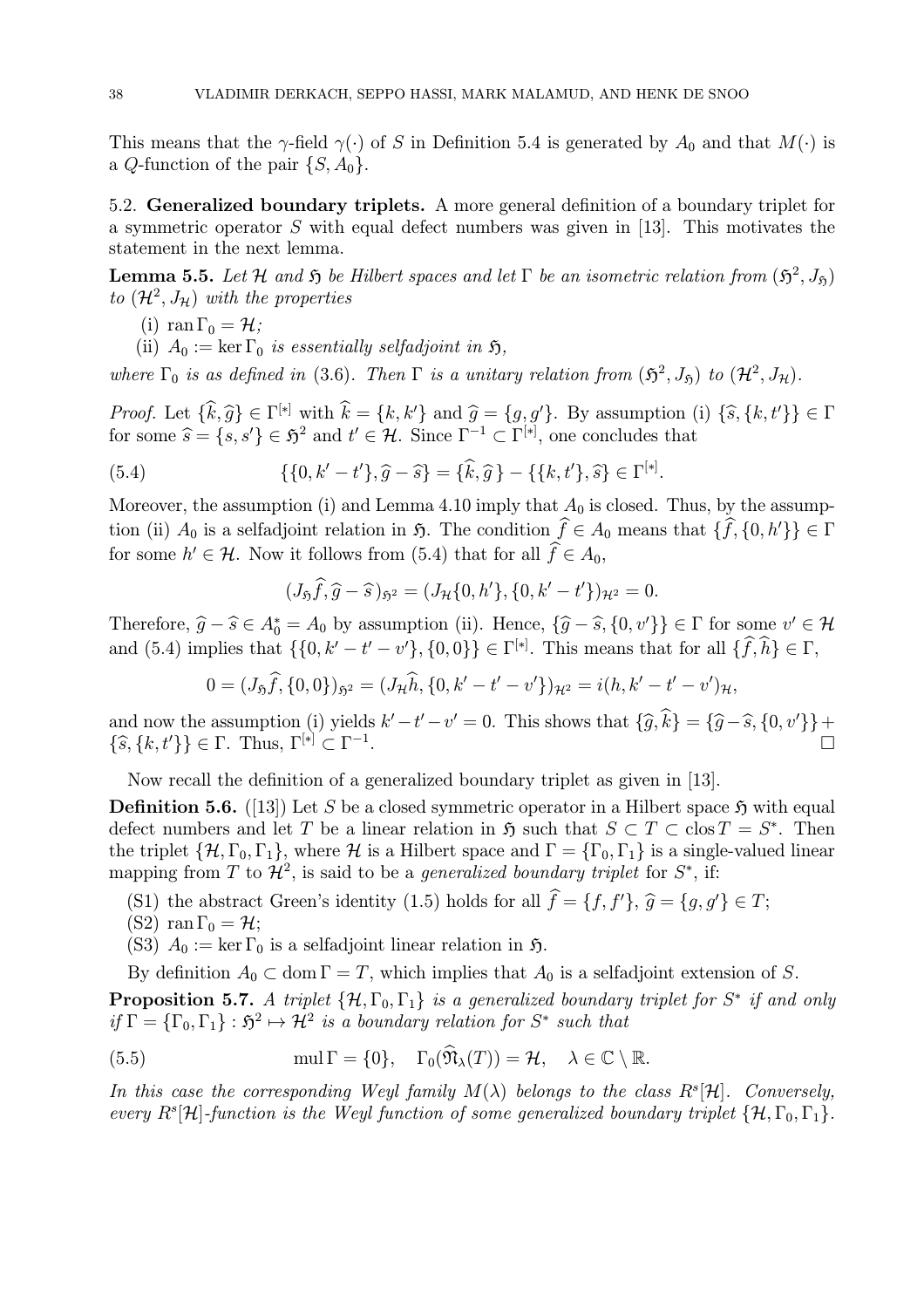*Proof.* Let  $\{\mathcal{H}, \Gamma_0, \Gamma_1\}$  be a generalized boundary triplet for  $S^*$ . Then  $\Gamma = \{\Gamma_0, \Gamma_1\}$  is unitary by Lemma 5.5 and hence it is a boundary relation for  $S^*$  with mul  $\Gamma = \{0\}$ . It follows from the assumption (S3) that  $S^* = A_0 \widehat{+} \widehat{N}_\lambda(S^*), \lambda \in \mathbb{C} \setminus \mathbb{R}$ , and since  $A_0 \subset T$ , also the equality

(5.6) 
$$
T = A_0 \widehat{+} \widehat{\mathfrak{N}}_{\lambda}(T), \quad \lambda \in \mathbb{C} \setminus \mathbb{R},
$$

holds. This together with (S2) gives

(5.7) 
$$
\Gamma_0(\widehat{\mathfrak{N}}_{\lambda}(T)) = \Gamma_0(T) = \mathcal{H}, \quad \lambda \in \mathbb{C} \setminus \mathbb{R}.
$$

The statement  $M(\lambda) \in R^s[\mathcal{H}]$  is obtained from Proposition 4.7.

Conversely, let  $\Gamma$  be a boundary relation for  $S^*$  with the properties (5.5). Then  $\mathcal{H} =$  $\Gamma_0(\hat{\mathfrak{N}}_{\lambda}(T)) \subset \text{ran }\Gamma_0$ , so that  $\text{ran }\Gamma_0 = \mathcal{H}$ , i.e., (S2) is satisfied. Also the property (S3) is obtained from  $\Gamma_0(\mathfrak{N}_\lambda(T)) = \mathcal{H}$  by using Proposition 4.15, cf. Corollary 4.17. The remaining conditions for generalized boundary triplets are clearly satisfied.

It follows from Theorem 3.9 and Propositions 4.5, 4.7 that every  $R^s[\mathcal{H}]$ -function is the featler function of some generalized boundary triplet Weyl function of some generalized boundary triplet.

The converse part of Proposition 5.7 was first proved in [13]. The next result collects some further properties of generalized boundary triplets.

**Proposition 5.8.** ([13]) Let  $\{\mathcal{H}, \Gamma_0, \Gamma_1\}$  be a generalized boundary triplet for S<sup>\*</sup>. Then:

- (i)  $T = A_0 \widehat{+} \widehat{\mathfrak{N}}_{\lambda}(T)$  for every  $\lambda \in \mathbb{C} \setminus \mathbb{R}$ ;
- (ii) clos  $\Gamma_1(A_0) = \mathcal{H}$  and  $\overline{ran} \Gamma = \mathcal{H}^2$ ;
- (iii) the restriction  $\Gamma_0 : \widehat{\mathfrak{N}}_{\lambda}(T) \to \mathcal{H}$  is a closed mapping for every  $\lambda \in \mathbb{C} \setminus \mathbb{R}$ ;
- (iv) the equalities (5.2) define an  $[\mathcal{H}, \hat{\mathfrak{N}}_{\lambda}]$ -valued function  $\hat{\gamma}(\cdot)$ , an  $[\mathcal{H}, \mathfrak{N}_{\lambda}]$ -valued function  $\gamma(\cdot)$ , and an [H]-valued function  $M(\cdot)$ , which are holomorphic on  $\mathbb{C} \setminus \mathbb{R}$  and satisfy the identities  $(4.14)$  and  $(5.3)$ .

Proof. (i) This was shown in the proof of Proposition 5.7, cf. (5.6).

(ii) By Proposition 2.3 ran Γ is dense in  $\mathcal{H}^2$ . Now assume that  $h \perp \Gamma_1(A_0)$ . Then  $\{k, h\} \perp$  $\Gamma(A_0)$  in  $\mathcal{H}^2$  for every  $k \in \mathcal{H}$ . Since  $\{-M(\lambda)^*h, h\} \perp \Gamma(\widehat{\mathfrak{N}}_{\lambda})$  in  $\mathcal{H}^2$ , it follows from (i) that  ${-M(\lambda)^*h, h} \perp \text{ran } \Gamma$  and, therefore,  $h = 0$ .

(iii) By Proposition 4.9 the mapping  $\Gamma_0: \widehat{\mathfrak{N}}_{\lambda}(T) \to \mathcal{H}, \lambda \in \mathbb{C} \setminus \mathbb{R}$ , is closable. Moreover, it is closed since  $\Gamma_0(\widehat{\mathfrak{N}}_{\lambda}(T)) = \mathcal{H}$ .

(iv) The operators  $\hat{\gamma}(\lambda)$ ,  $\lambda \in \mathbb{C} \setminus \mathbb{R}$ , are bounded by the closed graph theorem and thus also the operators  $\gamma(\lambda)$ ,  $\lambda \in \mathbb{C} \setminus \mathbb{R}$ , are bounded. The corresponding statement for  $M(\lambda)$  was shown in Proposition 5.9. The remaining statements are immediate from Proposition 4.11 and the operator representation  $(4.29)$ .

5.3. Boundary relations with Weyl functions in  $R[5]$ . In this subsection the class of boundary relations whose Weyl functions belong to the class  $R[\mathcal{H}]$  is considered.

**Proposition 5.9.** Let H and  $\tilde{p}$  be Hilbert spaces and let  $\Gamma : \tilde{p}^2 \to H^2$  be a (possibly multivalued) linear relation such that:

- (B1) Green's identity (3.1) holds;
- (B2) ran  $\Gamma_0 = \mathcal{H}$ ;
- (B3)  $A_0 := \ker \Gamma_0$  is a selfadjoint linear relation in  $\mathfrak{H}$ .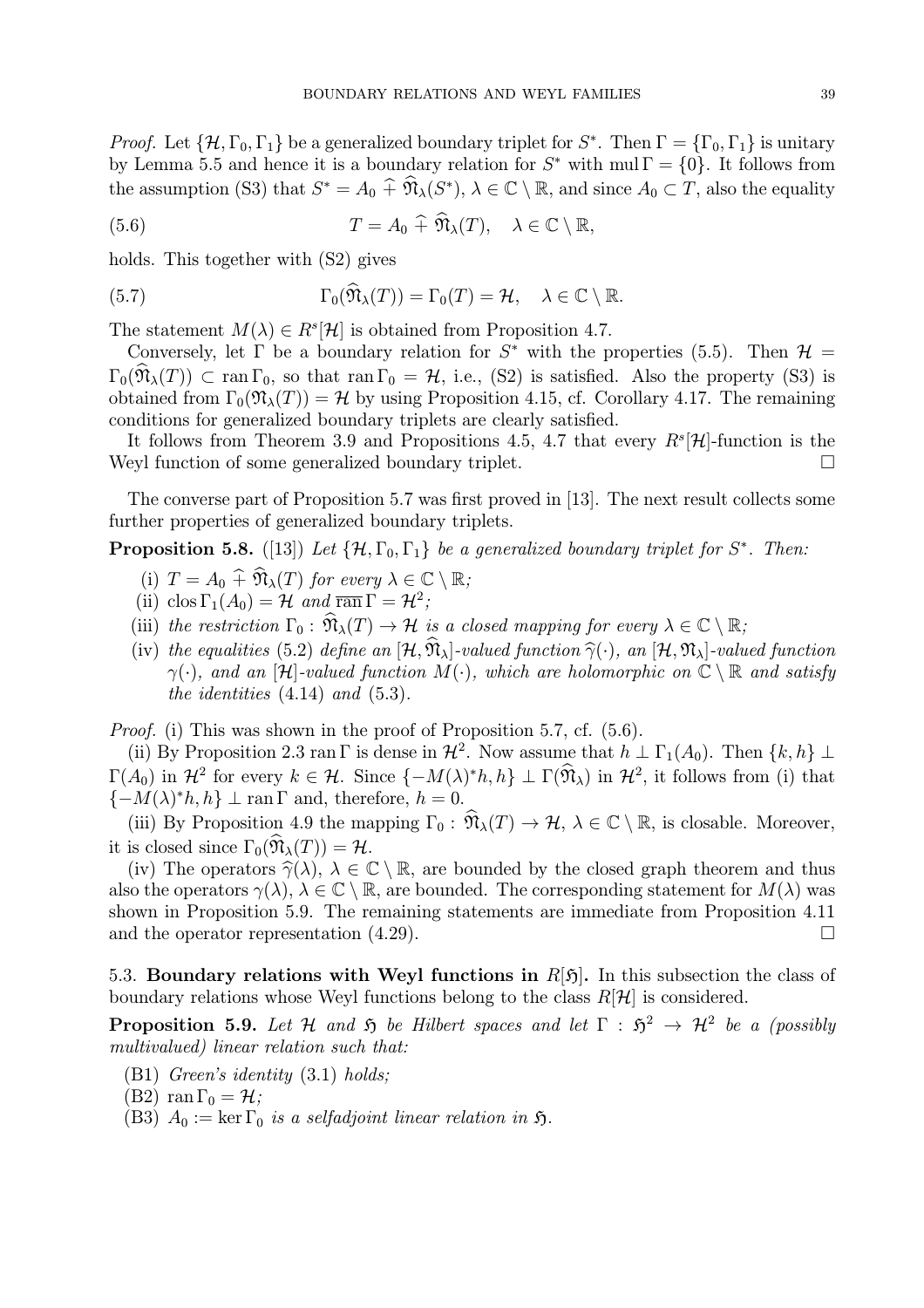Then  $\Gamma : \mathfrak{H}^2 \to \mathcal{H}^2$  is a boundary relation for  $S^* := (\ker \Gamma)^*$  such that

(5.8) 
$$
\Gamma_0(\mathfrak{N}_{\lambda}(T)) = \mathcal{H}, \quad \lambda \in \mathbb{C} \setminus \mathbb{R}.
$$

Conversely, every boundary relation  $\Gamma : \mathfrak{H}^2 \to \mathcal{H}^2$  satisfying (5.8) satisfies also the conditions (B1)-(B3). In this case the corresponding Weyl function belongs to the class  $R[\mathcal{H}]$ , and moreover, every R[H]-function is the Weyl function of some boundary relation  $\Gamma : \mathfrak{H}^2 \to \mathcal{H}^2$ with the properties  $(B1)$ - $(B3)$ .

Proof. The proof is completely analogous to that of Proposition 5.7 and hence it will be omitted.  $\Box$ 

**Proposition 5.10.** Let  $\Gamma : \mathfrak{H}^2 \to \mathcal{H}^2$  be a boundary relation satisfying the conditions (B1)-(B3). Then:

- (i)  $T = A_0 \widehat{+} \widehat{\mathfrak{N}}_{\lambda}(T)$  for every  $\lambda \in \mathbb{C} \setminus \mathbb{R}$ ;
- (ii)  $(\Gamma_0 \upharpoonright \widehat{\mathfrak{N}}_{\lambda}(T))^{-1} : \mathcal{H} \to \widehat{\mathfrak{N}}_{\lambda}(T)$  is closed bounded and single-valued for every  $\lambda \in \mathbb{C} \setminus \mathbb{R}$ ;
- (iii) the equalities (5.2) define  $[\mathcal{H}, \hat{\mathfrak{N}}_{\lambda}]$ -valued,  $[\mathcal{H}, \mathfrak{N}_{\lambda}]$ -valued, and  $[\mathcal{H}]$ -valued functions  $\hat{\gamma}(\cdot), \gamma(\cdot)$ , and  $M(\cdot)$ , respectively, which are holomorphic on  $\mathbb{C} \setminus \mathbb{R}$  and satisfy the *identities*  $(4.14)$  *and*  $(5.3)$ .

Proof. The proof is analogous to that of Proposition 5.8. The main difference is that the mapping  $\Gamma_0 \upharpoonright \widehat{\mathfrak{N}}_{\lambda}(T)$ :  $\widehat{\mathfrak{N}}_{\lambda}(T) \to \mathcal{H}$ , may be multivalued, but it has still a trivial kernel and its inverse is a closed bounded single-valued mapping for every  $\lambda \in \mathbb{C} \setminus \mathbb{R}$  by Proposition 4.9.<br>The identity (5.3) is implied by (4.29). The identity  $(5.3)$  is implied by  $(4.29)$ .

The next proposition gives a reduction of a multivalued boundary relation  $\Gamma : \mathfrak{H}^2 \to \mathcal{H}^2$ with the properties  $(B1)$ – $(B3)$  to a generalized boundary triplet satisfying  $(S1)$ – $(S3)$ .

**Proposition 5.11.** Let  $\Gamma : \mathfrak{H}^2 \to \mathcal{H}^2$  be a boundary relation satisfying the conditions (B1)-(B3) and let  $\mathcal{H}_0 = \pi_1 \text{ mul } \Gamma$ ,  $\mathcal{H}_1 = \mathcal{H} \ominus \mathcal{H}_0$ . Then there is a selfadjoint operator  $K \in [\mathcal{H}]$ , such that the linear relation

(5.9) 
$$
\Gamma^{(1)} := \left\{ \left\{ \begin{pmatrix} f \\ f' \end{pmatrix}, \begin{pmatrix} P_{\mathcal{H}_1} h \\ h' - Kh \end{pmatrix} \right\} : \left\{ \begin{pmatrix} f \\ f' \end{pmatrix}, \begin{pmatrix} h \\ h' \end{pmatrix} \right\} \in \Gamma \right\} : \mathfrak{H}^2 \to \mathcal{H}_1^2,
$$

is a single-valued boundary relation for  $S^*$  and the boundary triplet  $\{\mathcal{H}_1, \Gamma_0^{(1)}, \Gamma_1^{(1)}\}$  satisfies the assumptions (S1)-(S3). The Weyl functions  $M(\lambda)$ ,  $M_1(\lambda)$  corresponding to the boundary relations  $\Gamma$ ,  $\Gamma^{(1)}$  are connected by

(5.10) 
$$
M(\lambda) = K + \text{diag}\{0_{\mathcal{H}_0}, M_1(\lambda)\}, \quad \lambda \in \mathbb{C}_+.
$$

*Proof.* Since ran  $\Gamma_0 = H$  one derives from Lemma 2.1 that ran  $\Gamma \widehat{+} (\{0\} \oplus H)$  is closed. By a theorem of Kato [19, Theorem 4.8] and Proposition 2.3

(5.11) 
$$
\text{mul } \Gamma \uparrow (\{0\} \oplus \mathcal{H})
$$
 is closed.

Using Lemma 2.1 again one obtains that  $\mathcal{H}_0 = \pi_1$  mul Γ is a closed subspace of H and it follows from (5.11) that mul Γ is the graph of a bounded operator  $K_0 : \mathcal{H}_0 \to \mathcal{H}$ . Due to Proposition 2.9  $K_0$  is a symmetric operator since mul Γ is a neutral subspace in  $\{\mathcal{H}^2, J_{\mathcal{H}}\}.$ Let K be a bounded selfadjoint operator extension of  $K_0$ . Since mul  $\Gamma = \text{ran } \Gamma^{[\perp]}$  one obtains from

$$
0 = (h', h_0) - (h, K_0 h_0) = (h' - Kh, h_0) \quad h_0 \in \mathcal{H}_0, \quad \{h, h'\} \in \operatorname{ran} \Gamma,
$$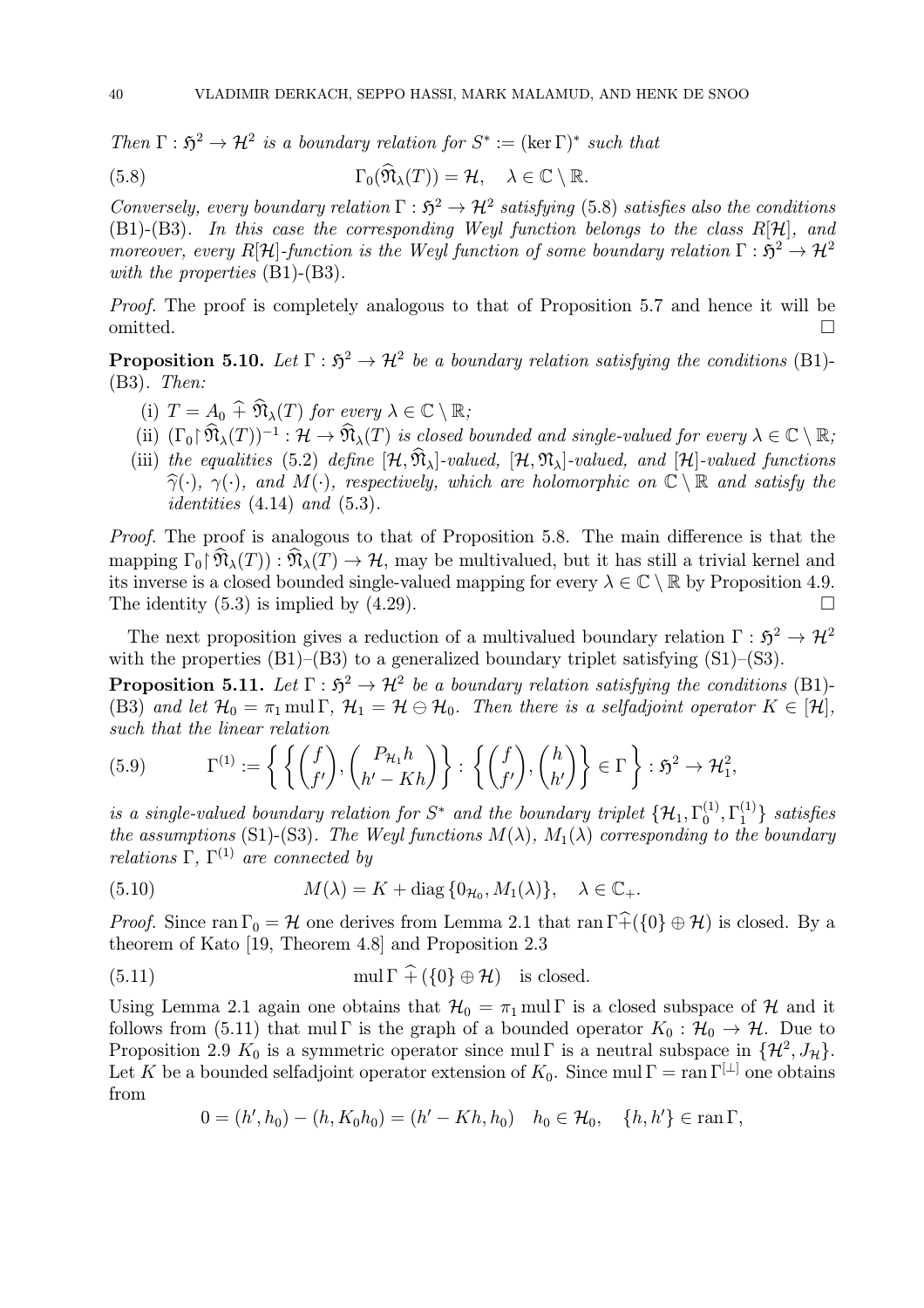that  $h'-Kh$  is orthogonal to  $\mathcal{H}_0$ . This proves that ran  $\Gamma^{(1)} \subset \mathcal{H}_1^2$ . The mapping  $\Gamma$  is singlevalued since for  $h = \{h, h'\} \in \text{mul } \Gamma$  one has  $P_{\mathcal{H}_1} h = h' - Kh = 0$ . Now, the properties (S1)-(S3) for  $\Gamma^{(1)}$  are implied by the properties (B1)-(B3) for Γ. The equality 5.10 follows from  $(5.9)$ .

The following corollary is immediate from Proposition 4.30.

Corollary 5.12. Let S be a symmetric operator in  $\mathfrak{H}$  and let  $\Gamma : \mathfrak{H}^2 \to \mathcal{H}^2$  be a boundary relation for S<sup>\*</sup> satisfying the conditions (B1)-(B3),  $\mathcal{H}_0 = \pi_1 \text{ mul } \Gamma$ ,  $A_0 = \text{ker } \Gamma_0$ ,  $T = \text{dom } \Gamma$ , and let  $M(\cdot)$  be the corresponding Weyl function. Then:

(i) mul  $A_0 = \{0\}$  if and only if

(5.12) 
$$
\lim_{y \to \infty} \frac{(M(iy)h, h)_{\mathcal{H}}}{iy} = 0, \quad h \in \mathcal{H};
$$

(ii) mul  $T = \{0\}$  if and only if  $M(\cdot)$  satisfies the condition (5.12) and

$$
\lim_{y \uparrow \infty} y \text{Im} \left( M(iy)h, h \right) = \infty, \quad h \in \mathcal{H} \ominus \mathcal{H}_0, \quad h \neq 0.
$$

#### 6. Examples

In this section a number of illustrative examples are presented. Each example by itself shows some characteristic behaviour of boundary relations.

**Example 6.1.** Let A be a selfadjoint relation in a Hilbert space  $\mathfrak{H}$  and let B be a selfadjoint relation in a Hilbert space H. Define the linear relation A in  $\mathfrak{H} \oplus \mathcal{H}$  by  $A = A \oplus (-B)$ , i.e.,

$$
\widetilde{A} = \left\{ \left\{ \begin{pmatrix} f \\ h \end{pmatrix}, \begin{pmatrix} f' \\ -h' \end{pmatrix} \right\} : \{f, f'\} \in A, \{h, h'\} \in B \right\}.
$$

It is clear that  $\widetilde{A}$  is selfadjoint. The transform

$$
\Gamma = \mathcal{J}^{-1}(\widetilde{A}) = \left\{ \left\{ \begin{pmatrix} f \\ f' \end{pmatrix}, \begin{pmatrix} h \\ h' \end{pmatrix} \right\} : \{f, f'\} \in A, \{h, h'\} \in B \right\}
$$

defines a boundary relation  $\Gamma : \mathfrak{H}^2 \to \mathcal{H}^2$  for  $S^* = A$  with

 $T = \text{dom }\Gamma = A, \quad S = \ker \Gamma = A, \quad \text{ran }\Gamma = B, \quad \text{mul }\Gamma = B.$ 

In particular, this implies that  $A_0 = A_1 = S = S^*$  are selfadjoint. The corresponding Weyl family  $M(\lambda) = \Gamma(\hat{\mathfrak{N}}_{\lambda}(T))$  is given by  $M(\lambda) \equiv B$ . Since ran  $\Gamma_0 = \text{dom } B$  it is seen that  $M(\lambda) \in R[H]$  if and only if dom B is closed (in which case B is the orthogonal sum of a bounded selfadjoint operator and a closed multivalued part). Furthermore, note that  $\mathfrak{N}_{\lambda}(S^*) = \mathfrak{N}_{\lambda}(A) = \{0,0\}$ , so that the  $\gamma$ -field satisfies  $\gamma(\lambda)h = 0$  for all  $h \in \text{dom } B$  and hence its closure is single-valued.

Example 6.1 gives a realization for a constant Nevanlinna family  $M(\lambda) \equiv B$  as a Weyl family of a boundary relation Γ. Observe, that the symmetry property  $M(\lambda)^* = M(\lambda)$  forces that  $B = B^*$ . In Example 6.1 the boundary relation  $\Gamma$  is not minimal. The following result expresses this situation more explicitly.

Corollary 6.2. Let  $\Gamma : \mathfrak{H}^2 \to \mathcal{H}^2$  be an arbitrary boundary relation whose Weyl function satisfies  $M(\lambda) = B, \ \lambda \in \mathbb{C} \setminus \mathbb{R}$ . If  $\Gamma$  is minimal then  $\mathfrak{H} = \{0\}$  and in particular  $S = T = S^*$ .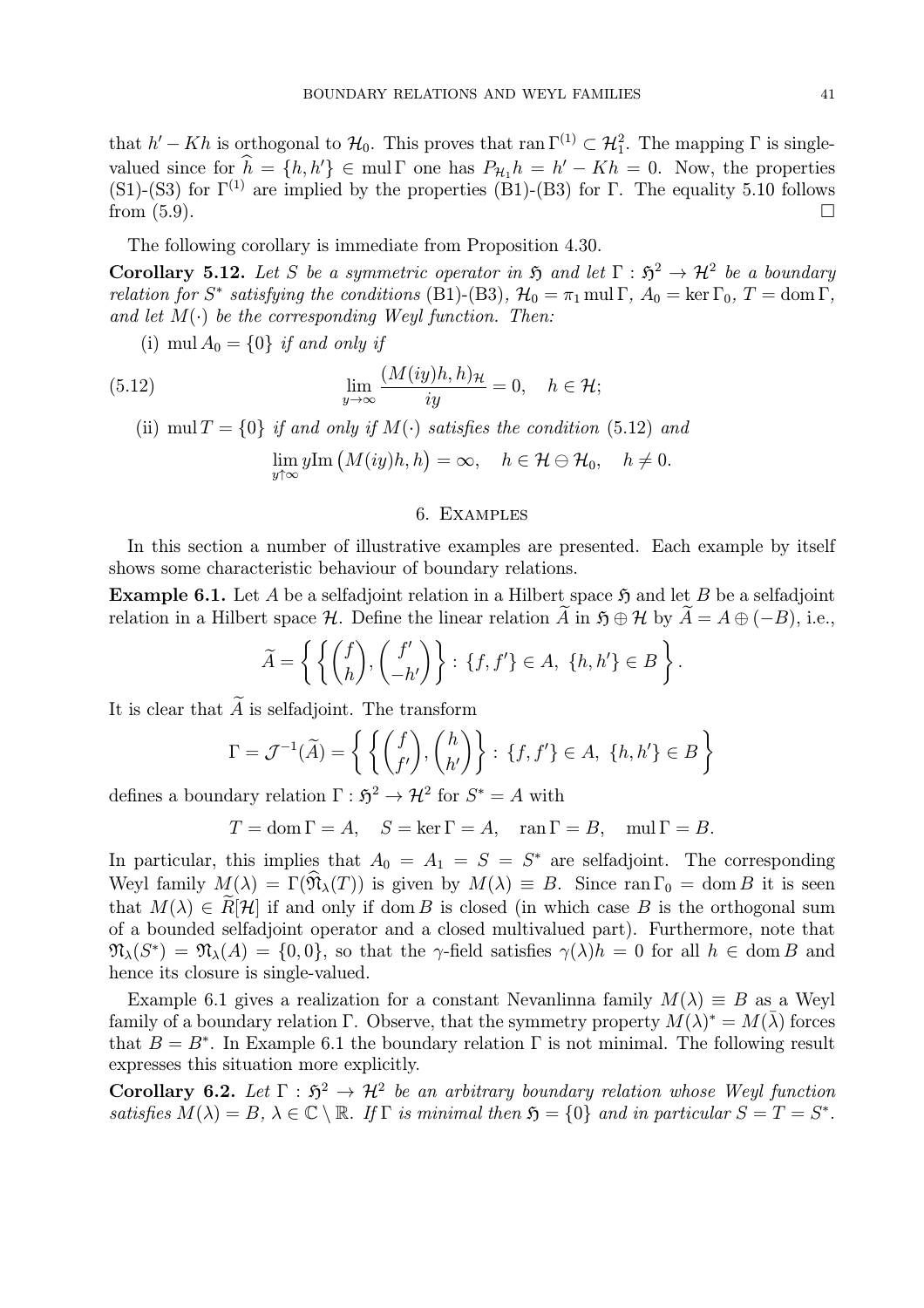*Proof.* Consider  $\{f_{\lambda}, h\} \in \Gamma$  with  $\lambda \in \mathbb{C} \setminus \mathbb{R}$ . The identity (3.4) with  $\lambda = \mu$  shows that  $(\lambda - \bar{\lambda}) \|f_{\lambda}\|^2 = (h', h) - (h, h') = 0.$ 

since B is selfadjoint. This implies that  $f_{\lambda} = \{0, 0\}$ . Now the assumption that  $\Gamma : \mathfrak{H}^2 \to \mathcal{H}^2$  is minimal yields  $\mathfrak{H} = \overline{\text{span}} \{ \mathfrak{N}_{\lambda}(T) : \lambda \in \mathbb{C} \setminus \mathbb{R} \} = \{0\}.$  In this case  $S = T = S^* = \{0, 0\}.$ 

In Proposition 3.7 a boundary relation for an arbitrary closed symmetric relation  $S$  in a Hilbert space  $\mathfrak{H}$  is constructed. In the next example some further properties of the corresponding boundary relation are considered.

**Example 6.3.** Let  $\widetilde{A}$  be the linear relation in  $\mathfrak{H} \oplus \mathfrak{H}$  given by (3.12) and let  $\Gamma = \mathcal{J}^{-1}(\widetilde{A})$ be the corresponding boundary relation for  $S^*$ . Then  $\Gamma$  satisfies the following equalities

 $\ker \Gamma = \text{mul } \Gamma = S, \quad \text{dom } \Gamma = \text{ran } \Gamma = S^*.$ 

Moreover, the corresponding Weyl family  $M(\lambda)$  is given by

(6.1) 
$$
M(\lambda) = S + \widehat{\mathfrak{N}}_{\lambda}(S^*), \quad \lambda \in \mathbb{C} \setminus \mathbb{R}.
$$

To see this assume  $\{f_2, f'_2\} \in M(\lambda)$ . Then it follows from (3.5) that

 $\{\{f_{\lambda}, \lambda f_{\lambda}\}, \{f_{2}, f'_{2}\}\}\in \Gamma$  for some  $\{f_{\lambda}, \lambda f_{\lambda}\}\in S^*$ .

By (3.12) this shows  $P_{\mathfrak{N}}(\lbrace f_2, f'_2 \rbrace - \lbrace f_\lambda, \lambda f_\lambda \rbrace) = 0$ , which implies that  $\lbrace f_2, f'_2 \rbrace - \lbrace f_\lambda, \lambda f_\lambda \rbrace \in S$ , so that  $\{f_2, f'_2\} \in S \oplus \mathfrak{N}_{\lambda}(S^*)$ . Hence  $M(\lambda) \subset S \oplus \mathfrak{N}_{\lambda}(S^*)$ , and the reverse inclusion can be seen immediately. Furthermore,

(6.2) 
$$
\text{mul } M(\lambda) = \text{mul } S, \quad \lambda \in \mathbb{C} \setminus \mathbb{R}.
$$

To see this, consider an arbitrary element in  $M(\lambda)$  with  $\lambda \in \mathbb{C} \setminus \mathbb{R}$ :

$$
\{h, h'\} \widehat{+} \{f_{\lambda}, \lambda f_{\lambda}\} \in M(\lambda) \quad \text{with} \quad \{h, h'\} \in S, \quad \{f_{\lambda}, \lambda f_{\lambda}\} \in \widehat{\mathfrak{N}}_{\lambda}(S^*),
$$

so that  $(h', f_\lambda) = \overline{\lambda}(h, f_\lambda)$ . If  $h + f_\lambda = 0$ , then  $\{-f_\lambda, h'\} \in S$  and  $(h', f_\lambda) \in \mathbb{R}$ . Hence, it follows that  $f_{\lambda} = 0$ , and consequently,  $h = 0$ . Thus mul  $M(\lambda) \subset \text{mul } S$  and the reverse inclusion is obvious.

In this example  $M(\cdot) \in \widetilde{R}(\mathfrak{H})$ . According to Proposition 3.5 the boundary relation  $\Gamma$  is minimal if and only if the selfadjoint relation  $\tilde{A} = \mathcal{J}(\Gamma)$  in  $\mathfrak{H} \oplus \mathfrak{H}$  is minimal with respect to  $\mathfrak{H}$ , which is equivalent to S being simple. Hence, if S is simple, in which case S is an operator, this model provides a minimal realization for the Weyl family  $M(\lambda)$  in (6.1). Moreover, its multivalued part is trivial due to (6.2). Therefore, if S is simple,  $M(\cdot) \in R(\mathfrak{H})$ .

Recall that the symmetric relations  $A_0$  and  $A_1$  in (4.13) are given by

$$
A_0 = \{ \{f_1, f_1'\} \in S^* : P_{\mathfrak{N}}\hat{f}_1 = P_{\mathfrak{N}}\{0, f_2'\}, \{0, f_2'\} \in S^* \}
$$

and

$$
A_1 = \{ \{f_1, f_1'\} \in S^* : P_{\mathfrak{N}}\widehat{f_1} = P_{\mathfrak{N}}\{f_2, 0\}, \{f_2, 0\} \in S^* \}.
$$

This implies, in a similar way as above, that

(6.3) 
$$
A_0 = S \hat{+} \{0, \text{mul } S^*\}, \quad A_1 = S \hat{+} \{\text{ker } S^*, 0\}.
$$

Moreover, ran  $\Gamma_0 = \text{dom } S^*$  and ran  $\Gamma_1 = \text{ran } S^*$ . The extension  $A_0$  of S is symmetric and, in general, not selfadjoint. The defect numbers of  $A_0$  are called semi-defect numbers of S, see [20].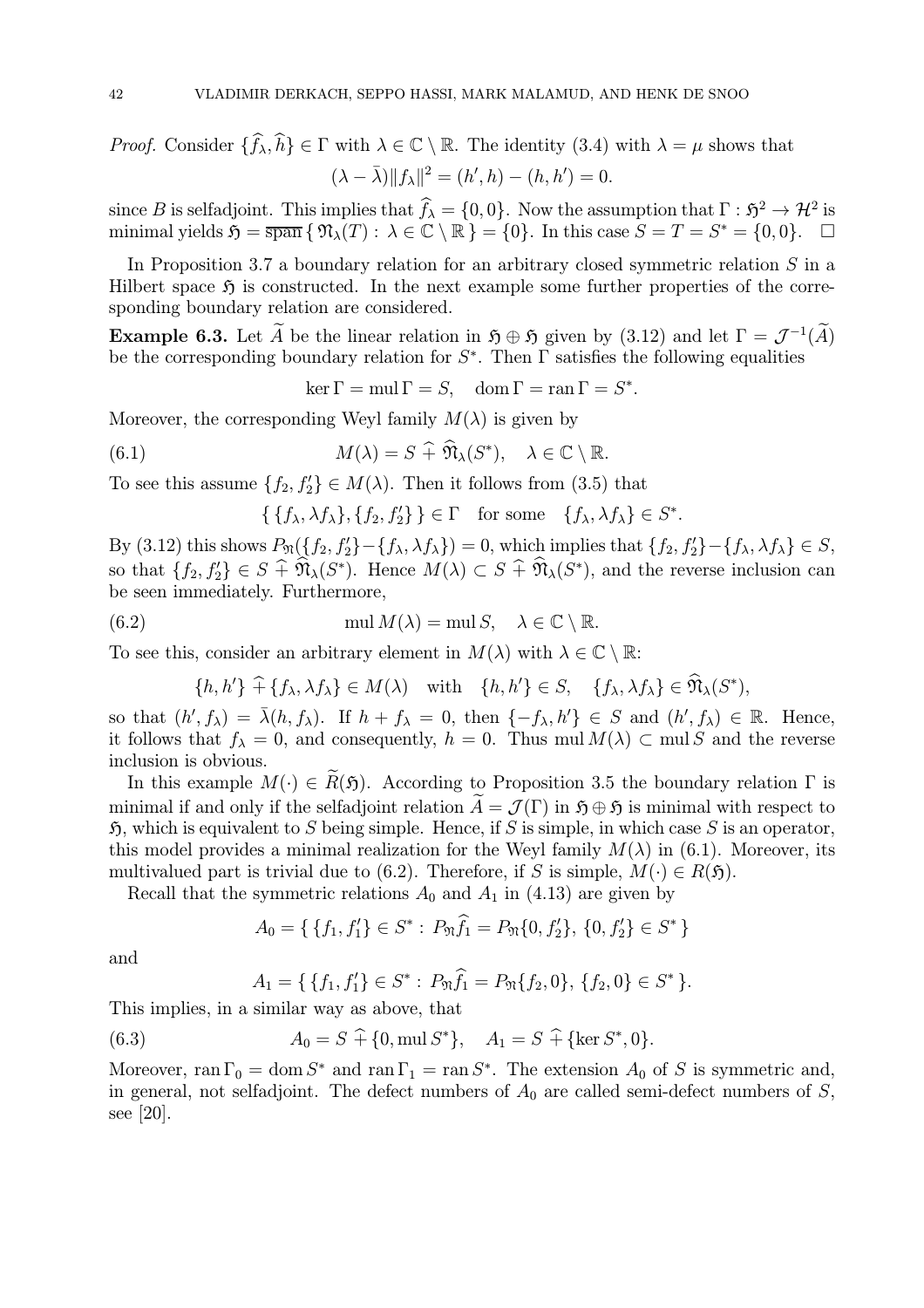**Remark 6.4.** If in Example 6.3 S is a densely defined symmetric operator, then  $(6.3)$  shows that  $A_0 = \ker \Gamma_0$  coincides with S. Therefore,  $A_0$  need not be selfadjoint and, in general, it can have arbitrary (equal or unequal) defect numbers.

The next example gives a boundary relation whose Weyl function belongs to  $R_{inv}(\mathcal{H})\backslash R[\mathcal{H}]$ . **Example 6.5.** Let B be a closed densely defined linear operator in  $\mathfrak{H}$  and let  $\widetilde{A}$  be the operator determined by the block form

$$
\widetilde{A} = \begin{pmatrix} 0 & B \\ B^* & 0 \end{pmatrix}.
$$

By definition  $\widetilde{A}$  is a selfadjoint operator in  $\mathfrak{H} \oplus \mathfrak{H}$  whose graph is given by

$$
\widetilde{A} = \left\{ \left\{ \binom{f}{h}, \binom{Bh}{B^*f} \right\} : h \in \text{dom}\,B, \, f \in \text{dom}\,B^* \right\}.
$$

Moreover,

$$
(\widetilde{A} - \lambda)^{-1} \begin{pmatrix} \varphi \\ 0 \end{pmatrix} = \begin{pmatrix} (BB^* - \lambda^2)^{-1} \lambda \varphi \\ B^*(BB^* - \lambda^2)^{-1} \varphi \end{pmatrix}, \quad (\widetilde{A} - \lambda)^{-1} \begin{pmatrix} 0 \\ \psi \end{pmatrix} = \begin{pmatrix} B(B^*B - \lambda^2)^{-1} \psi \\ (B^*B - \lambda^2)^{-1} \lambda \varphi \end{pmatrix}.
$$

The transform

$$
\Gamma = \mathcal{J}^{-1}(\widetilde{A}) = \left\{ \left\{ \begin{pmatrix} f \\ (Bh), \begin{pmatrix} h \\ -B^*f \end{pmatrix} \right\} : h \in \text{dom}\,B, f \in \text{dom}\,B^* \right\}
$$

defines a boundary relation for  $S^* = \mathfrak{H} \oplus \overline{\operatorname{ran}} B$  in  $\mathfrak{H} \oplus \mathfrak{H}$  with

 $T = \text{dom } \Gamma = \text{dom } B^* \times \text{ran } B, \quad S = \text{ker } \Gamma = \text{ker } B^* \times \{0\},\$  $\text{ran } \Gamma = \text{dom } B \times \text{ran } B^*, \quad \text{mul } \Gamma = \text{ker } B \times \{0\}.$ 

Hence, Γ is single-valued if and only if ker  $B = \{0\}$  and since mul  $\Gamma \cap \{0, 5\} = \{0\}$  the corresponding Weyl family  $M(\lambda)$  is operator-valued. Moreover,

 $\operatorname{ran} \Gamma_0 = \operatorname{dom} B, \quad \operatorname{ran} \Gamma_1 = \operatorname{ran} B^*.$ 

Observe, that  $\{f, \lambda f\} \in T$  if and only if

$$
f = \frac{1}{\lambda} Bh, \quad h \in \text{dom}\, B^*B.
$$

Hence,

$$
\Gamma_0(\widehat{\mathfrak{N}}_{\lambda}(T)) = \text{dom } B^*B, \quad \Gamma_1(\widehat{\mathfrak{N}}_{\lambda}(T)) = \text{ran } B^*B,
$$

and the corresponding  $\gamma$ -field and the Weyl family are given by

$$
\gamma(\lambda) = \frac{1}{\lambda} B, \quad M(\lambda) = -\frac{1}{\lambda} B^* B
$$

on dom B<sup>∗</sup>B. In particular,  $\Gamma_0(\widehat{\mathfrak{N}}_{\lambda}(T))$  and  $\Gamma_1(\widehat{\mathfrak{N}}_{\lambda}(T))$  are independent of  $\lambda \in \mathbb{C} \setminus \mathbb{R}$ , and in general they do not coincide with ran  $\Gamma_0$  and ran  $\Gamma_1$ , respectively. The formulas

 $A_0 = \ker \Gamma_0 = \dim B^* \times \{0\}, \quad A_1 = \ker \Gamma_0 = \ker B^* \times \operatorname{ran} B,$ 

show that  $A_0$  and  $A_1$  are essentially selfadjoint in  $\mathfrak{H}$ .

In this case also the equality  $M(\lambda) - M(\mu)^* = (\lambda - \bar{\mu})\gamma(\mu)^*\gamma(\lambda)$  is satisfied.

The next example gives a boundary relation whose Weyl function  $M(\cdot)$  typically appears in the case of bounded perturbations of a selfadjoint operator. Observe, that in this example  $-M(\cdot)^{-1}$  need not belong to the class  $\widetilde{R}_{inv}(\mathcal{H})$ .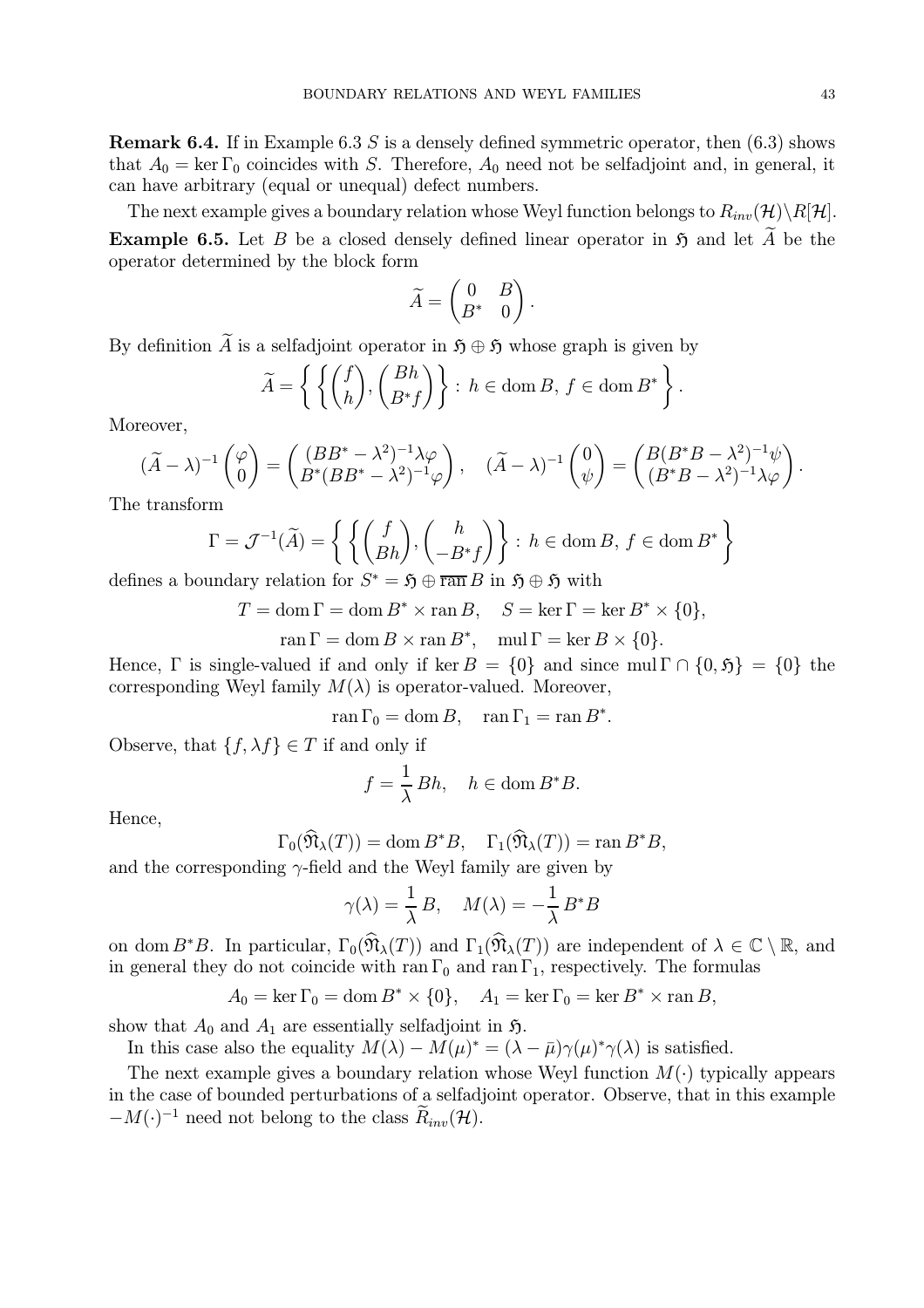**Example 6.6.** Let B be bounded and let D and E be selfadjoint operators in  $\mathfrak{H}$ . Define A by the block form

$$
\widetilde{A} = \begin{pmatrix} D & B \\ B^* & -E \end{pmatrix}.
$$

Then A is a selfadjoint operator in  $\mathfrak{H} \oplus \mathfrak{H}$  whose graph is given by

$$
\widetilde{A} = \left\{ \left\{ \binom{f}{h}, \binom{Df + Bh}{B^*f - Eh} \right\} : f \in \text{dom}\,D, \, h \in \text{dom}\,E \right\}.
$$

Note that

$$
(\widetilde{A} - \lambda)^{-1} \begin{pmatrix} \varphi \\ 0 \end{pmatrix} = \begin{pmatrix} [B(E + \lambda)^{-1}B^* + D - \lambda]^{-1} \varphi \\ (E + \lambda)^{-1}B^*[B(E + \lambda)^{-1}B^* + D - \lambda]^{-1} \varphi \end{pmatrix}
$$

and

$$
(\widetilde{A} - \lambda)^{-1} \begin{pmatrix} 0 \\ \psi \end{pmatrix} = \begin{pmatrix} (D - \lambda)^{-1} B[B^*(D - \lambda)^{-1}B + E + \lambda]^{-1} \psi \\ -[B^*(D - \lambda)^{-1}B + E + \lambda]^{-1} \psi \end{pmatrix}.
$$

Here the Schur complements  $B(E + \lambda)^{-1}B^* + D - \lambda$  and  $B^*(D - \lambda)^{-1}B + E + \lambda$  are invertible for each  $\lambda \in \mathbb{C} \setminus \mathbb{R}$  since  $\widetilde{A}$  is selfadjoint. The transform

$$
\Gamma = \mathcal{J}^{-1}(\widetilde{A}) = \left\{ \left\{ \begin{pmatrix} f \\ Df + Bh \end{pmatrix}, \begin{pmatrix} h \\ Eh - B^*f \end{pmatrix} \right\} : f \in \text{dom } D, h \in \text{dom } E \right\}
$$

defines a boundary relation in  $\mathfrak{H} \oplus \mathfrak{H}$  with

$$
T = \text{dom}\,\Gamma = D + (\{0\} \times B(\text{dom}\,E)), \quad S = \ker\Gamma = D \upharpoonright \ker B^*,
$$

$$
\operatorname{ran} \Gamma = E \widehat{+} (\{0\} \times B^*(\operatorname{dom} D)), \quad \operatorname{mul} \Gamma = E {\upharpoonright} \ker B,
$$

so that  $S^* = \text{clos} (D + (\{0\} \oplus \overline{\text{ran}} B))$ . Since mul  $\Gamma \cap \{0, \mathfrak{H}\} = \{0\}$ , the corresponding Weyl family  $M(\lambda)$  is operator-valued. Moreover,

(6.4) 
$$
\operatorname{ran} \Gamma_0 = \operatorname{dom} E, \quad \operatorname{ran} \Gamma_1 = B^*(\operatorname{dom} D) + \operatorname{ran} E.
$$

Observe, that  $\{f, \lambda f\} \in T$  if and only if

$$
f = -(D - \lambda)^{-1}Bh.
$$

Hence,

$$
\Gamma_0(\widehat{\mathfrak{N}}_{\lambda}(T)) = \text{dom } E, \quad \Gamma_1(\widehat{\mathfrak{N}}_{\lambda}(T)) = \text{ran } (B^*(D - \lambda)^{-1}B + E),
$$

and the corresponding  $\gamma$ -field and the Weyl family are given by

$$
\gamma(\lambda) = -(D - \lambda)^{-1}B, \quad M(\lambda) = B^*(D - \lambda)^{-1}B + E,
$$

on dom  $M(\lambda)$ . In particular,  $\Gamma_0(\widehat{\mathfrak{N}}_{\lambda}(T)) = \text{ran }\Gamma_0$  for every  $\lambda \in \mathbb{C} \setminus \mathbb{R}$ , while  $\Gamma_1(\widehat{\mathfrak{N}}_{\lambda}(T))$  in general depends on  $\lambda \in \mathbb{C} \setminus \mathbb{R}$  and need not coincide with ran  $\Gamma_1$ . The formulas

 $A_0 = \ker \Gamma_0 = D$ ,  $A_1 = \ker \Gamma_1 = \{ \{f, Df + Bh\} : f \in \text{dom } D, h \in \text{dom } E, B^*f = Eh \}$ 

show that  $A_0$  is selfadjoint while  $A_1$  need not be essentially selfadjoint in  $\mathfrak{H}$ .

However, if for instance  $E = 0$  then  $A_1$  takes the form

$$
A_1 = \{ \{f, f'\} \in T : B^* f = 0 \} = S \hat{+} \left( \{0\} \times \operatorname{ran} B \right).
$$

By Theorem 4.13 the equality  $\Gamma_1(\widehat{\mathfrak{N}}_{\lambda}(T)) = \text{ran }\Gamma_1$  holds for every  $\lambda \in \mathbb{C} \setminus \mathbb{R}$  if and only if  $A_1$ is selfadjoint: this holds if, for instance,  $E = 0$  and ran B is finite-dimensional, in which case  $A_1$  is in fact the generalized Friedrichs extension of S. Since  $A_0$  is a selfadjoint extension of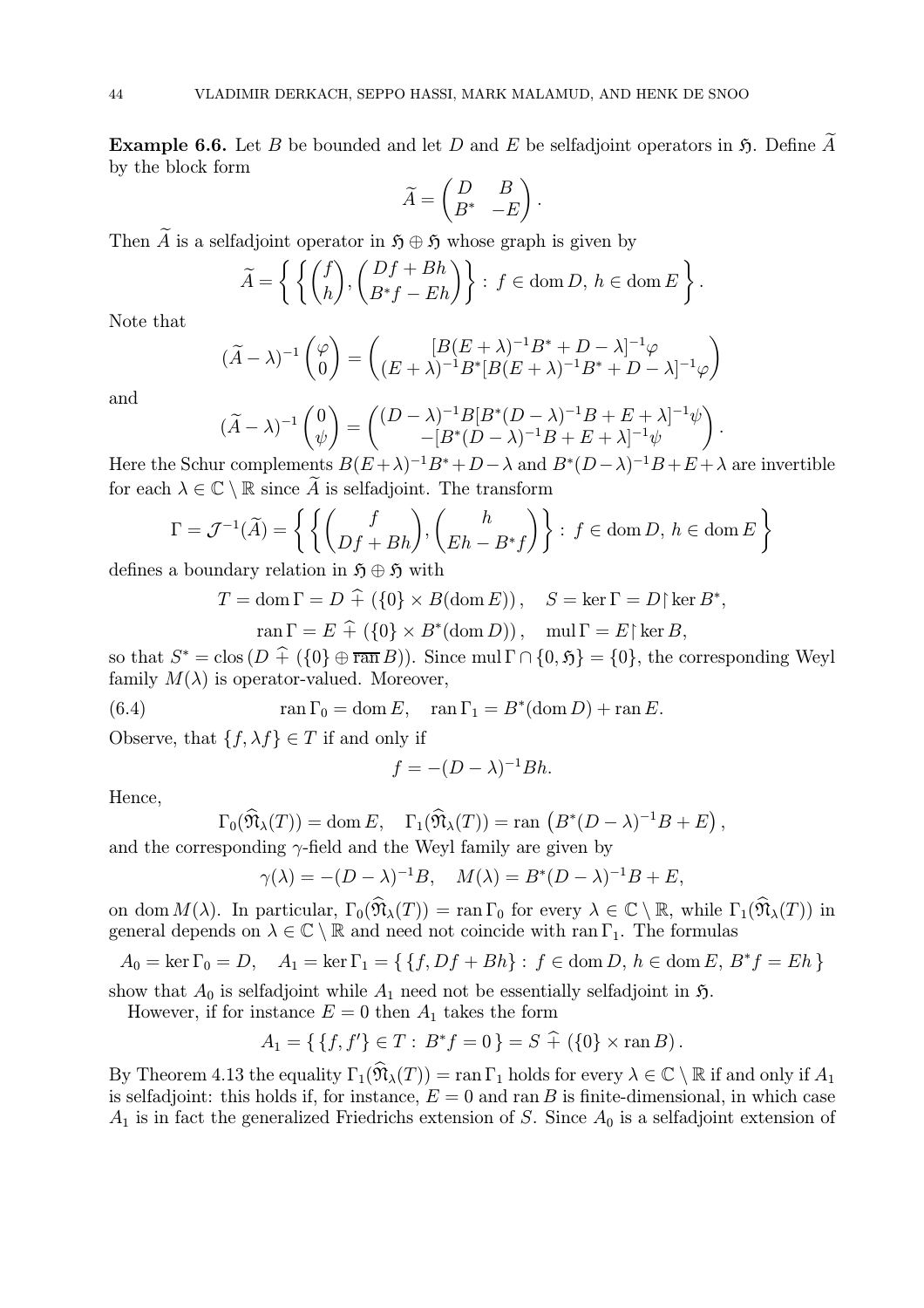S, S has equal defect numbers. Observe, that  $A_0 = S$  if and only if  $B = 0$ , so that when  $B \neq 0$  then S is not selfadjoint.

On the other hand,  $A_1 = S$  if and only if the following implication holds:

 $B^*f = Eh$ ,  $f \in \text{dom } D \Rightarrow h = 0 \text{ and } B^*f = 0$ ,

or equivalently,

(6.5) 
$$
B^*(\text{dom } D) \cap \text{ran } E = \{0\} \text{ and } \ker E = 0.
$$

In this case  $A_1$  cannot be essentially selfadjoint (unless  $B = 0$ ) and thus  $\Gamma_1(\widehat{\mathfrak{N}}_{\lambda}(T))$  must depend on  $\lambda \in \mathbb{C} \setminus \mathbb{R}$ . Observe, that there exist bounded selfadjoint operators  $B = B^*$  and  $E = E^*$  with the properties

$$
\operatorname{ran} B \cap \operatorname{ran} E = \{0\}, \quad \ker E = \ker B = \{0\},\
$$

so that also the conditions in (6.5) can be satisfied.

In the next example the Weyl function takes a constant value in the lower halfplane which is a symmetric operator with defect numbers  $(1, 0)$ . In fact, this example can be seen as a special case of Example 6.3. It involves some first order differential operators on the halflines. Example 6.7. Let  $S_+$  and  $S_-$  be the minimal differential operator generated in  $\mathfrak{H} =$  $L_2(0,\infty)$  and  $\mathcal{H} = L_2(-\infty,0)$ , respectively, by the expression iD. Let  $\widetilde{A}$  be the selfadjoint operator in  $\mathfrak{H} \oplus \mathcal{H}$  given by

$$
\widetilde{A} = \left\{ \left\{ \begin{pmatrix} y_+ \\ y_- \end{pmatrix}, \begin{pmatrix} -iy'_+ \\ -iy'_- \end{pmatrix} \right\} : y_+ \in W_2^1(0, \infty), \ y_- \in W_2^1(-\infty, 0), \ y_+(0+) = y_-(0-) \right\}.
$$

Clearly, the operator A is minimal with respect to the space  $\mathcal H$  in the sense of (2.26) since the symmetric operator  $S_+$  is simple, see Lemma 2.14. Then the linear relation  $\Gamma = \mathcal{J}^{-1}(\widetilde{A})$ :  $5^2 \rightarrow \mathcal{H}^2$  is a minimal boundary relation with

$$
\operatorname{dom}\Gamma=-S_+^*,\quad\ker\Gamma=-S_+,\quad\operatorname{ran}\Gamma=S_-^*,\quad\operatorname{mul}\Gamma=S_-.
$$

The symmetric extensions  $A_0 = \ker \Gamma_0$  and  $A_1 = \ker \Gamma_1$  are equal and coincide with  $S =$  $\ker \Gamma = -S_+$ , which is a maximal symmetric operator. Furthermore, observe that

 $\text{ran }\Gamma_0 = \text{dom } S^*_{-}, \quad \text{ran }\Gamma_1 = \text{ran } S^*_{-}.$ 

The defect subspaces  $\mathfrak{N}_{\lambda}(S^*)$  are given by

$$
\mathfrak{N}_{\lambda}(S^*) = \text{span}\{e^{i\lambda x}\}, \quad \lambda \in \mathbb{C}_+, \quad \mathfrak{N}_{\lambda}(S^*) = \{0\}, \quad \lambda \in \mathbb{C}_-,
$$

and the corresponding Weyl family  $M(\lambda) = \Gamma(\widehat{\mathfrak{N}}_{\lambda}(S^*))$  has the form

$$
M(\lambda) = S^*_{-}, \quad \lambda \in \mathbb{C}_{+}, \quad M(\lambda) = S_{-}, \quad \lambda \in \mathbb{C}_{-}.
$$

Clearly,  $M(\lambda)$  belongs to the class  $R(\mathcal{H})$  and has the domain invariance property in each halfplane, but not on  $\mathbb{C} \setminus \mathbb{R}$ , cf. Proposition 4.11. In fact, each halfplane gives different behaviour. For  $\lambda \in \mathbb{C}_+$  the corresponding  $\gamma$ -field is given by

$$
\gamma(\lambda)h = h(0) e^{i\lambda x}, \quad h \in \text{dom } S^*_{-},
$$

so that

$$
\|\gamma(\lambda)h\|^2 = \frac{|h(0)|^2}{2\text{Im }\lambda} = \frac{(S_-^*h, h) - (h, S_-^*h)}{\lambda - \bar{\lambda}}, \quad h \in \text{dom } S_-^*.
$$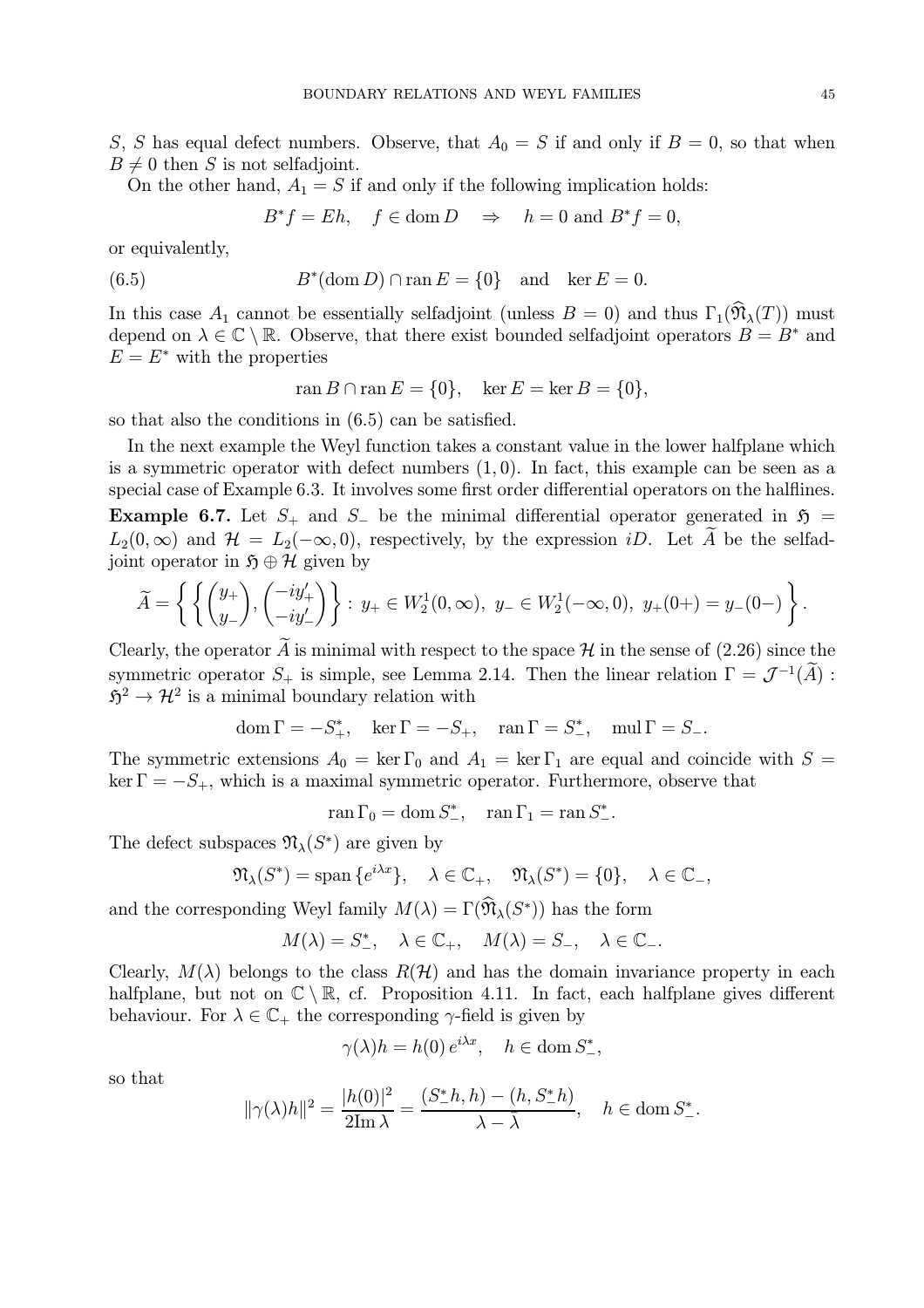Clearly (4.11) is not satisfied for  $\lambda \in \mathbb{C}_+$ , since  $S^* \not\subset S_-$ . In fact, the closure of the  $\gamma$ field  $\gamma(\lambda)$  is not single-valued for  $\lambda \in \mathbb{C}_+$ . To see this, define a sequence of smooth functions  $h_n \in \mathcal{H}$  such that  $h_n(0) = 1$  and  $h_n \to 0$  in  $\mathcal{H} = L^2(-\infty, 0)$ , in which case  $\gamma(\lambda)h_n = e^{i\lambda x} \neq 0$ . For  $\lambda \in \mathbb{C}$  the corresponding  $\gamma$ -field is given by

$$
\gamma(\lambda)h = 0, \quad h \in \text{dom } S_-,
$$

and

$$
\|\gamma(\lambda)h\|^2 = \frac{(S_h,h) - (h, S_h)}{\lambda - \overline{\lambda}}, \quad h \in \text{dom}\, S_h.
$$

Clearly (4.11) is satisfied for  $\lambda \in \mathbb{C}$ , since  $S_{-} \subset S_{-}^{*}$ . Therefore, the closure of  $\gamma(\lambda)$  is single-valued for  $\lambda \in \mathbb{C}_-$  and, in fact,  $\gamma(\lambda)h = 0$  for all  $h \in \mathcal{H}$ .

The last example demonstrates the applicability of boundary relations (as defined in the present paper) for treating boundary value problems involving partial differential operators. **Example 6.8.** Let  $A = A^*(\geq I)$  be a semibounded operator in a Hilbert space H and let S be a minimal selfadjoint operator in  $L_2((0,\infty),\mathcal{H})$  associated with the differential expression

$$
l[y] = -y'' + A^2y.
$$

It is known that the domain of the maximal operator  $S<sup>*</sup>$  consists of the vectors

$$
y = e^{-\widehat{A}t} f_1 + \frac{1}{2} \int_0^\infty e^{-A|t-s|} A^{-1} h(s) ds,
$$

where  $f_1 \in \mathfrak{H}_{-1/2}$ ,  $h = Sy \in L^2([0,\infty),\mathcal{H})$ , cf. [17]. Here  $\widehat{A}$  denotes the continuation of the operator A acting from  $\mathcal{H}_{\alpha}(A)$  to  $\mathcal{H}_{\alpha+1}(A)$ , where  $\{\mathcal{H}_{\alpha}(A)\}$  is the scale of Hilbert spaces generated by the operator  $A(\mathcal{H}_{\alpha}(A) = \text{dom } A^{\alpha})$ , see [17]. The boundary values  $y(0)$ and  $y'(0)$  of  $y \in \text{dom } S^*$  belong to  $\mathcal{H}_{-1/2}(A)$  and  $\mathcal{H}_{-3/2}(A)$ , respectively. The regularized boundary values  $y(0)$  and  $y'(0) + Ay(0)$  of  $y \in \text{dom } S^*$  belong to  $\mathcal{H}_{-1/2}(A)$  and  $\mathcal{H}_{1/2}(A)$ , respectively. Moreover, the mapping  $y \mapsto \{y(0), y'(0) + Ay(0)\}\$  from dom  $S^*$  to  $\mathcal{H}_{-1/2}(A)$ and  $\mathcal{H}_{1/2}(A)$  is surjective (see [17, Chapter 4]).

Define the operator T as a restriction of  $S^*$  to the domain dom  $T = \{y \in \text{dom } S^* :$  $y(0), y'(0) \in \mathcal{H}$  and two mappings  $\Gamma: \text{ dom } S^* \to \mathcal{H}^2$  and  $\Gamma: \text{ dom } T \to \mathcal{H}^2$  by

$$
\widetilde{\Gamma}y = \begin{pmatrix} \Gamma_0 y \\ \Gamma_1 y \end{pmatrix} = \begin{pmatrix} \widehat{A}^{-1/2} y(0) \\ A^{1/2} (y'(0) + \widehat{A}y(0)) \end{pmatrix}, \quad \Gamma y = \begin{pmatrix} \Gamma_0 y \\ \Gamma_1 y \end{pmatrix} = \begin{pmatrix} y(0) \\ y'(0) \end{pmatrix}.
$$

It is shown in [17] (see also [12]) that the triplet  $\{\mathcal{H}, \Gamma_0, \Gamma_1\}$  is an ordinary boundary triplet for  $S^*$  and the following equality

(6.6) 
$$
(S^*y, z) - (y, S^*z) = (\widetilde{\Gamma}_1 y, \widetilde{\Gamma}_0 z)_{\mathcal{H}} - (\widetilde{\Gamma}_0 y, \widetilde{\Gamma}_1 z)_{\mathcal{H}}
$$

holds for all  $y, z \in \text{dom } S^*$ . Since  $y(0), y'(0) \in \mathcal{H}$  and  $y'(0) + Ay(0) \in \mathcal{H}_{1/2}$  for all  $y \in \text{dom } T$ , one obtains  $y(0) \in \mathcal{H}_1$  for all  $y \in \text{dom } T$ . Therefore, for all  $y, z \in \text{dom } T$  the equality (6.6) can be rewritten as

(6.7) 
$$
(S^*y, z) - (y, S^*z) = (\Gamma_1 y, \Gamma_0 z)_{\mathcal{H}} - (\Gamma_0 y, \Gamma_1 z)_{\mathcal{H}}.
$$

To show that  $\{\mathcal{H}, \Gamma_0, \Gamma_1\}$  is a boundary triplet for  $S^*$ , suppose that for some  $z, \tilde{z} \in \mathcal{H}$ ,  $h, h \in \mathcal{H}$  the following equality

(6.8) 
$$
(S^*y, z) - (y, \widetilde{z}) = (\Gamma_1 y, h)_{\mathcal{H}} - (\Gamma_0 y, \widetilde{h})_{\mathcal{H}}
$$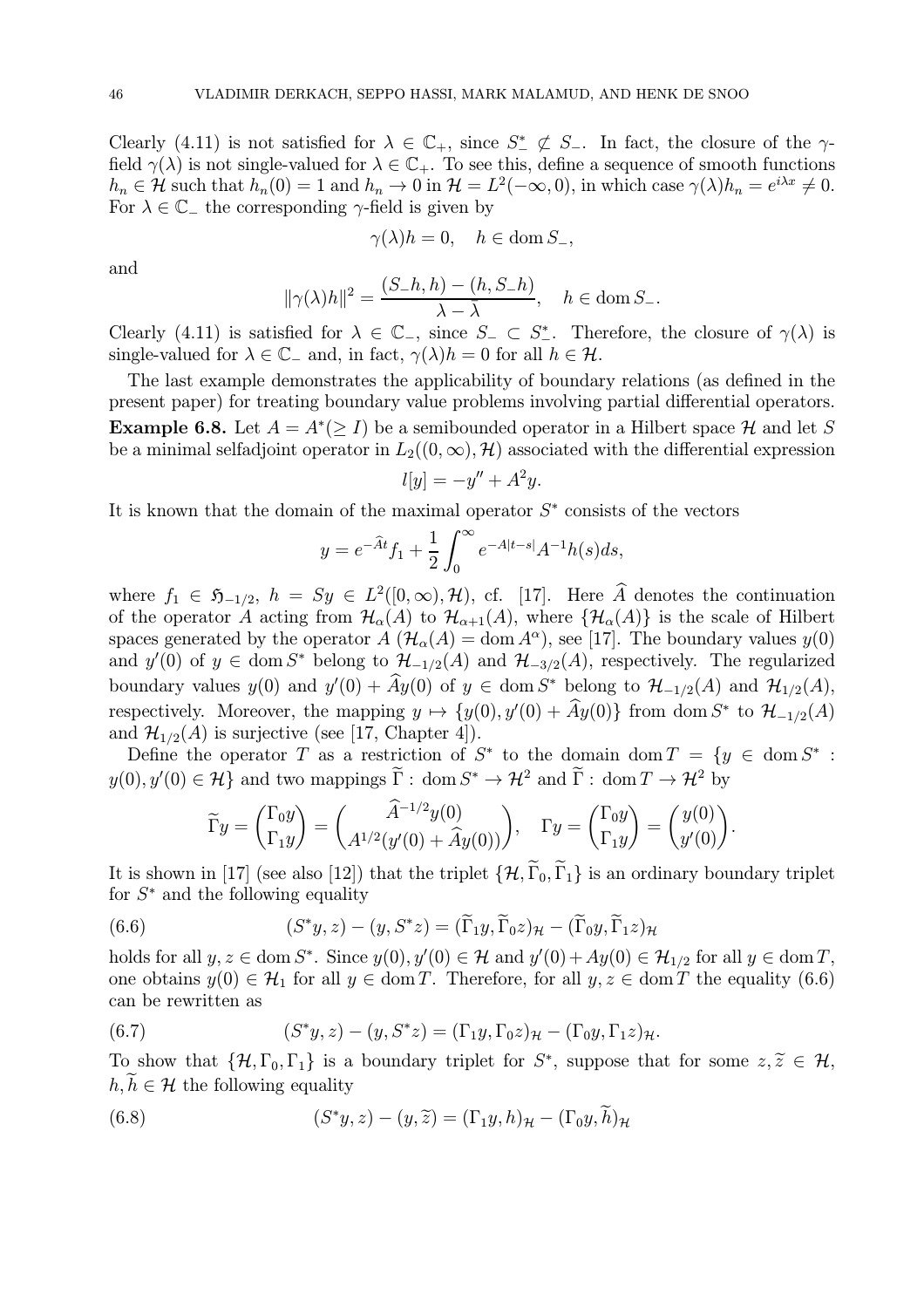holds for all  $y \in \text{dom } S^*$ . With the choice  $y \in \text{dom } S$  it follows that  $z \in \text{dom } S^*$  and  $\widetilde{z} = S^*z$ . Next, the choice  $y \in \ker \Gamma_0$  gives

$$
(\Gamma_1 y, h)_{\mathcal{H}} = (\Gamma_1 y, \Gamma_0 z)_{\mathcal{H}}
$$

for all  $y \in \text{dom } S^*$ . Since  $\Gamma_1 \text{dom } A_0 = \mathcal{H}_{1/2}$  is dense in  $\mathcal{H}$  one obtains from (6.7), (6.8)  $h = \Gamma_0 z$ . Similarly, the equality  $h = \Gamma_1 z$  is derived from (6.7), (6.8) by choosing  $y = \ker \Gamma_1$ , since  $\Gamma_0$ dom  $A_1 = \mathcal{H}_{3/2}$ .

The defect subspace  $\mathfrak{N}_{\lambda}(T)$  consists of the vectors  $f_{\lambda} := e^{-\sqrt{A^2 - \lambda t}} f, f \in \mathcal{H}_1$ . Since  $\Gamma_0 f_\lambda = f$  the  $\gamma$ -field and the Weyl function  $M(\lambda)$  of the boundary triplet  $\{H, \Gamma_0, \Gamma_1\}$  are given by

$$
\gamma(\lambda)f = f_{\lambda}, \quad M(\lambda)f = -\sqrt{A^2 - \lambda}f, \quad f \in \mathcal{H}_1.
$$

Clearly,  $M \in R_{inv}(\mathcal{H}) \setminus R_{\mathcal{H}}$ , since the function  $-\sqrt{s^2 - \lambda}$  is unbounded on  $[1, \infty)$  for every  $\lambda \in \mathbb{C} \setminus [1, \infty)$  and dom  $M(\lambda) = \mathcal{H}_1$  for all  $\lambda \in \mathbb{C} \setminus \mathbb{R}$ .

### Appendix A. Nevanlinna pairs

In abstract eigenvalue-depending boundary value problems Nevanlinna family is often represented via its counterpart - Nevanlinna pair, see e.g. [13], [7], [9]. In this Appendix connections between Nevanlinna families and Nevanlinna pairs are investigated in the general Hilbert space setting.

Every closed linear relation T in a separable Hilbert space  $\mathcal H$  can be represented as

$$
(A.1) \t\t T = \{ \{\Phi h, \Psi h\} : h \in \mathcal{L} \},
$$

where L is a parameter Hilbert space and the operators  $\Phi$ ,  $\Psi$  belong to  $[\mathcal{L}, \mathcal{H}]$ . To show this it is enough to take T as  $\mathcal L$  and the projections  $\pi_1$ ,  $\pi_2$  onto the first and the second components of  $T \subset \mathcal{H} \times \mathcal{H}$  as  $\Phi$  and  $\Psi$ . Clearly, each pair  $\{\Phi, \Psi\}$  of operators in  $[\mathcal{L}, \mathcal{H}]$ gives rise to a linear relation T in H via (A.1). In the infinite-dimensional case  $(\dim \mathcal{H} = \infty)$ the parameter Hilbert space  $\mathcal L$  can be taken to be equal to  $\mathcal H$ . Note that when  $\rho(T)$  is not empty and  $\lambda_0 \in \rho(T)$  then

$$
T = \{ \{ (T - \lambda_0)^{-1}h, (I + \lambda_0(T - \lambda_0)^{-1})h \} : h \in \mathcal{H} \},
$$

so that  $\mathcal{L} = \mathcal{H}$  and there is a natural choice for the pair  $\{\Phi, \Psi\}$  in  $[\mathcal{H}]$ . For linear relations given by the equation (A.1) the properties stated in Proposition 2.9 can be characterized in terms of the pair  $\{\Phi, \Psi\}.$ 

**Proposition A.1** ([9]). Let T be a linear relation T in H, defined by  $(A.1)$ . Then:

(i) the adjoint  $T^*$  is a linear relation given by

(A.2) 
$$
T^* = \{ \{h, h'\} \in \mathcal{H}^2 : \Psi^* h - \Phi^* h' = 0 \}.
$$

(ii)  $T$  is a dissipative (accumulative) relation if and only if

(A.3) 
$$
-i(\Phi^*\Psi - \Psi^*\Phi) \ge 0, \quad (\le 0);
$$

(iii)  $T$  is symmetric if and only if

$$
\Phi^* \Psi - \Psi^* \Phi = 0;
$$

If, additionally, ker  $\Phi \cap \ker \Psi = \{0\}$ , than

(iv)  $\lambda \in \rho(T)$  if and only if the operator  $\Psi - \lambda \Phi$  has a bounded inverse;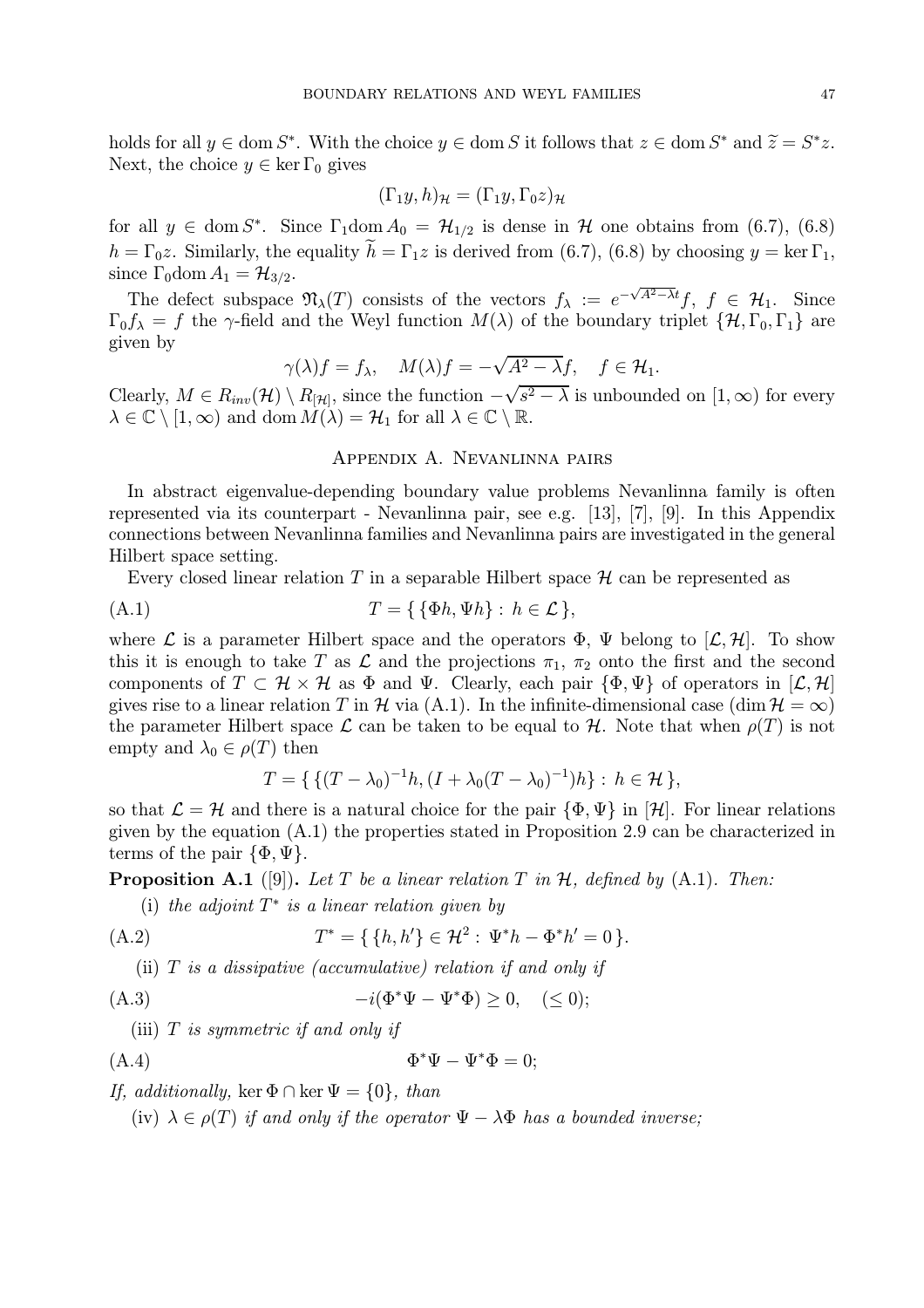- (v)  $T$  is maximal dissipative (accumulative) if and only if  $(A.3)$  holds and the operator  $\Psi + i\Phi$  ( $\Psi - i\Phi$ ) has a bounded inverse;
- (vi) T is selfadjoint if and only if (A.4) holds and the operators  $\Psi \pm i\Phi$  have bounded inverses.

*Proof.* (i) For  $\{g, g'\} \in T^*$  and arbitrary  $h \in \mathcal{H}$  one has the equality

$$
0 = (g', \Phi h) - (g, \Psi h) = (\Phi^* g' - \Psi^* g, h),
$$

which implies  $\Psi^* q - \Phi^* q' = 0$ .

(ii), (iii) If T is symmetric then for  $\{\Phi h, \Psi h\} \in T$  one obtains

$$
0 = -i[(\Psi h, \Phi h) - (\Phi h, \Psi h)] = -i((\Phi^* \Psi - \Psi^* \Phi)h, h), \quad h \in \mathcal{H},
$$

and conversely. Similarly, one obtains the conditions (A.3) for dissipative and accumulative linear relations.

 $(iv)$  It follows from  $(A.1)$  that

$$
(A.5) \t\t T - \lambda = \{ \{ \Phi h, (\Psi - \lambda \Phi) h \} : h \in \mathcal{L} \},
$$

Assume that  $\lambda \in \rho(T)$  and  $(\Psi - \lambda \Phi)h = 0$ . Then  $\Psi h = \Phi h = 0$  and, hence,  $h = 0$  (by the assumption ker  $\Phi \cap \ker \Psi = \{0\}$ . Since ran  $(\Psi - \lambda \Phi) = \operatorname{ran}(T - \lambda) = \mathcal{H}$ , it follows  $0 \in \rho(\Psi - \lambda \Phi)$ . Similarly, if  $0 \in \rho(\Psi - \lambda \Phi)$  one obtains from  $(A.5)$  that  $\lambda \in \rho(T)$  and  $(T - \lambda)^{-1} = \Phi(\Psi - \lambda \Phi)^{-1}.$ 

 $(v)$ ,  $(vi)$  are immediate from (ii), (iii) and (iv).

Now let a family of linear relations  $\tau(\cdot)$  be represented in the form

(A.6) 
$$
\tau(\lambda) = \{\Phi(\lambda), \Psi(\lambda)\} := \{\{\Phi(\lambda)h, \Psi(\lambda)h\} : h \in \mathcal{H}\},
$$

where  $\Phi(\cdot)$ ,  $\Psi(\cdot)$  is a pair of holomorphic operator functions on  $\mathbb{C}_+ \cup \mathbb{C}_-$ . In the case when  $\tau(\cdot)$  is a Nevanlinna family the corresponding pair  $\{\Phi(\cdot), \Psi(\cdot)\}\$ in the representation  $(A.6)$ is called the Nevanlinna pair.

**Definition A.2.** A pair  $\{\Phi, \Psi\}$  of  $[\mathcal{H}]$ -valued functions  $\Phi(\cdot), \Psi(\cdot)$  holomorphic on  $\mathbb{C} \setminus \mathbb{R}$  is said to be a Nevanlinna pair if:

(NP1)  $\text{Im }\Phi(\lambda)^* \Psi(\lambda) / \text{Im }\lambda \geq 0, \ \lambda \in \mathbb{C}_+ \cup \mathbb{C}_-,$ (NP2)  $\Psi(\lambda)^*\Phi(\lambda) - \Phi(\lambda)^*\Psi(\lambda) = 0, \lambda \in \mathbb{C} \setminus \mathbb{R};$ 

(NP3)  $0 \in \rho(\Psi(\lambda) \pm i\Phi(\lambda)), \lambda \in \mathbb{C}_{\pm}.$ 

Two Nevanlinna pairs  $\{\Phi, \Psi\}$  and  $\{\Phi_1, \Psi_1\}$  are said to be *equivalent*, if  $\Phi_1(\lambda) = \Phi(\lambda)\chi(\lambda)$ and  $\Psi_1(\lambda) = \Psi(\lambda)\chi(\lambda)$  for some operator function  $\chi(\cdot) \in [\mathcal{H}]$ , which is holomorphic and invertible on  $\mathbb{C}_+ \cup \mathbb{C}_-,$  cf. (iii) in Proposition A.5.

As follows from Proposition A.1 the property (NF1) for the family  $\tau(\cdot)$  corresponding to the Nevanlinna pair  $\{\Phi, \Psi\}$  is equivalent to the property (NP1) for the pair  $\{\Phi, \Psi\}$ . Moreover, the formula (A.6) establishes a one-to-one correspondence  $\{\Phi, \Psi\} \mapsto M$  between the equivalence classes of Nevanlinna pairs and Nevanlinna families  $\tau(\cdot) \in R(\mathcal{H})$ .

**Proposition A.3** ([9]). Let  $\{\Phi, \Psi\}$  be a Nevanlinna pair of  $[\mathcal{H}]$ -valued functions on  $\mathbb{C}_+ \cup \mathbb{C}_-,$ and let  $\tau(\cdot)$  be defined by (A.6). Then  $\tau(\cdot)$  is a Nevanlinna family.

Conversely, if  $\tau(\cdot) \in R(H)$  then there exists a Nevanlinna pair  $\{\Phi, \Psi\}$  of  $[H]$ -valued functions on  $\mathbb{C}_+ \cup \mathbb{C}_-,$  such that (A.6) holds.

Every two Nevanlinna pairs  $\{\Phi, \Psi\}, \{\Phi_1, \Psi_1\}$  satisfying  $(A.6)$  are equivalent.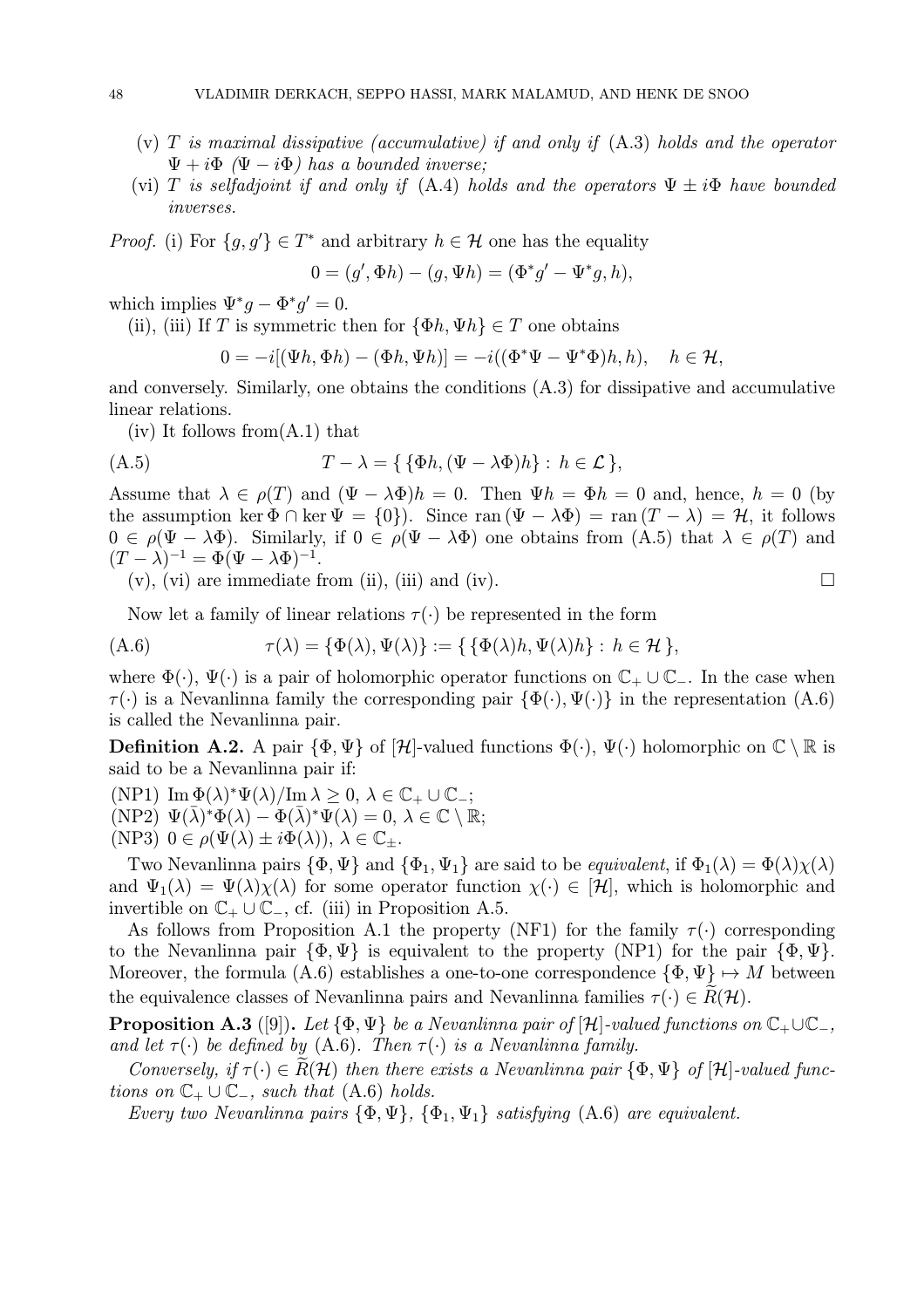*Proof.* Let  $\{\Phi, \Psi\}$  be a Nevanlinna pair. Then it follows from (NP1), (NP3) and Proposition A.1 that the linear relation  $\tau(\lambda)$  is maximal dissipative (maximal accumulative) for all  $\lambda \in \mathbb{C}_+$  ( $\lambda \in \mathbb{C}_-$ ). The assumption (NP2) concerning  $\{\Phi, \Psi\}$  means that  $\tau(\overline{\lambda}) \subset \tau(\lambda)^*$ . Now it follows from the (A.2) that

(A.7) 
$$
\tau(\lambda)^* = \{ \{ h, h' \} \in \mathcal{H}^2 : \Psi(\lambda)^* h - \Phi(\lambda)^* h' = 0 \},
$$

and, hence

$$
\tau(\lambda)^* - i = \{ \{h, g\} : (\Psi(\lambda)^* - i\Phi(\lambda)^*)h = \Phi(\lambda)^*g \}.
$$

Using the hypothesis (NP3) one obtains ker  $(\tau(\lambda)^* - i) = \{0\}$ , ran  $(\tau(\lambda)^* - i) = \mathcal{H}$  for  $\lambda \in \mathbb{C}_+$ . Since  $\tau(\overline{\lambda})$  satisfies the same relations and  $\tau(\overline{\lambda}) \subset \tau(\lambda)^*$  this implies  $\tau(\overline{\lambda}) = \tau(\lambda)^*$ for  $\lambda \in \mathbb{C} \setminus \mathbb{R}$ .

Conversely, assume that  $\tau(\cdot) \in \widetilde{R}(\mathcal{H})$ . Define  $\Phi(\cdot)$  and  $\Psi(\cdot)$  by

(A.8) 
$$
\Phi(\lambda) = (\tau(\lambda) \pm i)^{-1}, \quad \Psi(\lambda) = I \mp i(\tau(\lambda) \pm i)^{-1}, \quad \lambda \in \mathbb{C}_{\pm}.
$$

Then  $\tau(\cdot)$  has the representation (A.6). The property (NF3) implies that  $\Phi(\cdot)$ ,  $\Psi(\cdot)$  are holomorphic on  $\mathbb{C}_+ \cup \mathbb{C}_-$  with the values in  $[\mathcal{H}]$ . Clearly,  $\Psi(\lambda) \pm i\Phi(\lambda) = I$  and hence (NP3) holds. Moreover, the symmetry condition (NP2) is obvious and the positivity condition (NP1) follows from (NF1) in view of

$$
\frac{((\Phi(\lambda)^*\Psi(\lambda)-\Psi(\lambda)^*\Phi(\lambda))h,h)}{\operatorname{Im}\lambda}=\frac{\operatorname{Im}\left(\Psi(\lambda)h,\Phi(\lambda)h\right)}{\operatorname{Im}\lambda}\geq 0.
$$

**Proposition A.4.** Let  $\{\Phi, \Psi\}$  be a Nevanlinna pair. Then the following kernel is nonnegative on  $\mathbb{C}_+ \cup \mathbb{C}_-$ :

(A.9) 
$$
N_{\Phi,\Psi}(\lambda,\mu) = \frac{\Phi(\mu)^*\Psi(\lambda) - \Psi(\mu)^*\Phi(\lambda)}{\lambda - \bar{\mu}}, \quad \lambda,\mu \in \mathbb{C}_+ \cup \mathbb{C}_-.
$$

*Proof.* Let  $\tau(\cdot)$  be a family of linear relations associated to the Nevanlinna pair  $\{\Phi, \Psi\}$ . The Cayley transform  $\mathcal{C}(\lambda)$ ,  $\lambda \in \mathbb{C} \setminus \mathbb{R}$ , of  $\tau(\lambda)$  is given by

(A.10) 
$$
\mathcal{C}(\lambda) = (\Psi(\lambda) - i\Phi(\lambda))(\Psi(\lambda) + i\Phi(\lambda))^{-1}.
$$

It is a holomorphic on  $\mathbb{C}_+ \cup \mathbb{C}_-$  and contractive for  $\lambda \in \mathbb{C}_+$ . It follows from the equality

$$
\frac{I - C(\mu)^* C(\lambda)}{-i(\lambda - \bar{\mu})} = 2(\Psi(\mu) + i\Phi(\mu))^{-*} \mathsf{N}_{\Phi,\Psi}(\lambda,\mu) (\Psi(\lambda) + i\Phi(\lambda))^{-1}
$$

that the kernel  $\mathsf{N}_{\Phi,\Psi}(\lambda,\mu)$  is nonnegative on  $\mathbb{C}_+$ , cf. [29]. Moreover, the nonnegativity of the kernel  $\mathsf{N}_{\Phi,\Psi}(\lambda,\mu)$  on  $\mathbb{C}_+\cup\mathbb{C}_-$  is implied by Ginzburg inequality (see [5, Section 1.6]).  $\Box$ 

As follows from Proposition A.5 the conditions (NP3) and (NF3) can be replaced, for instance, by

$$
0 \in \rho(\Psi(\lambda) + \mu \Phi(\lambda)) \quad \text{and} \quad 0 \in \rho(\tau(\lambda) + \mu I),
$$

respectively, for some (equivalently for every)  $\mu \in \mathbb{C}_+$  and for all  $\lambda$  in the same halfplane as  $\mu$ . Moreover, the following more general statement holds.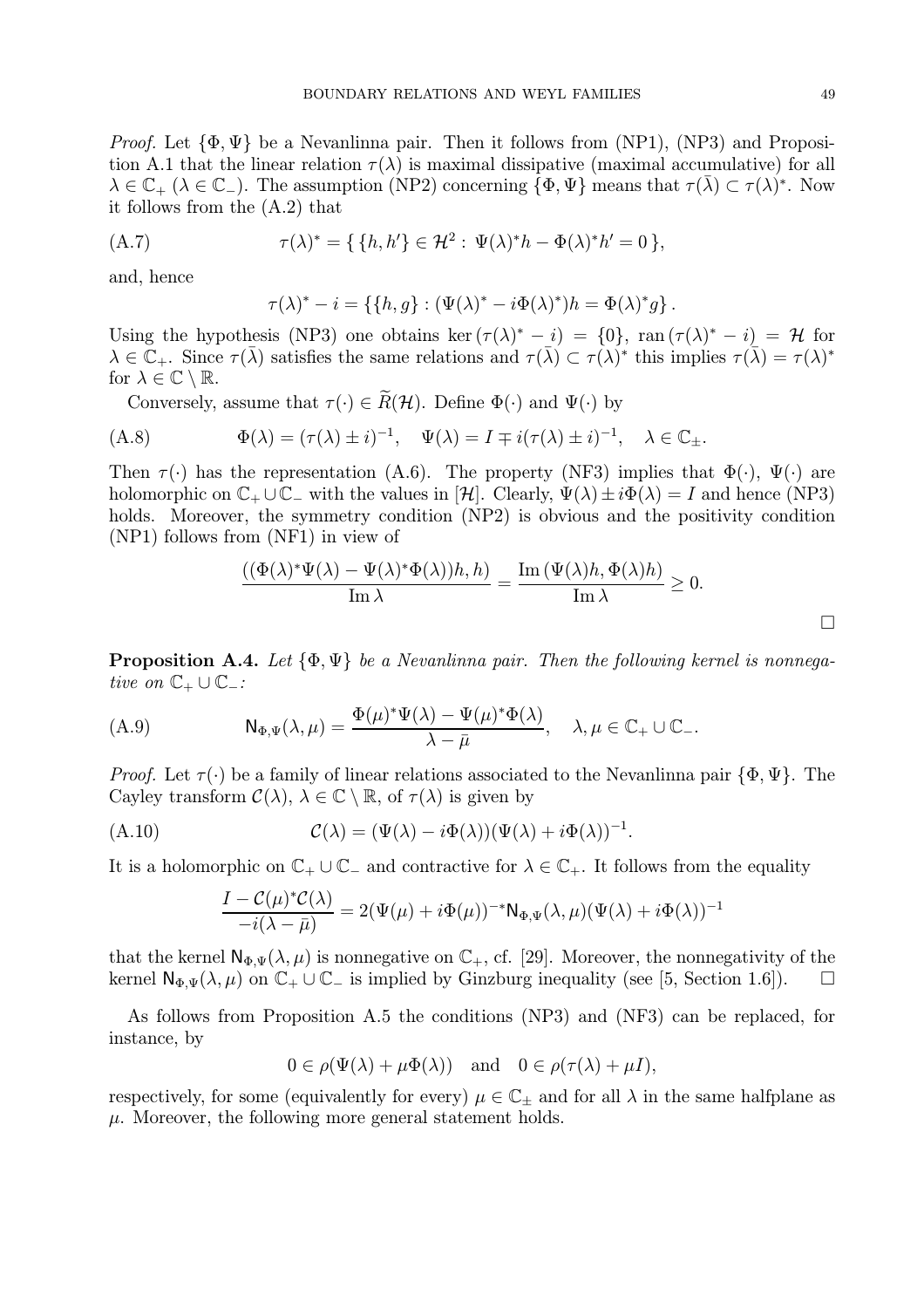**Proposition A.5.** Let  $\{\Phi(\cdot), \Psi(\cdot)\}\$  be a Nevanlinna pair, let W be a unitary operator in the Kre $\check{\mathit{n}}$  space  $(\mathcal{H}^2, J_\mathcal{H})$ , and let

$$
\begin{pmatrix} \widetilde{\Phi}(\lambda) \\ \widetilde{\Psi}(\lambda) \end{pmatrix} = W \begin{pmatrix} \Phi(\lambda) \\ \Psi(\lambda) \end{pmatrix}.
$$

Then  $\{\widetilde{\Phi}(\cdot), \widetilde{\Psi}(\cdot)\}\$ is also a Nevanlinna pair. In particular, if  $X = X^* \in [\mathcal{H}], Y$  is an invertible operator in  $[\mathcal{H}]$  and  $M(\cdot) \in R^u[\mathcal{H}]$ , each of the following pairs is also a Nevanlinna pair: (A.11)

 $\{\Phi(\cdot),\Psi(\cdot)+X\Phi(\cdot)\},\quad \{Y^{-1}\Phi(\cdot),Y^*\Psi(\cdot)\},\quad \{-\Psi(\cdot),\Phi(\cdot)\},\quad \{\Phi(\cdot),\Psi(\cdot)+M(\cdot)\Phi(\cdot)\}.$ 

*Proof.* Consider  $\tau(\lambda)$  and  $\tilde{\tau}(\lambda)$  as the ranges of the block operators

$$
T(\lambda) = \begin{pmatrix} \Phi(\lambda) \\ \Psi(\lambda) \end{pmatrix}, \quad \widetilde{T}(\lambda) = \begin{pmatrix} \widetilde{\Phi}(\lambda) \\ \widetilde{\Psi}(\lambda) \end{pmatrix}.
$$

Then the kernel  $\mathsf{N}_{\Phi,\Psi}(\lambda,\mu)$  can be represented as follows:

(A.12) 
$$
\mathsf{N}_{\Phi,\Psi}(\lambda,\mu) = \frac{T(\mu)^* J_{\mathcal{H}} T(\lambda)}{-i(\lambda - \bar{\mu})}.
$$

The properties (NP1), (NP2) for  $\{\widetilde{\Phi}(\cdot), \widetilde{\Psi}(\cdot)\}$  are implied by the equalities

(A.13) 
$$
N_{\widetilde{\Phi},\widetilde{\Psi}}(\lambda,\mu) = \frac{\widetilde{T}(\mu)^* J_{\mathcal{H}} \widetilde{T}(\lambda)}{-i(\lambda - \bar{\mu})} = \frac{T(\mu)^* J_{\mathcal{H}} T(\lambda)}{-i(\lambda - \bar{\mu})} = N_{\Phi,\Psi}(\lambda,\mu).
$$

Due to Proposition 2.9  $\tau(\lambda)$  is a maximal nonnegative subspace of the Kreĭn space  $(\mathcal{H}^2, J_\mathcal{H})$ for  $\lambda \in \mathbb{C}_+$ . Since  $\widetilde{\tau}(\lambda)$  is the range of  $\widetilde{T}(\lambda)$  it has the same property and, therefore,  $\tilde{\tau}(\cdot) \in \tilde{R}_{\mathcal{H}}$ . By Proposition (A.3)  $\{\tilde{\Phi}, \tilde{\Psi}\}\$ is a Nevanlinna pair.

Applying this statement to the pair  $\{\Phi, \Psi\}$  and the matrices

$$
W = \begin{pmatrix} I & 0 \\ X & I \end{pmatrix}, \quad W = \begin{pmatrix} Y^{-1} & 0 \\ 0 & Y^* \end{pmatrix}, \quad W = \begin{pmatrix} 0 & -I \\ I & 0 \end{pmatrix}
$$

one shows that the first three pair in (A.11) are Nevanlinna pairs. The properties (NP1), (NP2) for the pair  $\{\widetilde{\Phi}(\cdot), \widetilde{\Psi}(\cdot)\} = \{\Phi(\cdot), \Psi(\cdot) + M(\cdot)\Phi(\cdot)\}\$ are implied by the identity

$$
\mathsf{N}_{\widetilde{\Phi},\widetilde{\Psi}}(\lambda,\mu) = \mathsf{N}_{\widetilde{\Phi},\widetilde{\Psi}}(\lambda,\mu) + \Phi(\mu) \frac{M(\lambda) - M(\mu)^*}{\lambda - \bar{\mu}} \Phi(\lambda).
$$

To show that the operator  $\widetilde{\Psi}(\lambda) + i \widetilde{\Phi}(\lambda)$  is invertible for some  $\lambda \in \mathbb{C}_+$ , set  $X = \text{Re } M(\lambda)$ ,  $Y = \text{Im } M(\lambda)$  and apply the previous statement to the pairs:

$$
\{\Phi_1(\lambda), \Psi_1(\lambda)\} = \{(Y+I)^{1/2}\Phi(\lambda), (Y+I)^{-1/2}\Psi(\lambda)\},
$$
  

$$
\{\Phi_2(\lambda), \Psi_2(\lambda)\} = \{\Phi_1(\lambda), \Psi_1(\lambda) + (Y+I)^{-1/2}X(Y+I)^{-1/2}\Phi_1(\lambda)\}.
$$

Since these pairs are maximal dissipative it follows that the operator

$$
\widetilde{\Psi}(\lambda) + i \widetilde{\Phi}(\lambda) = (Y + I)^{1/2} (\Psi_2(\lambda) + i \Phi_2(\lambda))
$$

is also invertible.  $\Box$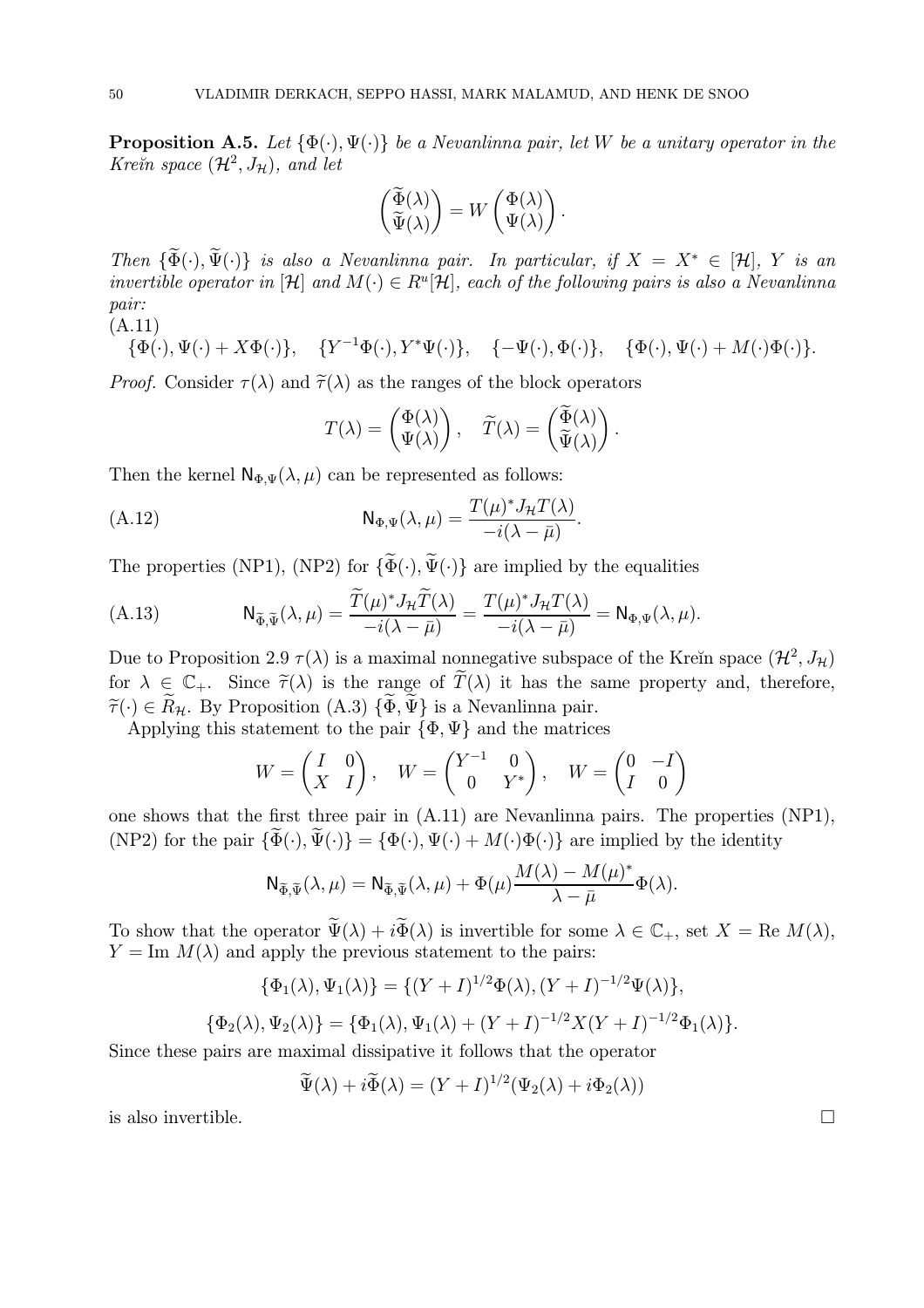**Proposition A.6.** Let  $\{\Phi(\cdot), \Psi(\cdot)\}\$  be a Nevanlinna pair and let  $\tau(\cdot) \in \tilde{R}(\mathcal{H})$  be the corresponding Nevanlinna family. Let  $\lambda_0 \in \mathbb{C}_+$  and let  $\alpha \in \mathbb{R}$ . Then the following statements hold:

- (i) if  $0 \in \sigma_p(\mathsf{N}_{\Phi,\Psi}(\lambda_0,\lambda_0)),$  then  $0 \in \sigma_p(\mathsf{N}_{\Phi,\Psi}(\lambda,\lambda))$  for all  $\lambda \in \mathbb{C} \setminus \mathbb{R}$ ;
- (ii) if  $0 \in \rho(\mathsf{N}_{\Phi,\Psi}(\lambda_0,\lambda_0)),$  then  $0 \in \rho(\mathsf{N}_{\Phi,\Psi}(\lambda,\lambda))$  for all  $\lambda \in \mathbb{C} \setminus \mathbb{R}$ ;
- (iii)  $\tau(\lambda) \cap \tau(\lambda)$  does not depend on  $\lambda \in \mathbb{C} \setminus \mathbb{R}$ ;
- (iv) if  $\alpha \in \sigma_p(\tau(\lambda_0))$ , then  $\alpha = \in \sigma_p(\tau(\lambda))$  for all  $\lambda \in \mathbb{C} \setminus \mathbb{R}$ ;
- (v) if  $\alpha \in \sigma_c(\tau(\lambda_0))$ , then  $\alpha \in \sigma_c(\tau(\lambda))$  for all  $\lambda \in \mathbb{C} \setminus \mathbb{R}$ ;
- (vi) if  $\alpha \in \rho(\tau(\lambda_0))$ , then  $\alpha \in \rho(\tau(\lambda))$  for all  $\lambda \in \mathbb{C} \setminus \mathbb{R}$ ;
- (vii) mul  $(\tau(\lambda))$  does not depend on  $\lambda \in \mathbb{C} \setminus \mathbb{R}$ .
- (viii) if  $\tau(\lambda_0) \in [\mathcal{H}]$ , then  $\tau(\lambda) \in [\mathcal{H}]$  for all  $\lambda \in \mathbb{C} \setminus \mathbb{R}$ ;

*Proof.* (i) Due to Proposition 2.9  $\tau(\lambda_0)$  is a nonnegative subspace of the Kreĭn space  $(\mathcal{H}^2, J_{\mathcal{H}})$ . Let  $0 \in \sigma_p(\mathsf{N}_{\Phi,\Psi}(\lambda_0,\lambda_0))$  and denote  $\mathcal{H}_0 = \ker \mathsf{N}_{\Phi,\Psi}(\lambda_0,\lambda_0), \lambda_0 \in \mathbb{C}_+$ . In view of  $(A.12)$ ,  $T(\lambda_0)H_0$  is equal to the isotropic part  $\tau(\lambda_0) \cap \tau(\lambda_0)^*$  of  $\tau(\lambda_0)$  in  $(H^2, J_H)$ . By Proposition A.4 the matrix

$$
\begin{pmatrix} (\mathsf{N}_{\Phi,\Psi}(\lambda_0,\lambda_0)h_0,h_0) & (\mathsf{N}_{\Phi,\Psi}(\lambda_0,\lambda)h_0,h) \\ (\mathsf{N}_{\Phi,\Psi}(\lambda,\lambda_0)h,h_0) & (\mathsf{N}_{\Phi,\Psi}(\lambda,\lambda)h,h) \end{pmatrix},
$$

is nonnegative, which implies that  $(N_{\Phi,\Psi}(\lambda_0,\lambda)h_0,h) = 0$  for all  $h \in \mathcal{H}, h_0 \in \mathcal{H}_0$ , and  $\lambda \in \mathbb{C} \setminus \mathbb{R}$ . Now  $(A.12)$  shows that

$$
(JT(\lambda_0)\mathcal{H}_0,T(\lambda)h)=0
$$

for all  $h \in \mathcal{H}$  and  $\lambda \in \mathbb{C} \setminus \mathbb{R}$ . Therefore, the subspace  $T(\lambda_0)\mathcal{H}_0$  is orthogonal to the maximal nonnegative subspace  $\tau(\lambda)$  in  $(\mathcal{H}^2, J_{\mathcal{H}})$  and consequently  $T(\lambda_0)\mathcal{H}_0$  is contained in the isotropic part of  $\tau(\lambda)$ . This shows that  $0 \in \sigma_p(\mathsf{N}_{\Phi,\Psi}(\lambda,\lambda)).$ 

(ii) Let now  $0 \in \rho(\mathsf{N}_{\Phi,\Psi}(\lambda_0,\lambda_0))$ . Then it follows from (i) that  $\mathsf{N}_{\Phi,\Psi}(\lambda,\lambda)$  has a trivial kernel for every  $\lambda \in \mathbb{C} \setminus \mathbb{R}$ . Assume that  $0 \in \sigma_c(\mathsf{N}_{\Phi,\Psi}(\lambda,\lambda))$  and let  $\{h_n\}_{n=1}^{\infty}$  be a sequence of H such that  $||h_n|| = 1$  and  $N_{\Phi,\Psi}(\lambda, \lambda)h_n \to 0$  as  $n \to \infty$ . Since  $T(\lambda_0)$ H is a maximal positive subspace of the Kreĭn space  $(\mathcal{H}^2, J_{\mathcal{H}})$  its orthogonal complement  $(T(\lambda_0)\mathcal{H})^{\perp}$  is a negative subspace in  $(\mathcal{H}^2, J_{\mathcal{H}})$ . Decompose  $T(\lambda)h_n$  as follows

(A.14) 
$$
T(\lambda)h_n = T(\lambda_0)h'_n + g_n, \quad (h'_n \in \mathcal{H}, g_n \in (T(\lambda_0)\mathcal{H})^{\perp}).
$$

Since the matrix

$$
\begin{pmatrix} (\mathsf{N}_{\Phi,\Psi}(\lambda_0,\lambda_0)h_n',h_n') & (\mathsf{N}_{\Phi,\Psi}(\lambda_0,\lambda)h_n',h_n) \\ (\mathsf{N}_{\Phi,\Psi}(\lambda,\lambda_0)h_n,h_n') & (\mathsf{N}_{\Phi,\Psi}(\lambda,\lambda)h_n,h_n) \end{pmatrix}
$$

is nonnegative and  $(N_{\Phi,\Psi}(\lambda, \lambda)h_n, h_n) \to 0$  one obtains

$$
(\mathsf{N}_{\Phi,\Psi}(\lambda_0,\lambda)h_n',h_n)=(J_{\mathcal{H}}T(\lambda_0)h_n',T(\lambda)h_n)=(J_{\mathcal{H}}T(\lambda_0)h_n',T(\lambda_0)h_n')\to 0, \quad n\to\infty,
$$

and, therefore,  $T(\lambda_0)h'_n \to 0$  as  $n \to \infty$ . Next, it follows from

$$
(\mathsf{N}_{\Phi,\Psi}(\lambda,\lambda)h_n,h_n)=(J_{\mathcal{H}}T(\lambda_0)h_n',T(\lambda_0)h_n')+(J_{\mathcal{H}}g_n,g_n)
$$

that  $(J_{\mathcal{H}}g_n, g_n) \to 0$ . Since  $(T(\lambda_0)\mathcal{H})^{\perp}$  is a negative subspace this implies  $g_n \to 0$  and, hence,  $T(\lambda)h_n \to 0$ . This contradicts (NP3) and, therefore,  $0 \in \rho(\mathsf{N}_{\Phi,\Psi}(\lambda,\lambda)).$ 

(iii) The arguments in (i) show that  $\tau(\lambda_0) \cap \tau(\lambda_0)^* \subset \tau(\lambda) \cap \tau(\lambda)^*$ . The roles of  $\lambda$  and  $\lambda_0$ can be interchanged and, hence the equality in (iii) follows.

(iv) Let  $\alpha = \bar{\alpha} \in \sigma_p(\tau(\lambda_0))$  and  $\Psi(\lambda_0)h_0 = \alpha \Phi(\lambda_0)h_0$  for some  $h_0 \neq 0$ . This implies that  $(N_{\Phi,\Psi}(\lambda_0, \lambda_0)h_0, h_0) = 0$  and the vector  $T(\lambda_0)h_0$  is neutral and belongs to the isotropic part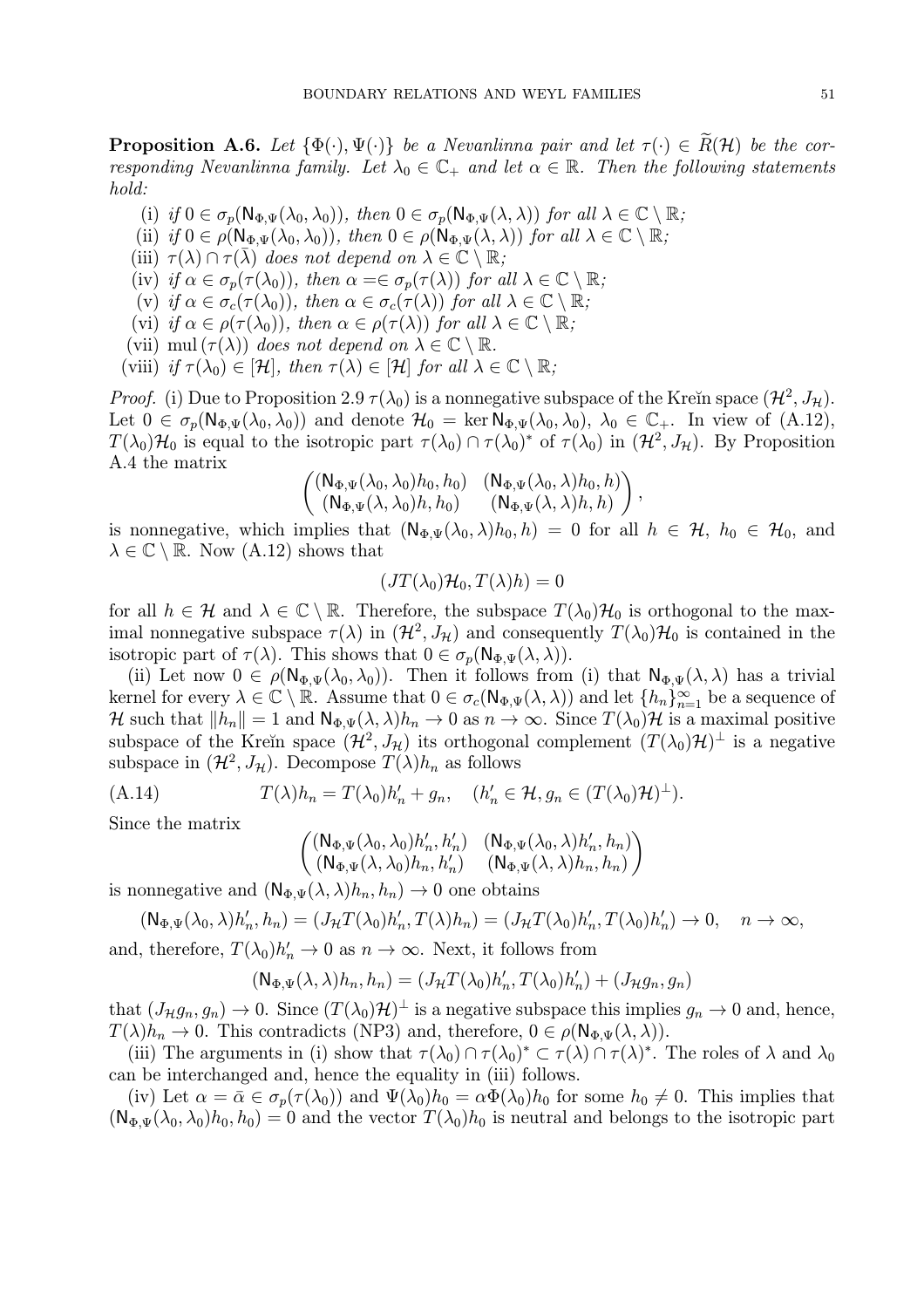$\tau(\lambda_0)\cap \tau(\lambda_0)^*$  of  $\tau(\lambda_0)$ . Now, it follows from (iii) that  $\{\Phi(\lambda)h_0, \alpha\Phi(\lambda_0)h_0\} \in \tau(\lambda)$ , and hence  $\alpha \in \sigma_n(\tau(\lambda))$  for all  $\lambda \in \mathbb{C} \setminus \mathbb{R}$ .

The proofs of  $(v)$ ,  $(vi)$ ,  $(vii)$ ,  $(viii)$  are analogous, but the further details will be omitted here.  $\Box$ 

**Proposition A.7.** Let  $\{\Phi, \Psi\}$  be a Nevanlinna pair and let  $\tau(\cdot) \in \widetilde{R}(\mathcal{H})$  be the corresponding Nevanlinna family. Let  $\lambda \in \mathbb{C}_+$ . Then:

- (i)  $\tau(\cdot) \in R^s(\mathcal{H})$  if and only if  $0 \notin \sigma_p(\mathsf{N}_{\Phi,\Psi}(\lambda,\lambda))$ ;
- (ii)  $\tau(\cdot) \in R^u(cH)$  if and only if  $0 \in \rho(\mathsf{N}_{\Phi,\Psi}(\lambda,\lambda)).$

*Proof.* (i) Let  $h \in \ker \mathbb{N}_{\Phi,\Psi}(\lambda,\lambda)$ , that is  $(\Phi(\lambda))^* \Psi(\lambda) - \Psi(\lambda)^* \Phi(\lambda)$  = 0. Than it follows from (A.7) that  $\{\Phi(\lambda)h, \Psi(\lambda)h\} \in \tau(\lambda) \cap \tau(\lambda)^*$  and therefore  $h = 0$  if and only if  $\tau(\lambda) \cap$  $\tau(\lambda)^* = \{0\}.$ 

(ii) Let f,  $f' \in \mathcal{H}$  and let h, g satisfy the equations

(A.15) 
$$
\Phi(\lambda)h + \Phi(\bar{\lambda})g = f, \quad \Psi(\lambda)h + \Psi(\bar{\lambda})g = f',
$$

Then it follows from (NP2) that

$$
(A.16) \t N_{\Phi,\Psi}(\lambda,\lambda)h = \Psi(\lambda)^*f - \Phi(\lambda)^*f', \quad N_{\Phi,\Psi}(\bar{\lambda},\bar{\lambda})g = \Psi(\bar{\lambda})^*f - \Phi(\bar{\lambda})^*f'.
$$

Assume that  $0 \in \rho(\mathsf{N}_{\Phi,\Psi}(\lambda,\lambda))$ . Then it follows from (A.16) and Proposition A.6 that the system (A.15) has a unique solution for all  $f, f' \in \mathcal{H}$  and therefore  $\tau(\lambda) + \tau(\lambda)^* = \mathcal{H}^2$ .

Conversely, let  $\tau(\cdot) \in R^u(\mathcal{H})$  and thus the system (A.15) has a unique solution for all f,  $f' \in \mathcal{H}$ . Then it follows from the first equation in (A.16) and the hypothesis (NP3) that ran  $\mathbb{N}_{\Phi} \mathbb{U}(\lambda, \lambda) = \mathcal{H}^2$ . This implies that  $0 \in \rho(\mathbb{N}_{\Phi} \mathbb{U}(\lambda, \lambda))$ . ran  $\mathsf{N}_{\Phi,\Psi}(\lambda,\lambda) = \mathcal{H}^2$ . This implies that  $0 \in \rho(\mathsf{N}_{\Phi,\Psi}(\lambda,\lambda)).$ 

**Proposition A.8.** Let  $\tau(\cdot) \in R^u(\mathcal{H})$ . Then  $\tau(\lambda) \in [\mathcal{H}]$  and  $\tau^{-1}(\lambda) \in [\mathcal{H}]$  for every  $\lambda \in$  $\mathbb{C} \setminus \mathbb{R}$ . In particular, the following equality holds  $R^u(\mathcal{H}) = R^u[\mathcal{H}]$ .

*Proof.* Let  $\{\Phi, \Psi\}$  be a Nevanlinna pair associated to M. It is enough to prove that  $\Phi(\lambda)$ and  $\Psi(\lambda)$  are invertible. Now assume, for instance, that  $\Phi(\lambda)h_n \to 0$  for some sequence  $h_n \in \mathcal{H}, \|h_n\| = 1.$  This together with  $0 \in \rho(\mathsf{N}_{\Phi,\Psi}(\lambda,\lambda))$  shows that for some  $\alpha > 0$  one has

$$
\alpha \leq (\mathsf{N}_{\Phi,\Psi}(\lambda,\lambda)h_n,h_n)_{\mathcal{H}} \to 0,
$$

a contradiction. Since ran  $\Phi(\lambda) = \text{dom } \tau(\lambda)$  (ran  $\Psi(\lambda) = \text{ran } \tau(\lambda)$ ) is dense in  $\mathcal{H}$ , one concludes that  $\Phi(\lambda)$  must be invertible. A similar argument shows that  $\Psi(\lambda)$  is invertible. cludes that  $\Phi(\lambda)$  must be invertible. A similar argument shows that  $\Psi(\lambda)$  is invertible.

#### **REFERENCES**

- [1] N.I. Achieser and I.M. Glasmann, Theorie der linearen Operatoren im Hilbertraum, 8th edition, Akademie Verlag, Berlin, 1981.
- [2] R. Arens, "Operational calculus of linear relations", Pacif. J. Math., 11 (1961), 9—23.
- [3] T.Ya. Azizov and I.S. Iokhvidov, Linear operators in spaces with indefinite metric, John Wiley and Sons, New York, 1989.
- [4] C. Benewitz, "Symmetric relations on a Hilbert space", Lect. Notes Math. 280 (1972), 212—218.
- [5] M.S. Brodskii, Triangular and Jordan representations of linear operators, Nauka, Moscow, 1968.
- [6] E.A. Coddington, "Extension theory of formally normal and symmetric subspaces", Mem. Amer. Math. Soc. 134 (1973), 1—80.
- [7] B. Čurgus, A. Dijksma, and T.T. Read, "The linearization of boundary eigenvalue problems and reproducing kernel Hilbert spaces", Linear Algebra and Appl., 329 (2001), 97—136.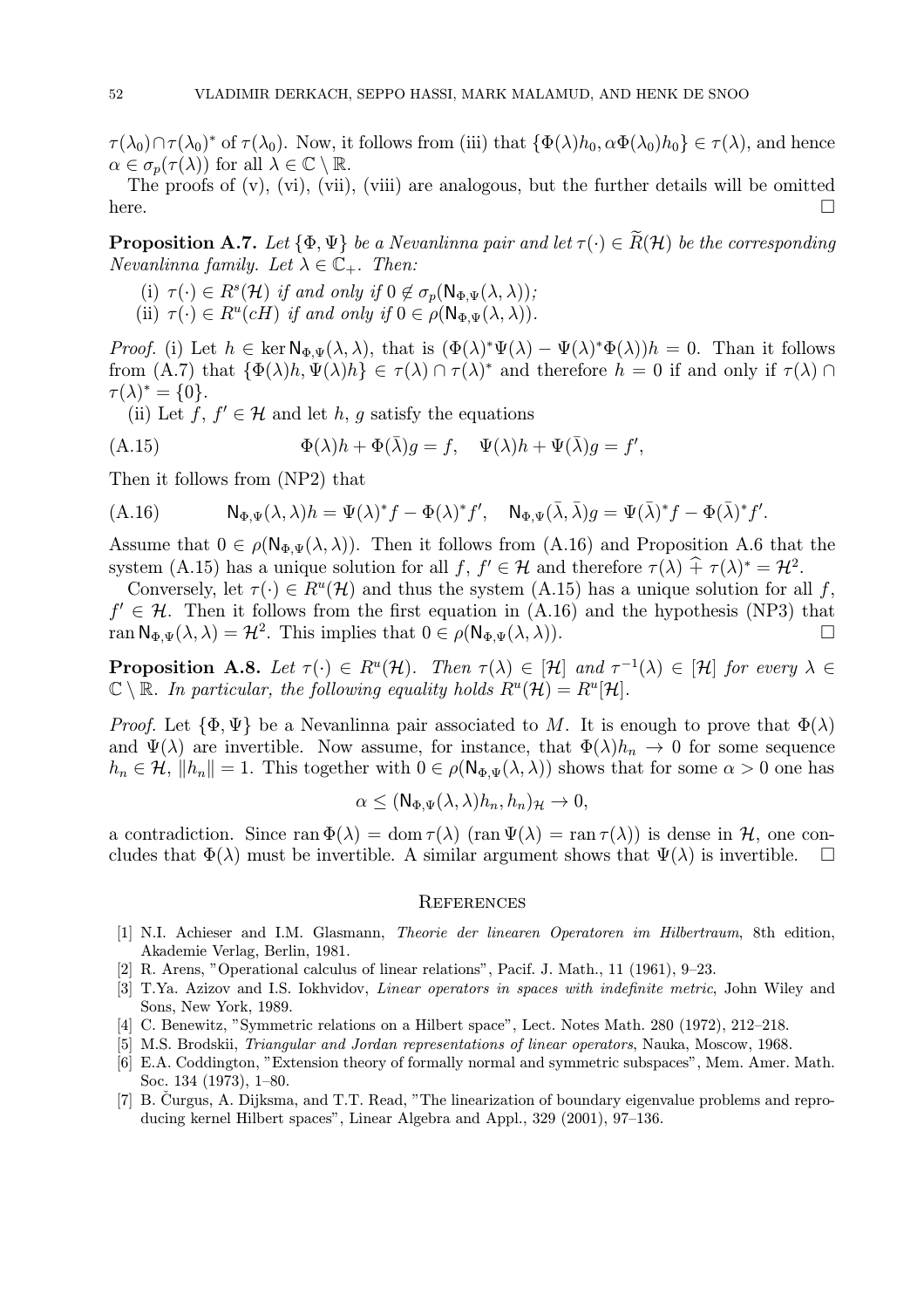- [8] V.A. Derkach, S. Hassi, M.M. Malamud, and H.S.V. de Snoo, "Generalized resolvents of symmetric operators and admissibility", Reports of the Department of Mathematics, University of Helsinki, Preprint 252 (2000), 51 pp.
- [9] V.A. Derkach, S. Hassi, M.M. Malamud, and H.S.V. de Snoo, "Generalized resolvents of symmetric operators and admissibility", Methods of Functional Analysis and Topology, 6, no.3 (2000), 24—55.
- [10] V.A. Derkach, S. Hassi, M.M. Malamud, and H.S.V. de Snoo, "Boundary relations and Weyl families", Rus. Dokl. Acad. Sci., 398 (2004).
- [11] V.A. Derkach and M.M. Malamud, "On Weyl function and Hermitian operators with gaps", Doklady Acad. Nauk SSSR, 293, no.5 (1987), 1041—1046.
- [12] V.A. Derkach and M.M. Malamud, "Generalized resolvents and the boundary value problems for hermitian operators with gaps", J. Funct. Anal., 95 (1991), 1—95.
- [13] V.A. Derkach and M.M. Malamud, "The extension theory of hermitian operators and the moment problem", J. Math. Sciences, 73 (1995), 141—242.
- [14] A. Dijksma and H.S.V. de Snoo, "Selfadjoint extentions of symmetric subspaces", Pacif. J. Math., 54, no.1 (1974), 71—99.
- [15] W.F. Donoghue, Monotone matrix functions and analytic continuation, Springer-Verlag, Berlin-Heidelberg-New York, 1974.
- [16] F. Gestezy, N.J. Kalton, K. Makarov, and E.R. Tsekanovskii, "Some applications of operator-valued Herglotz functions", Operator theory, system theory and related topics (Beer-Sheva/Rehovot, 1997), Oper. Theory Adv. Appl., 123 (2001), 271—321.
- [17] V. I. Gorbachuk and M. L. Gorbachuk, Boundary value problems for operator differential equations. Translated and revised from the 1984 Russian original. Mathematics and its Applications (Soviet Series), 48. Kluwer Academic Publishers Group, Dordrecht, 1991. xii+347 pp.
- [18] I.S. Kac and M.G. Kreĭn, "R-functions analytic functions mapping the upper halfplane into itself", Supplement to the Russian edition of F.V. Atkinson, Discrete and continuous boundary problems, Mir, Moscow 1968 (Russian) (English translation: Amer. Math. Soc. Transl. Ser. 2, 103 (1974), 1—18).
- [19] T. Kato, Perturbation theory for linear operators, Springer Verlag, Berlin Heidelberg New York, 1966.
- [20] M.A. Krasnosel'skiĭ, "On selfadjoint extensions of Hermitian operators", Ukrainian Mat. Zh., 1, no.1 (1949), 21-38.
- [21] M.G. Kreĭn and H. Langer, "On defect subspaces and generalized resolvents of Hermitian operator in Pontryagin space", Funkts. Anal. i Prilozhen. 5, no.2 (1971), 59—71; ibid. 5, no. 3 (1971), 54—69 (Russian) (English translation: Funct. Anal. Appl., 5 (1971), 136—146; ibid. 5 (1971), 217—228).
- [22] M.G. Kreĭn and H. Langer, "Über die Q-function eines π-hermitescher Operators in Raume  $\Pi_{\kappa}$ ", Acta. Sci. Math. (Szeged), 34 (1973), 191—230.
- [23] H. Langer and B. Textorius, "On generalized resolvents and Q-functions of symmetric linear relations (subspaces) in Hilbert space", Pacific J. Math., 72 (1977), 135—165.
- [24] M.M. Malamud, "On the formula of generalized resolvents of a nondensely defined Hermitian operator", Ukr. Mat. Zh., 44, no. 2, (1992), 1658—1688.
- [25] M.M. Malamud and S.M. Malamud, "Spectral theory of operator measures in Hilbert space", St. Petersburg Math. Journal, 15, no. 3 (2003), 1-77.
- [26] M.A. Naimark, "On spectral functions of a symmetric operator", Izv. Akad. Nauk SSSR, Ser. Matem., 7 (1943), 285—296.
- [27] Yu.L. Shmul'jan, "Theory of linear relations, and spaces with indefinite metric", Funkcional. Anal. i Priložen. 10, no. 1 (1976), 67–72. (Russian)
- [28] I.M. Spitkovskiı̆i, "On construction of a unitary operator by its diagonal blocks" Matem. Issledovaniya, Kishinev, 8, no. 4 (1973), 187—193.
- [29] B. Sz.-Nagy and C. Foias, Harmonic analysis of operators in Hilbert space, Budapest, 1967.
- [30] A.V. Straus, "On selfadjoint operators in the orthogonal sum of Hilbert spaces", Dokl. Akad. Nauk SSSR, 144 (1962), 512—515.
- $[31]$  A.V. Straus, "Characteristic functions of linear operators", Izv. Akad. Nauk. SSSR, Ser. Mat., 24 (1960), 43—74. (Russian)